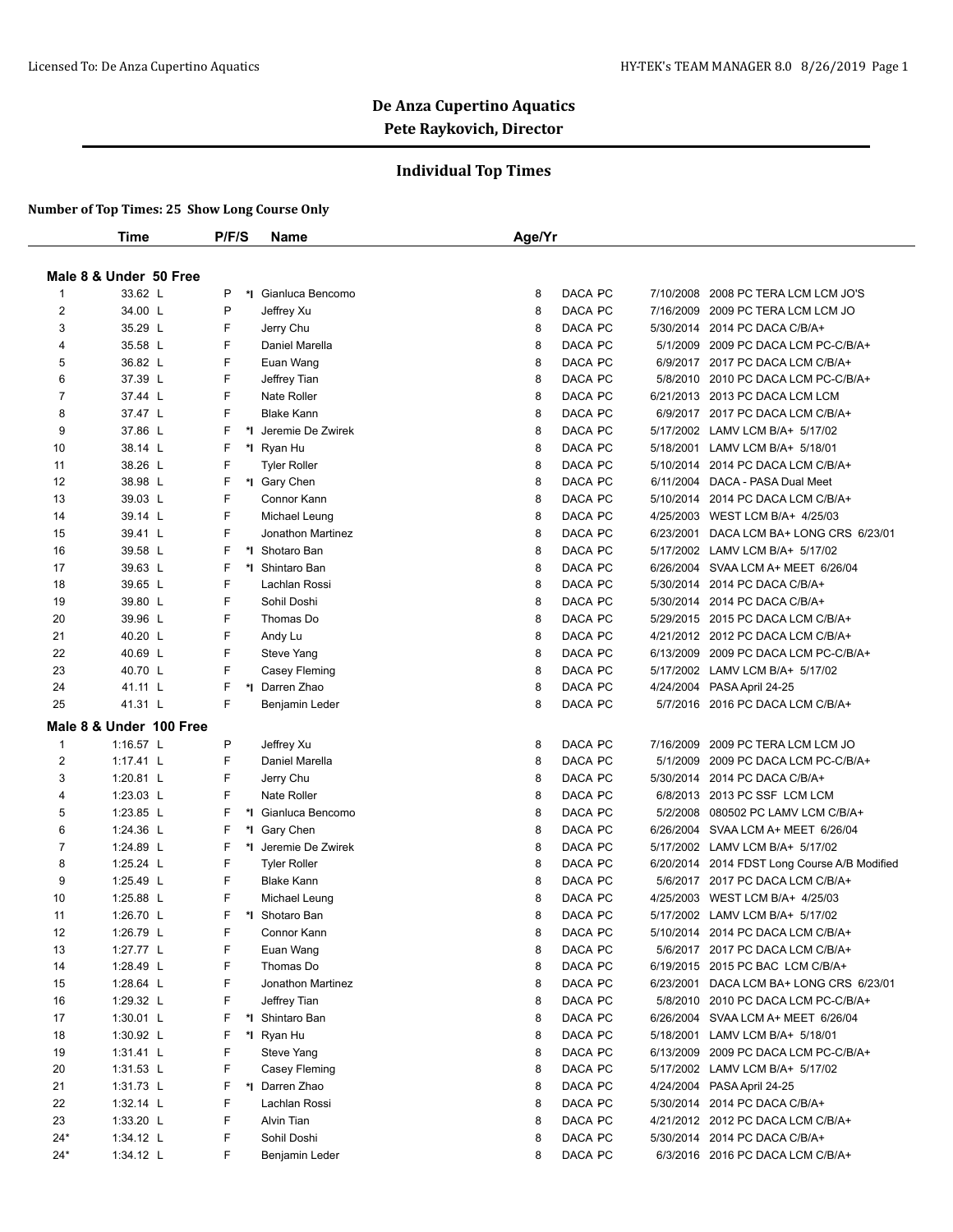#### **Individual Top Times**

|       | Time                     | P/F/S | <b>Name</b>          | Age/Yr |         |           |                                                   |
|-------|--------------------------|-------|----------------------|--------|---------|-----------|---------------------------------------------------|
|       |                          |       |                      |        |         |           |                                                   |
|       | Male 8 & Under 50 Back   |       |                      |        |         |           |                                                   |
| 1     | 42.68 L                  | P     | Jeffrey Xu           | 8      | DACA PC | 7/16/2009 | 2009 PC TERA LCM LCM JO                           |
| 2     | 42.80 L                  | F     | *1 Jeremie De Zwirek | 8      | DACA PC |           | 5/17/2002 LAMV LCM B/A+ 5/17/02                   |
| 3     | 44.10 L                  | F     | Daniel Marella       | 8      | DACA PC | 5/1/2009  | 2009 PC DACA LCM PC-C/B/A+                        |
| 4     | 44.74 L                  | F     | Jerry Chu            | 8      | DACA PC |           | 5/10/2014 2014 PC DACA LCM C/B/A+                 |
| 5     | 44.88 L                  | F     | Michael Leung        | 8      | DACA PC | 4/25/2003 | WEST LCM B/A+ 4/25/03                             |
| 6     | 45.01 L                  | F     | Thomas Do            | 8      | DACA PC | 6/19/2015 | 2015 PC BAC LCM C/B/A+                            |
| 7     | 45.27 L                  | F     | Jeffrey Tian         | 8      | DACA PC | 5/8/2010  | 2010 PC DACA LCM PC-C/B/A+                        |
| 8     | 45.70 L                  | F     | Euan Wang            | 8      | DACA PC |           | 6/23/2017 2017 Clovis Age Group Summer Slam duals |
| 9     | 45.79 L                  | F     | *1 Shotaro Ban       | 8      | DACA PC |           | 5/17/2002 LAMV LCM B/A+ 5/17/02                   |
| 10    | 46.07 L                  | F     | *I Gary Chen         | 8      | DACA PC |           | 6/11/2004 DACA - PASA Dual Meet                   |
| 11    | 46.08 L                  | F     | <b>Blake Kann</b>    | 8      | DACA PC |           | 6/9/2017 2017 PC DACA LCM C/B/A+                  |
| 12    | 46.38 L                  | F     | *I Shintaro Ban      | 8      | DACA PC | 6/26/2004 | SVAA LCM A+ MEET 6/26/04                          |
| 13    | 46.41 L                  | F     | Connor Kann          | 8      | DACA PC | 6/28/2014 | Silicon Valley Long Course                        |
| 14    | 46.43 L                  | F     | Nate Roller          | 8      | DACA PC |           | 6/8/2013 2013 PC SSF LCM LCM                      |
| 15    | 46.51 L                  | F     | *I Gianluca Bencomo  | 8      | DACA PC | 5/2/2008  | 080502 PC LAMV LCM C/B/A+                         |
| 16    | 46.71 L                  | F     | <b>Tyler Roller</b>  | 8      | DACA PC | 5/10/2014 | 2014 PC DACA LCM C/B/A+                           |
| 17    | 46.78 L                  | F     | *I Tobias COFFIN     | 8      | DACA PC | 6/23/2001 | DACA LCM BA+ LONG CRS 6/23/01                     |
| $18*$ | 48.13 L                  | F     | *1 Kazuki Aihara     | 8      | DACA PC | 5/20/2005 | <b>Stanford University Invitation</b>             |
| $18*$ | 48.13 L                  | F     | *I Timothy Kou       | 8      | DACA PC | 6/26/2004 | SVAA LCM A+ MEET 6/26/04                          |
| $18*$ | 48.13 L                  | F     | Alvin Tian           | 8      | DACA PC |           | 4/21/2012 2012 PC DACA LCM C/B/A+                 |
| 21    | 48.27 L                  | F     | Jonathon Martinez    | 8      | DACA PC |           | 5/18/2001 LAMV LCM B/A+ 5/18/01                   |
| 22    | 48.54 L                  | F     | Benjamin Leder       | 8      | DACA PC | 6/3/2016  | 2016 PC DACA LCM C/B/A+                           |
| 23    | 48.79 L                  | F     | *I Vernon Chan       | 8      | DACA PC | 4/24/2004 | PASA April 24-25                                  |
| 24    | 48.85 L                  | F     | Casey Fleming        | 8      | DACA PC |           | 5/17/2002 LAMV LCM B/A+ 5/17/02                   |
| 25    | 49.43 L                  | F     | Austin Lai           | 8      | DACA PC |           | 6/23/2006 2006 PC DACA LCM L/C 6/23/06            |
|       | Male 8 & Under 50 Breast |       |                      |        |         |           |                                                   |
| 1     | 47.27 L                  | F     | Jeffrey Xu           | 8      | DACA PC | 5/1/2009  | 2009 PC DACA LCM PC-C/B/A+                        |
| 2     | 47.65 L                  | F     | Jerry Chu            | 8      | DACA PC | 5/30/2014 | 2014 PC DACA C/B/A+                               |
| 3     | 47.94 L                  | F     | <b>Blake Kann</b>    | 8      | DACA PC |           | 7/21/2017 NNA Silver State Championship 2017      |
| 4     | 48.33 L                  | F     | Euan Wang            | 8      | DACA PC | 7/21/2017 | NNA Silver State Championship 2017                |
| 5     | 50.25 L                  | F     | *I Timothy Kou       | 8      | DACA PC |           | 6/26/2004 SVAA LCM A+ MEET 6/26/04                |
| 6     | 50.59 L                  | F     | Andy Lu              | 8      | DACA PC |           | 4/21/2012 2012 PC DACA LCM C/B/A+                 |
| 7     | 50.78 L                  | F     | *I Tobias COFFIN     | 8      | DACA PC | 6/23/2001 | DACA LCM BA+ LONG CRS 6/23/01                     |
| 8     | 51.39 L                  | F     | *I Gianluca Bencomo  | 8      | DACA PC | 6/7/2008  | 2008 PC DACA LCM C/B/A+                           |
| 9     | 51.41 L                  | F     | Daniel Marella       | 8      | DACA PC | 5/1/2009  | 2009 PC DACA LCM PC-C/B/A+                        |
| 10    | 51.67 L                  | F     | Jonathon Martinez    | 8      | DACA PC | 6/23/2001 | DACA LCM BA+ LONG CRS 6/23/01                     |
| 11    | 52.05 L                  | F     | Nate Roller          | 8      | DACA PC |           | 6/21/2013 2013 PC DACA LCM LCM                    |
| 12    | 53.34 L                  | F     | Jeffrey Tian         | 8      | DACA PC | 5/8/2010  | 2010 PC DACA LCM PC-C/B/A+                        |
| 13    | 53.40 L                  | F     | Connor Kann          | 8      | DACA PC |           | 5/30/2014 2014 PC DACA C/B/A+                     |
| 14    | 53.67 L                  | F     | *I Ryan Hu           | 8      | DACA PC |           | 5/18/2001 LAMV LCM B/A+ 5/18/01                   |
| 15    | 53.68 L                  | F     | Victor Chen          | 8      | DACA PC |           | 6/23/2007 Burlingame Aquatics Summer Spl          |
| 16    | 54.21 L                  | F     | Casey Fleming        | 8      | DACA PC |           | 5/17/2002 LAMV LCM B/A+ 5/17/02                   |
| 17    | 54.32 L                  | F     | Michael Leung        | 8      | DACA PC |           | 4/25/2003 WEST LCM B/A+ 4/25/03                   |
| 18    | 54.58 L                  | F     | *I Shotaro Ban       | 8      | DACA PC |           | 5/17/2002 LAMV LCM B/A+ 5/17/02                   |
| 19    | 54.61 L                  | F     | Sohil Doshi          | 8      | DACA PC |           | 5/30/2014 2014 PC DACA C/B/A+                     |
| 20    | 54.63 L                  | F     | Leonard Wilson       | 8      | DACA PC | 5/7/2016  | 2016 PC DACA LCM C/B/A+                           |
| 21    | 54.64 L                  | F     | Andy Tang            | 8      | DACA PC | 6/17/2011 | 2011 PC DACA LCM PC-C/B/A+                        |
| 22    | 54.71 L                  | F     | *I Darren Zhao       | 8      | DACA PC |           | 4/24/2004 PASA April 24-25                        |
| 23    | 55.25 L                  | F     | Darrin Lin           | 8      | DACA PC |           | 6/15/2018 2018 PC DACA LCM C/B/A+                 |
| 24    | 55.37 L                  | F     | Thomas Do            | 8      | DACA PC |           | 5/9/2015 2015 PC DACA LCM C/B/A+                  |
|       | 55.44 L                  | F     | *I William Bohrer    | 8      | DACA PC |           |                                                   |
| 25    |                          |       |                      |        |         |           | 6/28/2003 Burlingame Aquatic Club CBA+ L          |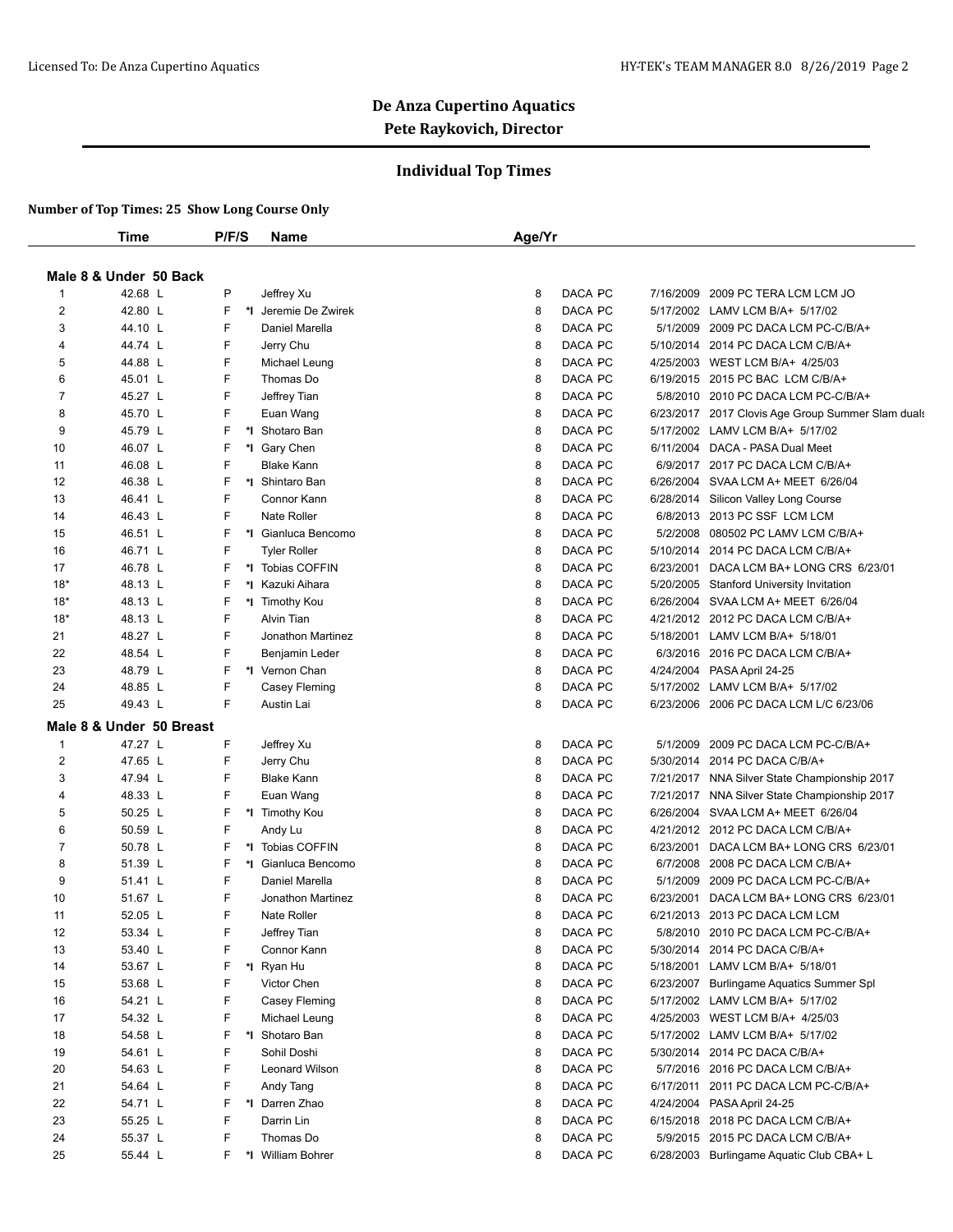### **Individual Top Times**

|                | Time                     | P/F/S | <b>Name</b>           | Age/Yr        |           |                                                   |
|----------------|--------------------------|-------|-----------------------|---------------|-----------|---------------------------------------------------|
|                |                          |       |                       |               |           |                                                   |
|                | Male 8 & Under 50 Fly    |       |                       |               |           |                                                   |
| 1              | 38.05 L                  | P     | Jeffrey Xu            | DACA PC<br>8  | 7/16/2009 | 2009 PC TERA LCM LCM JO                           |
| 2              | 38.22 L                  | F     | *1 Jeremie De Zwirek  | 8<br>DACA PC  |           | 5/17/2002 LAMV LCM B/A+ 5/17/02                   |
| 3              | 38.66 L                  | F     | Daniel Marella        | DACA PC<br>8  |           | 5/1/2009 2009 PC DACA LCM PC-C/B/A+               |
| 4              | 41.12 L                  | F     | Jerry Chu             | DACA PC<br>8  |           | 5/10/2014 2014 PC DACA LCM C/B/A+                 |
| 5              | 44.06 L                  | F     | Thomas Do             | 8<br>DACA PC  |           | 6/27/2015 2015 PC SUNN Age-Group Open             |
| 6              | 44.19 L                  | F     | Michael Leung         | 8<br>DACA PC  |           | 4/25/2003 WEST LCM B/A+ 4/25/03                   |
| 7              | 44.43 L                  | F     | *I Shotaro Ban        | DACA PC<br>8  |           | 5/17/2002 LAMV LCM B/A+ 5/17/02                   |
| 8              | 44.91 L                  | F     | Sohil Doshi           | 8<br>DACA PC  | 5/10/2014 | 2014 PC DACA LCM C/B/A+                           |
| 9              | 45.27 L                  | F     | Nate Roller           | 8<br>DACA PC  |           | 6/21/2013 2013 PC DACA LCM LCM                    |
| 10             | 45.28 L                  | F     | Andy Lu               | DACA PC<br>8  |           | 4/21/2012 2012 PC DACA LCM C/B/A+                 |
| 11             | 45.37 L                  | F     | *I Gianluca Bencomo   | 8<br>DACA PC  |           | 6/7/2008 2008 PC DACA LCM C/B/A+                  |
| 12             | 45.51 L                  | P     | <b>Blake Kann</b>     | 8<br>DACA PC  |           | 7/21/2017 NNA Silver State Championship 2017      |
| 13             | 46.06 L                  | F     | *I Timothy Kou        | 8<br>DACA PC  |           | 4/24/2004 PASA April 24-25                        |
| 14             | 46.18 L                  | F     | Euan Wang             | 8<br>DACA PC  |           | 6/23/2017 2017 Clovis Age Group Summer Slam duals |
| 15             | 46.38 L                  | F     | Jeffrey Tian          | 8<br>DACA PC  |           | 5/8/2010 2010 PC DACA LCM PC-C/B/A+               |
| $16*$          | 46.77 L                  | F     | Steve Yang            | DACA PC<br>8  | 6/13/2009 | 2009 PC DACA LCM PC-C/B/A+                        |
| $16*$          | 46.77 L                  | F     | <b>Tyler Roller</b>   | 8<br>DACA PC  | 6/20/2014 | 2014 FDST Long Course A/B Modified                |
| 18             | 46.78 L                  | F     | *1 Shintaro Ban       | 8<br>DACA PC  | 6/26/2004 | SVAA LCM A+ MEET 6/26/04                          |
| 19             | 47.69 L                  | F     | *I Vernon Chan        | DACA PC<br>8  | 4/24/2004 | PASA April 24-25                                  |
| 20             | 47.75 L                  | F     | Connor Kann           | 8<br>DACA PC  | 6/28/2014 | Silicon Valley Long Course                        |
| 21             | 47.81 L                  | F     | Alvin Tian            | 8<br>DACA PC  |           | 4/21/2012 2012 PC DACA LCM C/B/A+                 |
| 22             | 47.83 L                  | F     | *I Nicholas Mitchell  | DACA PC<br>8  | 6/7/2008  | 2008 PC DACA LCM C/B/A+                           |
| 23             | 48.77 L                  | F     | Jonathon Martinez     | 8<br>DACA PC  | 5/18/2001 | LAMV LCM B/A+ 5/18/01                             |
| 24             | 49.16 L                  | F     | *I Ryan Hu            | 8<br>DACA PC  | 5/18/2001 | LAMV LCM B/A+ 5/18/01                             |
| 25             | 49.70 L                  | F     | *I Tobias COFFIN      | 8<br>DACA PC  |           | 6/23/2001 DACA LCM BA+ LONG CRS 6/23/01           |
|                | <b>Male 9-10 50 Free</b> |       |                       |               |           |                                                   |
| $\mathbf{1}$   | 29.60 L                  | F     | *I Adam Hinshaw       | DACA PC<br>10 | 7/15/2004 | TERA LCM AA+ T&F 7/15/04                          |
| 2              | 30.37 L                  | F     | *1 Shotaro Ban        | 10<br>DACA PC | 7/28/2004 | WEST LCM FARWST LC CH 7/28/04                     |
| 3              | 30.89 L                  | F     | Jeffrey Xu            | 10<br>DACA PC | 7/7/2011  | 2011 PC WEST LCM LCM JO'S                         |
| 4              | 31.20 L                  | F     | Kevin Khojasteh       | 10<br>DACA PC | 5/20/2005 | LAMV LCM C/B/A+ 5/20/05                           |
| 5              | 31.25 L                  | F     | Steve Yang            | 10<br>DACA PC | 6/17/2011 | 2011 PC DACA LCM PC-C/B/A+                        |
| 6              | 31.27 L                  | F     | Shayne Fleming        | 10<br>DACA PC | 7/18/2002 | OAPB LCM AGE GRP CHMP 7/18/02                     |
| $\overline{7}$ | 31.33 L                  | F     | *I Brandon Conroy     | DACA PC<br>10 | 5/20/2005 | LAMV LCM C/B/A+ 5/20/05                           |
| 8              | 31.58 L                  | F     | <b>Justin Read</b>    | 10<br>DACA PC | 7/19/2007 | Junior Olympics LC 2007                           |
| 9              | 31.72 L                  | F     | Casey Fleming         | 10<br>DACA PC | 7/28/2004 | WEST LCM FARWST LC CH 7/28/04                     |
| 10             | 31.75 L                  | F     | Nicholas Burry        | DACA PC<br>10 |           | 4/21/2012 2012 PC DACA LCM C/B/A+                 |
| 11             | 32.04 L                  | F     | lan Yuh               | 10<br>DACA PC |           | 8/10/2004 Western Zone Swimming Champion          |
| 12             | 32.29 L                  | F     | *I Aj Zavala          | DACA PC<br>10 |           | 7/28/2004 WEST LCM FARWST LC CH 7/28/04           |
| 13             | 32.34 L                  | P     | <b>Blake Kann</b>     | DACA PC<br>10 |           | 7/12/2019 2019 PC TERA LCM LCM JO                 |
| 14             | 32.48 L                  | P     | Jerry Chu             | DACA PC<br>10 |           | 7/29/2015 2015 PC Far Western Champs              |
| 15             | 32.69 L                  | F     | *I Timothy Kou        | DACA PC<br>10 |           | 7/13/2006 WEST LCM L/C JO'S 7/13/06               |
| 16             | 32.73 L                  | F     | Frank Nguyen          | DACA PC<br>10 |           | 6/15/2018 2018 PC DACA LCM C/B/A+                 |
| 17             | 32.93 L                  | F     | Michael Leung         | DACA PC<br>10 |           | 5/20/2005 LAMV LCM C/B/A+ 5/20/05                 |
| 18             | 33.00 L                  | P     | *1 Shintaro Ban       | DACA PC<br>10 |           | 7/13/2006 WEST LCM L/C JO'S 7/13/06               |
| 19             | 33.06 L                  | F     | Arjun Rao             | DACA PC<br>10 |           | 7/31/2013 2013 Speedo Far Western Championship    |
| 20             | 33.12 L                  | F     | <b>Tyler Roller</b>   | 10<br>DACA PC | 6/25/2016 | 2016 Silicon Valley LC Age Group Open             |
| 21             | 33.15 L                  | F     | Daniel Marella        | 10<br>DACA PC | 5/7/2011  | 2011 PC DACA LCM PC-C/B/A+                        |
| 22             | 33.18 L                  | F     | <b>Bradley Newton</b> | DACA PC<br>10 |           | 5/1/2009 2009 PC DACA LCM PC-C/B/A+               |
| $23*$          | 33.28 L                  | P     | Felix Chiun           | DACA PC<br>10 |           | 7/28/2010 2010 PC TERA LCM FAR WESTERN            |
| $23*$          | 33.28 L                  | F     | Nate Roller           | DACA PC<br>10 |           | 5/9/2015 2015 PC DACA LCM C/B/A+                  |
| 25             | 33.31 L                  | F     | Francis Chua          | DACA PC<br>10 |           | 5/29/2015 2015 PC DACA LCM C/B/A+                 |
|                |                          |       |                       |               |           |                                                   |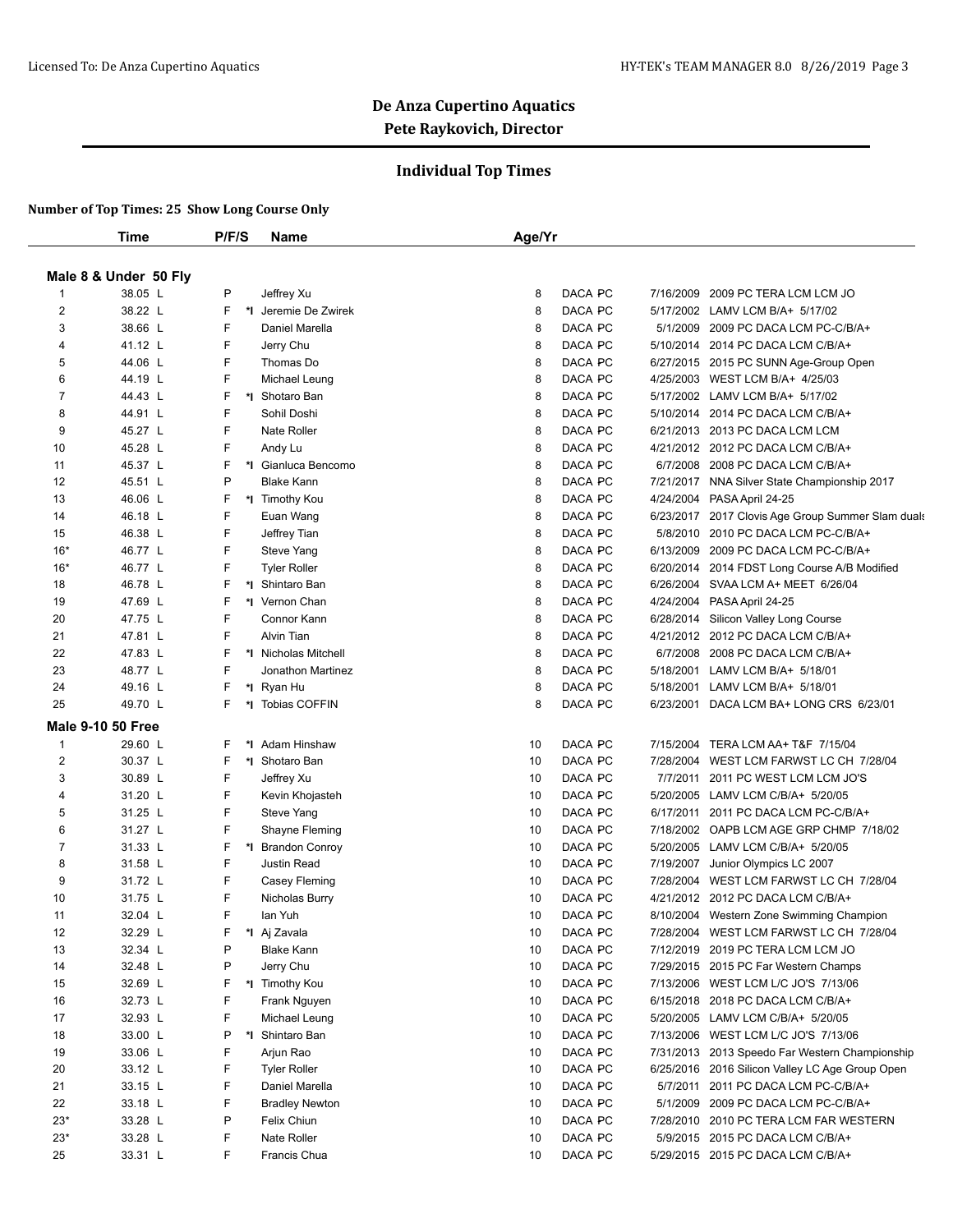### **Individual Top Times**

|              | Time                      | P/F/S   | <b>Name</b>                    | Age/Yr |         |           |                                                                 |
|--------------|---------------------------|---------|--------------------------------|--------|---------|-----------|-----------------------------------------------------------------|
|              |                           |         |                                |        |         |           |                                                                 |
|              | <b>Male 9-10 100 Free</b> |         |                                |        |         |           |                                                                 |
| $\mathbf{1}$ | 1:04.57 L                 | F       | *I Adam Hinshaw                | 10     | DACA PC | 7/15/2004 | TERA LCM AA+ T&F 7/15/04                                        |
| 2            | 1:06.50 L                 | F       | *I Shotaro Ban                 | 10     | DACA PC |           | 7/28/2004 WEST LCM FARWST LC CH 7/28/04                         |
| 3            | 1:06.77 L                 | F       | Jeffrey Xu                     | 10     | DACA PC |           | 7/27/2011 2011 PC TERA LCM FARW LCM CHM                         |
| 4            | 1:09.53 L                 | F       | Casey Fleming                  | 10     | DACA PC | 7/28/2004 | WEST LCM FARWST LC CH 7/28/04                                   |
| 5            | 1:09.90 L                 | P       | *I Brandon Conroy              | 10     | DACA PC |           | 7/28/2004 WEST LCM FARWST LC CH 7/28/04                         |
| 6            | 1:10.04 L                 | F       | Steve Yang                     | 10     | DACA PC | 6/17/2011 | 2011 PC DACA LCM PC-C/B/A+                                      |
| 7            | 1:10.27 $L$               | P       | Jerry Chu                      | 10     | DACA PC | 7/29/2015 | 2015 Speedo Far Western Championship                            |
| 8            | 1:10.31 $L$               | F       | Kevin Khojasteh                | 10     | DACA PC |           | 5/20/2005 Stanford University Invitation                        |
| 9            | 1:10.93 L                 | F       | Frank Nguyen                   | 10     | DACA PC |           | 6/15/2018 2018 PC DACA LCM C/B/A+                               |
| 10           | 1:10.96 $L$               | F       | Justin Read                    | 10     | DACA PC |           | 8/1/2007 TERA LCM F/W L/C CHMP 8/01/07                          |
| 11           | 1:11.19 L                 | F       | Daniel Marella                 | 10     | DACA PC |           | 5/7/2011 2011 PC DACA LCM PC-C/B/A+                             |
| 12           | 1:11.25 L                 | F       | Michael Leung                  | 10     | DACA PC |           | 5/20/2005 LAMV LCM C/B/A+ 5/20/05                               |
| 13           | 1:11.29 L                 | F       | Nicholas Burry                 | 10     | DACA PC |           | 4/21/2012 2012 PC DACA LCM C/B/A+                               |
| 14           | 1:11.35 L                 | P       | *I Aj Zavala                   | 10     | DACA PC |           | 7/15/2004 TERA LCM AA+ T&F 7/15/04                              |
| 15           | 1:11.97 L                 | P       | <b>Blake Kann</b>              | 10     | DACA PC |           | 7/12/2019 2019 PC TERA LCM LCM JO                               |
| 16           | 1:12.21 $L$               | F       | lan Yuh                        | 10     | DACA PC |           | 7/28/2004 WEST LCM FARWST LC CH 7/28/04                         |
| 17           | 1:12.50 L                 | F       | <b>Bradley Newton</b>          | 10     | DACA PC | 5/1/2009  | 2009 PC DACA LCM PC-C/B/A+                                      |
| 18           | 1:12.53 L                 | F       | Francis Chua                   | 10     | DACA PC | 5/9/2015  | 2015 PC LAMV C/B/A+                                             |
| 19           | 1:12.63 $L$               | F       | Nate Roller                    | 10     | DACA PC |           | 5/9/2015 2015 PC DACA LCM C/B/A+                                |
| 20           | 1:13.55 L                 | P       | <b>Tyler Roller</b>            | 9      | DACA PC |           | 7/10/2015 2015 Speedo Adam Szmidt Memorial LC JC                |
| 21           | 1:13.87 L                 | P       | Felix Chiun                    | 10     | DACA PC |           | 7/15/2010 2010 PC OAPB LCM PC-JO'S                              |
| 22           | 1:13.98 L                 | P       | *I Timothy Kou                 | 10     | DACA PC | 7/26/2006 | TERA LCM FARW LC CHMP 7/26/06                                   |
| 23           | 1:14.12 L                 | F       | *I Shintaro Ban                | 10     | DACA PC |           | 6/23/2006 DACA Intra-Squad Meet                                 |
| 24           | 1:14.38 L                 | P       | Oscar Khowong                  | 10     | DACA PC |           | 8/1/2012 2012 PC WEST LCM LCM FAR WEST                          |
| 25           | 1:14.83 L                 | F.      | *I Gary Chen                   | 10     | DACA PC |           | 7/7/2006 Dual Meet with Sierra Marlins                          |
|              | <b>Male 9-10 200 Free</b> |         |                                |        |         |           |                                                                 |
| $\mathbf{1}$ | 2:14.42 L                 | F.      | *I Adam Hinshaw                | 10     | DACA PC | 7/28/2004 | WEST LCM FARWST LC CH 7/28/04                                   |
| 2            | 2:22.40 L                 | F       | Jeffrey Xu                     | 10     | DACA PC |           | 8/9/2011 2011 CC Western Zone Age Group                         |
| 3            | 2:25.87 L                 | F       | *I Shotaro Ban                 | 10     | DACA PC |           | 6/26/2004 SVAA LCM A+ MEET 6/26/04                              |
| 4            | 2:30.07 L                 | F       | *I Brandon Conroy              | 10     | DACA PC | 4/22/2005 | Terrapins Long Course Swim Mee                                  |
| 5            | 2:32.89 L                 | F       | Shayne Fleming                 | 10     | DACA PC |           | 7/18/2002 OAPB LCM AGE GRP CHMP 7/18/02                         |
| 6            | 2:34.13 L                 | F       | *I Aj Zavala                   | 10     | DACA PC | 7/28/2004 | WEST LCM FARWST LC CH 7/28/04                                   |
| 7            | 2:34.55 L                 | F       | Frank Nguyen                   | 10     | DACA PC |           | 6/15/2018 2018 PC DACA LCM C/B/A+                               |
| 8            | 2:35.14 L                 | F       | Michael Leung                  | 10     | DACA PC | 6/4/2005  | SVAA LCM JR+ 6/04/05                                            |
| 9            | 2:35.45 L                 | F       | Justin Read                    | 10     | DACA PC | 8/1/2007  | TERA LCM F/W L/C CHMP 8/01/07                                   |
| 10           | 2:35.78 L                 | F       | Casey Fleming                  | 10     | DACA PC | 5/21/2004 | Woodland B/A+                                                   |
| 11           | 2:37.39 L                 | P       | Daniel Marella                 | 10     | DACA PC |           | 7/15/2010 2010 PC OAPB LCM PC-JO'S                              |
| 12           | 2:38.41 L                 |         | Francis Chua                   | 10     | DACA PC |           | 7/10/2015 2015 Speedo Adam Szmidt Memorial LC JC                |
| 13           | 2:39.57 L                 | Ρ       | *I Shintaro Ban                | 10     | DACA PC |           | 7/26/2006 TERA LCM FARW LC CHMP 7/26/06                         |
| 14           | 2:39.95 L                 | Ρ       | *I Gary Chen                   | 10     | DACA PC |           | 7/26/2006 TERA LCM FARW LC CHMP 7/26/06                         |
| 15           | 2:39.98 L                 | P       | Jonathon Martinez              | 10     | DACA PC |           | 7/30/2003 WEST LCM FARW CHAMP 7/30/03                           |
|              |                           | P       |                                |        | DACA PC |           |                                                                 |
| 16           | 2:40.46 L                 |         | Oscar Khowong<br>*I Scott Bain | 10     | DACA PC |           | 7/20/2012 2012 PC OAPB LCM LCM JO<br>1/1/1986 NO NAME MEET 1986 |
| 17           | 2:41.63 L                 | F.      |                                | 10     |         |           |                                                                 |
| 18           | 2:42.42 L                 | F       | *I Tobias COFFIN               | 10     | DACA PC |           | 7/17/2003 TERA LCM AGE GRP CHMP 7/17/03                         |
| 19           | 2:42.66 L                 | F       | <b>Erich Peske</b>             | 10     | DACA PC | 3/5/2004  | 2004 PC LAMV LCM B/A+                                           |
| 20           | 2:43.52 L                 | F       | *I Jeremie De Zwirek           | 10     | DACA PC |           | 4/24/2004 PASA April 24-25                                      |
| 21           | 2:44.32 L                 | F       | <b>Blake Kann</b>              | 10     | DACA PC |           | 5/24/2019 2019 Intermountain Classic                            |
| 22           | 2:44.38 L                 | F       | <b>Tyler Roller</b>            | 9      | DACA PC |           | 6/19/2015 FDST A/B Modified Long Course Invitationa             |
| 23           | 2:45.40 L                 | F.      | lan Yuh                        | 10     | DACA PC |           | 4/24/2004 PASA April 24-25                                      |
| 24           | 2:46.00 L                 | P       | Tan Kang                       | 10     | DACA PC |           | 7/11/2014 2014 Adam Szmidt Memorial LC JO Champ                 |
| 25           | 2:46.01 L                 | P<br>*l | Darren Zhao                    | 10     | DACA PC |           | 7/14/2005 Junior Olympics LC 2005                               |
|              |                           |         |                                |        |         |           |                                                                 |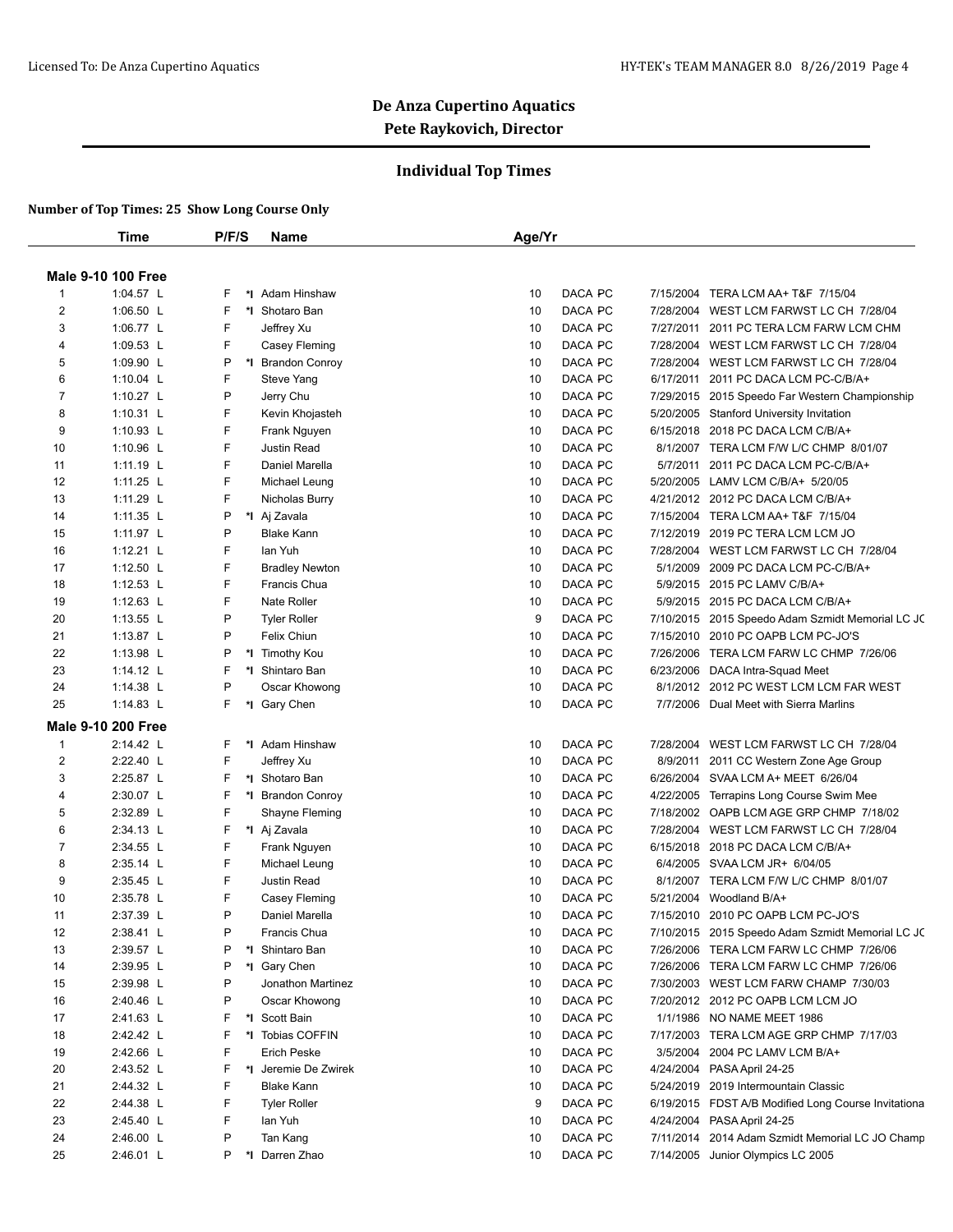#### **Individual Top Times**

|                | Time                      | P/F/S   | <b>Name</b>            | Age/Yr |         |           |                                                     |
|----------------|---------------------------|---------|------------------------|--------|---------|-----------|-----------------------------------------------------|
|                |                           |         |                        |        |         |           |                                                     |
|                | <b>Male 9-10 400 Free</b> |         |                        |        |         |           |                                                     |
| $\mathbf{1}$   | 4:36.22 L                 | F       | *I Adam Hinshaw        | 10     | DACA PC | 7/28/2004 | WEST LCM FARWST LC CH 7/28/04                       |
| 2              | 5:00.86 L                 | F       | *I Shotaro Ban         | 10     | DACA PC |           | 7/28/2004 WEST LCM FARWST LC CH 7/28/04             |
| 3              | 5:02.79 L                 | F       | Jeffrey Xu             | 10     | DACA PC | 7/27/2011 | 2011 PC TERA LCM FARW LCM CHM                       |
| 4              | 5:24.87 L                 | F       | Frank Nguyen           | 10     | DACA PC |           | 6/15/2018 2018 PC DACA LCM C/B/A+                   |
| 5              | 5:25.61 L                 | F       | Michael Leung          | 10     | DACA PC |           | 6/4/2005 SVAA LCM JR+ 6/04/05                       |
| 6              | 5:28.66 L                 | F       | Daniel Marella         | 10     | DACA PC |           | 7/15/2010 2010 PC OAPB LCM PC-JO'S                  |
| 7              | 5:32.45 L                 | F       | Steve Yang             | 10     | DACA PC | 6/17/2011 | 2011 PC DACA LCM PC-C/B/A+                          |
| 8              | 5:36.71 L                 | F       | *1 Jeremie De Zwirek   | 10     | DACA PC |           | 4/24/2004 PASA April 24-25                          |
| 9              | 5:40.64 L                 | F       | *I Gary Chen           | 10     | DACA PC |           | 7/13/2006 WEST LCM L/C JO'S 7/13/06                 |
| 10             | 5:43.43 L                 | F       | Francis Chua           | 10     | DACA PC |           | 5/29/2015 2015 PC DACA LCM C/B/A+                   |
| 11             | 5:51.83 L                 | P       | Tan Kang               | 10     | DACA PC |           | 7/11/2014 2014 Adam Szmidt Memorial LC JO Champ     |
| 12             | 5:53.20 L                 | F       | Jonathon Martinez      | 10     | DACA PC | 4/25/2003 | WEST LCM B/A+ 4/25/03                               |
| 13             | 5:56.90 L                 | F       | Lukas Peng             | 10     | DACA PC |           | 6/20/2014 2014 FDST Long Course A/B Modified        |
| 14             | 5:57.10 L                 | F       | <b>Blake Kann</b>      | 9      | DACA PC |           | 4/21/2018 SUNN Silicon Valley LC 2018               |
| 15             | 6:01.00 L                 | F       | Nate Roller            | 10     | DACA PC |           | 6/19/2015 FDST A/B Modified Long Course Invitationa |
| 16             | 6:01.26 L                 | F       | lan Yuh                | 10     | DACA PC |           | 6/11/2004 DACA - PASA Dual Meet                     |
| 17             | 6:01.71 L                 | P       | <b>Vinay Reddy</b>     | 10     | DACA PC |           | 7/12/2013 2013 PC TERA LCM LCM JO                   |
| 18             | 6:02.28 L                 | F<br>*I | <b>Timothy Kou</b>     | 10     | DACA PC |           | 6/23/2006 DACA Intra-Squad Meet                     |
| 19             | 6:02.52 L                 | F       | *I Albert Chen         | 10     | DACA PC |           | 6/23/2006 DACA Intra-Squad Meet                     |
| 20             | 6:03.18 L                 | F       | *I Koshu Takatsuji     | 10     | DACA PC |           | 6/23/2006 DACA Intra-Squad Meet                     |
| 21             | 6:03.97 L                 | F       | <b>Gunner Hopkins</b>  | 10     | DACA PC |           | 6/3/2016 2016 PC DACA LCM C/B/A+                    |
| 22             | 6:06.40 L                 | F       | Jeffrey Tian           | 10     | DACA PC |           | 4/21/2012 2012 PC DACA LCM C/B/A+                   |
| 23             | 6:10.15 L                 | F       | Taewon Yim             | 10     | DACA PC |           | 6/21/2019 2019 PC DACA LCM C/B/A+                   |
| 24             | 6:10.37 L                 | F<br>*I | <b>Mitchell Song</b>   | 10     | DACA PC |           | 6/11/2004 DACA - PASA Dual Meet                     |
| 25             | 6:12.85 L                 | F       | <b>Robert Griswold</b> | 10     | DACA PC |           | 6/20/2014 2014 FDST Long Course A/B Modified        |
|                | <b>Male 9-10 50 Back</b>  |         |                        |        |         |           |                                                     |
| $\mathbf{1}$   | 35.33 L                   | F       | *I Adam Hinshaw        | 10     | DACA PC |           | 7/15/2004 TERA LCM AA+ T&F 7/15/04                  |
| 2              | 35.76 L                   | F       | *1 Shotaro Ban         | 10     | DACA PC |           | 7/28/2004 WEST LCM FARWST LC CH 7/28/04             |
| 3              | 36.12 L                   | P       | Shayne Fleming         | 10     | DACA PC |           | 7/18/2002 OAPB LCM AGE GRP CHMP 7/18/02             |
| 4              | 36.71 L                   | F       | Justin Read            | 10     | DACA PC |           | 8/1/2007 TERA LCM F/W L/C CHMP 8/01/07              |
| 5              | 36.77 L                   | F       | *I Brandon Conroy      | 10     | DACA PC |           | 5/20/2005 LAMV LCM C/B/A+ 5/20/05                   |
| 6              | 36.87 L                   | F       | lan Yuh                | 10     | DACA PC | 7/15/2004 | TERA LCM AA+ T&F 7/15/04                            |
| $\overline{7}$ | 37.12 L                   | F       | Kevin Khojasteh        | 10     | DACA PC |           | 5/20/2005 LAMV LCM C/B/A+ 5/20/05                   |
| 8              | 37.23 L                   | F       | Casey Fleming          | 10     | DACA PC |           | 8/10/2004 Western Zone Swimming Champion            |
| 9              | 37.82 L                   | P       | *I Aj Zavala           | 10     | DACA PC |           | 7/28/2004 WEST LCM FARWST LC CH 7/28/04             |
| 10             | 37.83 L                   | F       | *I Tobias COFFIN       | 10     | DACA PC |           | 8/5/2003 2003 Western Zone Champs                   |
| 11             | 37.86 L                   | P       | <b>Tyler Roller</b>    | 10     | DACA PC |           | 7/27/2016 2016 PC TERA FAR WESTERNS                 |
| $12^*$         | 38.55 L                   | F<br>*l | Jeremie De Zwirek      | 10     | DACA PC |           | 6/28/2003 Burlingame Aquatic Club CBA+ L            |
| $12*$          | 38.55 L                   | F       | Michael Leung          | 10     | DACA PC |           | 4/16/2005 WEST LCM C/B/A+ 4/16/05                   |
| 14             | 38.60 L                   | P       | Nate Roller            | 10     | DACA PC |           | 7/10/2015 2015 Speedo Adam Szmidt Memorial LC JC    |
| 15             | 38.68 L                   | F       | Nicholas Burry         | 10     | DACA PC |           | 4/21/2012 2012 PC DACA LCM C/B/A+                   |
| 16             | 38.76 L                   | F       | Jeffrey Tian           | 10     | DACA PC |           | 4/21/2012 2012 PC DACA LCM C/B/A+                   |
| 17             | 38.82 L                   | F       | Jeffrey Xu             | 10     | DACA PC |           | 6/17/2011 2011 PC DACA LCM PC-C/B/A+                |
| 18             | 38.84 L                   | P       | *I Shintaro Ban        | 10     | DACA PC |           | 7/13/2006 WEST LCM L/C JO'S 7/13/06                 |
| 19             | 38.86 L                   | F       | Frank Nguyen           | 10     | DACA PC |           | 6/15/2018 2018 PC DACA LCM C/B/A+                   |
| 20             | 39.12 L                   | F       | Evan Zhang             | 10     | DACA PC |           | 7/30/2008 2008 PC WEST LCM FAR WEST CHM             |
| 21             | 39.33 L                   | P       | <b>Blake Kann</b>      | 10     | DACA PC |           | 7/12/2019 2019 PC TERA LCM LCM JO                   |
| 22             | 39.51 L                   | P       | Keven Shang            | 10     | DACA PC |           | 7/30/2008 2008 PC WEST LCM FAR WEST CHM             |
| 23             | 39.53 L                   | F       | Francis Chua           | 10     | DACA PC |           | 5/29/2015 2015 PC DACA LCM C/B/A+                   |
| 24             | 39.55 L                   | P       | Connor Kann            | 9      | DACA PC |           | 7/10/2015 2015 Speedo Adam Szmidt Memorial LC JC    |
| 25             | 39.58 L                   | F       | Steve Yang             | 10     | DACA PC |           | 6/17/2011 2011 PC DACA LCM PC-C/B/A+                |
|                |                           |         |                        |        |         |           |                                                     |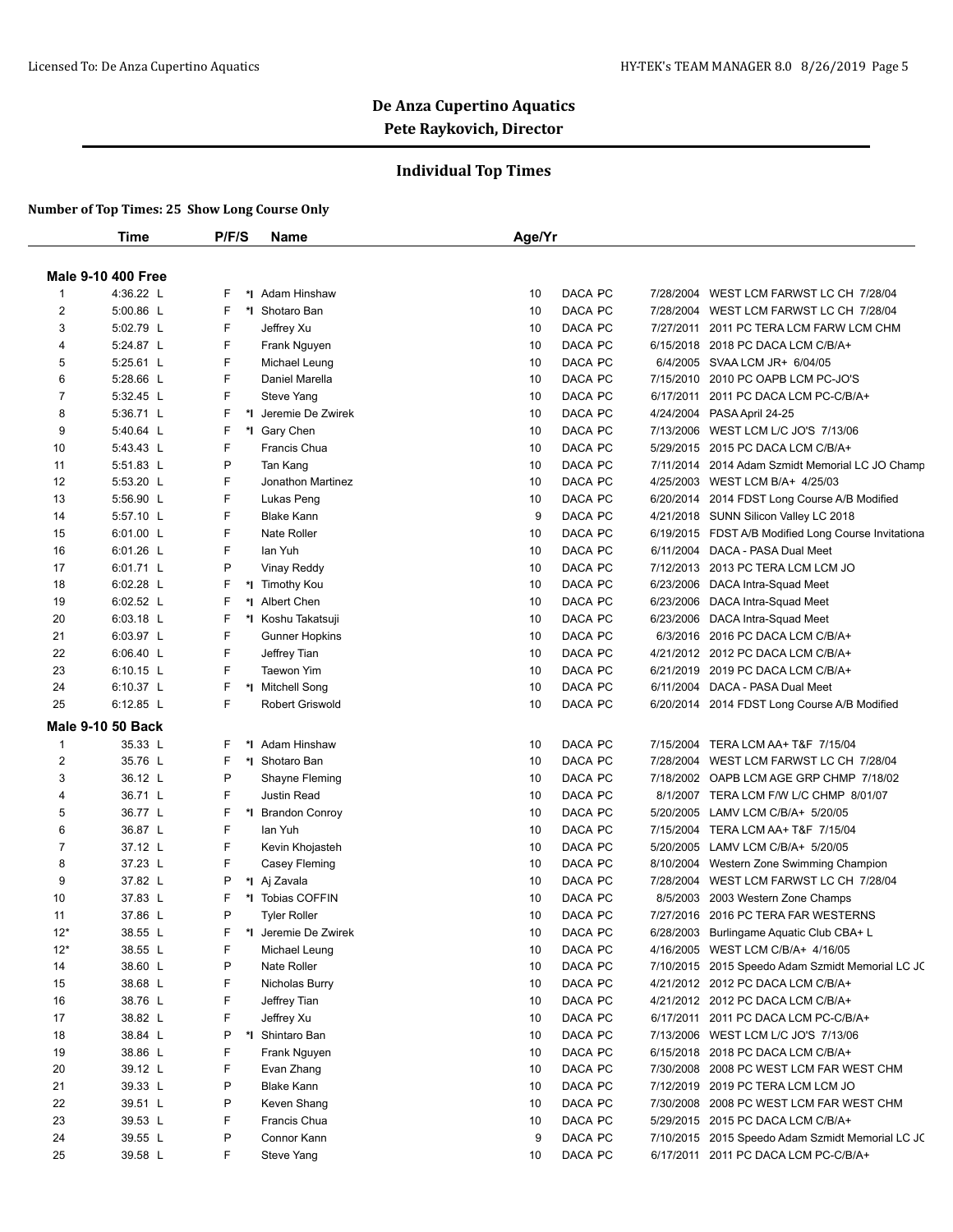### **Individual Top Times**

|                | Time                      | P/F/S   | Name                     | Age/Yr        |                                                    |
|----------------|---------------------------|---------|--------------------------|---------------|----------------------------------------------------|
|                | <b>Male 9-10 100 Back</b> |         |                          |               |                                                    |
| $\mathbf{1}$   | $1:15.52$ L               | F<br>*∣ | Adam Hinshaw             | DACA PC<br>10 | 7/28/2004 WEST LCM FARWST LC CH 7/28/04            |
| $\overline{2}$ | 1:17.46 L                 | F       | *I Shotaro Ban           | DACA PC<br>10 | 7/28/2004 WEST LCM FARWST LC CH 7/28/04            |
| 3              | 1:19.26 L                 | F       | Jeffrey Xu               | DACA PC<br>10 | 7/27/2011 2011 PC TERA LCM FARW LCM CHM            |
| 4              | 1:19.44 L                 | F       | *I Brandon Conroy        | DACA PC<br>10 | 7/15/2004 TERA LCM AA+ T&F 7/15/04                 |
| 5              | 1:19.92 L                 | F       | Justin Read              | DACA PC<br>10 | 8/1/2007 TERA LCM F/W L/C CHMP 8/01/07             |
| 6              | $1:20.11$ L               | F       | *1 Tobias COFFIN         | DACA PC<br>10 | 8/5/2003 2003 Western Zone Champs                  |
| 7              | 1:20.34 $L$               | F       | lan Yuh                  | DACA PC<br>10 | 6/26/2004 SVAA LCM A+ MEET 6/26/04                 |
| 8              | 1:20.58 L                 | F       | Casey Fleming            | DACA PC<br>10 | 7/15/2004 TERA LCM AA+ T&F 7/15/04                 |
| 9              | 1:21.38 L                 | F       | *I Shintaro Ban          | DACA PC<br>10 | 7/13/2006 WEST LCM L/C JO'S 7/13/06                |
| $10*$          | 1:21.65 L                 | F       | Michael Leung            | DACA PC<br>10 | 6/25/2005 BAC Zone 1N Long Course C/B/A+           |
| $10*$          | 1:21.65 L                 | P       | *I Aj Zavala             | DACA PC<br>10 | 7/28/2004 WEST LCM FARWST LC CH 7/28/04            |
| 12             | 1:22.12 L                 | F       | <b>Tyler Roller</b>      | DACA PC<br>10 | 7/7/2016 2016 PC OAPB LCM LCM JO                   |
| 13             | 1:23.69 L                 | F       | *I Mark Liu              | DACA PC<br>10 | 4/25/2003 WEST LCM B/A+ 4/25/03                    |
| 14             | 1:23.91 L                 | F       | <b>Blake Kann</b>        | DACA PC<br>10 | 7/12/2019 2019 PC TERA LCM LCM JO                  |
| 15             | 1:24.07 L                 | F<br>۰ı | Jeremie De Zwirek        | DACA PC<br>10 | 4/24/2004 PASA April 24-25                         |
|                |                           |         |                          |               | 7/15/2004 TERA LCM AA+ T&F 7/15/04                 |
| 16             | 1:24.11 L                 | P       | *I Mitchell Song         | DACA PC<br>10 |                                                    |
| 17             | 1:24.42 L                 | P       | Connor Kann              | DACA PC<br>10 | 7/7/2016 2016 PC OAPB LCM LCM JO                   |
| 18             | 1:24.62 L                 | P       | Nate Roller              | DACA PC<br>10 | 7/10/2015 2015 Speedo Adam Szmidt Memorial LC JC   |
| 19             | 1:24.63 $L$               | F       | Frank Nguyen             | DACA PC<br>10 | 6/15/2018 2018 PC DACA LCM C/B/A+                  |
| 20             | 1:25.08 L                 | F       | *I Timothy Kou           | DACA PC<br>10 | 7/13/2006 WEST LCM L/C JO'S 7/13/06                |
| 21             | 1:25.65 L                 | P       | Keven Shang              | DACA PC<br>10 | 7/30/2008 2008 PC WEST LCM FAR WEST CHM            |
| 22             | 1:26.16 L                 | F       | *I Julian Lazarovici     | DACA PC<br>10 | 7/18/2002 OAPB LCM AGE GRP CHMP 7/18/02            |
| 23             | 1:26.20 L                 | F       | Daniel Marella           | DACA PC<br>10 | 5/7/2011 2011 PC DACA LCM PC-C/B/A+                |
| 24             | 1:26.22 L                 | F       | Nicholas Burry           | DACA PC<br>10 | 4/21/2012 2012 PC DACA LCM C/B/A+                  |
| 25             | 1:26.53 L                 | P       | *I Koshu Takatsuji       | DACA PC<br>10 | 7/26/2006 TERA LCM FARW LC CHMP 7/26/06            |
|                | Male 9-10 50 Breast       |         |                          |               |                                                    |
| $\mathbf{1}$   | 39.87 L                   | F<br>*l | Mark Liu                 | DACA PC<br>10 | 4/25/2003 WEST LCM B/A+ 4/25/03                    |
| 2              | 39.99 L                   | F<br>*I | <b>Brandon Conroy</b>    | DACA PC<br>10 | 5/20/2005 LAMV LCM C/B/A+ 5/20/05                  |
| 3              | 40.50 L                   | F       | Oscar Khowong            | DACA PC<br>10 | 7/20/2012 2012 PC OAPB LCM LCM JO                  |
| 4              | 40.92 L                   | F       | Euan Wang                | DACA PC<br>10 | 5/24/2019 2019 Intermountain Classic               |
| 5              | 41.03 L                   | F       | *I Mitchell Song         | DACA PC<br>10 | 7/28/2004 WEST LCM FARWST LC CH 7/28/04            |
| 6              | 41.16 L                   | F       | <b>Blake Kann</b>        | DACA PC<br>10 | 7/12/2019 2019 PC TERA LCM LCM JO                  |
| $\overline{7}$ | 41.70 L                   | F       | Felix Chiun              | DACA PC<br>10 | 7/15/2010 2010 PC OAPB LCM PC-JO'S                 |
| 8              | 41.72 L                   | F<br>*l | Timothy Kou              | DACA PC<br>10 | 7/13/2006 WEST LCM L/C JO'S 7/13/06                |
| 9              | 41.87 L                   | F       | *I Tobias COFFIN         | DACA PC<br>10 | 7/30/2003 WEST LCM FARW CHAMP 7/30/03              |
| 10             | 41.95 L                   | F       | Jerry Chu                | DACA PC<br>10 | 7/10/2015 2015 Speedo Adam Szmidt Memorial LC JC   |
| 11             | 42.66 L                   | F       | Steve Yang               | DACA PC<br>10 | 6/17/2011 2011 PC DACA LCM PC-C/B/A+               |
| 12             | 42.74 L                   | F       | Casey Fleming            | 10<br>DACA PC | 7/15/2004 TERA LCM AA+ T&F  7/15/04                |
| 13             | 42.81 L                   | F       | lan Yuh                  | DACA PC<br>10 | 7/28/2004 WEST LCM FARWST LC CH 7/28/04            |
| 14             | 42.94 L                   | F       | *I Shotaro Ban           | DACA PC<br>10 | 7/15/2004 TERA LCM AA+ T&F 7/15/04                 |
| 15             | 43.18 L                   | F       | *I Adam Hinshaw          | DACA PC<br>10 | 6/26/2004 SVAA LCM A+ MEET 6/26/04                 |
| 16             | 43.35 L                   | F       | Andrew Gao               | DACA PC<br>10 | 7/20/2012 2012 PC OAPB LCM LCM JO                  |
| 17             | 43.36 L                   | F       | *1 Shintaro Ban          | DACA PC<br>10 | 7/13/2006 WEST LCM L/C JO'S 7/13/06                |
| 18             | 43.44 L                   | F       | Justin Read              | DACA PC<br>10 | 8/1/2007 TERA LCM F/W L/C CHMP 8/01/07             |
| 19             | 43.96 L                   | F       |                          | DACA PC<br>10 | 7/26/2008 2008 PC DACA SCY C/B/A+                  |
|                |                           | P       | Keven Shang<br>Kenny Chi |               |                                                    |
| 20             | 43.97 L                   |         |                          | DACA PC<br>10 | 7/27/2011 2011 PC TERA LCM FARW LCM CHM            |
| 21             | 44.00 L                   | F       | *I Jared Wong            | DACA PC<br>10 | 6/11/2004 DACA - PASA Dual Meet                    |
| 22             | 44.39 L                   | F       | Kevin Khojasteh          | DACA PC<br>10 | 5/20/2005 LAMV LCM C/B/A+ 5/20/05                  |
| 23             | 44.42 L                   | F       | *I Jesse Chou            | DACA PC<br>10 | 7/13/2006 Long Course Sr State Championship Meet 2 |
| 24             | 44.43 L                   | P       | Jeffrey Xu               | DACA PC<br>9  | 7/28/2010 2010 PC TERA LCM FAR WESTERN             |
| 25             | 44.60 L                   | F       | William cheng            | DACA PC<br>10 | 7/15/2004 TERA LCM AA+ T&F 7/15/04                 |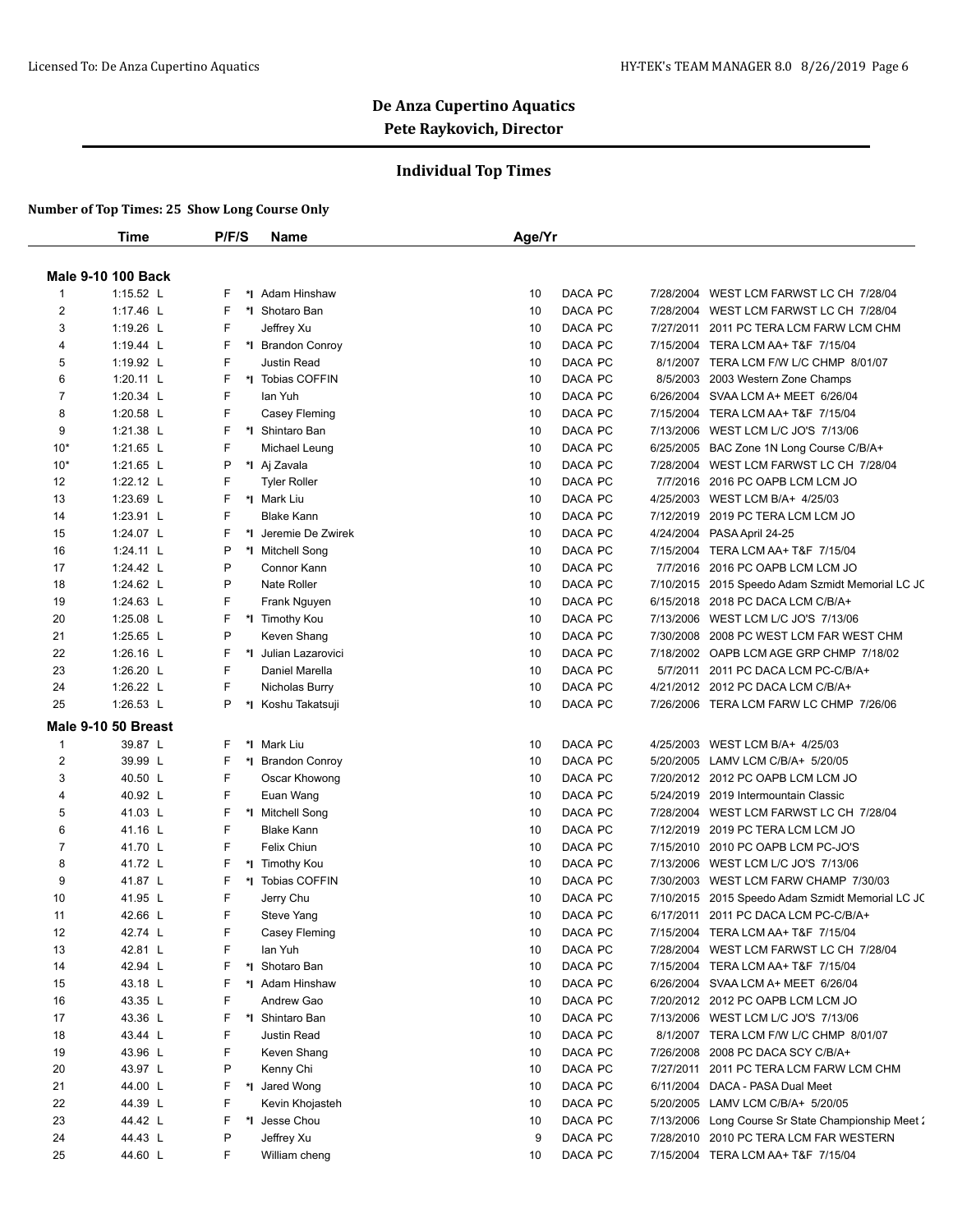### **Individual Top Times**

|                         | <b>Time</b>                 | P/F/S  | Name                                | Age/Yr                                                                                                                  |  |
|-------------------------|-----------------------------|--------|-------------------------------------|-------------------------------------------------------------------------------------------------------------------------|--|
|                         |                             |        |                                     |                                                                                                                         |  |
|                         | <b>Male 9-10 100 Breast</b> |        |                                     |                                                                                                                         |  |
| $\mathbf{1}$<br>2       | 1:26.26 L<br>1:26.71 L      | F<br>F | *I Mitchell Song                    | DACA PC<br>WEST LCM FARWST LC CH 7/28/04<br>10<br>7/28/2004<br>DACA PC<br>10<br>7/28/2004 WEST LCM FARWST LC CH 7/28/04 |  |
| 3                       | 1:28.25 L                   | F      | *I Brandon Conroy<br>*I Mark Liu    | DACA PC<br>10<br>4/25/2003 WEST LCM B/A+ 4/25/03                                                                        |  |
| 4                       | 1:29.13 L                   | F      | Felix Chiun                         | 10<br>DACA PC<br>7/15/2010 2010 PC OAPB LCM PC-JO'S                                                                     |  |
| 5                       | 1:29.51 L                   | F      | *I Timothy Kou                      | 10<br>DACA PC<br>7/13/2006<br>WEST LCM L/C JO'S 7/13/06                                                                 |  |
| 6                       | 1:30.96 L                   | F      | <b>Blake Kann</b>                   | 10<br>DACA PC<br>7/12/2019 2019 PC TERA LCM LCM JO                                                                      |  |
| $\overline{7}$          | 1:31.10 L                   | F      | Jeffrey Xu                          | DACA PC<br>10<br>7/27/2011 2011 PC TERA LCM FARW LCM CHM                                                                |  |
| 8                       | 1:31.48 L                   | P      | Oscar Khowong                       | DACA PC<br>10<br>7/20/2012 2012 PC OAPB LCM LCM JO                                                                      |  |
| 9                       | $1:31.93$ L                 | F      | Steve Yang                          | DACA PC<br>10<br>6/17/2011 2011 PC DACA LCM PC-C/B/A+                                                                   |  |
| 10                      | 1:32.15 L                   | F      | *I Shotaro Ban                      | DACA PC<br>10<br>7/15/2004 TERA LCM AA+ T&F 7/15/04                                                                     |  |
| 11                      | 1:32.61 L                   | F      | lan Yuh                             | DACA PC<br>10<br>7/28/2004<br>WEST LCM FARWST LC CH 7/28/04                                                             |  |
| 12                      | 1:33.24 L                   | F      | *I Adam Hinshaw                     | DACA PC<br>10<br>6/26/2004<br>SVAA LCM A+ MEET 6/26/04                                                                  |  |
| 13                      | 1:33.41 L                   | P      | Keven Shang                         | DACA PC<br>10<br>7/10/2008 2008 PC TERA LCM LCM JO'S                                                                    |  |
| 14                      | 1:33.66 L                   | P      | <b>Gunner Hopkins</b>               | DACA PC<br>10<br>7/7/2016 2016 PC OAPB LCM LCM JO                                                                       |  |
| 15                      | 1:33.87 L                   | F      | *1 Shintaro Ban                     | DACA PC<br>10<br>7/26/2006<br>TERA LCM FARW LC CHMP 7/26/06                                                             |  |
| 16                      | 1:33.96 L                   | F      |                                     | 10<br>DACA PC<br>5/24/2019 2019 Intermountain Classic                                                                   |  |
| 17                      | 1:34.05 L                   | F      | Euan Wang                           | 10<br>DACA PC<br>4/21/2012 2012 PC DACA LCM C/B/A+                                                                      |  |
| 18                      |                             | F      | Nicholas Burry<br>Jonathon Martinez | 10<br>DACA PC<br>7/17/2003 TERA LCM AGE GRP CHMP 7/17/03                                                                |  |
| 19                      | 1:34.19 L<br>1:34.22 L      | F      |                                     | 10<br>DACA PC                                                                                                           |  |
| 20                      | 1:34.26 L                   | F      | Frank Nguyen                        | 6/15/2018<br>2018 PC DACA LCM C/B/A+<br>DACA PC<br>10<br>7/15/2004 TERA LCM AA+ T&F 7/15/04                             |  |
| 21                      | 1:34.66 L                   | P      | William cheng<br>Jerry Chu          | DACA PC<br>10<br>7/29/2015 2015 Speedo Far Western Championship                                                         |  |
| 22                      | 1:34.90 L                   | P      | Andrew Gao                          | DACA PC<br>10<br>7/20/2012 2012 PC OAPB LCM LCM JO                                                                      |  |
| 23                      |                             | P      | Nate Roller                         | DACA PC<br>10                                                                                                           |  |
| 24                      | 1:34.99 L<br>1:36.04 L      | F      | Shayne Fleming                      | 7/10/2015 2015 Speedo Adam Szmidt Memorial LC JC<br>10<br>DACA PC<br>7/18/2002 OAPB LCM AGE GRP CHMP 7/18/02            |  |
| 25                      | 1:36.37 L                   | F      |                                     | DACA PC<br>10                                                                                                           |  |
|                         |                             |        | Michael Leung                       | 6/25/2005 BAC Zone 1N Long Course C/B/A+                                                                                |  |
|                         | Male 9-10 50 Fly            |        |                                     |                                                                                                                         |  |
| $\mathbf{1}$            | 32.63 L                     | F      | *I Shotaro Ban                      | 10<br>DACA PC<br>WEST LCM FARWST LC CH 7/28/04<br>7/28/2004                                                             |  |
| $\overline{\mathbf{c}}$ | 33.05 L                     | F      | Jeffrey Xu                          | DACA PC<br>10<br>7/27/2011 2011 PC TERA LCM FARW LCM CHM                                                                |  |
| 3                       | 33.27 L                     | F      | *I Adam Hinshaw                     | DACA PC<br>10<br>7/28/2004 WEST LCM FARWST LC CH 7/28/04                                                                |  |
| 4                       | 33.31 L                     | F      | *I Brandon Conroy                   | DACA PC<br>10<br>5/20/2005<br>LAMV LCM C/B/A+ 5/20/05                                                                   |  |
| 5                       | 33.72 L                     | P      | lan Yuh                             | 10<br>DACA PC<br>7/28/2004 WEST LCM FARWST LC CH 7/28/04                                                                |  |
| 6                       | 34.05 L                     | F      | *I Aj Zavala                        | 10<br>DACA PC<br>7/28/2004<br>WEST LCM FARWST LC CH 7/28/04                                                             |  |
| 7                       | 34.50 L                     | F      | Kevin Khojasteh                     | DACA PC<br>5/20/2005 LAMV LCM C/B/A+ 5/20/05<br>10                                                                      |  |
| 8                       | 34.95 L                     | F      | Nicholas Burry                      | 10<br>DACA PC<br>4/21/2012 2012 PC DACA LCM C/B/A+                                                                      |  |
| 9                       | 35.05 L                     | F      | Daniel Marella                      | 10<br>DACA PC<br>5/7/2011 2011 PC DACA LCM PC-C/B/A+                                                                    |  |
| $10*$                   | 35.24 L                     | F      | *I Jeremie De Zwirek                | 10<br>DACA PC<br>7/30/2003 WEST LCM FARW CHAMP 7/30/03                                                                  |  |
| $10*$                   | 35.24 L                     | F      | Blake Kann                          | 10<br>DACA PC<br>6/21/2019 2019 PC DACA LCM C/B/A+                                                                      |  |
| 12                      | 35.29 L                     | F      | Erich Peske                         | 10<br>DACA PC<br>3/5/2004<br>2004 PC LAMV LCM B/A+                                                                      |  |
| 13                      | 35.52 L                     | P      | *I Shintaro Ban                     | DACA PC<br>10<br>7/26/2006 TERA LCM FARW LC CHMP 7/26/06                                                                |  |
| 14                      | 35.55 L                     | F      | Justin Read                         | DACA PC<br>10<br>8/1/2007 TERA LCM F/W L/C CHMP 8/01/07                                                                 |  |
| 15                      | 35.58 L                     | F      | Michael Leung                       | 10<br>DACA PC<br>5/20/2005 Stanford University Invitation                                                               |  |
| 16                      | 35.77 L                     | F      | Frank Nguyen                        | DACA PC<br>5/19/2018 2018 PC DACA LCM C/B/A+<br>10                                                                      |  |
| 17                      | 35.87 L                     | F      | *I Koshu Takatsuji                  | DACA PC<br>10<br>7/13/2006 WEST LCM L/C JO'S 7/13/06                                                                    |  |
| 18                      | 35.98 L                     | P      | Francis Chua                        | 10<br>DACA PC<br>7/10/2015 2015 Speedo Adam Szmidt Memorial LC JC                                                       |  |
| 19                      | 36.04 L                     | P      | Jerry Chu                           | DACA PC<br>7/10/2015 2015 Speedo Adam Szmidt Memorial LC JC<br>10                                                       |  |
| 20                      | 36.31 L                     | F      | *I Scott Bain                       | DACA PC<br>1/1/1986 NO NAME MEET 1986<br>10                                                                             |  |
| 21                      | 36.51 L                     | P      | Nate Roller                         | 10<br>DACA PC<br>7/10/2015 2015 Speedo Adam Szmidt Memorial LC JC                                                       |  |
| 22                      | 36.96 L                     | F      | *I Timothy Kou                      | 10<br>DACA PC<br>7/13/2006 WEST LCM L/C JO'S 7/13/06                                                                    |  |
| 23                      | 37.17 L                     | F      | Connor Kann                         | DACA PC<br>6/25/2016 2016 Silicon Valley LC Age Group Open<br>10                                                        |  |
| 24                      | 37.24 L                     | F      | <b>Tyler Roller</b>                 | 10<br>DACA PC<br>6/25/2016 2016 Silicon Valley LC Age Group Open                                                        |  |
| 25                      | 38.00 L                     | P      | Jonathon Martinez                   | DACA PC<br>7/17/2003 TERA LCM AGE GRP CHMP 7/17/03<br>10                                                                |  |
|                         |                             |        |                                     |                                                                                                                         |  |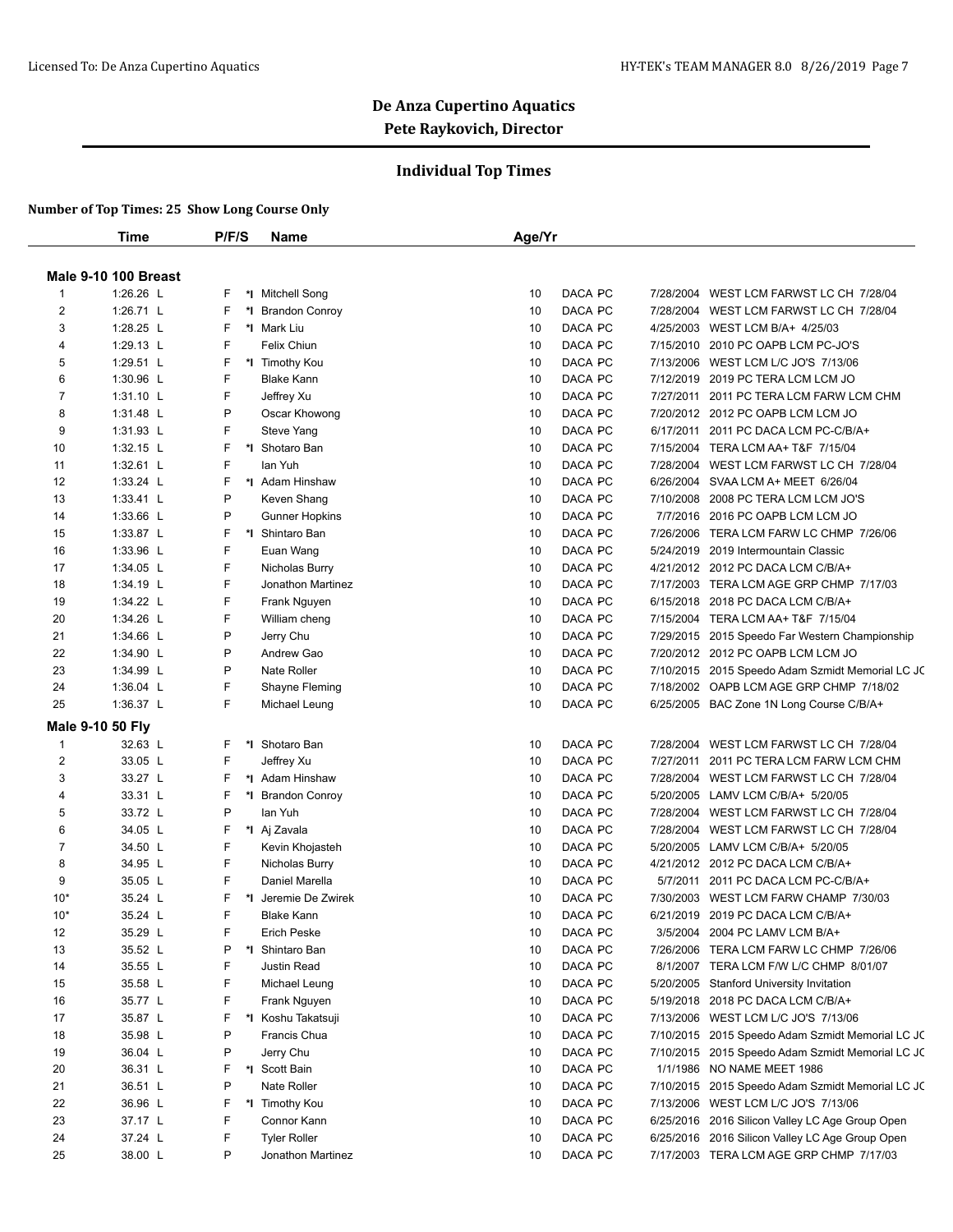### **Individual Top Times**

|                | Time              | P/F/S | <b>Name</b>          | Age/Yr        |           |                                                  |
|----------------|-------------------|-------|----------------------|---------------|-----------|--------------------------------------------------|
|                |                   |       |                      |               |           |                                                  |
|                | Male 9-10 100 Fly |       |                      |               |           |                                                  |
| $\mathbf{1}$   | 1:11.27 L         | F     | *I Shotaro Ban       | DACA PC<br>10 | 7/28/2004 | WEST LCM FARWST LC CH 7/28/04                    |
| 2              | 1:13.76 L         | F     | *I Adam Hinshaw      | 10<br>DACA PC |           | 7/28/2004 WEST LCM FARWST LC CH 7/28/04          |
| 3              | 1:14.52 L         | F     | Jeffrey Xu           | 10<br>DACA PC |           | 7/27/2011 2011 PC TERA LCM FARW LCM CHM          |
| 4              | 1:17.85 L         | F     | *I Aj Zavala         | DACA PC<br>10 |           | 7/28/2004 WEST LCM FARWST LC CH 7/28/04          |
| 5              | 1:18.08 $L$       | F     | *1 Jeremie De Zwirek | DACA PC<br>10 | 4/24/2004 | PASA April 24-25                                 |
| 6              | 1:18.13 $L$       | F     | Daniel Marella       | 10<br>DACA PC | 7/15/2010 | 2010 PC OAPB LCM PC-JO'S                         |
| $\overline{7}$ | 1:18.30 $L$       | F     | *I Brandon Conroy    | 9<br>DACA PC  | 4/24/2004 | PASA April 24-25                                 |
| 8              | 1:18.75 $L$       | F     | Michael Leung        | 10<br>DACA PC | 4/16/2005 | WEST LCM C/B/A+ 4/16/05                          |
| 9              | 1:19.86 L         | F     | Justin Read          | 10<br>DACA PC | 8/1/2007  | TERA LCM F/W L/C CHMP 8/01/07                    |
| 10             | 1:20.94 L         | F     | Frank Nguyen         | DACA PC<br>10 | 5/19/2018 | 2018 PC DACA LCM C/B/A+                          |
| 11             | 1:21.23 L         | F     | lan Yuh              | 10<br>DACA PC | 7/28/2004 | WEST LCM FARWST LC CH 7/28/04                    |
| 12             | 1:21.49 L         | P     | *I Koshu Takatsuji   | 10<br>DACA PC | 7/26/2006 | TERA LCM FARW LC CHMP 7/26/06                    |
| 13             | 1:22.04 $L$       | F     | *I Scott Bain        | 10<br>DACA PC | 1/1/1986  | NO NAME MEET 1986                                |
| 14             | 1:22.34 L         | F     | Jonathon Martinez    | 10<br>DACA PC | 7/17/2003 | TERA LCM AGE GRP CHMP 7/17/03                    |
| 15             | 1:24.22 L         | P     | Francis Chua         | 10<br>DACA PC |           | 7/29/2015 2015 Speedo Far Western Championship   |
| 16             | 1:25.09 L         | P     | *I Timothy Kou       | DACA PC<br>10 | 7/26/2006 | TERA LCM FARW LC CHMP 7/26/06                    |
| 17             | 1:26.54 $L$       | P     | *1 Shintaro Ban      | DACA PC<br>10 | 7/26/2006 | TERA LCM FARW LC CHMP 7/26/06                    |
| 18             | 1:28.63 L         | F     | Steve Yang           | 10<br>DACA PC | 6/17/2011 | 2011 PC DACA LCM PC-C/B/A+                       |
| 19             | 1:28.68 L         | P     | Jarod Olay           | 10<br>DACA PC | 7/30/2008 | 2008 PC WEST LCM FAR WEST CHM                    |
| 20             | 1:29.01 $L$       | P     | *I Mitchell Song     | 10<br>DACA PC |           | 7/28/2004 WEST LCM FARWST LC CH 7/28/04          |
| 21             | 1:29.29 L         | P     | Jerry Chu            | 10<br>DACA PC |           | 7/10/2015 2015 Speedo Adam Szmidt Memorial LC JC |
| 22             | 1:30.17 L         | F     | Sohil Doshi          | DACA PC<br>10 | 5/7/2016  | 2016 PC DACA LCM C/B/A+                          |
| 23             | 1:30.83 L         | F     | Benjamin Leder       | DACA PC<br>10 |           | 6/23/2017 2017 Summer Slam Champs                |
| 24             | 1:31.56 L         | F     | *I Nicholas Shieh    | 10<br>DACA PC | 7/19/2007 | Junior Olympics LC 2007                          |
| 25             | 1:31.99 L         | F     | *I Gary Chen         | 10<br>DACA PC |           | 7/26/2006 TERA LCM FARW LC CHMP 7/26/06          |
|                | Male 9-10 200 IM  |       |                      |               |           |                                                  |
| $\mathbf{1}$   | 2:39.38 L         | F     | *I Adam Hinshaw      | DACA PC<br>10 | 7/28/2004 | WEST LCM FARWST LC CH 7/28/04                    |
| 2              | 2:41.98 L         | F     | *1 Shotaro Ban       | 10<br>DACA PC |           | 7/15/2004 TERA LCM AA+ T&F 7/15/04               |
| 3              | 2:42.08 L         | F     | *I Brandon Conroy    | 10<br>DACA PC |           | 5/20/2005 LAMV LCM C/B/A+ 5/20/05                |
| 4              | 2:42.36 L         | F     | Jeffrey Xu           | 10<br>DACA PC | 8/9/2011  | 2011 CC Western Zone Age Group                   |
| 5              | 2:50.55 L         | F     | Michael Leung        | 10<br>DACA PC |           | 6/4/2005 SVAA LCM JR+ 6/04/05                    |
| 6              | 2:52.40 L         | F     | <b>Justin Read</b>   | 10<br>DACA PC | 8/1/2007  | TERA LCM F/W L/C CHMP 8/01/07                    |
| $\overline{7}$ | 2:52.63 L         | F     | *I Shintaro Ban      | DACA PC<br>10 | 7/7/2006  | Dual Meet with Sierra Marlins                    |
| 8              | 2:53.52 L         | F     | *1 Jeremie De Zwirek | DACA PC<br>10 | 4/24/2004 | PASA April 24-25                                 |
| 9              | 2:53.79 L         | F     | Shayne Fleming       | 10<br>DACA PC |           | 7/18/2002 OAPB LCM AGE GRP CHMP 7/18/02          |
| 10             | 2:53.89 L         | P     | *I Timothy Kou       | DACA PC<br>10 | 7/13/2006 | WEST LCM L/C JO'S 7/13/06                        |
| 11             | 2:54.04 L         | F     | *I Mark Liu          | DACA PC<br>10 |           | 4/25/2003 WEST LCM B/A+ 4/25/03                  |
| 12             | 2:54.24 L         | F     | Frank Nguyen         | 10<br>DACA PC |           | 6/15/2018 2018 PC DACA LCM C/B/A+                |
| 13             | 2:54.77 L         | F     | lan Yuh              | DACA PC<br>10 |           | 7/28/2004 WEST LCM FARWST LC CH 7/28/04          |
| 14             | 2:54.84 L         | F     | Kevin Khojasteh      | DACA PC<br>10 |           | 5/20/2005 LAMV LCM C/B/A+ 5/20/05                |
| 15             | 2:55.49 L         | F     | Steve Yang           | DACA PC<br>10 |           | 6/17/2011 2011 PC DACA LCM PC-C/B/A+             |
| 16             | 2:55.85 L         | F     | *I Aj Zavala         | DACA PC<br>10 |           | 7/28/2004 WEST LCM FARWST LC CH 7/28/04          |
| 17             | 2:55.91 L         | F     | *I Tobias COFFIN     | DACA PC<br>10 |           | 7/30/2003 WEST LCM FARW CHAMP 7/30/03            |
| 18             | 2:55.98 L         | F     | <b>Tyler Roller</b>  | DACA PC<br>10 |           | 7/7/2016 2016 PC OAPB LCM LCM JO                 |
| 19             | 2:56.47 L         | F     | Casey Fleming        | DACA PC<br>10 |           | 7/15/2004 TERA LCM AA+ T&F 7/15/04               |
| 20             | 2:58.00 L         | P     | Felix Chiun          | DACA PC<br>10 |           | 7/28/2010 2010 PC TERA LCM FAR WESTERN           |
| 21             | 2:58.05 L         | F     | Francis Chua         | 10<br>DACA PC |           | 5/29/2015 2015 PC DACA LCM C/B/A+                |
| 22             | 2:58.49 L         | P     | Daniel Marella       | DACA PC<br>10 |           | 7/28/2010 2010 PC TERA LCM FAR WESTERN           |
| 23             | 2:58.87 L         | F     | Oscar Khowong        | DACA PC<br>10 |           | 7/20/2012 2012 PC OAPB LCM LCM JO                |
| 24             | 2:59.42 L         | F     | Jonathon Martinez    | 10<br>DACA PC |           | 7/30/2003 WEST LCM FARW CHAMP 7/30/03            |
| 25             | 2:59.53 L         | P     | *I Mitchell Song     | 10<br>DACA PC |           | 7/28/2004 WEST LCM FARWST LC CH 7/28/04          |
|                |                   |       |                      |               |           |                                                  |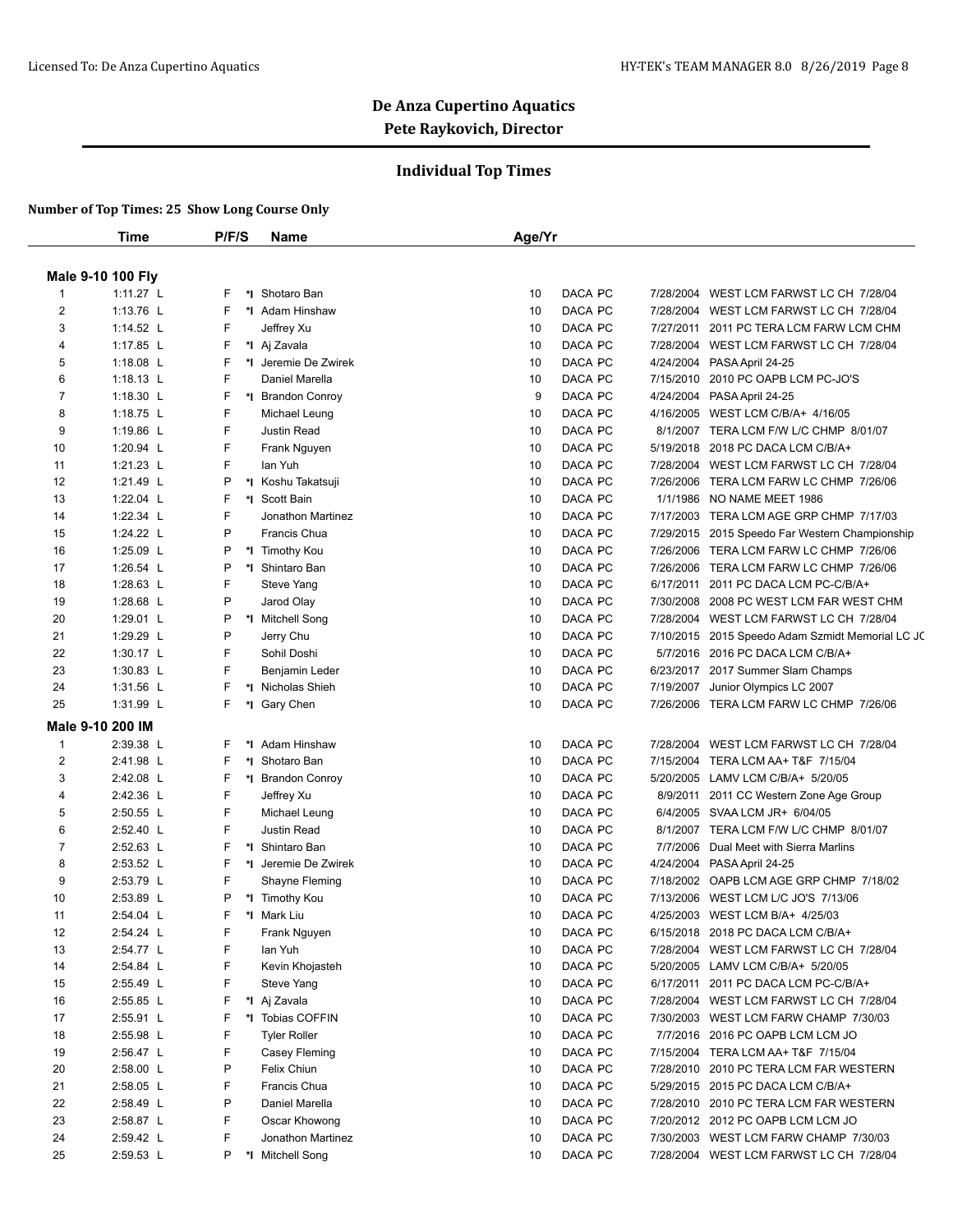### **Individual Top Times**

|                | Time                       | P/F/S   | <b>Name</b>                         | Age/Yr |         |           |                                                    |
|----------------|----------------------------|---------|-------------------------------------|--------|---------|-----------|----------------------------------------------------|
|                |                            |         |                                     |        |         |           |                                                    |
|                | <b>Male 11-12 50 Free</b>  |         |                                     |        |         |           |                                                    |
| $\mathbf{1}$   | 26.08 L                    | F       | Shayne Fleming                      | 12     | DACA PC | 8/10/2004 | Western Zone Swimming Champion                     |
| 2              | 26.58 L                    | F       | Justin Read                         | 12     | DACA PC | 8/5/2009  | 2009 CA North American Challen                     |
| 3              | 27.63 L                    | F       | Nicholas Burry                      | 12     | DACA PC |           | 7/12/2013 2013 PC TERA LCM LCM JO                  |
| 4              | 27.83 L                    | F       | Kevin Khojasteh                     | 12     | DACA PC | 5/4/2007  | LAMV LCM C/B/A+ 5/04/07                            |
| 5              | 28.04 L                    | F       | Casey Fleming                       | 12     | DACA PC |           | 7/26/2006 TERA LCM FARW LC CHMP 7/26/06            |
| 6              | 28.09 L                    | F       | Arjun Rao                           | 12     | DACA PC |           | 7/29/2015 2015 PC Far Western Champs               |
| $\overline{7}$ | 28.26 L                    | F<br>*∣ | Adam Hinshaw                        | 11     | DACA PC |           | 7/27/2005 TERA LCM FAR WESTERN 7/27/05             |
| 8              | 28.35 L                    | P       | Bryan Chu                           | 12     | DACA PC |           | 7/30/2014 2014 PC TERA LCM FAR WEST LCM            |
| 9              | 28.36 L                    | F       | Steve Yang                          | 12     | DACA PC |           | 6/21/2013 2013 PC DACA LCM LCM                     |
| $10*$          | 28.38 L                    | F       | Andy Guo                            | 12     | DACA PC | 7/10/2008 | 2008 PC TERA LCM LCM JO'S                          |
| $10*$          | 28.38 L                    | F       | lan Yuh                             | 12     | DACA PC |           | 7/26/2006 TERA LCM FARW LC CHMP 7/26/06            |
| 12             | 28.43 L                    | F       | *1 Shotaro Ban                      | 12     | DACA PC |           | 7/13/2006 WEST LCM L/C JO'S 7/13/06                |
| 13             | 28.50 L                    | F       | *I Austin Kao                       | 12     | DACA PC |           | 7/15/2004 TERA LCM AA+ T&F 7/15/04                 |
| 14             | 28.61 L                    | F       | Felix Chiun                         | 12     | DACA PC |           | 8/1/2012 2012 PC WEST LCM LCM FAR WEST             |
| 15             | 28.75 L                    | F       | *1 Dustin Chien                     | 12     | DACA PC |           | 7/17/2003 TERA LCM AGE GRP CHMP 7/17/03            |
| 16             | 28.79 L                    | F       | *I Steven Chien                     | 12     | DACA PC | 8/5/2003  | 2003 Western Zone Champs                           |
| 17             | 28.80 L                    | P       | Shawn Lin                           | 11     | DACA PC | 6/25/2009 | 2009 CA SCS JAG                                    |
| 18             | 28.81 L                    | P       | *I Matthew Murray                   | 12     | DACA PC |           | 7/28/2004 WEST LCM FARWST LC CH 7/28/04            |
| 19             | 28.83 L                    | F       | <b>Trevor Stanbury</b>              | 12     | DACA PC |           | 7/27/2005 TERA LCM FAR WESTERN 7/27/05             |
| 20             | 28.86 L                    | F       |                                     | 12     | DACA PC |           | 7/13/2006 WEST LCM L/C JO'S 7/13/06                |
| 21             | 28.99 L                    | F       | *I Aj Zavala<br>Louis Edwards-Pratt | 12     | DACA PC |           | 7/10/2015 2015 Speedo Adam Szmidt Memorial LC JC   |
|                |                            |         |                                     |        |         |           |                                                    |
| 22             | 29.04 L                    | F       | *I Patrick Benight                  | 12     | DACA PC | 5/2/2008  | 080502 PC LAMV LCM C/B/A+                          |
| 23             | 29.05 L                    | F       | Kiyan Abel                          | 12     | DACA PC |           | 6/23/2017 2017 Clovis Age Group Summer Slam duals  |
| 24             | 29.18 L                    | P       | Jarod Olay                          | 12     | DACA PC | 7/28/2010 | 2010 PC TERA LCM FAR WESTERN                       |
| 25             | 29.27 L                    | F       | Liam Roedling                       | 12     | DACA PC |           | 5/17/2019 2019 PC DACA LCM C/B/A+                  |
|                | <b>Male 11-12 100 Free</b> |         |                                     |        |         |           |                                                    |
| $\mathbf{1}$   | 57.43 L                    | F       | Shayne Fleming                      | 12     | DACA PC |           | 8/10/2004 Western Zone Swimming Champion           |
| 2              | 57.87 L                    | F       | Justin Read                         | 12     | DACA PC | 7/16/2009 | 2009 PC TERA LCM LCM JO                            |
| 3              | 59.23 L                    | F       | Shawn Lin                           | 12     | DACA PC |           | 7/28/2010 2010 PC TERA LCM FAR WESTERN             |
| 4              | 59.58 L                    | P       | Nicholas Burry                      | 12     | DACA PC |           | 7/31/2013 2013 Speedo Far Western Championship     |
| 5*             | 1:00.43 L                  | F<br>*l | Adam Hinshaw                        | 11     | DACA PC | 7/14/2005 | Junior Olympics LC 2005                            |
| $5*$           | 1:00.43 L L                | F       | Arjun Rao                           | 12     | DACA PC |           | 7/29/2015 2015 Speedo Far Western Championship     |
| $\overline{7}$ | 1:01.23 L                  | F       | Casey Fleming                       | 12     | DACA PC |           | 7/13/2006 WEST LCM L/C JO'S 7/13/06                |
| 8              | 1:01.32 L                  | F       | Kevin Khojasteh                     | 12     | DACA PC | 7/26/2006 | TERA LCM FARW LC CHMP 7/26/06                      |
| 9              | 1:01.53 $L$                | F       | <b>Bradley Chen</b>                 | 12     | DACA PC |           | 4/21/2012 2012 PC DACA LCM C/B/A+                  |
| 10             | 1:01.59 $L$                | F<br>*∣ | Shotaro Ban                         | 12     | DACA PC |           | 7/26/2006 TERA LCM FARW LC CHMP 7/26/06            |
| 11             | 1:01.69 $L$                | F       | Kyle Shang                          | 12     | DACA PC |           | 5/7/2016 2016 PC DACA LCM C/B/A+                   |
| 12             | 1:01.71 L                  | F       | Felix Chiun                         | 12     | DACA PC |           | 8/1/2012 2012 PC WEST LCM LCM FAR WEST             |
| 13             | $1:01.93$ L                | F       | Steve Yang                          | 12     | DACA PC |           | 6/21/2013 2013 PC DACA LCM LCM                     |
| 14             | 1:02.09 $L$                | F       | *I Aj Zavala                        | 12     | DACA PC |           | 7/26/2006 TERA LCM FARW LC CHMP 7/26/06            |
| 15             | $1:02.19$ L                | F       | Louis Edwards-Pratt                 | 12     | DACA PC |           | 7/10/2015 2015 Speedo Adam Szmidt Memorial LC JC   |
| $16*$          | 1:02.22 $L$                | Ρ       | *I Matthew Murray                   | 12     | DACA PC |           | 7/15/2004 TERA LCM AA+ T&F 7/15/04                 |
| $16*$          | 1:02.22 L                  | F       | Liam Roedling                       | 12     | DACA PC |           | 7/12/2019 2019 PC TERA LCM LCM JO                  |
| 18             | 1:02.33 $L$                | P       | *1 Steven Chien                     | 12     | DACA PC |           | 7/17/2003 TERA LCM AGE GRP CHMP 7/17/03            |
| 19             | 1:02.59 L                  | F       | <b>Trevor Stanbury</b>              | 12     | DACA PC |           | 7/27/2005 TERA LCM FAR WESTERN 7/27/05             |
| 20             | 1:02.67 L                  | F       | Andy Guo                            | 12     | DACA PC |           | 7/30/2008 2008 PC WEST LCM FAR WEST CHM            |
| 21             | 1:02.77 $L$                | F       | lan Yuh                             | 12     | DACA PC |           | 7/13/2006 Long Course Sr State Championship Meet 2 |
| 22             | 1:02.80 L                  | F       | Michael Leung                       | 12     | DACA PC |           | 6/15/2007 Napa Valley Swim Team LC C/B/A           |
| 23             | 1:03.00 L                  | F       | *1 Austin Kao                       | 12     | DACA PC |           |                                                    |
|                |                            |         |                                     | 12     |         |           | 7/15/2004 TERA LCM AA+ T&F 7/15/04                 |
| 24             | $1:03.13$ L                | Ρ       | *I Lewis Zhang                      |        | DACA PC |           | 7/30/2014 2014 PC TERA LCM FAR WEST LCM            |
| 25             | 1:03.16 $L$                | S       | *I Rolland Lee                      | 12     | DACA PC |           | 8/1/2007 TERA LCM F/W L/C CHMP 8/01/07             |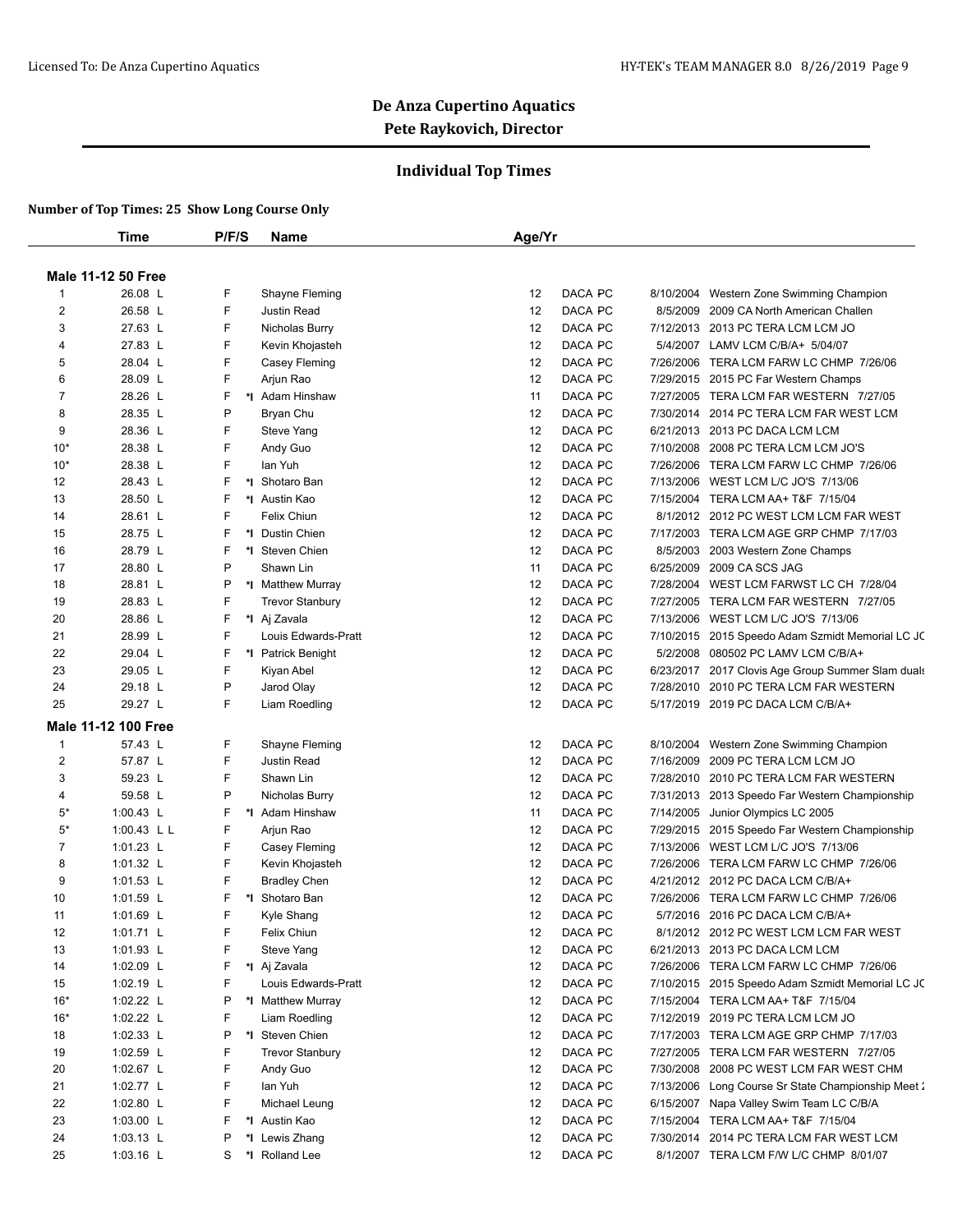### **Individual Top Times**

|                | Time                       | P/F/S   | Name                                 | Age/Yr                   |                                                     |
|----------------|----------------------------|---------|--------------------------------------|--------------------------|-----------------------------------------------------|
|                | <b>Male 11-12 200 Free</b> |         |                                      |                          |                                                     |
| $\mathbf{1}$   | 2:06.64 L                  | F       | Justin Read                          | DACA PC<br>12            | 8/5/2009<br>2009 CA North American Challen          |
| $\overline{2}$ | 2:09.24 L                  | F       | Shayne Fleming                       | DACA PC<br>12            | 7/28/2004 WEST LCM FARWST LC CH 7/28/04             |
| 3              | 2:09.55 L                  | F       | *I Adam Hinshaw                      | DACA PC<br>11            | 7/14/2005<br>Junior Olympics LC 2005                |
| 4              | 2:10.25 L                  | F       | Shawn Lin                            | DACA PC<br>12            | 7/28/2010 2010 PC TERA LCM FAR WESTERN              |
| 5              | 2:11.64 L                  | F       | Arjun Rao                            | DACA PC<br>12            | 7/29/2015 2015 PC Far Western Champs                |
| 6              | 2:12.58 L                  | F       | Liam Roedling                        | DACA PC<br>12            | 7/12/2019 2019 PC TERA LCM LCM JO                   |
| 7              |                            | F       |                                      | DACA PC<br>12            | 7/13/2006<br>2006 PC WEST LC JO 7/13/06             |
| 8              | 2:13.01 L<br>2:13.89 L     | F       | Casey Fleming<br>Louis Edwards-Pratt | DACA PC<br>12            | 7/10/2015 2015 Speedo Adam Szmidt Memorial LC JC    |
| 9              | 2:14.05 L                  | F       | <b>Trevor Stanbury</b>               | DACA PC<br>12            | 7/27/2005 TERA LCM FAR WESTERN 7/27/05              |
|                |                            |         |                                      |                          | 5/7/2011                                            |
| 10             | 2:14.65 L                  | F<br>F  | <b>Bradley Newton</b>                | DACA PC<br>12<br>DACA PC | 2011 PC DACA LCM PC-C/B/A+                          |
| 11<br>12       | 2:15.09 L                  | F       | *I Ben Hinshaw                       | 12<br>DACA PC            | 4/23/2004 SLO Spring Splash 2004                    |
|                | 2:15.74 L                  |         | <b>Bradley Chen</b>                  | 12                       | 4/21/2012 2012 PC DACA LCM C/B/A+                   |
| 13             | 2:15.80 L                  | F<br>F  | Kevin Khojasteh                      | DACA PC<br>12            | 7/13/2006 Long Course Sr State Championship Meet 2  |
| 14             | 2:16.00 L                  |         | Kyle Shang                           | DACA PC<br>12            | 5/7/2016 2016 PC DACA LCM C/B/A+                    |
| 15             | $2:16.10$ L                | F       | *I Matthew Murray                    | DACA PC<br>12            | 6/26/2004 SVAA LCM A+ MEET 6/26/04                  |
| 16             | 2:16.80 L                  | F       | *I Shotaro Ban                       | DACA PC<br>12            | 7/7/2006 Dual Meet with Sierra Marlins              |
| 17             | 2:16.92 L                  | F       | Nicholas Burry                       | 12<br>DACA PC            | 6/29/2013 Silicon Valley Long Course                |
| 18             | 2:17.55 L                  | F       | *1 Steven Chien                      | 12<br>DACA PC            | 7/30/2003 WEST LCM FARW CHAMP 7/30/03               |
| 19             | 2:17.56 L                  | P       | Bryan Chu                            | DACA PC<br>12            | 7/30/2014 2014 PC TERA LCM FAR WEST LCM             |
| 20             | 2:17.62 L                  | F       | Ryan Kirton                          | DACA PC<br>12            | 6/19/2015 FDST A/B Modified Long Course Invitationa |
| 21             | 2:18.32 L                  | F       | Jeffrey Xu                           | DACA PC<br>12            | 7/12/2013 2013 PC TERA LCM LCM JO                   |
| 22             | 2:19.00 L                  | F       | Felix Chiun                          | DACA PC<br>12            | 6/30/2012 Silicon Valley Long Course                |
| 23             | 2:19.44 L                  | F       | Steve Yang                           | DACA PC<br>12            | 6/1/2013 Long Course Senior II                      |
| 24             | 2:20.63 L                  | F       | Michael Leung                        | 12<br>DACA PC            | 5/4/2007 LAMV LCM C/B/A+ 5/04/07                    |
| 25             | 2:20.66 L                  | P       | <b>Tyler Roller</b>                  | DACA PC<br>12            | 7/6/2018 2018 Adam Szmidt Memorial 14 & U LC JO     |
|                | Male 11-12 400 Free        |         |                                      |                          |                                                     |
| 1              | 4:28.28 L                  | F       | Justin Read                          | DACA PC<br>12            | 7/16/2009 2009 PC TERA LCM LCM JO                   |
| 2              | 4:33.74 L                  | F       | *I Adam Hinshaw                      | DACA PC<br>11            | Junior Olympics LC 2005<br>7/14/2005                |
| 3              | 4:39.17 L                  | F       | Louis Edwards-Pratt                  | DACA PC<br>12            | 7/29/2015 2015 PC Far Western Champs                |
| 4              | 4:39.34 L                  | F       | <b>Trevor Stanbury</b>               | DACA PC<br>12            | 7/27/2005 TERA LCM FAR WESTERN 7/27/05              |
| 5              | 4:42.80 L                  | F       | *I Matthew Murray                    | DACA PC<br>12            | 7/28/2004 WEST LCM FARWST LC CH 7/28/04             |
| 6              | 4:43.67 L                  | F       | Casey Fleming                        | 12<br>DACA PC            | 7/26/2006 TERA LCM FARW LC CHMP 7/26/06             |
| 7              | 4:45.04 L                  | F<br>*l | Ben Hinshaw                          | DACA PC<br>12            | 4/23/2004 SLO Spring Splash 2004                    |
| 8              | 4:45.07 L                  | F       | Arjun Rao                            | DACA PC<br>12            | 7/10/2015 2015 Speedo Adam Szmidt Memorial LC JC    |
| 9              | 4:45.82 L                  | F       | Liam Roedling                        | DACA PC<br>12            | 7/12/2019 2019 PC TERA LCM LCM JO                   |
| 10             | 4:47.08 L                  | F       | <b>Bradley Newton</b>                | DACA PC<br>12            | 7/28/2010 2010 PC TERA LCM FAR WESTERN              |
| 11             | 4:47.38 L                  | F       | Oscar Khowong                        | DACA PC<br>12            | 7/30/2014 2014 PC TERA LCM FAR WEST LCM             |
| 12             | 4:49.44 L                  | F       | Shayne Fleming                       | 12<br>DACA PC            | 6/26/2004 SVAA LCM A+ MEET 6/26/04                  |
| 13             | 4:49.61 L                  | P       | Ryan Kirton                          | DACA PC<br>12            | 7/29/2015 2015 PC Far Western Champs                |
| 14             | 4:50.86 L                  | F       | Steve Yang                           | 12<br>DACA PC            | 6/21/2013 2013 PC DACA LCM LCM                      |
| 15             | 4:51.43 L                  | F       | Michael Leung                        | 12<br>DACA PC            | 6/23/2007 2007 PC BEAR LCM                          |
| 16             | 4:52.27 L                  | P       | Jeffrey Xu                           | DACA PC<br>12            | 7/12/2013 2013 PC TERA LCM LCM JO                   |
| 17             | 4:54.68 L                  | F       | *1 Shotaro Ban                       | DACA PC<br>12            | 6/23/2006 DACA Intra-Squad Meet                     |
| 18             | 4:55.21 L                  | P       | Daniel Marella                       | DACA PC<br>12            | 8/1/2012 2012 PC WEST LCM LCM FAR WEST              |
| 19             | 4:55.65 L                  | F       | Harrison Hyde                        | DACA PC<br>12            | 5/25/2007 Conejo Simi Aquatics                      |
| 20             | 4:55.85 L                  | F       | Kevin Khojasteh                      | 12<br>DACA PC            | 7/7/2006 Dual Meet with Sierra Marlins              |
| 21             | 4:56.77 L                  | Ρ       | *I Connor Still                      | 12<br>DACA PC            | 7/28/2004 WEST LCM FARWST LC CH 7/28/04             |
| 22             | 4:57.59 L                  | P       | Bryan Chu                            | DACA PC                  | 7/30/2014 2014 PC TERA LCM FAR WEST LCM             |
|                |                            | F       |                                      | 12                       | 5/18/2013 2013 PC DACA LCM LCM                      |
| 23             | 4:57.88 L                  |         | Nicholas Burry                       | DACA PC<br>12            |                                                     |
| 24             | 4:59.05 L                  | P       | *I Tobias COFFIN                     | 12<br>DACA PC            | 7/27/2005 TERA LCM FAR WESTERN 7/27/05              |
| 25             | 5:01.26 L                  | F       | <b>Tyler Roller</b>                  | DACA PC<br>11            | 4/21/2018 SUNN Silicon Valley LC 2018               |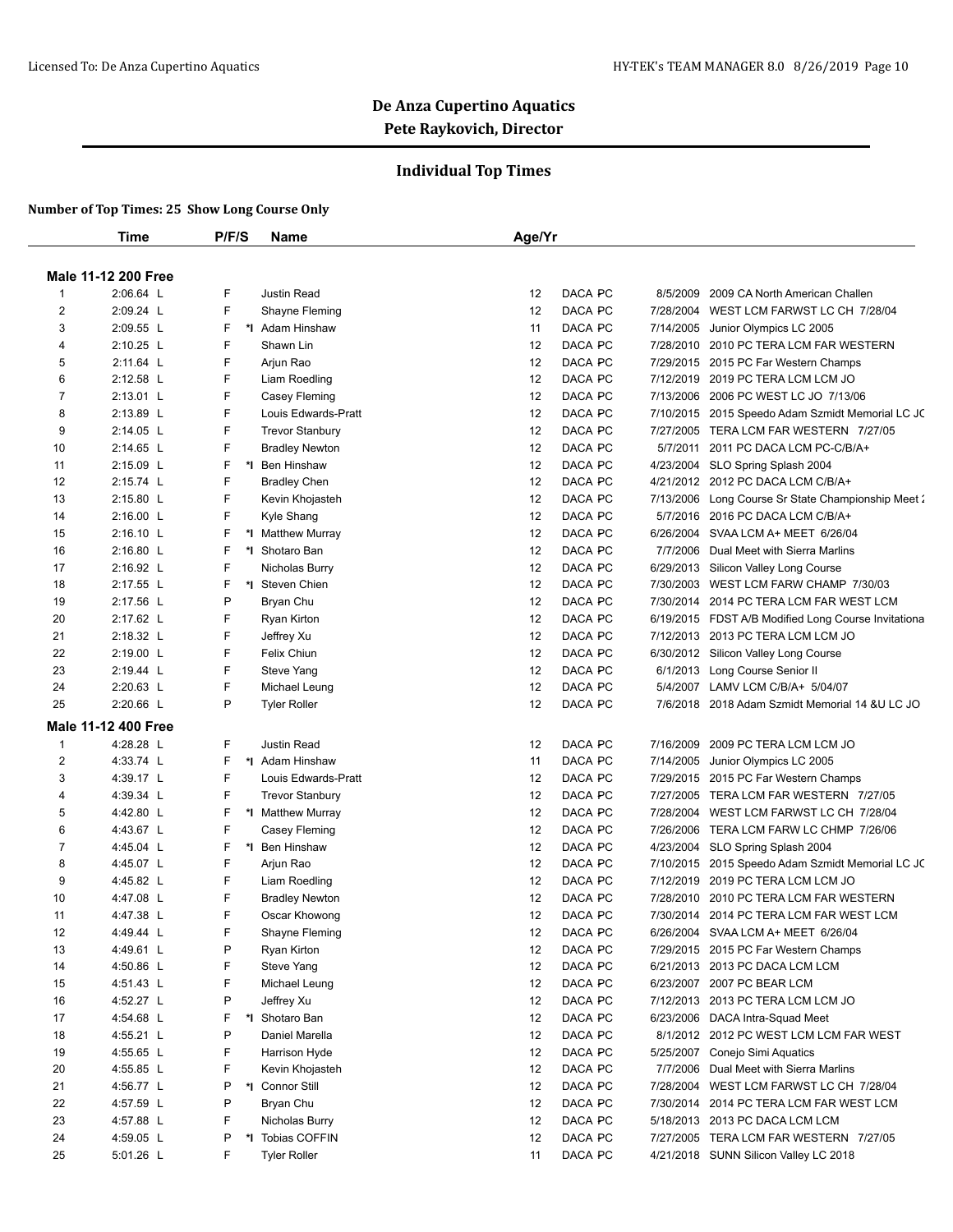### **Individual Top Times**

|                | <b>Time</b>               | P/F/S | <b>Name</b>            | Age/Yr |         |           |                                                     |
|----------------|---------------------------|-------|------------------------|--------|---------|-----------|-----------------------------------------------------|
|                |                           |       |                        |        |         |           |                                                     |
|                | Male 11-12 800 Free       |       |                        |        |         |           |                                                     |
| 1              | 9:18.27 L                 | F     | *I Adam Hinshaw        | 11     | DACA PC | 7/14/2005 | Junior Olympics LC 2005                             |
| $\overline{2}$ | $9:24.05$ L               | F     | <b>Justin Read</b>     | 12     | DACA PC | 6/25/2009 | 2009 CA SCS JAG                                     |
| 3              | 9:41.15 L                 | F     | *1 Ben Hinshaw         | 12     | DACA PC | 4/23/2004 | SLO Spring Splash 2004                              |
| 4              | 9:49.39 L                 | F     | Ryan Kirton            | 12     | DACA PC |           | 7/29/2015 2015 Speedo Far Western Championship      |
| 5              | 10:08.39 L                | F     | <b>Bradley Newton</b>  | 12     | DACA PC |           | 7/28/2010 2010 PC TERA LCM FAR WESTERN              |
| 6              | 10:13.09 L                | F     | <b>Trevor Stanbury</b> | 12     | DACA PC | 6/4/2005  | SVAA LCM JR+ 6/04/05                                |
| $\overline{7}$ | 10:18.15 L                | F     | Casey Fleming          | 12     | DACA PC | 7/7/2006  | Dual Meet with Sierra Marlins                       |
| 8              | 10:29.16 L                | F     | *I Connor Still        | 12     | DACA PC | 6/11/2004 | DACA - PASA Dual Meet                               |
| 9              | 10:31.80 L                | F     | *I Tobias COFFIN       | 12     | DACA PC | 6/4/2005  | SVAA LCM JR+ 6/04/05                                |
| 10             | 11:05.34 L                | F     | Vinay Reddy            | 12     | DACA PC |           | 6/27/2015 2015 PC SUNN Age-Group Open               |
| 11             | 11:17.50 L                | F     | *1 Jeff Peters         | 12     | DACA PC | 6/4/2005  | SVAA LCM JR+ 6/04/05                                |
| 12             | 11:26.18 L                | F     | *1 Bryan Steele        | 12     | DACA PC | 6/11/2004 | DACA - PASA Dual Meet                               |
| 13             | 11:31.46 L                | F     | *I Michael Zhang       | 12     | DACA PC | 6/11/2004 | DACA - PASA Dual Meet                               |
| 14             | 11:31.66 L                | F     | *1 Alexander Collins   | 12     | DACA PC | 6/11/2004 | DACA - PASA Dual Meet                               |
| 15             | 11:36.33 L                | F     | Nathan Toh             | 12     | DACA PC | 6/7/2008  | 2008 PC DACA LCM C/B/A+                             |
| 16             | 11:46.08 L                | F     | *I Andrew Tsao         | 12     | DACA PC | 6/11/2004 | DACA - PASA Dual Meet                               |
| 17             | 13:39.63 L                | F     | Larry Zhang            | 12     | DACA PC | 6/7/2008  | 2008 PC DACA LCM C/B/A+                             |
| 18             | 14:56.17 L                | F     | <b>Tyler Shaug</b>     | 12     | DACA PC |           | 4/18/2009 2009 PC WEST LCM PC-C/B/A+                |
|                | Male 11-12 1500 Free      |       |                        |        |         |           |                                                     |
| 1              | 17:50.64 L                | F     | *I Adam Hinshaw        | 11     | DACA PC | 7/27/2005 | TERA LCM FAR WESTERN 7/27/05                        |
| 2              | 17:56.72 L                | F     | Justin Read            | 12     | DACA PC | 7/29/2009 | 2009 PC WEST LCM FAR WEST CHM                       |
| 3              | 18:08.87 L                | F     | *1 Ben Hinshaw         | 12     | DACA PC | 4/23/2004 | SLO Spring Splash 2004                              |
| 4              | 18:54.17 L                | F     | Casey Fleming          | 12     | DACA PC | 7/26/2006 | TERA LCM FARW LC CHMP 7/26/06                       |
| 5              | 18:55.45 L                | F     | Ryan Kirton            | 12     | DACA PC | 7/29/2015 | 2015 PC Far Western Champs                          |
| 6              | 19:14.22 L                | F     | <b>Bradley Newton</b>  | 12     | DACA PC | 6/18/2010 | 2010 PC DACA LCM PC-C/B/A+                          |
| $\overline{7}$ | 19:15.70 L                | F     | *I Matthew Murray      | 12     | DACA PC | 6/11/2004 | DACA - PASA Dual Meet                               |
| 8              | 19:24.20 L                | F     | *I Shotaro Ban         | 12     | DACA PC | 6/23/2006 | DACA Intra-Squad Meet                               |
| 9              | 19:30.53 L                | F     | <b>Trevor Stanbury</b> | 12     | DACA PC | 6/4/2005  | SVAA LCM JR+ 6/04/05                                |
| 10             | 19:59.75 L                | F     | *I Brad Murray         | 12     | DACA PC | 7/30/2003 | WEST LCM FARW CHAMP 7/30/03                         |
| 11             | 20:09.00 L                | F     | *I Aj Zavala           | 12     | DACA PC | 6/23/2006 | DACA Intra-Squad Meet                               |
| 12             | 20:11.51 L                | F     | Francis Chua           | 12     | DACA PC |           | 6/9/2017 2017 PC DACA LCM C/B/A+                    |
| 13             | 20:17.19 L                | F     | Ryan ng                | 12     | DACA PC |           | 5/29/2015 2015 PC DACA LCM C/B/A+                   |
| 14             | 20:19.35 L                | F     | *I Jeff Peters         | 12     | DACA PC | 7/14/2005 | Junior Olympics LC 2005                             |
| 15             | 20:20.54 L                | F     | <b>William Kim</b>     | 12     | DACA PC | 6/9/2017  | 2017 PC DACA LCM C/B/A+                             |
| 16             | 20:21.73 L                | F     | <b>Gunner Hopkins</b>  | 12     | DACA PC | 6/15/2018 | 2018 PC DACA LCM C/B/A+                             |
| 17             | 20:36.52 L                | F     | Lukas Peng             | 12     | DACA PC | 6/3/2016  | 2016 PC DACA LCM C/B/A+                             |
| 18             | 20:39.81 L                | F     | Kevin Khojasteh        | 12     | DACA PC |           | 6/23/2006 DACA Intra-Squad Meet                     |
| 19             | 20:47.16 L                | F     | lan Yuh                | 12     | DACA PC |           | 6/23/2006 2006 PC DACA LCM L/C 6/23/06              |
| 20             | 20:48.02 L                | F     | Austin Lai             | 12     | DACA PC |           | 6/18/2010 2010 PC DACA LCM PC-C/B/A+                |
| 21             | 21:04.89 L                | F     | Vinay Reddy            | 12     | DACA PC |           | 7/10/2015 2015 Speedo Adam Szmidt Memorial LC JC    |
| 22             | 21:11.49 L                | F     | Erich Peske            | 11     | DACA PC |           | 6/11/2004 DACA - PASA Dual Meet                     |
| 23             | 21:12.56 L                | F     | Sumer Hajela           | 12     | DACA PC |           | 6/19/2015 FDST A/B Modified Long Course Invitationa |
| 24             | 21:16.66 L                | F     | Jason Allen            | 12     | DACA PC |           | 7/19/2007 Junior Olympics LC 2007                   |
| 25             | 21:16.85 L                | P     | *1 Steven Chien        | 12     | DACA PC |           | 6/6/2003 DACA SCRA dual meet #1                     |
|                | <b>Male 11-12 50 Back</b> |       |                        |        |         |           |                                                     |
| 1              | 30.28 L                   | P     | Shayne Fleming         | 12     | DACA PC |           | 7/15/2004 TERA LCM AA+ T&F 7/15/04                  |
| $\overline{c}$ | 31.58 L                   | F     | Nicholas Burry         | 12     | DACA PC |           | 7/31/2013 2013 Speedo Far Western Championship      |
| 3              | 32.31 L                   | P     | Kevin Khojasteh        | 12     | DACA PC |           | 7/26/2006 TERA LCM FARW LC CHMP 7/26/06             |
| 4              | 32.52 L                   | F     | *I Shotaro Ban         | 12     | DACA PC |           | 7/26/2006 TERA LCM FARW LC CHMP 7/26/06             |
| 5              | 32.80 L                   | P     | Liam Roedling          | 12     | DACA PC |           | 7/12/2019 2019 PC TERA LCM LCM JO                   |
| 6              | 32.81 L                   | F     | Shawn Lin              | 12     | DACA PC |           | 7/28/2010 2010 PC TERA LCM FAR WESTERN              |
|                |                           |       |                        |        |         |           |                                                     |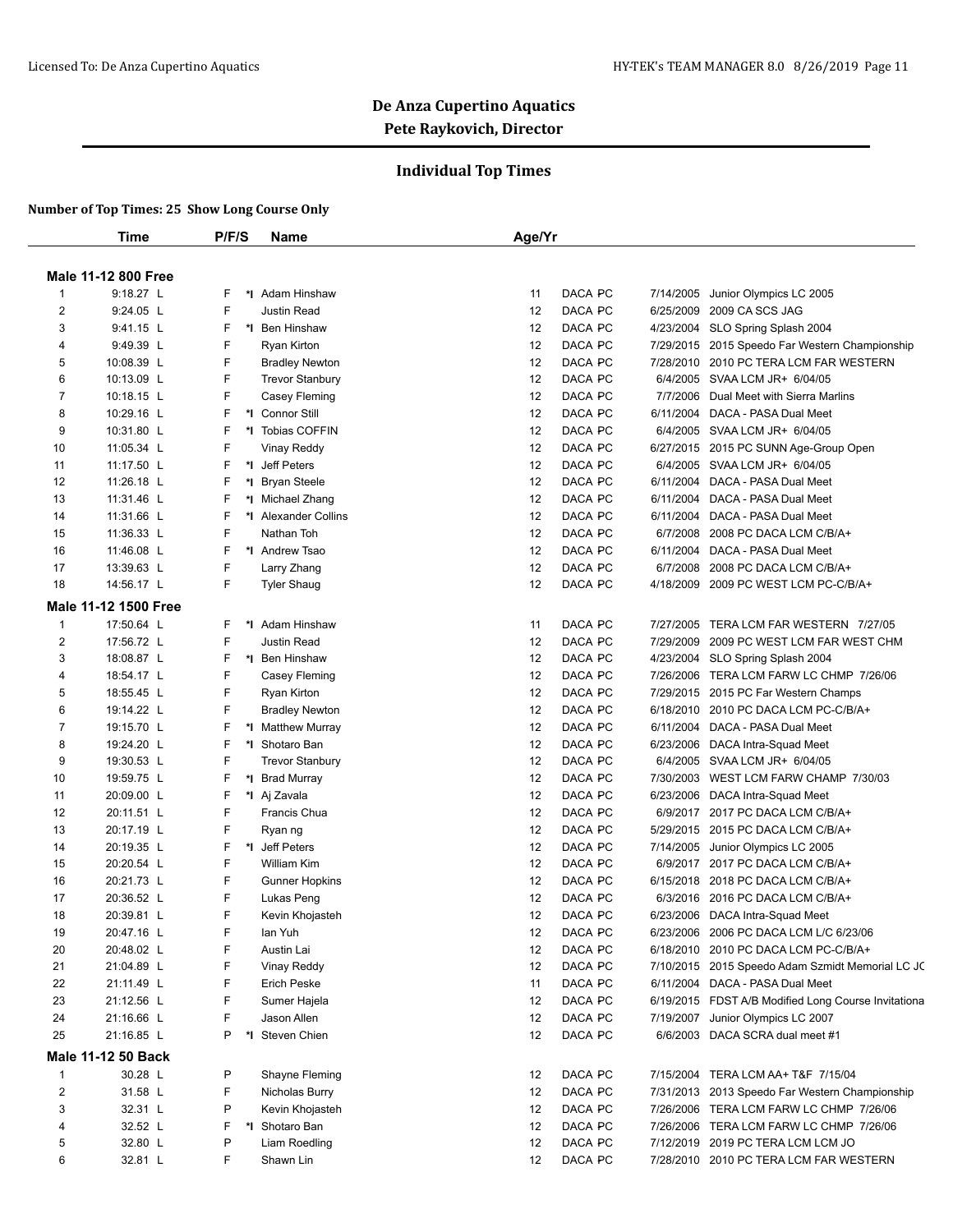### **Individual Top Times**

|                         | Time                       | P/F/S   | <b>Name</b>            | Age/Yr |         |           |                                                    |
|-------------------------|----------------------------|---------|------------------------|--------|---------|-----------|----------------------------------------------------|
|                         |                            |         |                        |        |         |           |                                                    |
| 7                       | 32.87 L                    | F<br>*I | Steven Chien           | 12     | DACA PC |           | 8/5/2003 2003 Western Zone Champs                  |
| 8                       | 32.94 L                    | P       | Ryan Kirton            | 12     | DACA PC |           | 7/29/2015 2015 PC Far Western Champs               |
| 9                       | 33.06 L                    | F       | <b>Trevor Stanbury</b> | 12     | DACA PC |           | 7/27/2005 TERA LCM FAR WESTERN 7/27/05             |
| 10                      | 33.28 L                    | F       | Kyle Shang             | 12     | DACA PC |           | 5/7/2016 2016 PC DACA LCM C/B/A+                   |
| 11                      | 33.47 L                    | F.      | Casey Fleming          | 12     | DACA PC |           | 7/13/2006 Long Course Sr State Championship Meet 2 |
| 12                      | 33.56 L                    | F       | *I Matthew Murray      | 12     | DACA PC |           | 7/28/2004 WEST LCM FARWST LC CH 7/28/04            |
| 13                      | 33.72 L                    | F       | Andy Guo               | 12     | DACA PC | 7/30/2008 | 2008 PC WEST LCM FAR WEST CHM                      |
| 14                      | 33.75 L                    | F.      | lan Yuh                | 12     | DACA PC |           | 7/13/2006 2006 PC WEST LC JO 7/13/06               |
| 15                      | 33.78 L                    | P       | Nate Roller            | 12     | DACA PC |           | 7/7/2017 2017 PC OAPB LCM LCM JO                   |
| 16                      | 33.82 L                    | F       | *1 Kevin Parizi        | 12     | DACA PC |           | 7/18/2002 OAPB LCM AGE GRP CHMP 7/18/02            |
| $17*$                   | 33.87 L                    | F       | <b>Erich Peske</b>     | 12     | DACA PC |           | 7/14/2005 Junior Olympics LC 2005                  |
| $17*$                   | 33.87 L                    | P       | Keven Shang            | 12     | DACA PC |           | 7/15/2010 2010 PC OAPB LCM PC-JO'S                 |
| 19                      | 33.96 L                    | F       | *I Tobias COFFIN       | 12     | DACA PC |           | 7/27/2005 TERA LCM FAR WESTERN 7/27/05             |
| 20                      | 34.03 L                    | F       | *1 Connor Still        | 12     | DACA PC |           | 7/15/2004 TERA LCM AA+ T&F 7/15/04                 |
| 21                      | 34.11 L                    | P       | <b>Robert Griswold</b> | 12     | DACA PC |           | 7/27/2016 2016 PC TERA FAR WESTERNS                |
| 22                      | 34.22 L                    | F       | Bryan Chu              | 12     | DACA PC |           | 7/30/2014 2014 PC TERA LCM FAR WEST LCM            |
| 23                      | 34.40 L                    | F.      | *I Rolland Lee         | 12     | DACA PC |           | 6/23/2007 Burlingame Aquatics Summer Spl           |
| 24                      | 34.41 L                    | F       | Connor Kann            | 12     | DACA PC |           | 7/6/2018 2018 Adam Szmidt Memorial 14 &U LC JO     |
| 25                      | 34.44 L                    | P       | *I Aj Zavala           | 12     | DACA PC |           | 7/26/2006 TERA LCM FARW LC CHMP 7/26/06            |
|                         | <b>Male 11-12 100 Back</b> |         |                        |        |         |           |                                                    |
| $\mathbf{1}$            | 1:04.57 $L$                | F       | Shayne Fleming         | 12     | DACA PC |           | 7/28/2004 WEST LCM FARWST LC CH 7/28/04            |
| $\overline{\mathbf{c}}$ | 1:07.55 L                  | F       | Nicholas Burry         | 12     | DACA PC |           | 7/31/2013 2013 Speedo Far Western Championship     |
| 3                       | 1:08.43 $L$                | F       | Casey Fleming          | 12     | DACA PC |           | 7/26/2006 TERA LCM FARW LC CHMP 7/26/06            |
| 4                       | 1:09.39 L                  | F.      | Liam Roedling          | 12     | DACA PC |           | 7/12/2019 2019 PC TERA LCM LCM JO                  |
| 5                       | 1:09.58 L                  | F.      | Kevin Khojasteh        | 12     | DACA PC |           | 7/26/2006 TERA LCM FARW LC CHMP 7/26/06            |
| 6                       | 1:09.77 L                  | F       | Ryan Kirton            | 12     | DACA PC |           | 7/29/2015 2015 PC Far Western Champs               |
| 7                       | 1:10.27 L                  | P       | Justin Read            | 12     | DACA PC |           | 7/29/2009 2009 PC WEST LCM FAR WEST CHM            |
| 8                       | 1:10.28 L                  | F.      | Michael Leung          | 12     | DACA PC |           | 6/23/2007 BEAR LCM C/B/A+ 6/23/07                  |
| 9                       | 1:10.47 $\lfloor$          | F       | *I Shotaro Ban         | 12     | DACA PC |           | 7/26/2006 TERA LCM FARW LC CHMP 7/26/06            |
| 10                      | 1:11.20 $L$                | F       | <b>Trevor Stanbury</b> | 12     | DACA PC |           | 7/27/2005 TERA LCM FAR WESTERN 7/27/05             |
| 11                      | 1:11.90 L                  | F.      | Keven Shang            | 12     | DACA PC |           | 7/15/2010 2010 PC OAPB LCM PC-JO'S                 |
| 12                      | 1:12.18 $L$                | F       | Shawn Lin              | 11     | DACA PC |           | 6/25/2009 2009 CA SCS JAG                          |
| 13                      | 1:12.89 $L$                | P       | Arjun Rao              | 12     | DACA PC |           | 7/29/2015 2015 Speedo Far Western Championship     |
| 14                      | $1:12.91$ L                | F       | <b>Robert Griswold</b> | 12     | DACA PC |           | 7/27/2016 2016 PC TERA FAR WESTERNS                |
| 15                      | 1:12.99 L                  | P       | Nate Roller            | 12     | DACA PC |           | 7/7/2017 2017 PC OAPB LCM LCM JO                   |
| 16                      | 1:13.12 $L$                | P       | lan Yuh                | 12     | DACA PC |           | 7/26/2006 TERA LCM FARW LC CHMP 7/26/06            |
| 17                      | 1:13.36 L                  | P       | Ryan ng                | 12     | DACA PC |           | 7/10/2015 2015 Speedo Adam Szmidt Memorial LC JC   |
| 18                      | 1:13.54 $L$                | F.      | *I Tobias COFFIN       | 12     | DACA PC |           | 7/27/2005 TERA LCM FAR WESTERN 7/27/05             |
| 19                      | 1:13.61 L                  | F       | Ben Hinshaw            | 12     | DACA PC |           | 4/23/2004 SLO Spring Splash 2004                   |
| 20                      | 1:13.71 L                  | F<br>*l | Connor Still           | 12     | DACA PC |           | 7/28/2004 WEST LCM FARWST LC CH 7/28/04            |
| 21                      | 1:13.83 $L$                | P       | *I Rolland Lee         | 12     | DACA PC |           | 7/19/2007 Junior Olympics LC 2007                  |
| 22                      | 1:14.02 L                  | P       | *I Kevin Parizi        | 12     | DACA PC |           | 7/18/2002 OAPB LCM AGE GRP CHMP 7/18/02            |
| 23                      | 1:14.27 L                  | F       | Bryan Chu              | 12     | DACA PC |           | 7/30/2014 2014 PC TERA LCM FAR WEST LCM            |
| 24                      | 1:14.29 L                  | F       | *I Darren Zhao         | 12     | DACA PC |           | 5/2/2008 080502 PC LAMV LCM C/B/A+                 |
| 25                      | 1:14.37 L                  | F       | Steve Yang             | 12     | DACA PC |           | 6/21/2013 2013 PC DACA LCM LCM                     |
|                         | Male 11-12 200 Back        |         |                        |        |         |           |                                                    |
| $\mathbf{1}$            | 2:19.14 L                  | F.      | Shayne Fleming         | 12     | DACA PC |           | 7/28/2004 WEST LCM FARWST LC CH 7/28/04            |
| $\overline{c}$          | 2:25.03 L                  | F       | Casey Fleming          | 12     | DACA PC |           | 7/26/2006 TERA LCM FARW LC CHMP 7/26/06            |
| 3                       | 2:27.81 L                  | F       | Ryan Kirton            | 12     | DACA PC |           | 7/29/2015 2015 PC Far Western Champs               |
| 4                       | 2:28.93 L                  | F       | Kevin Khojasteh        | 12     | DACA PC |           | 7/13/2006 Long Course Sr State Championship Meet 2 |
| 5                       | 2:29.11 L                  | F       | Kyle Shang             | 12     | DACA PC |           | 5/7/2016 2016 PC DACA LCM C/B/A+                   |
| 6                       | 2:29.12 L                  | F       | <b>Trevor Stanbury</b> | 12     | DACA PC |           | 7/27/2005 TERA LCM FAR WESTERN 7/27/05             |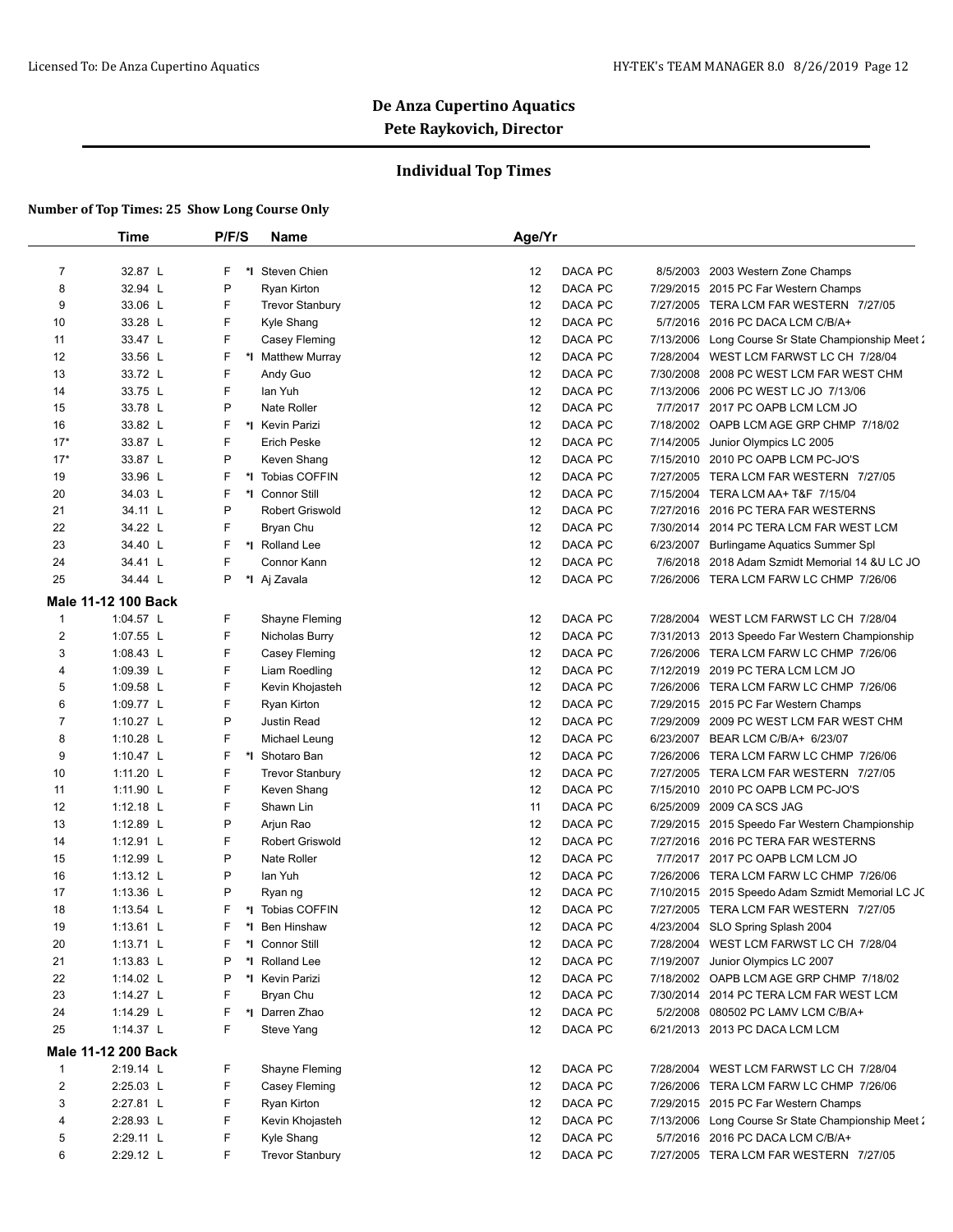### **Individual Top Times**

|                | <b>Time</b>                  | P/F/S   | <b>Name</b>            | Age/Yr        |           |                                                  |
|----------------|------------------------------|---------|------------------------|---------------|-----------|--------------------------------------------------|
|                |                              |         |                        |               |           |                                                  |
| $\overline{7}$ | 2:30.41 L                    | F       | Shawn Lin              | DACA PC<br>12 | 7/15/2010 | 2010 PC OAPB LCM PC-JO'S                         |
| 8              | 2:31.04 L                    | F       | *I Tobias COFFIN       | DACA PC<br>12 |           | 7/27/2005 TERA LCM FAR WESTERN 7/27/05           |
| 9              | 2:31.61 L                    | F       | Justin Read            | DACA PC<br>12 |           | 6/13/2009 2009 PC DACA LCM PC-C/B/A+             |
| 10             | 2:34.49 L                    | F       | Liam Roedling          | DACA PC<br>12 | 5/24/2019 | 2019 Intermountain Classic                       |
| 11             | 2:34.50 L                    | P       | *I Shotaro Ban         | 12<br>DACA PC |           | 7/26/2006 TERA LCM FARW LC CHMP 7/26/06          |
| 12             | 2:34.65 L                    | P       | Michael Leung          | 12<br>DACA PC |           | 7/26/2006 TERA LCM FARW LC CHMP 7/26/06          |
| 13             | 2:35.17 L                    | P       | *I Aj Zavala           | DACA PC<br>12 |           | 7/26/2006 TERA LCM FARW LC CHMP 7/26/06          |
| 14             | 2:35.72 L                    | F       | Ryan ng                | 12<br>DACA PC |           | 7/10/2015 2015 Speedo Adam Szmidt Memorial LC JC |
| 15             | 2:35.99 L                    | F       | <b>Bradley Newton</b>  | DACA PC<br>12 |           | 5/7/2011 2011 PC DACA LCM PC-C/B/A+              |
| 16             | 2:36.30 L                    | F       | lan Yuh                | DACA PC<br>12 | 7/13/2006 | Long Course Sr State Championship Meet 2         |
| 17             | 2:37.69 L                    | F       | Connor Kann            | 12<br>DACA PC |           | 7/6/2018 2018 Adam Szmidt Memorial 14 &U LC JO   |
| 18             | 2:37.92 L                    | F       | <b>Tyler Roller</b>    | 12<br>DACA PC |           | 7/6/2018 2018 Adam Szmidt Memorial 14 &U LC JO   |
| $19*$          | 2:38.39 L                    | P       | Bryan Chu              | DACA PC<br>12 | 7/30/2014 | 2014 PC TERA LCM FAR WEST LCM                    |
| $19*$          | 2:38.39 L                    | P       | Nate Roller            | 12<br>DACA PC |           | 7/7/2017 2017 PC OAPB LCM LCM JO                 |
| 21             | 2:39.02 L                    | P       | Jeffrey Xu             | DACA PC<br>12 |           | 7/31/2013 2013 Speedo Far Western Championship   |
| 22             | 2:39.66 L                    | P       | <b>Robert Griswold</b> | DACA PC<br>12 |           | 7/7/2016 2016 PC OAPB LCM LCM JO                 |
| 23             | 2:39.79 L                    | F       | Keven Shang            | 12<br>DACA PC |           | 5/8/2010 2010 PC DACA LCM PC-C/B/A+              |
| 24             | 2:40.27 L                    | P<br>*I | Adam Hinshaw           | 11<br>DACA PC |           | 7/27/2005 TERA LCM FAR WESTERN 7/27/05           |
| 25             | 2:40.37 L                    | P       | Jason Yuan             | 12<br>DACA PC |           | 8/1/2012 2012 PC WEST LCM LCM FAR WEST           |
|                | <b>Male 11-12 50 Breast</b>  |         |                        |               |           |                                                  |
| 1              | 32.93 L                      | F       | <b>Justin Read</b>     | DACA PC<br>12 |           | 7/16/2009 2009 PC TERA LCM LCM JO                |
| 2              | 34.79 L                      | F       | <b>Felix Chiun</b>     | DACA PC<br>12 |           | 7/20/2012 2012 PC OAPB LCM LCM JO                |
| 3              | 35.09 L                      | F       | Kiyan Abel             | 12<br>DACA PC |           | 6/23/2017 2017 Summer Slam Champs                |
| 4              | 35.23 L                      | F       | Andy Guo               | DACA PC<br>12 |           | 7/10/2008 2008 PC TERA LCM LCM JO'S              |
| 5              | 35.27 L                      | F       | Keven Shang            | DACA PC<br>12 |           | 7/28/2010 2010 PC TERA LCM FAR WESTERN           |
| 6              | 35.78 L                      | F       | Louis Edwards-Pratt    | 12<br>DACA PC |           | 7/29/2015 2015 PC Far Western Champs             |
| $\overline{7}$ | 35.80 L                      | P       | *I Jared Wong          | 12<br>DACA PC |           | 7/13/2006 WEST LCM L/C JO'S 7/13/06              |
| 8              | 36.01 L                      | F       | *I Andrew Chin         | DACA PC<br>12 |           | 7/30/2003 WEST LCM FARW CHAMP 7/30/03            |
| 9              | 36.14 L                      | F       | lan Yuh                | DACA PC<br>12 |           | 7/26/2006 TERA LCM FARW LC CHMP 7/26/06          |
| 10             | 36.20 L                      | F       | *I Mark Liu            | DACA PC<br>12 |           | 7/15/2004 TERA LCM AA+ T&F 7/15/04               |
| 11             | 36.30 L                      | F       | Nathan Toh             | DACA PC<br>12 |           | 7/10/2008 2008 PC TERA LCM LCM JO'S              |
| 12             | 36.42 L                      | F       | Nicholas Burry         | 12<br>DACA PC |           | 7/31/2013 2013 Speedo Far Western Championship   |
| 13             | 36.51 L                      | F       | *1 Vincent Chen        | 12<br>DACA PC |           | 5/26/2007 2007 PC TIGR LC                        |
| 14             | 36.55 L                      | P       | *I Aj Zavala           | 12<br>DACA PC |           | 7/26/2006 TERA LCM FARW LC CHMP 7/26/06          |
| 15             | 36.64 L                      | P       | Oscar Khowong          | 12<br>DACA PC |           | 7/30/2014 2014 PC TERA LCM FAR WEST LCM          |
| 16             | 36.65 L                      | F       | Kevin Khojasteh        | DACA PC<br>12 |           | 5/4/2007 LAMV LCM C/B/A+ 5/04/07                 |
| 17             | 36.78 L                      | F<br>*I | <b>Brandon Conroy</b>  | 11<br>DACA PC |           | 5/19/2006 LAMV LCM L/C C/B/A+ 5/19/06            |
| 18             | 36.87 L                      | P       | Kaiwen Tang            | DACA PC<br>12 |           | 7/29/2015 2015 Speedo Far Western Championship   |
| 19             | 37.03 L                      | F       | <b>Gunner Hopkins</b>  | 12<br>DACA PC |           | 7/6/2018 2018 Adam Szmidt Memorial 14 &U LC JO   |
| 20             | 37.11 L                      | F       | Steve Yang             | 12<br>DACA PC |           | 5/18/2013 2013 PC DACA LCM LCM                   |
| 21             | 37.21 L                      | F       | *I Rolland Lee         | 12<br>DACA PC |           | 7/19/2007 Junior Olympics LC 2007                |
| 22             | 37.41 L                      | F       | Shayne Fleming         | DACA PC<br>12 |           | 6/26/2004 SVAA LCM A+ MEET 6/26/04               |
| 23             | 37.48 L                      | F       | <b>Richard Chen</b>    | 12<br>DACA PC |           | 7/15/2004 TERA LCM AA+ T&F 7/15/04               |
| 24             | 37.52 L                      | F       | *I Patrick Benight     | DACA PC<br>12 |           | 5/2/2008 080502 PC LAMV LCM C/B/A+               |
| 25             | 37.60 L                      | P       | Pradhan Hariharan      | DACA PC<br>12 |           | 7/31/2013 2013 Speedo Far Western Championship   |
|                | <b>Male 11-12 100 Breast</b> |         |                        |               |           |                                                  |
| $\mathbf{1}$   | 1:13.97 L                    | F       | Felix Chiun            | 12<br>DACA PC |           | 7/20/2012 2012 PC OAPB LCM LCM JO                |
| 2              | 1:14.01 L                    | F       | Justin Read            | 12<br>DACA PC |           | 7/16/2009 2009 PC TERA LCM LCM JO                |
| 3              | 1:17.55 L                    | P       | Nathan Toh             | DACA PC<br>12 |           | 7/30/2008 2008 PC WEST LCM FAR WEST CHM          |
| 4              | 1:17.56 L                    | F       | Andy Guo               | DACA PC<br>12 |           | 8/7/2008 North American Challenge Cup 2          |
| 5              | 1:17.94 L                    | F       | *I Aj Zavala           | 12<br>DACA PC |           | 7/26/2006 TERA LCM FARW LC CHMP 7/26/06          |
| 6              | 1:18.04 $L$                  | F       | Keven Shang            | DACA PC<br>12 |           | 7/28/2010 2010 PC TERA LCM FAR WESTERN           |
|                |                              |         |                        |               |           |                                                  |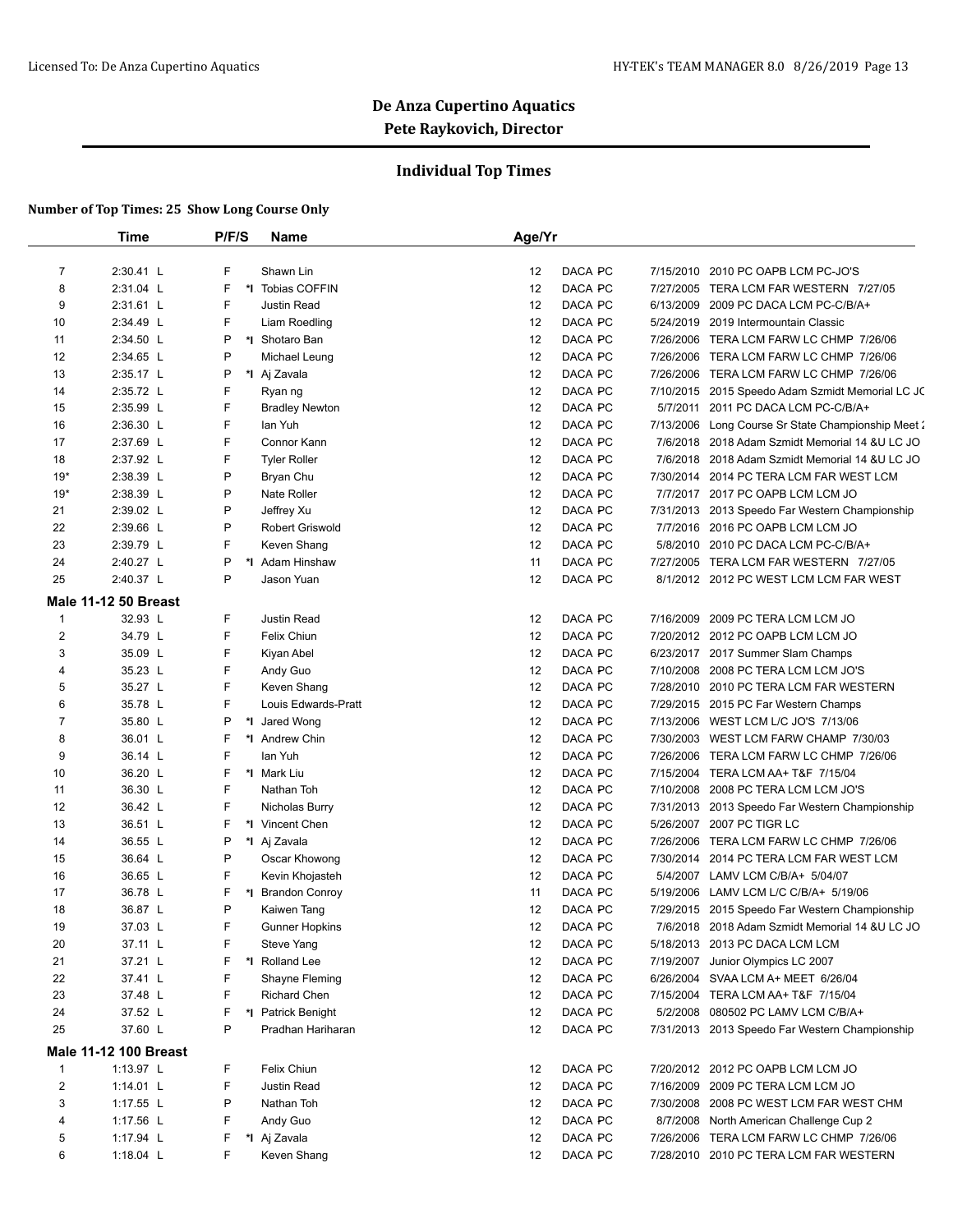### **Individual Top Times**

|                | <b>Time</b>                  | P/F/S | Name                  | Age/Yr                                                            |  |
|----------------|------------------------------|-------|-----------------------|-------------------------------------------------------------------|--|
|                |                              |       |                       |                                                                   |  |
| $\overline{7}$ | 1:18.68 L                    | P     | Kiyan Abel            | DACA PC<br>7/7/2017 2017 PC OAPB LCM LCM JO<br>12                 |  |
| 8              | 1:19.30 L                    | F     | Kevin Khojasteh       | 12<br>DACA PC<br>5/4/2007 LAMV LCM C/B/A+ 5/04/07                 |  |
| 9              | 1:19.40 $L$                  | P     | Ryan ng               | DACA PC<br>12<br>7/10/2015 2015 Speedo Adam Szmidt Memorial LC JC |  |
| 10             | 1:19.55 L                    | F     | *I Brandon Conroy     | DACA PC<br>11<br>5/19/2006 LAMV LCM L/C C/B/A+ 5/19/06            |  |
| 11             | 1:19.92 L                    | F     | lan Yuh               | DACA PC<br>12<br>7/26/2006 TERA LCM FARW LC CHMP 7/26/06          |  |
| 12             | 1:20.12 $L$                  | F     | Shayne Fleming        | DACA PC<br>12<br>6/26/2004 SVAA LCM A+ MEET 6/26/04               |  |
| 13             | 1:20.17 L                    | F     | *I Mitchell Song      | 12<br>DACA PC<br>7/13/2006 WEST LCM L/C JO'S 7/13/06              |  |
| 14             | 1:20.36 L                    | F     | *I Rolland Lee        | 12<br>DACA PC<br>7/19/2007 Junior Olympics LC 2007                |  |
| 15             | 1:20.37 L                    | F     | <b>Steve Yang</b>     | DACA PC<br>12<br>6/1/2013 Long Course Senior II                   |  |
| 16             | 1:20.78 L                    | P     | Jeffrey Xu            | DACA PC<br>7/12/2013 2013 PC TERA LCM LCM JO<br>12                |  |
| 17             | 1:20.82 L                    | F     | <b>Richard Chen</b>   | DACA PC<br>7/15/2004 TERA LCM AA+ T&F 7/15/04<br>12               |  |
| 18             | 1:21.62 L                    | F     | Oscar Khowong         | DACA PC<br>5/10/2014 2014 PC DACA LCM C/B/A+<br>12                |  |
| 19             | 1:21.67 L                    | F     | *I Mark Liu           | 12<br>DACA PC<br>7/28/2004 WEST LCM FARWST LC CH 7/28/04          |  |
| 20             | 1:21.68 L                    | F     | *1 Andrew Chin        | 12<br>DACA PC<br>7/30/2003 WEST LCM FARW CHAMP 7/30/03            |  |
| 21             | 1:21.71 L                    | F     | Michael Chen          | DACA PC<br>7/15/2004 TERA LCM AA+ T&F 7/15/04<br>12               |  |
| 22             | 1:21.86 L                    | P     | Bryan Chu             | DACA PC<br>7/30/2014 2014 PC TERA LCM FAR WEST LCM<br>12          |  |
| 23             | 1:21.88 L                    | F     | Andrew Liu            | 12<br>DACA PC<br>5/10/2014 2014 PC DACA LCM C/B/A+                |  |
| 24             | 1:21.99 L                    | P     | Louis Edwards-Pratt   | DACA PC<br>12<br>7/29/2015 2015 Speedo Far Western Championship   |  |
| 25             | 1:22.35 L                    | F     | Nicholas Burry        | 12<br>DACA PC<br>6/1/2013 Long Course Senior II                   |  |
|                | <b>Male 11-12 200 Breast</b> |       |                       |                                                                   |  |
| $\overline{1}$ | 2:41.22 L                    | F     | Shayne Fleming        | DACA PC<br>12<br>7/28/2004 WEST LCM FARWST LC CH 7/28/04          |  |
| $\overline{2}$ | 2:41.50 L                    | F     | Felix Chiun           | 12<br>DACA PC<br>7/20/2012 2012 PC OAPB LCM LCM JO                |  |
| 3              | 2:42.13 L                    | F     | Justin Read           | DACA PC<br>12<br>7/16/2009 2009 PC TERA LCM LCM JO                |  |
| 4              | 2:48.51 L                    | F     | *I Rolland Lee        | DACA PC<br>12<br>8/1/2007 TERA LCM F/W L/C CHMP 8/01/07           |  |
| 5              | 2:49.97 L                    | P     | Ryan ng               | DACA PC<br>12<br>7/29/2015 2015 Speedo Far Western Championship   |  |
| 6              | 2:50.55 L                    | F     | Andy Guo              | DACA PC<br>12<br>7/30/2008 2008 PC WEST LCM FAR WEST CHM          |  |
| $\overline{7}$ | 2:50.97 L                    | F     | *I Mitchell Song      | DACA PC<br>7/13/2006 WEST LCM L/C JO'S 7/13/06<br>12              |  |
| 8              | 2:51.80 L                    | F     | *I Aj Zavala          | 12<br>DACA PC<br>7/26/2006 TERA LCM FARW LC CHMP 7/26/06          |  |
| 9              | 2:52.44 L                    | F     | Nathan Toh            | DACA PC<br>12<br>7/30/2008<br>2008 PC WEST LCM FAR WEST CHM       |  |
| 10             | 2:52.58 L                    | F     | lan Yuh               | DACA PC<br>12<br>7/26/2006 TERA LCM FARW LC CHMP 7/26/06          |  |
| 11             | 2:52.77 L                    | F     | <b>Gunner Hopkins</b> | DACA PC<br>12<br>7/6/2018 2018 Adam Szmidt Memorial 14 & U LC JO  |  |
| 12             | 2:53.45 L                    | F     | Pradhan Hariharan     | DACA PC<br>12<br>7/31/2013 2013 Speedo Far Western Championship   |  |
| 13             | 2:53.58 L                    | F     | Jeffrey Xu            | DACA PC<br>6/21/2013 2013 PC DACA LCM LCM<br>12                   |  |
| 14             | 2:53.71 L                    | F     | Steve Yang            | 12<br>DACA PC<br>6/1/2013 Long Course Senior II                   |  |
| 15             | 2:53.74 L                    | P     | Oscar Khowong         | DACA PC<br>7/30/2014 2014 PC TERA LCM FAR WEST LCM<br>12          |  |
| 16             | 2:54.42 L                    | F     | <b>Tyler Roller</b>   | DACA PC<br>12<br>4/27/2019 DACA LCM Intrasquad                    |  |
| 17             | 2:54.55 L                    | F     | Richard Chen          | DACA PC<br>7/28/2004 WEST LCM FARWST LC CH 7/28/04<br>12          |  |
| 18             | 2:54.98 L                    | F.    | *I Mark Liu           | 12<br>DACA PC<br>7/15/2004 TERA LCM AA+ T&F 7/15/04               |  |
| 19             | 2:55.63 L                    | F     | Frank Nguyen          | DACA PC<br>12<br>8/7/2019 2019 Western Zone Age Group Champions   |  |
| 20             | 2:55.78 L                    | F     | Keven Shang           | 12<br>DACA PC<br>6/18/2010 2010 PC DACA LCM PC-C/B/A+             |  |
| 21             | 2:56.17 L                    | P     | Kaiwen Tang           | DACA PC<br>12<br>7/29/2015 2015 Speedo Far Western Championship   |  |
| 22             | 2:57.21 L                    | P     | *I Timothy Kou        | DACA PC<br>7/30/2008 2008 PC WEST LCM FAR WEST CHM<br>12          |  |
| 23             | 2:57.23 L                    | F     | *1 Vincent Chen       | DACA PC<br>5/26/2007 2007 PC TIGR LC<br>12                        |  |
| 24             | 2:57.96 L                    | F     | *I Shotaro Ban        | DACA PC<br>6/23/2006 DACA Intra-Squad Meet<br>12                  |  |
| 25             | 2:58.95 L                    | F     | Michael Chen          | DACA PC<br>7/28/2004 WEST LCM FARWST LC CH 7/28/04<br>12          |  |
|                | Male 11-12 50 Fly            |       |                       |                                                                   |  |
| 1              | 29.32 L                      | F     | Nicholas Burry        | DACA PC<br>12<br>7/31/2013 2013 Speedo Far Western Championship   |  |
| $\overline{c}$ | 29.45 L                      | P     | Justin Read           | DACA PC<br>7/29/2009 2009 PC WEST LCM FAR WEST CHM<br>12          |  |
| 3              | 29.81 L                      | F     | Felix Chiun           | DACA PC<br>7/20/2012 2012 PC OAPB LCM LCM JO<br>12                |  |
| 4              | 30.02 L                      | F     | Kevin Khojasteh       | DACA PC<br>7/26/2006 TERA LCM FARW LC CHMP 7/26/06<br>12          |  |
| 5              | 30.37 L                      | F     | *I Aj Zavala          | DACA PC<br>12<br>7/26/2006 TERA LCM FARW LC CHMP 7/26/06          |  |
| 6              | 30.56 L                      | F     | Arjun Rao             | DACA PC<br>12<br>7/29/2015 2015 Speedo Far Western Championship   |  |
|                |                              |       |                       |                                                                   |  |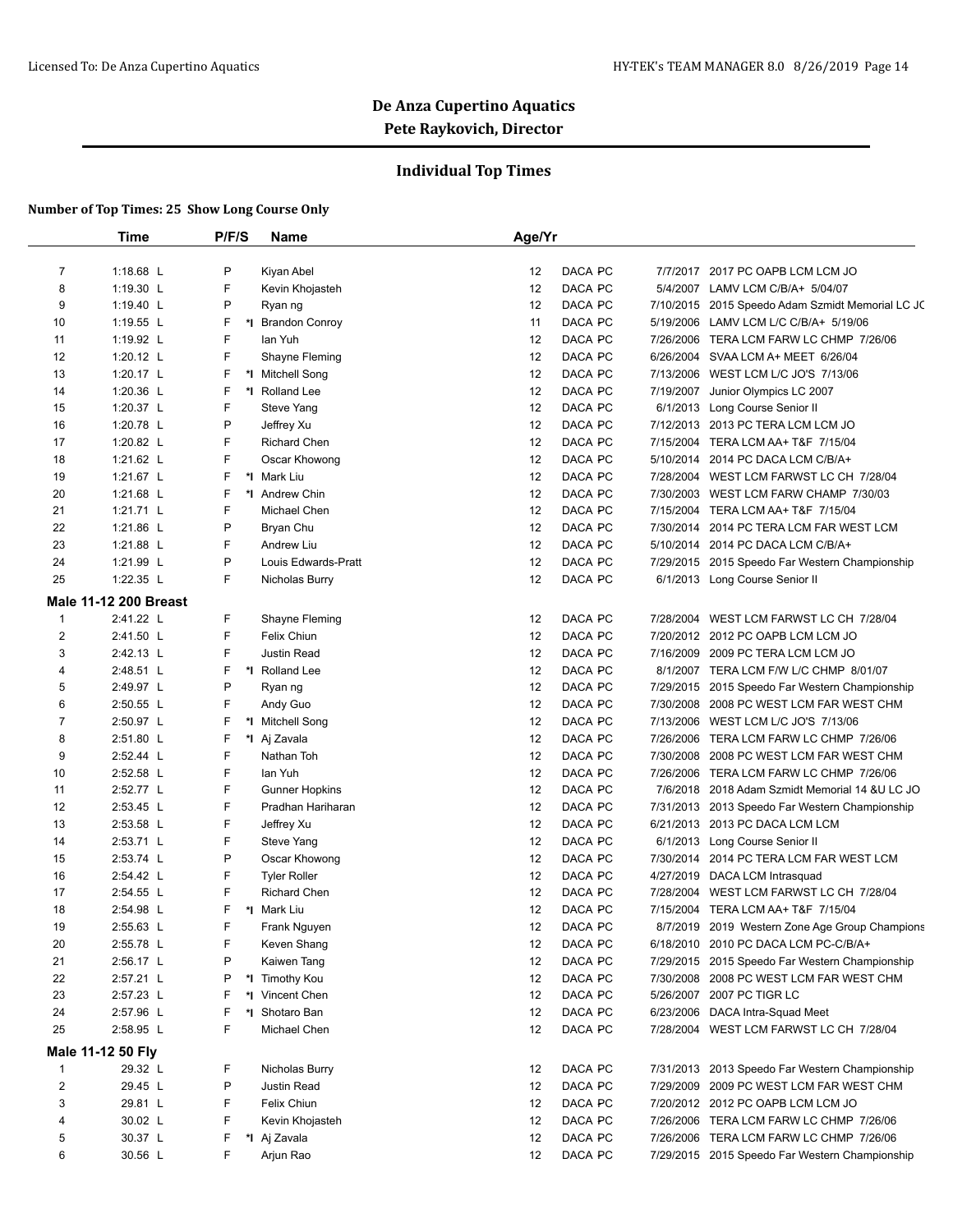### **Individual Top Times**

|                         | <b>Time</b>        | P/F/S   | Name                | Age/Yr |         |           |                                                     |
|-------------------------|--------------------|---------|---------------------|--------|---------|-----------|-----------------------------------------------------|
|                         |                    |         |                     |        |         |           |                                                     |
| 7                       | 30.71 L            | F       | *I Shotaro Ban      | 12     | DACA PC | 7/26/2006 | TERA LCM FARW LC CHMP 7/26/06                       |
| 8                       | 30.78 L            | F       | *I Matthew Murray   | 12     | DACA PC |           | 7/15/2004 TERA LCM AA+ T&F 7/15/04                  |
| 9                       | 31.07 L            | F       | <b>Erich Peske</b>  | 12     | DACA PC | 8/9/2005  | 2005 Western Zone Swimming Cha                      |
| 10                      | 31.38 L            | F       | Michael Leung       | 12     | DACA PC |           | 5/4/2007 LAMV LCM C/B/A+ 5/04/07                    |
| 11                      | 31.40 L            | P       | Andy Guo            | 12     | DACA PC | 7/30/2008 | 2008 PC WEST LCM FAR WEST CHM                       |
| 12                      | 31.52 L            | P<br>*I | Rolland Lee         | 12     | DACA PC | 7/19/2007 | Junior Olympics LC 2007                             |
| 13                      | 31.68 L            | P       | Jarod Olay          | 12     | DACA PC | 7/28/2010 | 2010 PC TERA LCM FAR WESTERN                        |
| 14                      | 31.72 L            | F       | Steve Yang          | 12     | DACA PC |           | 6/21/2013 2013 PC DACA LCM LCM                      |
| 15                      | 31.76 L            | F       | Keven Shang         | 12     | DACA PC | 7/15/2010 | 2010 PC OAPB LCM PC-JO'S                            |
| 16                      | 31.79 L            | P       | Anthony Zhu         | 12     | DACA PC | 7/30/2014 | 2014 PC TERA LCM FAR WEST LCM                       |
| 17                      | 31.80 L            | F       | Shawn Lin           | 11     | DACA PC | 6/25/2009 | 2009 CA SCS NOVA JAG                                |
| 18                      | 31.85 L            | F       | Jeffrey Xu          | 12     | DACA PC |           | 6/21/2013 2013 PC DACA LCM LCM                      |
| 19                      | 32.01 L            | F       | Daniel Marella      | 12     | DACA PC |           | 6/22/2012 BAC Summer Long Course Meet 2012          |
| 20                      | 32.03 L            | F       | Louis Edwards-Pratt | 12     | DACA PC |           | 7/10/2015 2015 Speedo Adam Szmidt Memorial LC JC    |
| 21                      | 32.19 L            | F       | Pradhan Hariharan   | 12     | DACA PC |           | 7/12/2013 2013 PC TERA LCM LCM JO                   |
| 22                      | 32.24 L            | P       | Steven Camacho      | 12     | DACA PC |           | 7/11/2014 2014 Adam Szmidt Memorial LC JO Champ     |
| 23                      | 32.27 L            | F       | Connor Bengston     | 12     | DACA PC |           | 5/25/2007 Conejo Simi Aquatics                      |
| 24                      | 32.29 L            | F       | *I Andrew Chin      | 12     | DACA PC | 7/30/2003 | WEST LCM FARW CHAMP 7/30/03                         |
| 25                      | 32.31 L            | F       | *I Brandon Conroy   | 11     | DACA PC |           | 5/19/2006 LAMV LCM L/C C/B/A+ 5/19/06               |
|                         | Male 11-12 100 Fly |         |                     |        |         |           |                                                     |
| $\mathbf{1}$            | 1:03.17 L          | F       | Justin Read         | 12     | DACA PC | 7/16/2009 | 2009 PC TERA LCM LCM JO                             |
| $\overline{\mathbf{c}}$ | 1:04.20 L          | F       | Nicholas Burry      | 12     | DACA PC |           | 7/31/2013 2013 Speedo Far Western Championship      |
| 3                       | 1:06.23 L          | F       | <b>Felix Chiun</b>  | 12     | DACA PC |           | 7/20/2012 2012 PC OAPB LCM LCM JO                   |
| 4                       | 1:06.82 L          | F       | *I Matthew Murray   | 12     | DACA PC |           | 7/28/2004 WEST LCM FARWST LC CH 7/28/04             |
| 5                       | 1:06.97 $L$        | F       | *I Aj Zavala        | 12     | DACA PC | 7/26/2006 | TERA LCM FARW LC CHMP 7/26/06                       |
| 6                       | 1:07.10 L          | F       | Kevin Khojasteh     | 12     | DACA PC | 7/26/2006 | TERA LCM FARW LC CHMP 7/26/06                       |
| 7                       | 1:08.03 L          | F       | *I Shotaro Ban      | 12     | DACA PC | 7/26/2006 | TERA LCM FARW LC CHMP 7/26/06                       |
| 8                       | 1:08.09 $L$        | F       | <b>Erich Peske</b>  | 12     | DACA PC | 7/14/2005 | Junior Olympics LC 2005                             |
| 9                       | 1:08.97 L          | P       | *I Rolland Lee      | 12     | DACA PC | 7/19/2007 | Junior Olympics LC 2007                             |
| 10                      | 1:09.43 L          | F       | Michael Leung       | 12     | DACA PC | 6/23/2007 | Burlingame Aquatics Summer Spl                      |
| 11                      | 1:09.63 $L$        | F       | Jarod Olay          | 12     | DACA PC | 7/28/2010 | 2010 PC TERA LCM FAR WESTERN                        |
| 12                      | 1:09.77 L          | P       |                     | 12     | DACA PC | 7/31/2013 | 2013 Speedo Far Western Championship                |
|                         | 1:09.86 L          | P       | Jeffrey Xu          |        | DACA PC |           |                                                     |
| 13                      |                    |         | *I Lewis Zhang      | 12     |         | 7/30/2014 | 2014 PC TERA LCM FAR WEST LCM                       |
| 14                      | 1:10.28 $L$        | P       | Daniel Marella      | 12     | DACA PC |           | 8/1/2012 2012 PC WEST LCM LCM FAR WEST              |
| 15                      | 1:10.93 L          | P       | Keven Shang         | 12     | DACA PC |           | 7/15/2010 2010 PC OAPB LCM PC-JO'S                  |
| 16                      | $1:11.13$ L        | F       | *1 Andrew Chin      | 12     | DACA PC |           | 7/30/2003 WEST LCM FARW CHAMP 7/30/03               |
| 17                      | $1:11.15$ L        | F       | *I Adam Hinshaw     | 11     | DACA PC |           | 7/14/2005 Junior Olympics LC 2005                   |
| 18                      | 1:11.50 L          | P       | Andy Guo            | 12     | DACA PC |           | 8/7/2008 North American Challenge Cup 2             |
| 19                      | 1:12.21 L          | F       | <b>Tyler Roller</b> | 12     | DACA PC |           | 6/15/2018 2018 PC DACA LCM C/B/A+                   |
| 20                      | 1:12.45 $L$        | P       | Ryan ng             | 12     | DACA PC |           | 7/29/2015 2015 Speedo Far Western Championship      |
| 21                      | 1:12.47 $L$        | F       | Steve Yang          | 12     | DACA PC |           | 6/21/2013 2013 PC DACA LCM LCM                      |
| 22                      | 1:12.64 L          | F       | Arjun Rao           | 12     | DACA PC |           | 6/19/2015 FDST A/B Modified Long Course Invitationa |
| 23                      | $1:12.91$ L        | P       | Steven Camacho      | 12     | DACA PC |           | 7/11/2014 2014 Adam Szmidt Memorial LC JO Champ     |
| 24                      | 1:12.99 L          | F       | Frank Nguyen        | 12     | DACA PC |           | 6/21/2019 2019 PC DACA LCM C/B/A+                   |
| 25                      | 1:13.01 L          | F       | Connor Bengston     | 12     | DACA PC |           | 5/25/2007 Conejo Simi Aquatics                      |
|                         | Male 11-12 200 Fly |         |                     |        |         |           |                                                     |
| $\mathbf{1}$            | 2:17.71 L          | F       | Justin Read         | 12     | DACA PC |           | 7/29/2009 2009 PC WEST LCM FAR WEST CHM             |
| $\overline{\mathbf{c}}$ | 2:26.04 L          | P       | Nicholas Burry      | 12     | DACA PC |           | 7/31/2013 2013 Speedo Far Western Championship      |
| 3                       | 2:30.23 L          | F       | Daniel Marella      | 12     | DACA PC |           | 8/1/2012 2012 PC WEST LCM LCM FAR WEST              |
| 4                       | 2:30.43 L          | F       | *I Lewis Zhang      | 12     | DACA PC |           | 7/30/2014 2014 PC TERA LCM FAR WEST LCM             |
| 5                       | 2:30.61 L          | F       | *I Adam Hinshaw     | 11     | DACA PC |           | 7/27/2005 TERA LCM FAR WESTERN 7/27/05              |
| 6                       | 2:30.81 L          | F       | *I Matthew Murray   | 12     | DACA PC |           | 7/28/2004 WEST LCM FARWST LC CH 7/28/04             |
|                         |                    |         |                     |        |         |           |                                                     |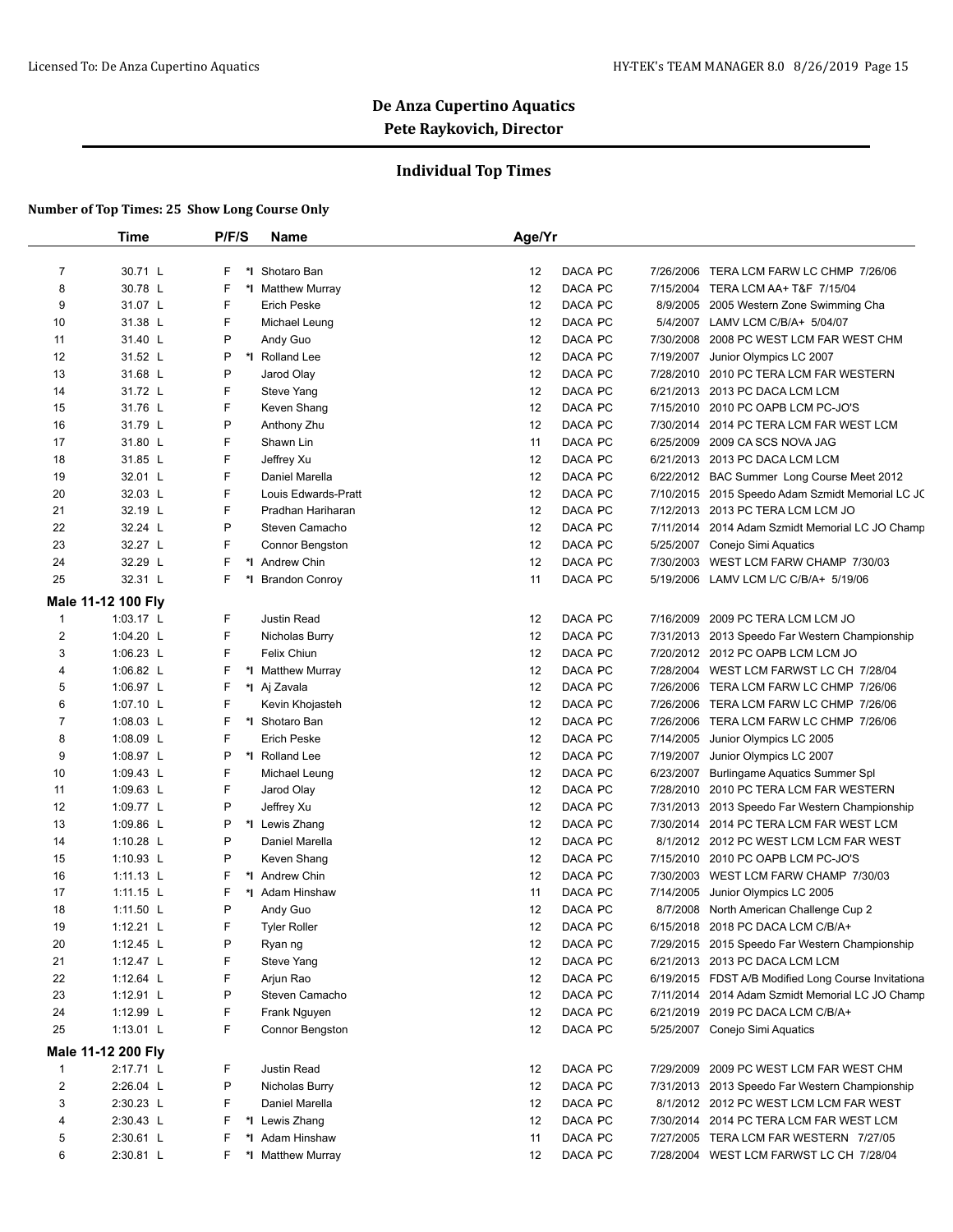### **Individual Top Times**

|                | Time              | P/F/S | <b>Name</b>          | Age/Yr        |                                                  |
|----------------|-------------------|-------|----------------------|---------------|--------------------------------------------------|
|                |                   |       |                      |               |                                                  |
| $\overline{7}$ | 2:33.69 L         | F     | *1 Shotaro Ban       | DACA PC<br>12 | 7/26/2006 TERA LCM FARW LC CHMP 7/26/06          |
| 8              | 2:33.74 L         | F     | <b>Erich Peske</b>   | DACA PC<br>12 | 7/14/2005 Junior Olympics LC 2005                |
| 9              | 2:35.41 L         | F     | Michael Leung        | DACA PC<br>12 | 7/26/2006 TERA LCM FARW LC CHMP 7/26/06          |
| 10             | 2:37.65 L         | Ρ     | Jeffrey Xu           | 11<br>DACA PC | 8/1/2012 2012 PC WEST LCM LCM FAR WEST           |
| 11             | 2:37.97 L         | F     | Frank Nguyen         | DACA PC<br>12 | 7/12/2019 2019 PC TERA LCM LCM JO                |
| 12             | 2:39.56 L         | F     | Kevin Khojasteh      | 12<br>DACA PC | 7/26/2006 TERA LCM FARW LC CHMP 7/26/06          |
| 13             | 2:40.77 L         | Ρ     | Jarod Olay           | 12<br>DACA PC | 7/28/2010 2010 PC TERA LCM FAR WESTERN           |
| 14             | 2:40.81 L         | F     | *I Aj Zavala         | 12<br>DACA PC | 7/7/2006 Dual Meet with Sierra Marlins           |
| 15             | 2:43.32 L         | F     | <b>Boris Strots</b>  | 12<br>DACA PC | 5/6/2017 2017 PC DACA LCM C/B/A+                 |
| 16             | 2:46.35 L         | P     | *1 Jeremie De Zwirek | 12<br>DACA PC | 7/27/2005 TERA LCM FAR WESTERN 7/27/05           |
| 17             | 2:49.66 L         | F     | Francis Chua         | 12<br>DACA PC | 5/6/2017 2017 PC DACA LCM C/B/A+                 |
| 18             | 2:50.99 L         | F     | Steven Camacho       | 12<br>DACA PC | 5/10/2014 2014 PC DACA LCM C/B/A+                |
| 19             | $2:51.10$ L       | F     | *I Mitchell Song     | 12<br>DACA PC | 7/7/2006 Dual Meet with Sierra Marlins           |
| 20             | 2:54.45 L         | F     | Connor Bengston      | 12<br>DACA PC | 5/25/2007 Conejo Simi Aquatics                   |
| 21             | 2:58.58 L         | F     | Andrew Liu           | 12<br>DACA PC | 5/10/2014 2014 PC DACA LCM C/B/A+                |
| 22             | 2:59.24 L         | Ρ     | <b>Vinay Reddy</b>   | 12<br>DACA PC | 7/10/2015 2015 Speedo Adam Szmidt Memorial LC JC |
| 23             | 3:00.88 L         | F.    | *1 Austin Kao        | 12<br>DACA PC | 6/11/2004 DACA - PASA Dual Meet                  |
| 24             | $3:02.05$ L       | F     | Jonathon Martinez    | 11<br>DACA PC | 6/11/2004 DACA - PASA Dual Meet                  |
| 25             | 3:03.99 L         | F     | Elijah Sayson        | 12<br>DACA PC | 6/9/2017 2017 PC DACA LCM C/B/A+                 |
|                | Male 11-12 200 IM |       |                      |               |                                                  |
| $\mathbf{1}$   | 2:21.63 L         | F     | Justin Read          | 12<br>DACA PC | 7/29/2009 2009 PC WEST LCM FAR WEST CHM          |
| $\overline{2}$ | 2:22.51 L         | F     | Shayne Fleming       | 12<br>DACA PC | 8/10/2004 Western Zone Swimming Champion         |
| 3              | $2:26.56$ L       | F     | Nicholas Burry       | 12<br>DACA PC | 7/31/2013 2013 Speedo Far Western Championship   |
| 4              | 2:27.19 L         | F     | Liam Roedling        | 12<br>DACA PC | 7/12/2019 2019 PC TERA LCM LCM JO                |
| 5              | 2:27.26 L         | F     | Shawn Lin            | 12<br>DACA PC | 7/15/2010 2010 PC OAPB LCM PC-JO'S               |
| 6              | 2:27.77 L         | F     | Felix Chiun          | 12<br>DACA PC | 8/1/2012 2012 PC WEST LCM LCM FAR WEST           |
| 7              | 2:28.42 L         | F     | Casey Fleming        | 12<br>DACA PC | 7/26/2006 TERA LCM FARW LC CHMP 7/26/06          |
| 8              | 2:28.86 L         | F     | *I Aj Zavala         | 12<br>DACA PC | 7/26/2006 TERA LCM FARW LC CHMP 7/26/06          |
| 9              | 2:30.45 L         | F     | *I Rolland Lee       | 12<br>DACA PC | 8/1/2007 TERA LCM F/W L/C CHMP 8/01/07           |
| 10             | 2:30.70 L         | F     | *I Shotaro Ban       | 12<br>DACA PC | 7/26/2006 TERA LCM FARW LC CHMP 7/26/06          |
| 11             | 2:30.80 L         | F     | Kevin Khojasteh      | DACA PC<br>12 | 7/26/2006 TERA LCM FARW LC CHMP 7/26/06          |
| 12             | 2:32.51 L         | F     | Michael Leung        | 12<br>DACA PC | 6/23/2007 Burlingame Aquatics Summer Spl         |
| 13             | 2:33.12 L         | P     | Keven Shang          | 12<br>DACA PC | 7/28/2010 2010 PC TERA LCM FAR WESTERN           |
| 14             | 2:33.53 L         | P     | Louis Edwards-Pratt  | 12<br>DACA PC | 7/29/2015 2015 Speedo Far Western Championship   |
| 15             | 2:34.18 L         | F     | Ryan ng              | 12<br>DACA PC | 7/10/2015 2015 Speedo Adam Szmidt Memorial LC JC |
| 16             | 2:34.30 L         | P     | Jeffrey Xu           | 12<br>DACA PC | 7/31/2013 2013 Speedo Far Western Championship   |
| 17             | 2:34.43 L         | F     | lan Yuh              | 12<br>DACA PC | 7/26/2006 TERA LCM FARW LC CHMP 7/26/06          |
| 18             | 2:34.62 L         | F     | <b>Tyler Roller</b>  | 12<br>DACA PC | 4/27/2019 DACA LCM Intrasquad                    |
| 19             | 2:35.05 L         | F     | Andy Guo             | 12<br>DACA PC | 7/10/2008 2008 PC TERA LCM LCM JO'S              |
| 20             | 2:35.09 L         | F     | Steve Yang           | DACA PC<br>12 | 6/1/2013 Long Course Senior II                   |
| 21             | 2:35.53 L         | F     | *I Matthew Murray    | 12<br>DACA PC | 7/28/2004 WEST LCM FARWST LC CH 7/28/04          |
| 22             | 2:35.96 L         | F     | *I Adam Hinshaw      | 11<br>DACA PC | 7/14/2005 Junior Olympics LC 2005                |
| 23             | 2:36.19 L         | Ρ     | Ryan Kirton          | 12<br>DACA PC | 7/29/2015 2015 Speedo Far Western Championship   |
| 24             | 2:36.55 L         | F     | Frank Nguyen         | DACA PC<br>12 | 8/7/2019 2019 Western Zone Age Group Champions   |
| 25             | 2:36.96 L         | F     | Oscar Khowong        | DACA PC<br>12 | 5/10/2014 2014 PC DACA LCM C/B/A+                |
|                | Male 11-12 400 IM |       |                      |               |                                                  |
| $\mathbf{1}$   | 5:02.78 L         | F     | Justin Read          | DACA PC<br>12 | 7/29/2009 2009 PC WEST LCM FAR WEST CHM          |
| $\overline{2}$ | 5:04.85 L         | F     | Shayne Fleming       | DACA PC<br>12 | 7/28/2004 WEST LCM FARWST LC CH 7/28/04          |
| 3              | 5:16.08 L         | F.    | Kevin Khojasteh      | 12<br>DACA PC | 5/4/2007 LAMV LCM C/B/A+ 5/04/07                 |
| 4              | 5:18.32 L         | F     | *I Rolland Lee       | DACA PC<br>12 | 8/1/2007 TERA LCM F/W L/C CHMP 8/01/07           |
| 5              | 5:19.01 L         | F     | Nicholas Burry       | DACA PC<br>12 | 7/12/2013 2013 PC TERA LCM LCM JO                |
| 6              | 5:21.26 L         | F.    | *I Shotaro Ban       | DACA PC<br>12 | 7/26/2006 TERA LCM FARW LC CHMP 7/26/06          |
|                |                   |       |                      |               |                                                  |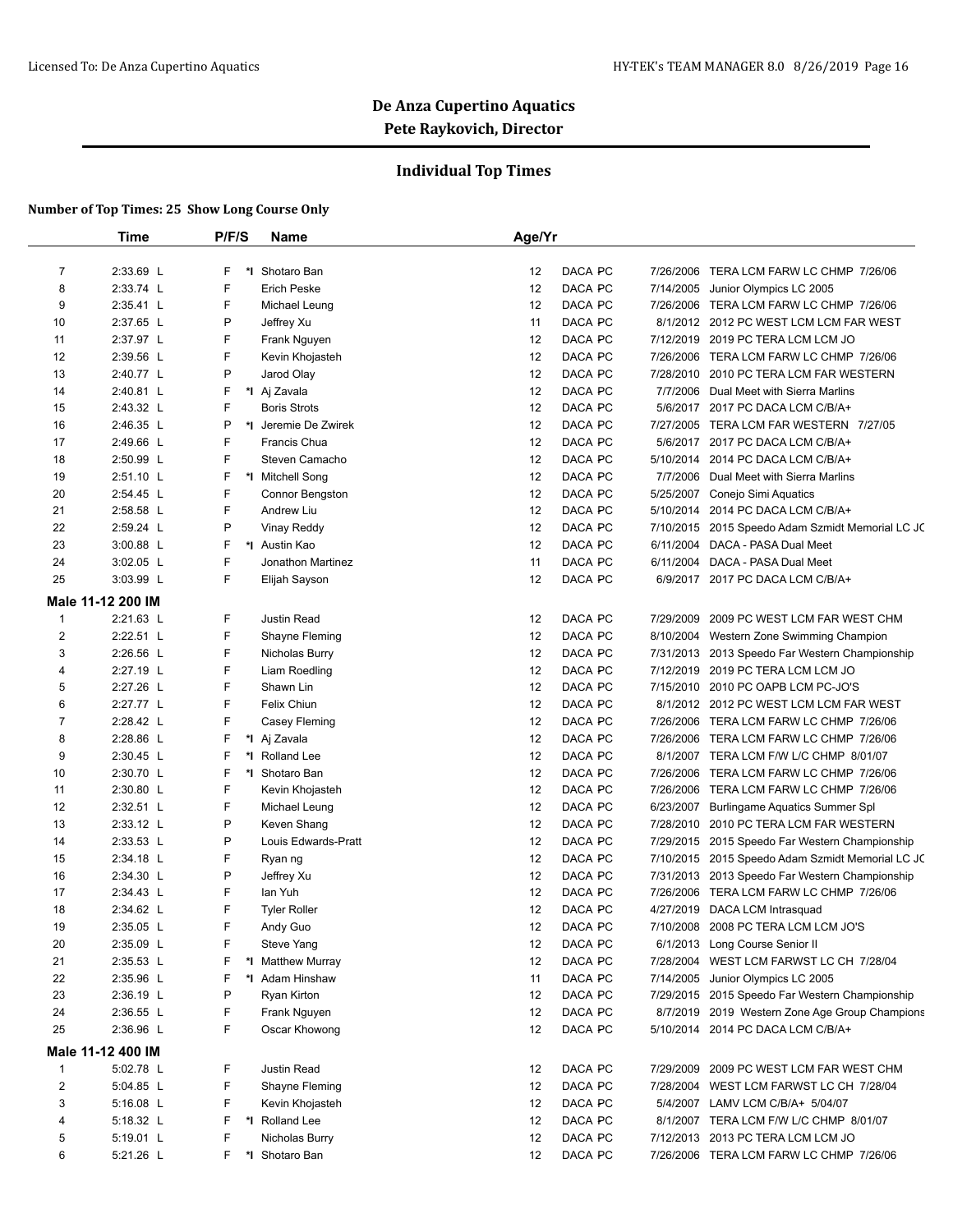### **Individual Top Times**

|                | Time                       | P/F/S | <b>Name</b>             | Age/Yr        |           |                                                     |
|----------------|----------------------------|-------|-------------------------|---------------|-----------|-----------------------------------------------------|
|                |                            |       |                         |               |           |                                                     |
| $\overline{7}$ | 5:21.87 L                  | F     | Liam Roedling           | 12<br>DACA PC |           | 6/21/2019 2019 PC DACA LCM C/B/A+                   |
| 8              | 5:22.94 L                  | F     | *I Adam Hinshaw         | DACA PC<br>11 |           | 7/27/2005 TERA LCM FAR WESTERN 7/27/05              |
| 9              | 5:23.40 L                  | P     | Ryan ng                 | DACA PC<br>12 |           | 7/29/2015 2015 PC Far Western Champs                |
| 10             | 5:23.43 L                  | P     | *I Aj Zavala            | DACA PC<br>12 |           | 7/13/2006 WEST LCM L/C JO'S 7/13/06                 |
| 11             | 5:25.97 L                  | F     | Michael Leung           | 12<br>DACA PC |           | 7/26/2006 TERA LCM FARW LC CHMP 7/26/06             |
| 12             | 5:26.59 L                  | P     | Keven Shang             | 12<br>DACA PC |           | 7/28/2010 2010 PC TERA LCM FAR WESTERN              |
| $13*$          | 5:26.89 L                  | F     | *I Brandon Conroy       | DACA PC<br>11 | 5/19/2006 | LAMV LCM L/C C/B/A+ 5/19/06                         |
| $13*$          | 5:26.89 L                  | P     | Jeffrey Xu              | DACA PC<br>11 |           | 8/1/2012 2012 PC WEST LCM LCM FAR WEST              |
| 15             | 5:27.10 L                  | P     | Daniel Marella          | DACA PC<br>12 |           | 8/1/2012 2012 PC WEST LCM LCM FAR WEST              |
| 16             | 5:27.30 L                  | P     | Ryan Kirton             | DACA PC<br>12 |           | 7/29/2015 2015 Speedo Far Western Championship      |
| 17             | 5:27.50 L                  | P     | Oscar Khowong           | DACA PC<br>12 |           | 7/30/2014 2014 PC TERA LCM FAR WEST LCM             |
| 18             | 5:28.29 L                  | P     | Louis Edwards-Pratt     | DACA PC<br>12 |           | 7/29/2015 2015 Speedo Far Western Championship      |
| 19             | 5:28.47 L                  | F     | Steve Yang              | DACA PC<br>12 |           | 6/21/2013 2013 PC DACA LCM LCM                      |
| 20             | 5:33.29 L                  | F     | <b>Bradley Newton</b>   | 12<br>DACA PC |           | 5/7/2011 2011 PC DACA LCM PC-C/B/A+                 |
| 21             | 5:33.86 L                  | F     | *I Patrick Benight      | DACA PC<br>12 | 5/2/2008  | 080502 PC LAMV LCM C/B/A+                           |
| 22             | 5:34.18 L                  | F     | *I Tobias COFFIN        | DACA PC<br>12 |           | 7/27/2005 TERA LCM FAR WESTERN 7/27/05              |
| 23             | 5:34.65 L                  | F     | <b>Gunner Hopkins</b>   | 12<br>DACA PC |           | 7/6/2018 2018 Adam Szmidt Memorial 14 & ULC JO      |
| 24             | 5:35.39 L                  | F     | *I Mitchell Song        | 12<br>DACA PC |           | 7/13/2006 WEST LCM L/C JO'S 7/13/06                 |
| 25             | 5:35.84 L                  | F     | Arjun Rao               | 12<br>DACA PC |           | 6/19/2015 FDST A/B Modified Long Course Invitationa |
|                | <b>Male 13-14 50 Free</b>  |       |                         |               |           |                                                     |
| $\mathbf{1}$   | 24.49 L                    | F     | Shayne Fleming          | DACA PC<br>14 | 7/26/2006 | TERA LCM FARW LC CHMP 7/26/06                       |
| $\overline{2}$ | 25.17 L                    | P     | *I Nicholas Buonfiglio  | DACA PC<br>14 |           | 8/1/2002 Long Course CA-NV Sectional                |
| 3              | 25.28 L                    | P     | Kyle Shang              | DACA PC<br>14 |           | 7/19/2018 Canyons Summer CA-NV Sectional-2018       |
| 4              | 25.46 L                    | P     | Tommaso Morini Bianzino | DACA PC<br>14 |           | 7/20/2017 2017 Summer CA-NV Speedo Championsh       |
| 5              | 25.77 L                    | F     | Kevin Khojasteh         | DACA PC<br>14 |           | 7/30/2008 2008 PC WEST LCM FAR WEST CHM             |
| 6              | 25.82 L                    | P     | Nicholas Burry          | DACA PC<br>13 |           | 7/30/2014 2014 PC TERA LCM FAR WEST LCM             |
| $7^*$          | 26.01 L                    | F     | Joshua Chen             | DACA PC<br>14 |           | 8/1/2007 TERA LCM F/W L/C CHMP 8/01/07              |
| $7^*$          | 26.01 L                    | F     | <b>Matthew Driscoll</b> | DACA PC<br>14 |           | 7/21/2017 NNA Silver State Championship 2017        |
| 9              | 26.02 L                    | F     | *I Kevin Parizi         | DACA PC<br>14 |           | 7/15/2004 TERA LCM AA+ T&F 7/15/04                  |
| $10*$          | 26.25 L                    | P     | Felix Chiun             | DACA PC<br>14 |           | 7/30/2014 2014 PC TERA LCM FAR WEST LCM             |
| $10*$          | 26.25 L                    | F     | lan Yuh                 | DACA PC<br>14 | 5/2/2008  | 080502 PC LAMV LCM C/B/A+                           |
| 12             | 26.30 L                    | P     | Andrew Kim              | DACA PC<br>14 |           | 7/7/2017 2017 PC OAPB LCM LCM JO                    |
| 13             | 26.32 L                    | P     | Kevin Su                | 14<br>DACA PC |           | 7/16/2009 2009 PC TERA LCM LCM JO                   |
| 14             | 26.39 L                    | P     | Arjun Rao               | DACA PC<br>14 |           | 7/6/2017 2017 Arena Grand Challenge                 |
| 15             | 26.42 L                    | P     | Ryan Kirton             | DACA PC<br>14 |           | 7/6/2017 2017 Arena Grand Challenge                 |
| 16             | 26.44 L                    | F     | <b>Erich Peske</b>      | 14<br>DACA PC |           | 5/4/2007 LAMV LCM C/B/A+ 5/04/07                    |
| 17             | 26.56 L                    | P     | *I Aj Zavala            | DACA PC<br>14 | 7/30/2008 | 2008 PC WEST LCM FAR WEST CHM                       |
| $18*$          | 26.66 L                    | Ρ     | Casey Fleming           | DACA PC<br>14 |           | 7/30/2008 2008 PC WEST LCM FAR WEST CHM             |
| $18*$          | 26.66 L                    | F     | Kiyan Abel              | 13<br>DACA PC |           | 6/15/2018 2018 PC DACA LCM C/B/A+                   |
| 20             | 26.67 L                    | P     | Justin Read             | DACA PC<br>13 |           | 7/28/2010 2010 PC TERA LCM FAR WESTERN              |
| 21             | 26.68 L                    | P     | Alex Kurotori           | DACA PC<br>14 |           | 7/27/2016 2016 PC TERA FAR WESTERNS                 |
| 22             | 26.69 L                    | P     | *I Justin Chung         | DACA PC<br>14 |           | 8/1/2007 TERA LCM F/W L/C CHMP 8/01/07              |
| 23             | 26.71 L                    | F     | *I Dustin Chien         | DACA PC<br>13 |           | 7/15/2004 TERA LCM AA+ T&F 7/15/04                  |
| 24             | 26.73 L                    | P     | Andy Guo                | DACA PC<br>13 |           | 7/16/2009 2009 PC TERA LCM LCM JO                   |
| 25             | 26.84 L                    | F.    | *I Mathew Schmidt       | DACA PC<br>14 |           | 8/7/2001 2001 US Western Zon                        |
|                | <b>Male 13-14 100 Free</b> |       |                         |               |           |                                                     |
| $1*$           | 54.95 L                    | P     | Tommaso Morini Bianzino | DACA PC<br>14 |           | 7/20/2017 2017 Summer CA-NV Speedo Championsh       |
| $1*$           | 54.95 L                    | F     | Shayne Fleming          | DACA PC<br>14 |           | 7/26/2006 TERA LCM FARW LC CHMP 7/26/06             |
| 3              | 55.36 L                    | F     | Erich Peske             | DACA PC<br>14 | 3/5/2008  | 2008 California-Nevada Spring Championsh            |
| 4              | 55.42 L                    | P     | *I Nicholas Buonfiglio  | DACA PC<br>14 |           | 8/1/2002 Long Course CA-NV Sectional                |
| 5              | 55.53 L                    | F     | <b>Matthew Driscoll</b> | DACA PC<br>14 |           | 7/7/2017 2017 PC OAPB LCM LCM JO                    |
| 6              | 56.25 L                    | P     | Michael Leung           | DACA PC<br>14 |           | 5/22/2009 2009 CA JANET EVANS INVITATIONAL          |
|                |                            |       |                         |               |           |                                                     |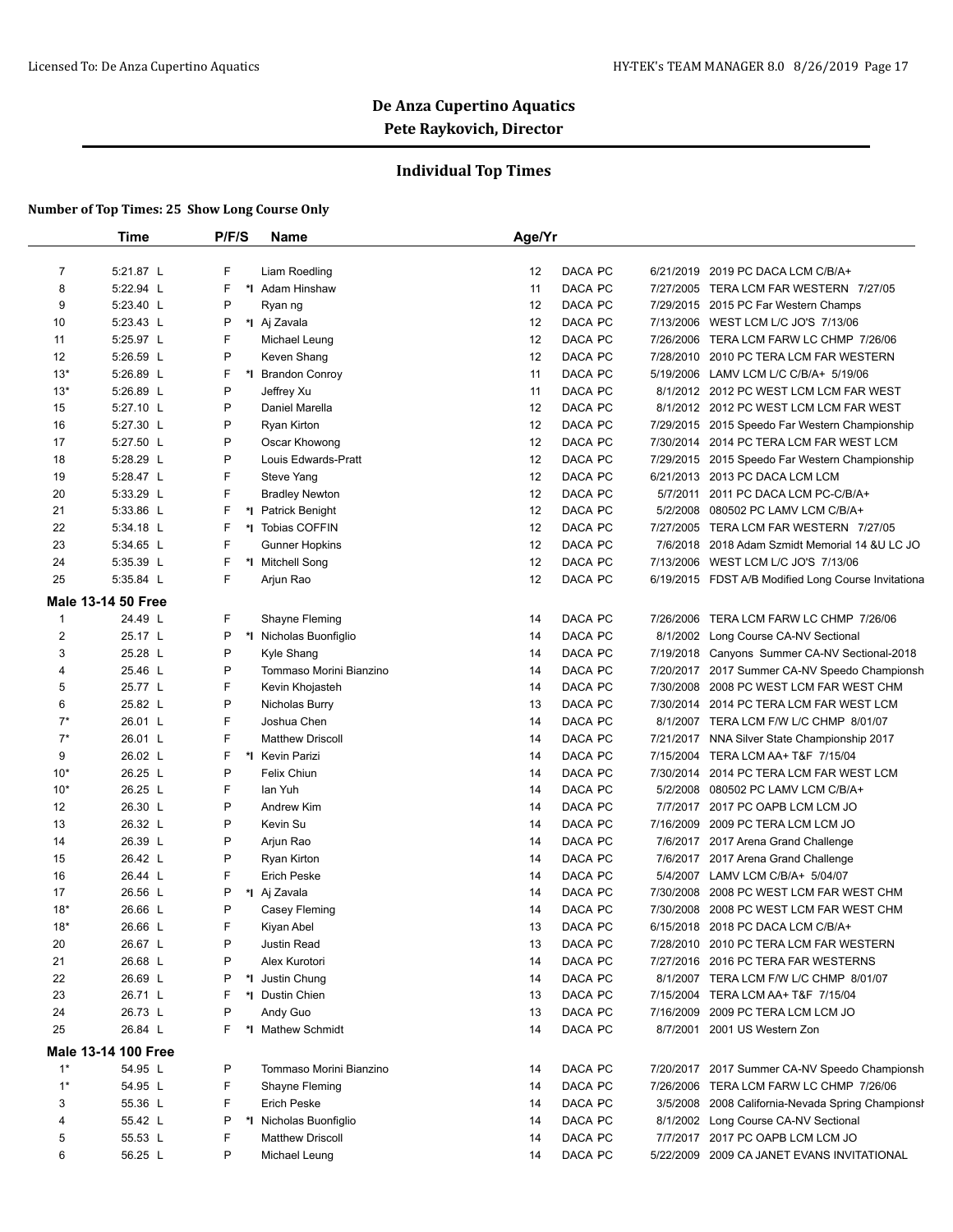### **Individual Top Times**

|                | <b>Time</b>                | P/F/S   | <b>Name</b>             | Age/Yr |         |           |                                                   |
|----------------|----------------------------|---------|-------------------------|--------|---------|-----------|---------------------------------------------------|
| $\overline{7}$ | 56.46 L                    | P       | Kyle Shang              | 14     | DACA PC |           | 7/5/2018 2018 Arena Grand Challenge               |
| 8              | 56.67 L                    | F       | Andrew Kim              | 14     | DACA PC |           | 6/23/2017 2017 Summer Slam Champs                 |
| 9              | 56.68 L                    | P       | Ryan Kirton             | 14     | DACA PC |           | 7/6/2017 2017 Arena Grand Challenge               |
| 10             | 56.77 L                    | P       | Nicholas Burry          | 13     | DACA PC |           | 7/30/2014 2014 PC TERA LCM FAR WEST LCM           |
| $11*$          | 56.94 L                    | F       | Felix Chiun             | 14     | DACA PC |           | 8/6/2014 2014 PN Western Zone Age Group Champir   |
| $11*$          | 56.94 L                    | F       | Kevin Khojasteh         | 14     | DACA PC |           | 7/10/2008 2008 PC TERA LCM LCM JO'S               |
| 13             | 56.95 L                    | F       | *1 Kevin Parizi         | 14     | DACA PC |           | 7/28/2004 WEST LCM FARWST LC CH 7/28/04           |
| 14             | 57.21 L                    | P       | *I Aj Zavala            | 14     | DACA PC |           | 7/10/2008 2008 PC TERA LCM LCM JO'S               |
| 15             | 57.34 L                    | F       | Arjun Rao               | 13     | DACA PC |           | 7/7/2016 2016 PC OAPB LCM LCM JO                  |
| 16             | 57.53 L                    | P       | <b>Bradley Chen</b>     | 14     | DACA PC |           | 7/31/2013 2013 Speedo Far Western Championship    |
| 17             | 57.61 L                    | F       | Dominic Chua            | 14     | DACA PC |           | 7/10/2015 2015 Speedo Adam Szmidt Memorial LC JC  |
| 18             | 57.77 L                    | P       | Taesu Yim               | 14     | DACA PC |           | 7/21/2017 NNA Silver State Championship 2017      |
| 19             | 57.79 L                    | P<br>*1 | Justin Chung            | 14     | DACA PC | 8/1/2007  | TERA LCM F/W L/C CHMP 8/01/07                     |
| 20             | 57.94 L                    | F       | Joshua Chen             | 14     | DACA PC | 7/19/2007 | Junior Olympics LC 2007                           |
| 21             | 58.04 L                    | P       | Kevin Su                | 14     | DACA PC |           | 7/29/2009 2009 PC WEST LCM FAR WEST CHM           |
| 22             |                            | F       |                         |        | DACA PC |           |                                                   |
|                | 58.05 L L                  |         | <b>Michael Auld</b>     | 14     |         |           | 7/31/2013 2013 Speedo Far Western Championship    |
| 23             | 58.06 L                    | P       | Shawn Lin               | 13     | DACA PC | 7/27/2011 | 2011 PC TERA LCM FARW LCM CHM                     |
| 24             | 58.25 L                    | F       | lan Yuh                 | 14     | DACA PC |           | 7/10/2008 2008 PC TERA LCM LCM JO'S               |
| 25             | 58.26 L                    | P<br>*l | Michael Wang            | 14     | DACA PC |           | 7/18/2002 OAPB LCM AGE GRP CHMP 7/18/02           |
|                | <b>Male 13-14 200 Free</b> | P       | Tommaso Morini Bianzino |        | DACA PC |           |                                                   |
| 1              | 1:58.69 L                  | F       |                         | 14     | DACA PC |           | 7/20/2017 2017 Summer CA-NV Speedo Championsh     |
| $\overline{2}$ | 2:00.07 L                  |         | <b>Matthew Driscoll</b> | 14     |         |           | 7/7/2017 2017 PC OAPB LCM LCM JO                  |
| 3              | 2:00.78 L                  | P       | Ryan Kirton             | 14     | DACA PC |           | 7/20/2017 2017 Summer CA-NV Speedo Championsh     |
| 4              | 2:01.86 L                  | F       | <b>Felix Chiun</b>      | 13     | DACA PC |           | 8/7/2013 2013 Western Zone Age Group Championsl   |
| 5              | 2:02.03 L                  | P       | Shayne Fleming          | 14     | DACA PC |           | 7/26/2006 TERA LCM FARW LC CHMP 7/26/06           |
| 6              | 2:02.21 L                  | F       | Daniel Marella          | 14     | DACA PC |           | 8/6/2014 2014 PN Western Zone Age Group Champir   |
| 7              | 2:03.96 L                  | F       | Joshua Chen             | 14     | DACA PC |           | 8/1/2007 TERA LCM F/W L/C CHMP 8/01/07            |
| 8              | 2:04.05 L                  | F       | Michael Leung           | 14     | DACA PC |           | 7/10/2008 2008 PC TERA LCM LCM JO'S               |
| 9              | 2:04.20 L                  | P<br>*1 | Jeff Peters             | 14     | DACA PC | 8/1/2007  | TERA LCM F/W L/C CHMP 8/01/07                     |
| 10             | 2:04.21 L                  | F       | <b>Bradley Newton</b>   | 14     | DACA PC |           | 7/20/2012 2012 PC OAPB LCM LCM JO                 |
| 11             | 2:05.00 L                  | P       | Nicholas Burry          | 13     | DACA PC |           | 7/30/2014 2014 PC TERA LCM FAR WEST LCM           |
| 12             | 2:05.06 L                  | F       | Alex Kurotori           | 14     | DACA PC |           | 7/7/2016 2016 PC OAPB LCM LCM JO                  |
| 13             | 2:05.44 L                  | F       | Casey Fleming           | 14     | DACA PC |           | 7/30/2008 2008 PC WEST LCM FAR WEST CHM           |
| 14             | 2:05.62 L                  | P       | <b>Erich Peske</b>      | 14     | DACA PC |           | 3/5/2008 2008 California-Nevada Spring Championsh |
| 15             | 2:05.75 L                  | F       | *I Kevin Parizi         | 14     | DACA PC | 7/15/2004 | TERA LCM AA+ T&F 7/15/04                          |
| $16*$          | 2:06.39 L                  | P       | Oscar Khowong           | 14     | DACA PC |           | 7/27/2016 2016 PC TERA FAR WESTERNS               |
| $16*$          | 2:06.39 L                  | P       | <b>Michael Auld</b>     | 14     | DACA PC |           | 7/31/2013 2013 Speedo Far Western Championship    |
| 18             | 2:06.60 L                  | P       | Arjun Rao               | 14     | DACA PC |           | 7/6/2017 2017 Arena Grand Challenge               |
| 19             | 2:06.73 L                  | F       | Dominic Chua            | 14     | DACA PC |           | 7/10/2015 2015 Speedo Adam Szmidt Memorial LC JC  |
| 20             | 2:06.84 L                  | F       | Andrew Kim              | 14     | DACA PC |           | 6/23/2017 2017 Clovis Age Group Summer Slam duals |
| 21             | 2:07.25 L                  | P       | Kevin Khojasteh         | 14     | DACA PC |           | 7/30/2008 2008 PC WEST LCM FAR WEST CHM           |
| 22             | 2:07.32 L                  | P       | Shawn Lin               | 13     | DACA PC |           | 7/27/2011 2011 PC TERA LCM FARW LCM CHM           |
| 23             | 2:07.62 L                  | P       | Kyle Shang              | 14     | DACA PC |           | 7/5/2018 2018 Arena Grand Challenge               |
| 24             | 2:07.78 L                  | P       | Robert Griswold         | 14     | DACA PC |           | 7/6/2018 2018 Adam Szmidt Memorial 14 &U LC JO    |
| 25             | 2:07.82 L                  | P       | <b>Bradley Chen</b>     | 14     | DACA PC |           | 7/31/2013 2013 Speedo Far Western Championship    |
|                | <b>Male 13-14 400 Free</b> |         |                         |        |         |           |                                                   |
| 1              | 4:15.38 L                  | P       | Tommaso Morini Bianzino | 14     | DACA PC |           | 7/20/2017 2017 Summer CA-NV Speedo Championsh     |
| $\overline{2}$ | 4:15.82 L                  | F       | <b>Matthew Driscoll</b> | 14     | DACA PC |           | 7/7/2017 2017 PC OAPB LCM LCM JO                  |
| 3              | 4:18.82 L                  | P       | Ryan Kirton             | 14     | DACA PC |           | 7/20/2017 2017 Summer CA-NV Speedo Championsh     |
| 4              | 4:20.26 L                  | F<br>*∣ | Jeff Peters             | 14     | DACA PC |           | 8/1/2007 TERA LCM F/W L/C CHMP 8/01/07            |
| 5              | 4:21.55 L                  | F       | Daniel Marella          | 14     | DACA PC |           | 8/6/2014 2014 PN Western Zone Age Group Champi    |
| 6              | 4:23.80 L                  | F       | Felix Chiun             | 13     | DACA PC |           | 8/7/2013 2013 Western Zone Age Group Championsl   |
|                |                            |         |                         |        |         |           |                                                   |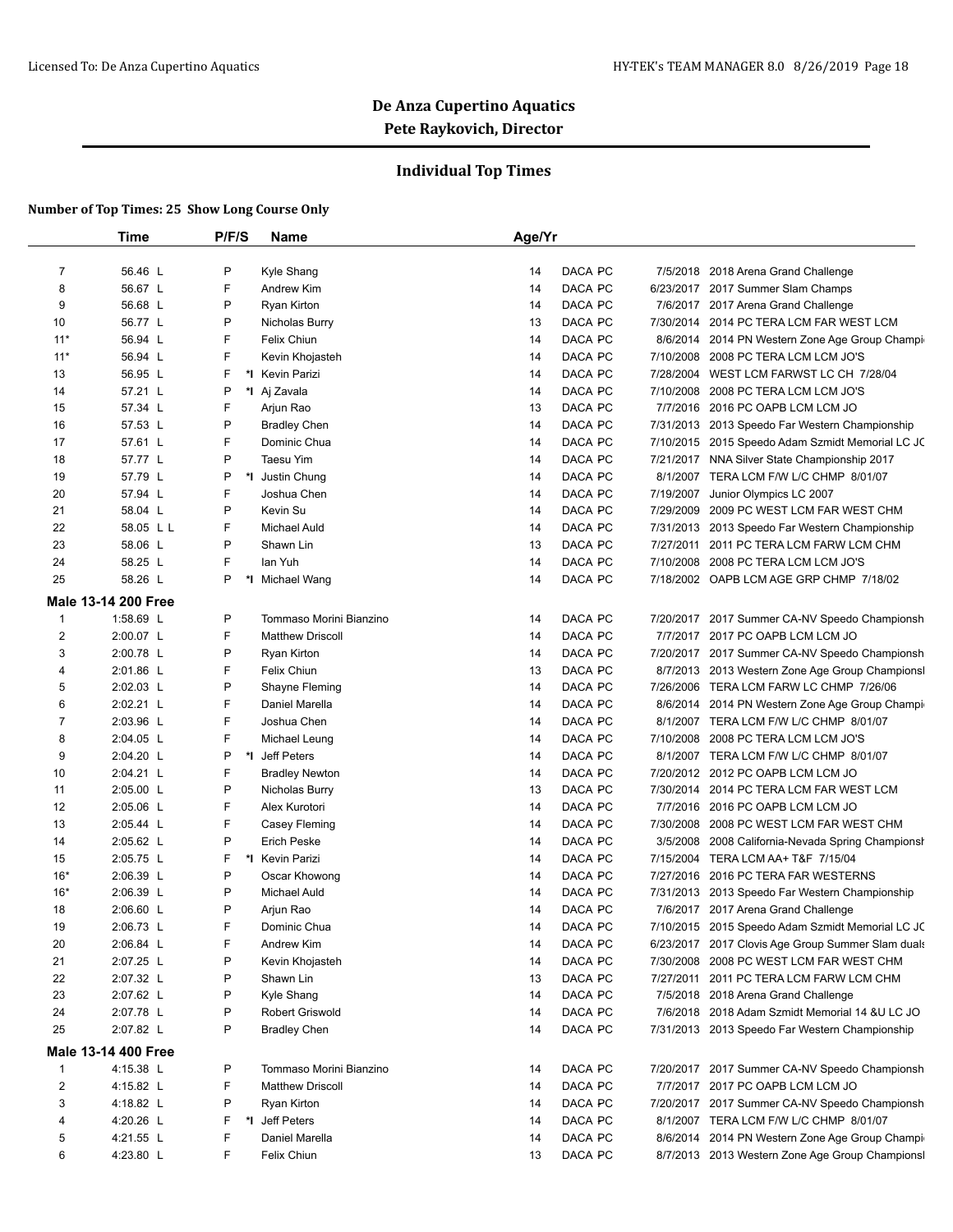### **Individual Top Times**

|                     | Time                       | P/F/S   | Name                                   | Age/Yr   |                    |           |                                                                            |
|---------------------|----------------------------|---------|----------------------------------------|----------|--------------------|-----------|----------------------------------------------------------------------------|
|                     |                            |         |                                        |          |                    |           |                                                                            |
| $\overline{7}$<br>8 | 4:24.06 L<br>4:24.37 L     | P<br>F  | <b>Bradley Newton</b><br>Alex Kurotori | 14<br>14 | DACA PC<br>DACA PC |           | 8/1/2012 2012 PC WEST LCM LCM FAR WEST<br>7/7/2016 2016 PC OAPB LCM LCM JO |
|                     |                            |         |                                        |          | DACA PC            |           | 7/27/2016 2016 PC TERA FAR WESTERNS                                        |
| 9                   | 4:26.93 L                  | P       | Oscar Khowong                          | 14       |                    |           |                                                                            |
| $10*$               | 4:28.14 L                  | F       | Robert Griswold                        | 14       | DACA PC            |           | 7/6/2018 2018 Adam Szmidt Memorial 14 & U LC JO                            |
| $10*$               | 4:28.14 L                  | F       | Michael Leung                          | 14       | DACA PC            |           | 7/10/2008 2008 PC TERA LCM LCM JO'S                                        |
| 12                  | 4:28.58 L                  | F       | *I Ben Hinshaw                         | 14       | DACA PC            | 7/14/2005 | Junior Olympics LC 2005                                                    |
| 13                  | 4:28.68 L                  | F       | Dominic Chua                           | 14       | DACA PC            |           | 7/10/2015 2015 Speedo Adam Szmidt Memorial LC JC                           |
| 14                  | 4:28.73 L                  | F       | Joshua Chen                            | 14       | DACA PC            | 8/1/2007  | TERA LCM F/W L/C CHMP 8/01/07                                              |
| 15                  | 4:30.48 L                  | F       | Shayne Fleming                         | 14       | DACA PC            |           | 7/7/2006 Dual Meet with Sierra Marlins                                     |
| 16                  | 4:30.68 L                  | P       | <b>Bradley Chen</b>                    | 14       | DACA PC            |           | 7/31/2013 2013 Speedo Far Western Championship                             |
| 17                  | 4:30.99 L                  | F       | Andrew Kim                             | 14       | DACA PC            |           | 5/6/2017 2017 PC DACA LCM C/B/A+                                           |
| 18                  | 4:31.31 L                  | Ρ       | Sean Hoerger                           | 14       | DACA PC            |           | 7/31/2013 2013 Speedo Far Western Championship                             |
| 19                  | 4:31.58 L                  | F       | Arjun Rao                              | 13       | DACA PC            |           | 6/3/2016 2016 PC DACA LCM C/B/A+                                           |
| 20                  | 4:32.95 L                  | P       | Steve Yang                             | 14       | DACA PC            |           | 7/30/2014 2014 PC TERA LCM FAR WEST LCM                                    |
| 21                  | 4:34.11 L                  | P       | Craig Neubieser                        | 14       | DACA PC            |           | 8/1/2012 2012 PC WEST LCM LCM FAR WEST                                     |
| 22                  | 4:34.54 L                  | P       | Houfu Yan                              | 14       | DACA PC            |           | 8/1/2012 2012 PC WEST LCM LCM FAR WEST                                     |
| 23                  | 4:35.31 L                  | F       | Kevin Khojasteh                        | 13       | DACA PC            |           | 5/2/2008 080502 PC LAMV LCM C/B/A+                                         |
| 24                  | 4:35.72 L                  | Ρ       | Casey Fleming                          | 14       | DACA PC            |           | 7/30/2008 2008 PC WEST LCM FAR WEST CHM                                    |
| 25                  | 4:36.56 L                  | F       | <b>Boris Strots</b>                    | 14       | DACA PC            |           | 4/27/2019 DACA LCM Intrasquad                                              |
|                     | <b>Male 13-14 800 Free</b> |         |                                        |          |                    |           |                                                                            |
| $\overline{1}$      | 8:52.64 L                  | F       | *I Jeff Peters                         | 14       | DACA PC            | 8/1/2007  | TERA LCM F/W L/C CHMP 8/01/07                                              |
| $\overline{2}$      | 9:02.19 L                  | F       | <b>Matthew Driscoll</b>                | 14       | DACA PC            |           | 7/7/2017 2017 PC OAPB LCM LCM JO                                           |
| 3                   | $9:10.82$ L                | F       | Arjun Rao                              | 13       | DACA PC            |           | 7/7/2016 2016 PC OAPB LCM LCM JO                                           |
| 4                   | $9:11.28$ L                | F       | Alex Kurotori                          | 14       | DACA PC            |           | 7/7/2016 2016 PC OAPB LCM LCM JO                                           |
| 5                   | $9:11.86$ L                | F       | Ryan Kirton                            | 14       | DACA PC            |           | 7/6/2017 2017 Arena Grand Challenge                                        |
| 6                   | 9:13.50 L                  | F       | Oscar Khowong                          | 14       | DACA PC            |           | 7/27/2016 2016 PC TERA FAR WESTERNS                                        |
| $\overline{7}$      | $9:15.12$ L                | F       | <b>Bradley Newton</b>                  | 14       | DACA PC            |           | 8/1/2012 2012 PC WEST LCM LCM FAR WEST                                     |
| 8                   | 9:17.46 L                  | F<br>*l | Ben Hinshaw                            | 14       | DACA PC            |           | 7/14/2005 Junior Olympics LC 2005                                          |
| 9                   | $9:33.69$ L                | F<br>٠. | <b>Brad Murray</b>                     | 14       | DACA PC            | 7/27/2005 | TERA LCM FAR WESTERN 7/27/05                                               |
| 10                  | 9:35.84 L                  | F<br>*I | Ryan Hinshaw                           | 14       | DACA PC            |           | 7/15/2004 TERA LCM AA+ T&F 7/15/04                                         |
| 11                  | 9:39.08 L                  | F       | Taesu Yim                              | 14       | UN PC              |           | 4/21/2018 SUNN Silicon Valley LC 2018                                      |
| 12                  | 9:40.52 L                  | F       | Casey Fleming                          | 14       | DACA PC            |           | 7/10/2008 2008 PC TERA LCM LCM JO'S                                        |
| 13                  | 9:44.99 L                  | F       | <b>Christopher Chen</b>                | 14       | DACA PC            |           | 6/27/2014 2014 PC VS A+                                                    |
| 14                  | 9:45.94 L                  | F       | Craig Neubieser                        | 14       | DACA PC            |           | 7/20/2012 2012 PC OAPB LCM LCM JO                                          |
| 15                  | 9:47.42 L                  | F       | *I Matthew Murray                      | 13       | DACA PC            |           | 7/14/2005 Junior Olympics LC 2005                                          |
| 16                  | $9:48.16$ L                | F       | Daniel Marella                         | 13       | DACA PC            |           | 6/1/2013 Long Course Senior II                                             |
| 17                  | 9:48.28 L                  | F       | Ryan ng                                | 13       | DACA PC            |           | 7/7/2016 2016 PC OAPB LCM LCM JO                                           |
| 18                  | 9:49.70 L                  | F       | Harrison Hyde                          | 14       | DACA PC            |           | 7/10/2008 2008 PC TERA LCM LCM JO'S                                        |
| 19                  | 9:53.56 L                  | F       | Zachary Hsieh                          | 13       | DACA PC            |           | 7/20/2012 2012 PC OAPB LCM LCM JO                                          |
| 20                  | 9:55.89 L                  | F       | Viraj Shitole                          | 14       | DACA PC            |           | 7/10/2015 2015 Speedo Adam Szmidt Memorial LC JC                           |
| 21                  | $9:59.65$ L                | F       | Lukas Peng                             | 13       | DACA PC            |           | 6/23/2017 2017 Summer Slam Champs                                          |
| 22                  | 10:01.31 L                 | F       | Austin Lai                             | 14       | DACA PC            |           | 7/12/2012 2012 Arena Grand Challenge                                       |
| 23                  | 10:02.18 L                 | F       | *I Arthur Lam                          | 14       | DACA PC            |           | 6/11/2004 DACA - PASA Dual Meet                                            |
| 24                  | 10:06.10 L                 | F       | Calvin Shih                            | 14       | DACA PC            |           | 7/12/2012 2012 Arena Grand Challenge                                       |
| 25                  | 10:08.68 L                 | F       | Houfu Yan                              | 14       | DACA PC            |           | 6/1/2012 2012 PC DACA LCM PC-C/B/A+                                        |
|                     | Male 13-14 1500 Free       |         |                                        |          |                    |           |                                                                            |
| 1                   | 16:59.45 L                 | F<br>*∣ | Jeff Peters                            | 14       | DACA PC            |           | 8/1/2007 TERA LCM F/W L/C CHMP 8/01/07                                     |
| $\overline{c}$      | 17:27.50 L                 | F<br>*I | Ben Hinshaw                            | 14       | DACA PC            |           | 7/14/2005 Junior Olympics LC 2005                                          |
| 3                   | 17:34.28 L                 | F       | Daniel Marella                         | 14       | DACA PC            |           | 6/20/2014 2014 FDST Long Course A/B Modified                               |
| 4                   | 17:37.27 L                 | F       | <b>Matthew Driscoll</b>                | 14       | DACA PC            |           | 6/9/2017 2017 PC DACA LCM C/B/A+                                           |
| 5                   | 17:39.31 L                 | F       | Oscar Khowong                          | 14       | DACA PC            |           | 7/7/2016 2016 PC OAPB LCM LCM JO                                           |
|                     |                            | F       |                                        |          | DACA PC            |           | 7/7/2016 2016 PC OAPB LCM LCM JO                                           |
| 6                   | 17:43.75 L                 |         | Ryan Kirton                            | 13       |                    |           |                                                                            |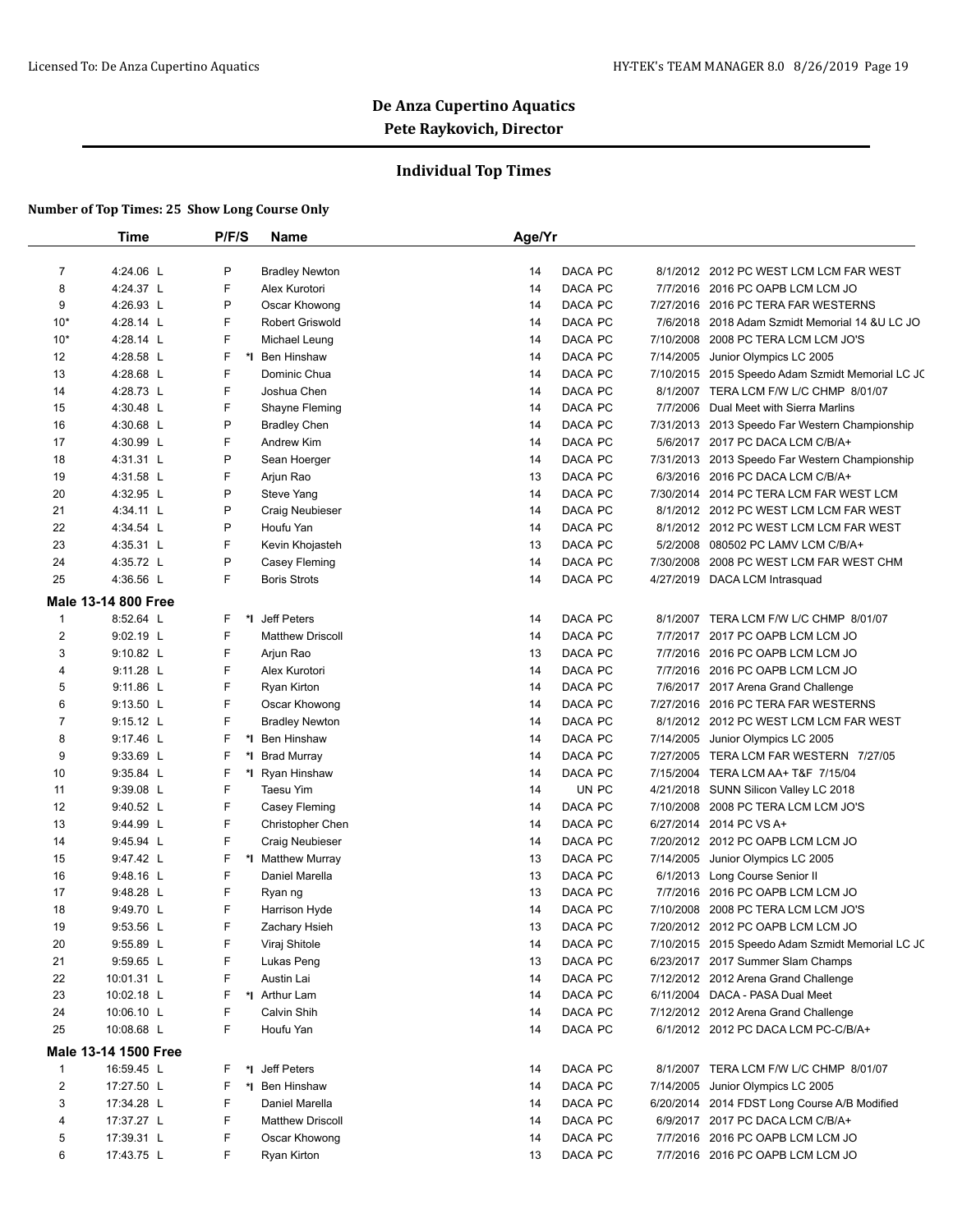### **Individual Top Times**

|                         | <b>Time</b>                | P/F/S   | <b>Name</b>             | Age/Yr                    |                                                    |
|-------------------------|----------------------------|---------|-------------------------|---------------------------|----------------------------------------------------|
|                         |                            |         |                         |                           |                                                    |
| $\overline{7}$          | 17:43.99 L                 | F       | <b>Bradley Newton</b>   | DACA PC<br>13             | 6/1/2012 2012 PC DACA LCM PC-C/B/A+                |
| 8                       | 17:48.89 L                 | F       | Andrew Kim              | DACA PC<br>14             | 6/9/2017 2017 PC DACA LCM C/B/A+                   |
| 9                       | 18:04.84 L                 | F       | <b>Robert Griswold</b>  | 14<br>DACA PC             | 6/15/2018 2018 PC DACA LCM C/B/A+                  |
| 10                      | 18:20.43 L                 | F.      | Michael Leung           | DACA PC<br>14             | 8/7/2008 North American Challenge Cup 2            |
| 11                      | 18:23.91 L                 | F       | *I Ryan Hinshaw         | DACA PC<br>14             | 7/15/2004 TERA LCM AA+ T&F 7/15/04                 |
| 12                      | 18:24.18 L                 | F       | Casey Fleming           | 13<br>DACA PC             | 8/1/2007 TERA LCM F/W L/C CHMP 8/01/07             |
| 13                      | 18:25.28 L                 | F       | Shayne Fleming          | 14<br>DACA PC             | 6/23/2006 DACA Intra-Squad Meet                    |
| 14                      | 18:28.17 L                 | F.      | Ryan ng                 | DACA PC<br>14             | 6/9/2017 2017 PC DACA LCM C/B/A+                   |
| 15                      | 18:28.24 L                 | F.      | Taesu Yim               | UN PC<br>14               | 4/21/2018 SUNN Silicon Valley LC 2018              |
| 16                      | 18:28.76 L                 | F.      | *I Matthew Murray       | DACA PC<br>13             | 7/27/2005 TERA LCM FAR WESTERN 7/27/05             |
| 17                      | 18:37.14 L                 | F       | Jonathon Martinez       | DACA PC<br>14             | 5/25/2007 Conejo Simi Aquatics                     |
| 18                      | 18:53.52 L                 | F       | *I Darren Zhao          | DACA PC<br>14             | 7/29/2009 2009 PC WEST LCM FAR WEST CHM            |
| 19                      | 18:55.48 L                 | F       | Steve Yang              | DACA PC<br>13             | 6/20/2014 2014 FDST Long Course A/B Modified       |
| 20                      | 19:02.89 L                 | F       | Sean Hoerger            | DACA PC<br>14             | 6/29/2013 Silicon Valley Long Course               |
| 21                      | 19:04.96 L                 | F       | Houfu Yan               | 14<br>DACA PC             | 6/1/2012 2012 PC DACA LCM PC-C/B/A+                |
| 22                      | 19:07.01 L                 | F.      | Joshua Chen             | DACA PC<br>14             | 6/22/2007 WEST LCM C/B/A+ 6/22/07                  |
| 23                      | 19:07.83 L                 | F.      | Viraj Shitole           | DACA PC<br>14             | 7/10/2015 2015 Speedo Adam Szmidt Memorial LC JC   |
| 24                      | 19:11.00 L                 | F<br>*l | <b>Patrick Benight</b>  | 13<br>DACA PC             | 5/1/2009 2009 PC DACA LCM PC-C/B/A+                |
| 25                      | 19:11.63 L                 | F       | Jeffrey Lee             | DACA PC<br>14             | 7/29/2009 2009 PC WEST LCM FAR WEST CHM            |
|                         | <b>Male 13-14 100 Back</b> |         |                         |                           |                                                    |
| $\mathbf{1}$            | 1:01.49 $L$                | F       | Shayne Fleming          | DACA PC<br>14             | 7/26/2006 TERA LCM FARW LC CHMP 7/26/06            |
| $\overline{\mathbf{c}}$ | 1:02.00 L                  | F       | Casey Fleming           | DACA PC<br>14             | 7/30/2008 2008 PC WEST LCM FAR WEST CHM            |
| 3                       | 1:02.28 $L$                | F       | <b>Erich Peske</b>      | 14<br>DACA PC<br>3/5/2008 | 2008 California-Nevada Spring Championsh           |
| 4                       | 1:02.79 L                  | P       | Kevin Khojasteh         | 14<br>DACA PC             | 5/22/2009 2009 CA JANET EVANS INVITATIONAL         |
| 5                       | $1:03.01$ L                | P       | Kyle Shang              | DACA PC<br>14             | 7/19/2018 Canyons Summer CA-NV Sectional-2018      |
| 6                       | 1:03.94 $L$                | F.      | *I Kevin Parizi         | DACA PC<br>14             | 7/15/2004 TERA LCM AA+ T&F 7/15/04                 |
| 7                       | 1:04.07 $L$                | P       | Houfu Yan               | DACA PC<br>14             | 7/20/2012 2012 PC OAPB LCM LCM JO                  |
| 8                       | 1:04.47 $L$                | F       | Ryan Kirton             | DACA PC<br>14             | 7/6/2017 2017 Arena Grand Challenge                |
| 9                       | 1:04.61 $L$                | P       | *I Patrick Benight      | 14<br>DACA PC             | 7/29/2009 2009 PC WEST LCM FAR WEST CHM            |
| 10                      | 1:04.98 L                  | P       | Michael Leung           | 14<br>DACA PC             | 5/22/2009 2009 CA JANET EVANS INVITATIONAL         |
| 11                      | 1:05.02 $L$                | P       | Nicholas Burry          | 13<br>DACA PC             | 7/30/2014 2014 PC TERA LCM FAR WEST LCM            |
| 12                      | 1:05.29 $L$                | F       | <b>Matthew Driscoll</b> | 14<br>DACA PC             | 6/23/2017 2017 Clovis Age Group Summer Slam duals  |
| 13                      | 1:06.09 $L$                | F       | Robert Griswold         | DACA PC<br>14             | 4/21/2018 SUNN Silicon Valley LC 2018              |
| 14                      | 1:06.26 L                  | P       | Jasper Chang            | 14<br>DACA PC             | 7/29/2015 2015 Speedo Far Western Championship     |
| 15                      | 1:06.32 $\lfloor$          | P       | Ryan ng                 | 14<br>DACA PC             | 7/6/2017 2017 Arena Grand Challenge                |
| 16                      | 1:06.91 $L$                | P       | Arjun Rao               | 14<br>DACA PC             | 7/6/2017 2017 Arena Grand Challenge                |
| 17                      | 1:06.95 L                  | F<br>*∣ | <b>Connor Still</b>     | DACA PC<br>14             | 7/13/2006 Long Course Sr State Championship Meet 2 |
| 18                      | 1:07.14 $L$                | F       | Taesu Yim               | UN PC<br>14               | 4/21/2018 SUNN Silicon Valley LC 2018              |
| 19                      | 1:07.17 L                  | P       | Felix Chiun             | DACA PC<br>14             | 7/30/2014 2014 PC TERA LCM FAR WEST LCM            |
| 20                      | 1:07.53 $L$                | P       | Bryan Chu               | DACA PC<br>14             | 7/7/2016 2016 PC OAPB LCM LCM JO                   |
| 21                      | 1:07.60 L                  | P       | *I Aj Zavala            | DACA PC<br>14             | 7/30/2008 2008 PC WEST LCM FAR WEST CHM            |
| 22                      | 1:07.79 L                  | P       | Jarod Olay              | DACA PC<br>14             | 8/1/2012 2012 PC WEST LCM LCM FAR WEST             |
| 23                      | 1:07.81 $L$                | F       | Alex Kurotori           | DACA PC<br>14             | 6/25/2016 2016 Silicon Valley LC Age Group Open    |
| 24                      | 1:07.84 $L$                | P       | lan Yuh                 | DACA PC<br>14             | 7/30/2008 2008 PC WEST LCM FAR WEST CHM            |
| 25                      | 1:07.94 L                  | P<br>*∣ | <b>Brandon Pon</b>      | DACA PC<br>14             | 7/7/2011 2011 PC WEST LCM LCM JO'S                 |
|                         | Male 13-14 200 Back        |         |                         |                           |                                                    |
| $\mathbf{1}$            | $2:10.05$ L                | F.      | *I Frederick Tran       | DACA PC<br>14             | 6/23/2001 DACA LCM BA+ LONG CRS 6/23/01            |
| $\overline{2}$          | 2:11.84 L                  | F       | Shayne Fleming          | DACA PC<br>14             | 7/26/2006 TERA LCM FARW LC CHMP 7/26/06            |
| 3                       | 2:14.26 L                  | F       | Casey Fleming           | DACA PC<br>14             | 7/30/2008 2008 PC WEST LCM FAR WEST CHM            |
| 4                       | 2:16.97 L                  | F       | <b>Erich Peske</b>      | DACA PC<br>14             | 3/5/2008 2008 California-Nevada Spring Championsh  |
| 5                       | 2:19.06 L                  | P       | Ryan Kirton             | DACA PC<br>13             | 7/27/2016 2016 PC TERA FAR WESTERNS                |
| 6                       | 2:19.08 L                  | F       | Robert Griswold         | DACA PC<br>14             | 7/6/2018 2018 Adam Szmidt Memorial 14 & U LC JO    |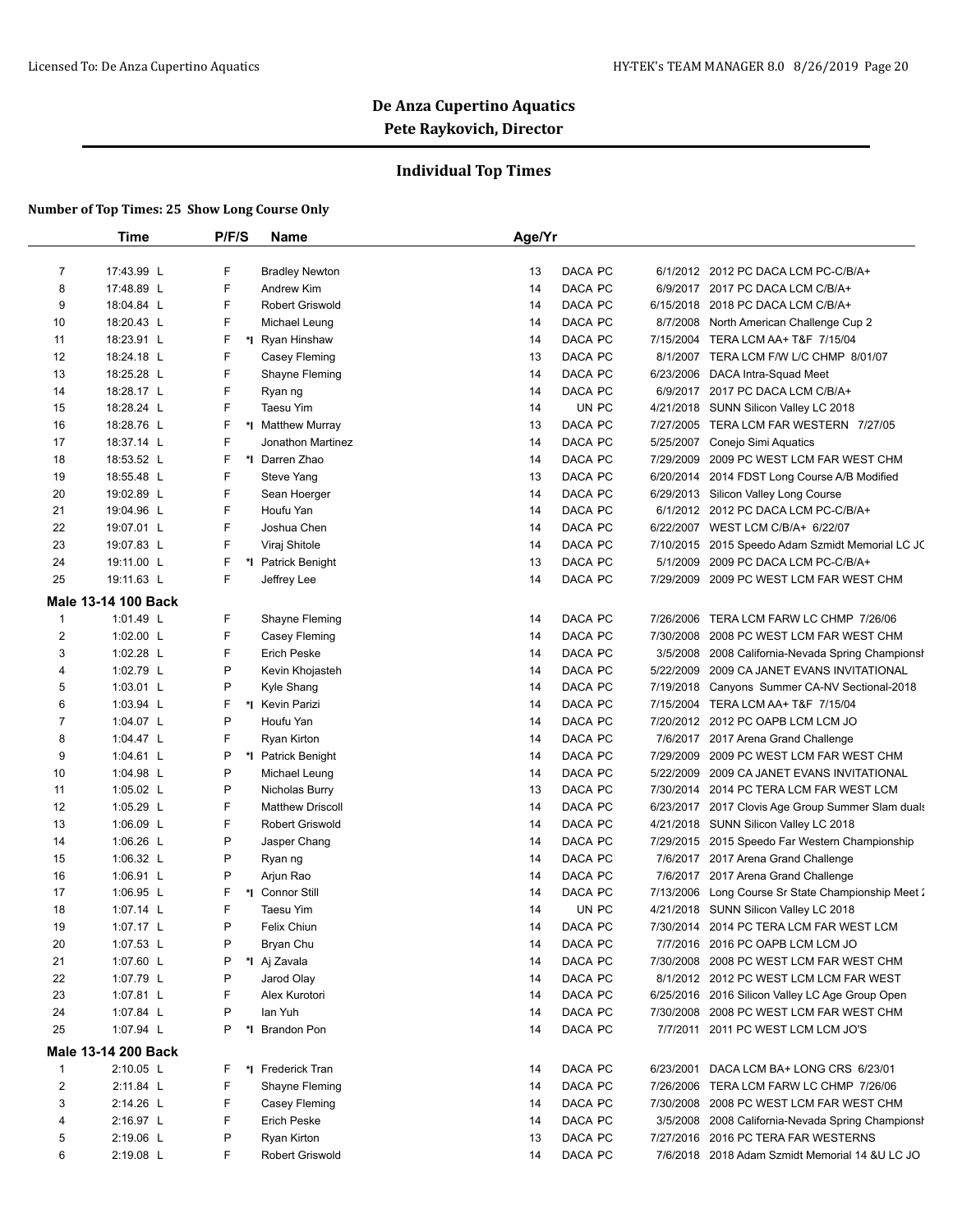### **Individual Top Times**

|                         | <b>Time</b>                  | P/F/S   | Name                         | Age/Yr   |                    |           |                                                                              |
|-------------------------|------------------------------|---------|------------------------------|----------|--------------------|-----------|------------------------------------------------------------------------------|
|                         | 2:19.47 L                    |         |                              |          | DACA PC            |           |                                                                              |
| $\overline{7}$<br>8     | 2:20.02 L                    | F.<br>F | Kyle Shang<br>Nicholas Burry | 14<br>13 | DACA PC            |           | 5/19/2018 2018 PC DACA LCM C/B/A+<br>7/30/2014 2014 PC TERA LCM FAR WEST LCM |
|                         |                              | F       |                              |          | DACA PC            |           |                                                                              |
| 9                       | 2:20.85 L<br>2:21.25 L       | P       | Kevin Khojasteh              | 14<br>14 | DACA PC            |           | 7/10/2008 2008 PC TERA LCM LCM JO'S                                          |
| 10                      |                              | F       | Houfu Yan                    | 14       |                    |           | 7/20/2012 2012 PC OAPB LCM LCM JO                                            |
| 11                      | 2:21.61 L                    | F       | *I Jeff Peters               |          | DACA PC            |           | 8/1/2007 TERA LCM F/W L/C CHMP 8/01/07                                       |
| 12                      | 2:21.74 L                    | P       | <b>Matthew Driscoll</b>      | 14       | DACA PC            |           | 7/21/2017 NNA Silver State Championship 2017                                 |
| 13                      | 2:22.85 L<br>2:23.41 L       | F       | *I Patrick Benight           | 14       | DACA PC<br>DACA PC | 7/29/2009 | 2009 PC WEST LCM FAR WEST CHM                                                |
| 14                      |                              |         | Michael Leung                | 14       |                    |           | 7/10/2008 2008 PC TERA LCM LCM JO'S                                          |
| 15                      | 2:23.79 L                    | F       | *I Kevin Parizi              | 14       | DACA PC            |           | 4/24/2004 PASA April 24-25                                                   |
| 16                      | 2:25.23 L                    | F       | Taesu Yim                    | 14       | DACA PC            |           | 5/19/2018 2018 PC DACA LCM C/B/A+                                            |
| 17                      | 2:25.24 L                    | F       | Andrew Kim                   | 14       | DACA PC            |           | 5/6/2017 2017 PC DACA LCM C/B/A+                                             |
| 18                      | 2:25.75 L                    | F       | Connor Bengston              | 14       | DACA PC            |           | 6/27/2009 2009 PC BAC LCM PC-CBA+                                            |
| 19                      | 2:25.78 L                    | F<br>*∣ | <b>Connor Still</b>          | 14       | DACA PC            | 7/13/2006 | WEST LCM L/C JO'S 7/13/06                                                    |
| 20                      | 2:25.82 L                    | F       | *1 Ben Hinshaw               | 14       | DACA PC            | 7/14/2005 | Junior Olympics LC 2005                                                      |
| 21                      | 2:25.85 L                    | F       | Connor Kann                  | 13       | DACA PC            |           | 7/12/2019 2019 PC TERA LCM LCM JO                                            |
| 22                      | 2:26.43 L                    | F       | Daniel Marella               | 14       | DACA PC            |           | 6/28/2014 Silicon Valley Long Course                                         |
| 23                      | 2:26.58 L                    | P       | Jason Yuan                   | 14       | DACA PC            |           | 7/11/2014 2014 Adam Szmidt Memorial LC JO Champ                              |
| 24                      | 2:26.62 L                    | F       | Keven Shang                  | 14       | DACA PC            |           | 7/20/2012 2012 PC OAPB LCM LCM JO                                            |
| 25                      | 2:26.71 L                    | P       | Jasper Chang                 | 14       | <b>DACA PC</b>     |           | 7/10/2015 2015 Speedo Adam Szmidt Memorial LC JC                             |
|                         | <b>Male 13-14 100 Breast</b> |         |                              |          |                    |           |                                                                              |
| $\mathbf{1}$            | 1:08.50 L                    | F       | Keven Shang                  | 14       | DACA PC            |           | 7/20/2012 2012 PC OAPB LCM LCM JO                                            |
| $\overline{\mathbf{c}}$ | 1:09.19 L                    | F       | *I Mathew Schmidt            | 14       | DACA PC            | 8/7/2001  | 2001 US Western Zon                                                          |
| 3                       | 1:10.43 $L$                  | F       | Daniel Marella               | 14       | DACA PC            |           | 8/6/2014 2014 PN Western Zone Age Group Champi                               |
| 4                       | 1:10.53 L                    | P       | Kevin Khojasteh              | 14       | DACA PC            |           | 5/22/2009 2009 CA JANET EVANS INVITATIONAL                                   |
| 5                       | 1:11.25 L                    | F       | Kenny Chi                    | 14       | DACA PC            |           | 7/29/2015 2015 PC Far Western Champs                                         |
| 6                       | 1:11.42 L                    | F       | *I Aj Zavala                 | 14       | DACA PC            |           | 7/30/2008 2008 PC WEST LCM FAR WEST CHM                                      |
| 7                       | 1:11.68 L                    | P       | *I Mark Liu                  | 14       | DACA PC            |           | 7/26/2006 TERA LCM FARW LC CHMP 7/26/06                                      |
| 8                       | 1:12.42 L                    | F       | <b>Richard Chen</b>          | 14       | DACA PC            | 7/26/2006 | TERA LCM FARW LC CHMP 7/26/06                                                |
| 9*                      | 1:12.45 L                    | F       | Oscar Khowong                | 14       | DACA PC            |           | 7/7/2016 2016 PC OAPB LCM LCM JO                                             |
| $9*$                    | 1:12.45 L                    | F       | *I Nicholas Buonfiglio       | 14       | DACA PC            |           | 6/27/2002 First International Age Group                                      |
| 11                      | 1:12.59 L                    | F       | *1 Andrew Chin               | 14       | DACA PC            |           | 7/27/2005 TERA LCM FAR WESTERN 7/27/05                                       |
| 12                      | 1:13.07 L                    | F       | Nathan Toh                   | 14       | DACA PC            |           | 7/28/2010 2010 PC TERA LCM FAR WESTERN                                       |
| 13                      | $1:13.16$ L                  | F       | lan Yuh                      | 14       | DACA PC            |           | 7/10/2008 2008 PC TERA LCM LCM JO'S                                          |
| 14                      | 1:13.62 L                    | F       | Shayne Fleming               | 14       | DACA PC            |           | 7/13/2006 WEST LCM L/C JO'S 7/13/06                                          |
| 15                      | 1:13.68 $L$                  | F       | Elijah Sayson                | 14       | DACA PC            |           | 6/21/2019 2019 PC DACA LCM C/B/A+                                            |
| 16                      | 1:13.74 L                    | P       | Justin Read                  | 13       | DACA PC            |           | 7/15/2010 2010 PC OAPB LCM PC-JO'S                                           |
| 17                      | 1:13.90 L                    | F       | Lucas Tao                    | 14       | DACA PC            |           | 7/20/2012 2012 PC OAPB LCM LCM JO                                            |
| 18                      | 1:14.01 L                    | P       | Kevin Su                     | 14       | DACA PC            |           | 7/29/2009 2009 PC WEST LCM FAR WEST CHM                                      |
| 19                      | 1:14.06 L                    | F       | <b>Gunner Hopkins</b>        | 13       | DACA PC            |           | 7/12/2019 2019 PC TERA LCM LCM JO                                            |
| 20                      | 1:14.22 L                    | F       | Felix Chiun                  | 13       | DACA PC            |           | 6/1/2013 Long Course Senior II                                               |
| 21                      | 1:14.71 $L$                  | F       | <b>Tyler Roller</b>          | 13       | DACA PC            |           | 7/12/2019 2019 PC TERA LCM LCM JO                                            |
| 22                      | 1:15.25 $L$                  | P       | Ryan ng                      | 14       | DACA PC            |           | 7/6/2017 2017 Arena Grand Challenge                                          |
| 23                      | 1:15.31 $L$                  | P       | Andrew Liu                   | 14       | DACA PC            |           | 7/10/2015 2015 Speedo Adam Szmidt Memorial LC JC                             |
| 24                      | 1:15.48 L                    |         | *I Vincent Chen              | 13       | DACA PC            | 6/7/2008  | 2008 PC DACA LCM C/B/A+                                                      |
| 25                      | 1:15.74 $L$                  | F       | *I Rolland Lee               | 14       | DACA PC            |           | 5/1/2009 2009 PC DACA LCM PC-C/B/A+                                          |
|                         | <b>Male 13-14 200 Breast</b> |         |                              |          |                    |           |                                                                              |
| 1                       | 2:29.80 L                    | F       | *I Mathew Schmidt            | 14       | DACA PC            | 8/7/2001  | 2001 US Western Zon                                                          |
| $\overline{\mathbf{c}}$ | 2:30.82 L                    | F       | Daniel Marella               | 14       | DACA PC            |           | 7/11/2014 2014 Adam Szmidt Memorial LC JO Champ                              |
| 3                       | 2:31.26 L                    | F       | Keven Shang                  | 14       | DACA PC            |           | 7/20/2012 2012 PC OAPB LCM LCM JO                                            |
| 4                       | 2:31.33 L                    | F       | Kenny Chi                    | 14       | DACA PC            |           | 7/29/2015 2015 Speedo Far Western Championship                               |
| 5                       | 2:32.30 L                    | F       | Michael Ding                 | 14       | UN-PC PC           |           | 5/5/2019 2019 Santa Clara SCY Walk On Meet                                   |
| 6                       | 2:34.43 L                    | F.      | <b>Gunner Hopkins</b>        | 13       | DACA PC            |           | 7/12/2019 2019 PC TERA LCM LCM JO                                            |
|                         |                              |         |                              |          |                    |           |                                                                              |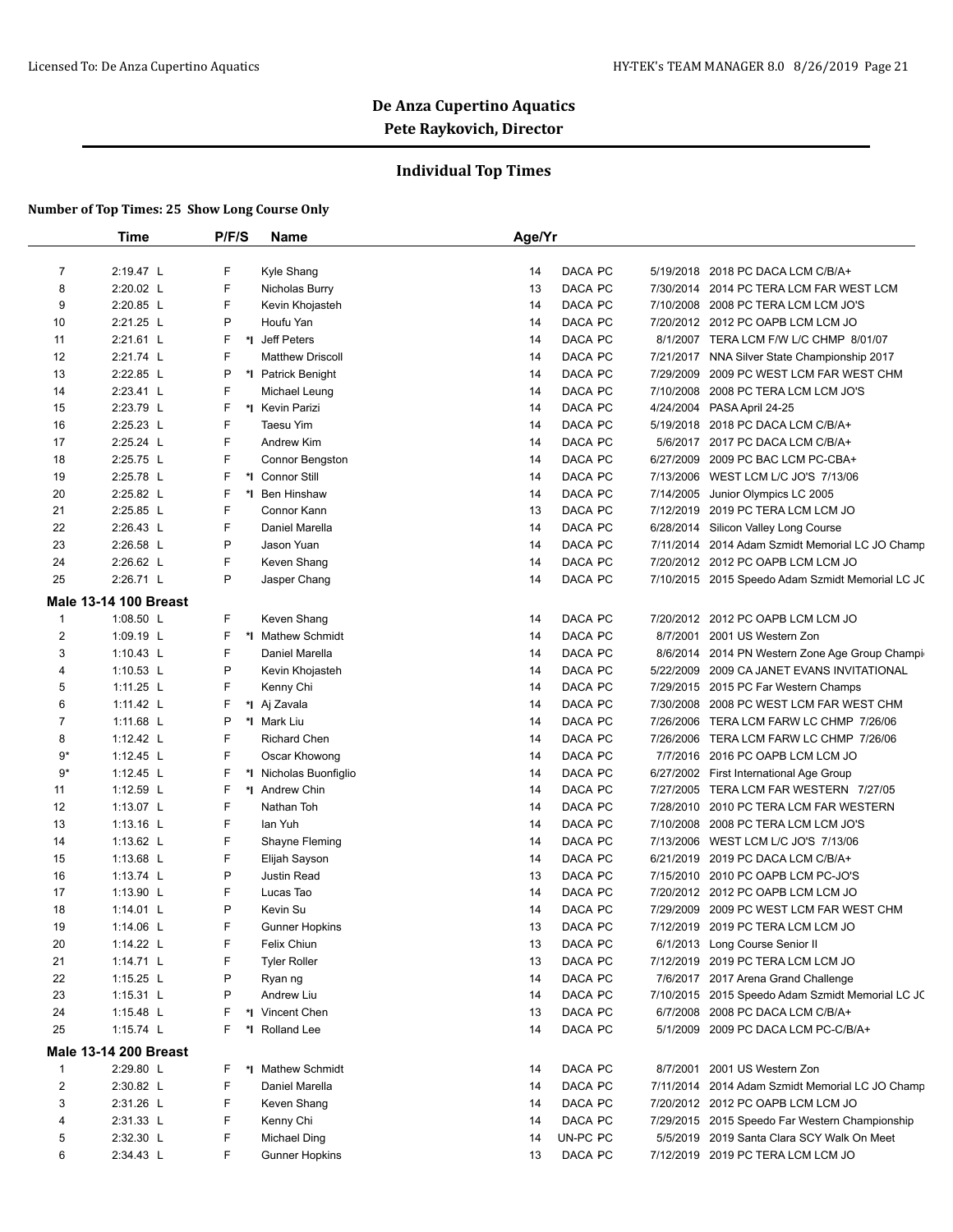### **Individual Top Times**

|                | <b>Time</b>        | P/F/S | Name                    | Age/Yr |         |           |                                                    |
|----------------|--------------------|-------|-------------------------|--------|---------|-----------|----------------------------------------------------|
| $\overline{7}$ | 2:36.90 L          | P     | Kevin Khojasteh         | 14     | DACA PC | 5/22/2009 | 2009 CA JANET EVANS INVITATIONAL                   |
| 8              | 2:37.21 L          | F     | Shayne Fleming          | 13     | DACA PC |           | 7/27/2005 TERA LCM FAR WESTERN 7/27/05             |
| 9              | 2:37.27 L          | F     | *I Aj Zavala            | 14     | DACA PC |           | 7/30/2008 2008 PC WEST LCM FAR WEST CHM            |
| 10             | 2:37.64 L          | P     | <b>Andrew Liu</b>       | 14     | DACA PC |           | 7/29/2015 2015 Speedo Far Western Championship     |
| 11             | 2:38.09 L          | F     | Lucas Tao               | 14     | DACA PC |           | 7/20/2012 2012 PC OAPB LCM LCM JO                  |
| 12             | 2:39.50 L          | F     | <b>Richard Chen</b>     | 14     | DACA PC |           | 7/26/2006 TERA LCM FARW LC CHMP 7/26/06            |
| 13             | 2:39.70 L          | F     | *I Jeff Peters          | 14     | DACA PC |           | 8/1/2007 TERA LCM F/W L/C CHMP 8/01/07             |
| 14             | 2:40.33 L          | F     | Oscar Khowong           | 14     | DACA PC |           | 6/3/2016 2016 PC DACA LCM C/B/A+                   |
| 15             | 2:40.45 L          | F     | Jason Loo               | 14     | DACA PC |           | 7/20/2012 2012 PC OAPB LCM LCM JO                  |
| 16             | 2:41.19 L          | F     | *I Mark Liu             | 14     | DACA PC |           | 7/13/2006 WEST LCM L/C JO'S 7/13/06                |
| 17             | 2:41.35 L          | F     | <b>Tyler Roller</b>     | 13     | DACA PC |           | 7/12/2019 2019 PC TERA LCM LCM JO                  |
| 18             | 2:41.66 L          | F     | Nathan Toh              | 14     | DACA PC |           | 7/28/2010 2010 PC TERA LCM FAR WESTERN             |
| 19             | 2:43.67 L          | P     | Ryan ng                 | 13     | DACA PC |           | 7/7/2016 2016 PC OAPB LCM LCM JO                   |
| 20             | 2:43.84 L          | P     | Elijah Sayson           | 14     | DACA PC |           | 7/12/2019 2019 PC TERA LCM LCM JO                  |
| 21             | 2:43.93 L          | P     | Sean Hoerger            | 14     | DACA PC |           | 7/31/2013 2013 Speedo Far Western Championship     |
| 22             | 2:44.17 L          | P     | Kevin Su                | 14     | DACA PC |           | 7/29/2009 2009 PC WEST LCM FAR WEST CHM            |
| 23             | 2:44.18 L          | F     | *I Rolland Lee          | 14     | DACA PC |           | 6/13/2009 2009 PC DACA LCM PC-C/B/A+               |
| 24             | 2:44.98 L          | F     | *I Nicholas Buonfiglio  | 13     | DACA PC |           | 5/18/2001 LAMV LCM B/A+ 5/18/01                    |
| 25             | 2:45.11 L          | F     | <b>Martin Kushnerov</b> | 14     | DACA PC |           | 6/17/2011 2011 PC DACA LCM PC-C/B/A+               |
|                |                    |       |                         |        |         |           |                                                    |
|                | Male 13-14 100 Fly |       |                         |        |         |           |                                                    |
| $\mathbf{1}$   | 57.89 L            | F     | <b>Erich Peske</b>      | 14     | DACA PC |           | 3/5/2008 2008 California-Nevada Spring Championshi |
| 2              | 59.53 L            | F     | Felix Chiun             | 14     | DACA PC |           | 7/30/2014 2014 PC TERA LCM FAR WEST LCM            |
| 3              | 1:00.73 L          | P     | *I Nicholas Buonfiglio  | 14     | DACA PC |           | 8/1/2002 Long Course CA-NV Sectional               |
| 4              | 1:01.14 L          | P     | Justin Read             | 13     | DACA PC |           | 7/21/2010 2010 CA USA Swimming Speedo Champior     |
| 5              | 1:01.24 L          | F     | <b>Matthew Driscoll</b> | 14     | DACA PC |           | 6/23/2017 2017 Summer Slam Champs                  |
| 6              | 1:01.55 L          | F     | Jarod Olay              | 14     | DACA PC |           | 8/1/2012 2012 PC WEST LCM LCM FAR WEST             |
| $\overline{7}$ | 1:01.86 L          | F     | Kevin Khojasteh         | 14     | DACA PC |           | 7/30/2008 2008 PC WEST LCM FAR WEST CHM            |
| 8              | 1:01.90 L          | F     | *I Andrew Chin          | 14     | DACA PC |           | 7/27/2005 TERA LCM FAR WESTERN 7/27/05             |
| 9              | 1:02.14 L          | P     | Nicholas Burry          | 13     | DACA PC |           | 7/11/2014 2014 Adam Szmidt Memorial LC JO Champ    |
| 10             | 1:02.66 $L$        | F     | Daniel Marella          | 14     | DACA PC |           | 7/11/2014 2014 Adam Szmidt Memorial LC JO Champ    |
| 11             | 1:02.83 $L$        | P     | Arjun Rao               | 14     | DACA PC |           | 7/6/2017 2017 Arena Grand Challenge                |
| 12             | $1:03.01$ L        | P     | *I Aj Zavala            | 14     | DACA PC | 7/30/2008 | 2008 PC WEST LCM FAR WEST CHM                      |
| $13*$          | 1:03.52 $L$        | F     | Steve Yang              | 14     | DACA PC |           | 6/6/2015 Long Course Senior II                     |
| $13*$          | 1:03.52 $L$        | F     | Andrew Kim              | 14     | DACA PC |           | 6/23/2017 2017 Clovis Age Group Summer Slam duals  |
| 15             | 1:03.59 L          | P     | Alex Kurotori           | 14     | DACA PC |           | 7/7/2016 2016 PC OAPB LCM LCM JO                   |
| 16             | 1:03.97 L          | P     | Craig Neubieser         | 14     | DACA PC |           | 8/1/2012 2012 PC WEST LCM LCM FAR WEST             |
| 17             | 1:04.01 $L$        | P     | Keven Shang             | 14     | DACA PC |           | 7/20/2012 2012 PC OAPB LCM LCM JO                  |
| 18             | 1:04.42 $\lfloor$  | F     | Michael Leung           | 14     | DACA PC |           | 7/10/2008 2008 PC TERA LCM LCM JO'S                |
| 19             | 1:04.84 L          | P     | Joshua Chen             |        | DACA PC |           | 8/1/2007 TERA LCM F/W L/C CHMP 8/01/07             |
| 20             | 1:05.18 $L$        | F     | Houfu Yan               | 14     | DACA PC |           | 7/20/2012 2012 PC OAPB LCM LCM JO                  |
| 21             | 1:05.21 $L$        | F     | Ryan ng                 | 14     | DACA PC |           | 6/9/2017 2017 PC DACA LCM C/B/A+                   |
| 22             | 1:05.35 $L$        | F     | *I Rolland Lee          | 14     | DACA PC |           | 5/1/2009 2009 PC DACA LCM PC-C/B/A+                |
| 23             | 1:05.46 $L$        | P     | Tommaso Morini Bianzino | 14     | DACA PC |           | 7/6/2017 2017 Arena Grand Challenge                |
| 24             | 1:05.68 L          | P     | <b>Michael Auld</b>     | 14     | DACA PC |           | 7/31/2013 2013 Speedo Far Western Championship     |
| 25             | 1:05.79 L          | P     | *I Kevin Parizi         | 14     | DACA PC |           | 7/28/2004 WEST LCM FARWST LC CH 7/28/04            |
|                | Male 13-14 200 Fly |       |                         |        |         |           |                                                    |
| $\mathbf{1}$   | 2:12.94 L          | F     | Felix Chiun             | 14     | DACA PC |           | 7/30/2014 2014 PC TERA LCM FAR WEST LCM            |
|                | 2:14.76 L          | F     | Nicholas Burry          | 13     | DACA PC |           | 7/30/2014 2014 PC TERA LCM FAR WEST LCM            |
| 2              |                    |       |                         | 14     | DACA PC |           | 8/1/2002 Long Course CA-NV Sectional               |
| 3              | 2:15.41 L          | P     | *I Nicholas Buonfiglio  |        |         |           |                                                    |
| 4              | 2:16.85 L          | P     | Justin Read             | 13     | DACA PC |           | 7/21/2010 2010 CA USA Swimming Speedo Champior     |
| 5              | 2:17.63 L          | F     | Daniel Marella          | 14     | DACA PC |           | 7/11/2014 2014 Adam Szmidt Memorial LC JO Champ    |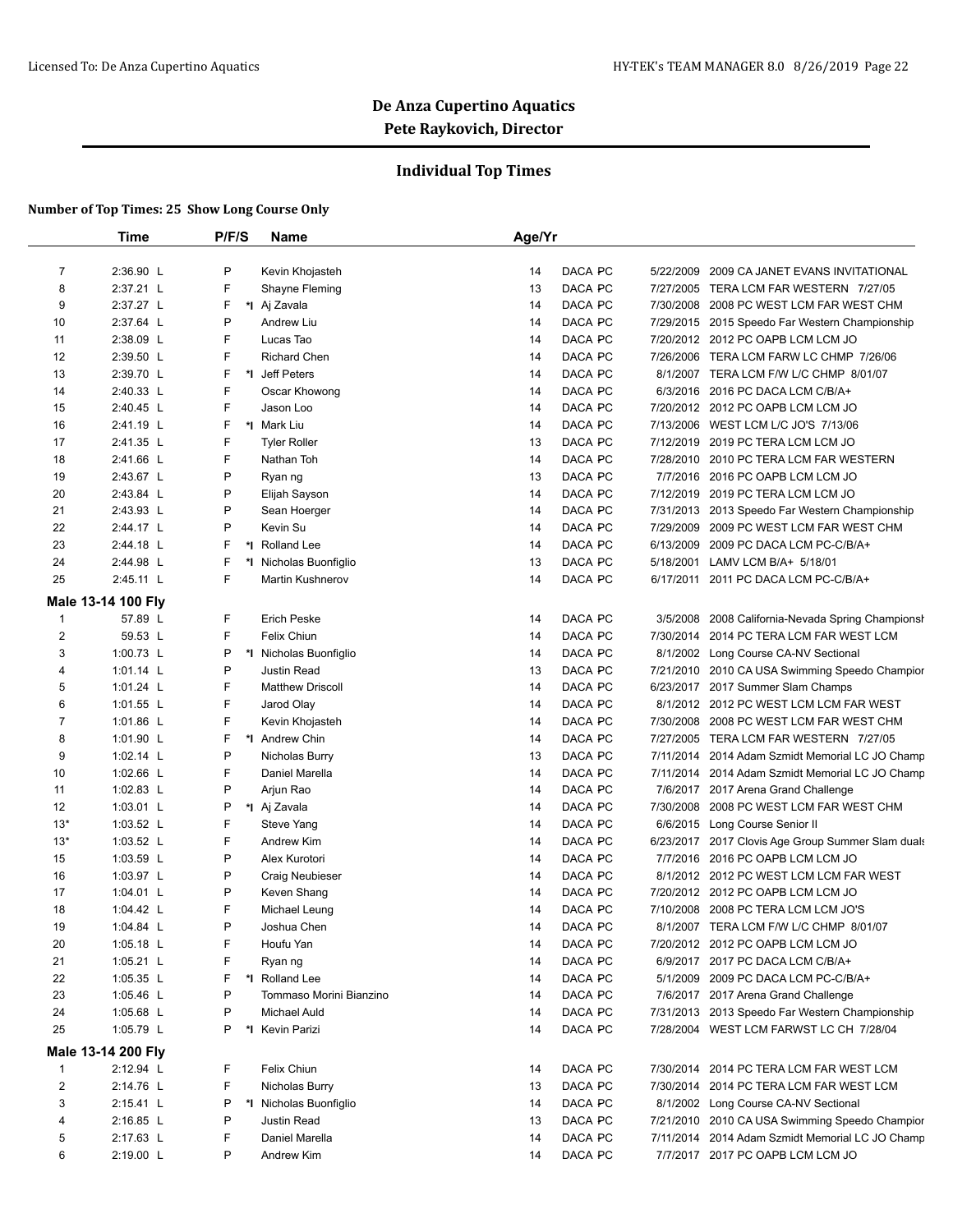### **Individual Top Times**

|                | Time              | P/F/S | Name                    | Age/Yr |         |           |                                                   |
|----------------|-------------------|-------|-------------------------|--------|---------|-----------|---------------------------------------------------|
|                |                   |       |                         |        |         |           |                                                   |
| $\overline{7}$ | 2:19.18 L         | F     | Craig Neubieser         | 14     | DACA PC |           | 8/1/2012 2012 PC WEST LCM LCM FAR WEST            |
| 8              | 2:20.28 L         | F     | Jonathon Martinez       | 14     | DACA PC |           | 8/1/2007 TERA LCM F/W L/C CHMP 8/01/07            |
| 9              | 2:21.41 L         | P     | Jarod Olay              | 14     | DACA PC |           | 8/1/2012 2012 PC WEST LCM LCM FAR WEST            |
| 10             | 2:22.05 L         | F     | Michael Leung           | 14     | DACA PC |           | 7/10/2008 2008 PC TERA LCM LCM JO'S               |
| 11             | 2:22.36 L         | F     | Connor Bengston         | 14     | DACA PC |           | 6/27/2009 2009 PC BAC LCM PC-CBA+                 |
| 12             | 2:25.41 L         | F     | *I Andrew Chin          | 14     | DACA PC | 7/14/2005 | Junior Olympics LC 2005                           |
| 13             | 2:25.67 L         | P     | Ryan Kirton             | 13     | DACA PC |           | 7/7/2016 2016 PC OAPB LCM LCM JO                  |
| 14             | 2:26.18 L         | F     | Steve Yang              | 14     | DACA PC |           | 6/6/2015 Long Course Senior II                    |
| 15             | 2:26.38 L         | F     | <b>Matthew Driscoll</b> | 14     | DACA PC |           | 6/23/2017 2017 Clovis Age Group Summer Slam duals |
| 16             | 2:26.84 L         | P     | *I Brad Murray          | 14     | DACA PC |           | 7/27/2005 TERA LCM FAR WESTERN 7/27/05            |
| 17             | 2:28.68 L         | P     | <b>Erich Peske</b>      | 13     | DACA PC |           | 7/13/2006 WEST LCM L/C JO'S 7/13/06               |
| 18             | 2:28.76 L         | P     | *I Aj Zavala            | 13     | DACA PC |           | 8/1/2007 TERA LCM F/W L/C CHMP 8/01/07            |
| 19             | 2:28.86 L         | P     | *I Michael Wang         | 14     | DACA PC |           | 6/27/2002 First International Age Group           |
| 20             | 2:28.89 L         | F     | *I Mitchell Song        | 14     | DACA PC |           | 6/7/2008 2008 PC DACA LCM C/B/A+                  |
| 21             | 2:28.96 L         | P     | Houfu Yan               | 14     | DACA PC |           | 7/20/2012 2012 PC OAPB LCM LCM JO                 |
| 22             | 2:29.46 L         | P     | Jeffrey Lee             | 14     | DACA PC |           | 7/29/2009 2009 PC WEST LCM FAR WEST CHM           |
| 23             | 2:30.21 L         | F     | *I Rolland Lee          | 14     | DACA PC |           | 5/1/2009 2009 PC DACA LCM PC-C/B/A+               |
| 24             | 2:30.39 L         | P     | *I Matthew Murray       | 13     | DACA PC |           | 7/27/2005 TERA LCM FAR WESTERN 7/27/05            |
| 25             | 2:31.57 L         | F     | Kevin Khojasteh         | 13     | DACA PC |           | 5/2/2008 080502 PC LAMV LCM C/B/A+                |
|                | Male 13-14 200 IM |       |                         |        |         |           |                                                   |
| $\mathbf{1}$   | 2:13.57 L         | F     | Shayne Fleming          | 14     | DACA PC | 7/26/2006 | TERA LCM FARW LC CHMP 7/26/06                     |
| 2              | 2:14.63 L         | P     | *I Nicholas Buonfiglio  | 14     | DACA PC |           | 8/1/2002 Long Course CA-NV Sectional              |
| 3              | 2:14.70 L         | S     | Kevin Khojasteh         | 14     | DACA PC |           | 5/22/2009 2009 CA JANET EVANS INVITATIONAL        |
| 4              | 2:15.96 L         | F     | Daniel Marella          | 14     | DACA PC |           | 7/30/2014 2014 PC TERA LCM FAR WEST LCM           |
| 5              | 2:16.36 L         | F     | Nicholas Burry          | 13     | DACA PC |           | 7/30/2014 2014 PC TERA LCM FAR WEST LCM           |
| 6              | 2:17.10 L         | F     | <b>Matthew Driscoll</b> | 14     | DACA PC |           | 7/7/2017 2017 PC OAPB LCM LCM JO                  |
| $\overline{7}$ | 2:17.25 L         | P     | <b>Erich Peske</b>      | 14     | DACA PC |           | 3/5/2008 2008 California-Nevada Spring Championsh |
| 8              | 2:19.23 L         | F     | *I Mathew Schmidt       | 14     | DACA PC | 8/7/2001  | 2001 US Western Zon                               |
| 9              | 2:19.77 L         | F     | Oscar Khowong           | 14     | DACA PC |           | 7/7/2016 2016 PC OAPB LCM LCM JO                  |
|                | 2:20.42 L         | P     | Justin Read             | 13     | DACA PC |           |                                                   |
| 10             |                   | P     |                         |        |         |           | 7/21/2010 2010 CA USA Swimming Speedo Champior    |
| 11             | 2:20.45 L         |       | *I Aj Zavala            | 14     | DACA PC |           | 7/30/2008 2008 PC WEST LCM FAR WEST CHM           |
| 12             | 2:21.17 L         | F     | Keven Shang             | 14     | DACA PC |           | 7/20/2012 2012 PC OAPB LCM LCM JO                 |
| 13             | 2:21.55 L         | F     | Alex Kurotori           | 14     | DACA PC |           | 7/7/2016 2016 PC OAPB LCM LCM JO                  |
| 14             | 2:22.09 L         | P     | Shawn Lin               | 13     | DACA PC |           | 7/27/2011 2011 PC TERA LCM FARW LCM CHM           |
| 15             | 2:22.36 L         | P     | Tommaso Morini Bianzino | 14     | DACA PC |           | 7/6/2017 2017 Arena Grand Challenge               |
| 16             | 2:22.41 L         | P     | Ryan Kirton             | 14     | DACA PC |           | 7/6/2017 2017 Arena Grand Challenge               |
| 17             | 2:22.86 L         | P     | Felix Chiun             | 14     | DACA PC |           | 7/30/2014 2014 PC TERA LCM FAR WEST LCM           |
| 18             | 2:23.08 L         | P     | *I Kevin Parizi         | 14     | DACA PC |           | 7/28/2004 WEST LCM FARWST LC CH 7/28/04           |
| 19             | 2:23.25 L         | P     | Andrew Kim              | 14     | DACA PC |           | 7/7/2017 2017 PC OAPB LCM LCM JO                  |
| 20             | 2:23.64 L         | F     | *I Mark Liu             | 14     | DACA PC |           | 7/13/2006 WEST LCM L/C JO'S 7/13/06               |
| 21             | 2:24.08 L         | P     | Ryan ng                 | 13     | DACA PC |           | 7/7/2016 2016 PC OAPB LCM LCM JO                  |
| 22             | 2:24.20 L         | P     | *I Jeff Peters          | 14     | DACA PC |           | 8/1/2007 TERA LCM F/W L/C CHMP 8/01/07            |
| 23             | 2:24.69 L         | P     | Michael Leung           | 14     | DACA PC |           | 7/10/2008 2008 PC TERA LCM LCM JO'S               |
| 24             | 2:24.93 L         | F     | Taesu Yim               | 14     | DACA PC |           | 5/19/2018 2018 PC DACA LCM C/B/A+                 |
| 25             | 2:25.11 L         | P     | Craig Neubieser         | 14     | DACA PC |           | 8/1/2012 2012 PC WEST LCM LCM FAR WEST            |
|                | Male 13-14 400 IM |       |                         |        |         |           |                                                   |
| $\mathbf{1}$   | 4:45.16 L         | F     | Shayne Fleming          | 14     | DACA PC |           | 7/26/2006 TERA LCM FARW LC CHMP 7/26/06           |
| 2              | 4:50.73 L         | P     | Nicholas Burry          | 13     | DACA PC |           | 7/30/2014 2014 PC TERA LCM FAR WEST LCM           |
| 3              | 4:53.27 L         | P     | Daniel Marella          | 14     | DACA PC |           | 7/30/2014 2014 PC TERA LCM FAR WEST LCM           |
| 4              | 4:53.81 L         | P     | Kevin Khojasteh         | 14     | DACA PC |           | 5/22/2009 2009 CA JANET EVANS INVITATIONAL        |
| 5              | 4:55.00 L         | P     | *I Nicholas Buonfiglio  | 14     | DACA PC |           | 8/1/2002 Long Course CA-NV Sectional              |
| 6              | 4:55.99 L         | F     | <b>Matthew Driscoll</b> | 14     | DACA PC |           | 6/23/2017 2017 Summer Slam Champs                 |
|                |                   |       |                         |        |         |           |                                                   |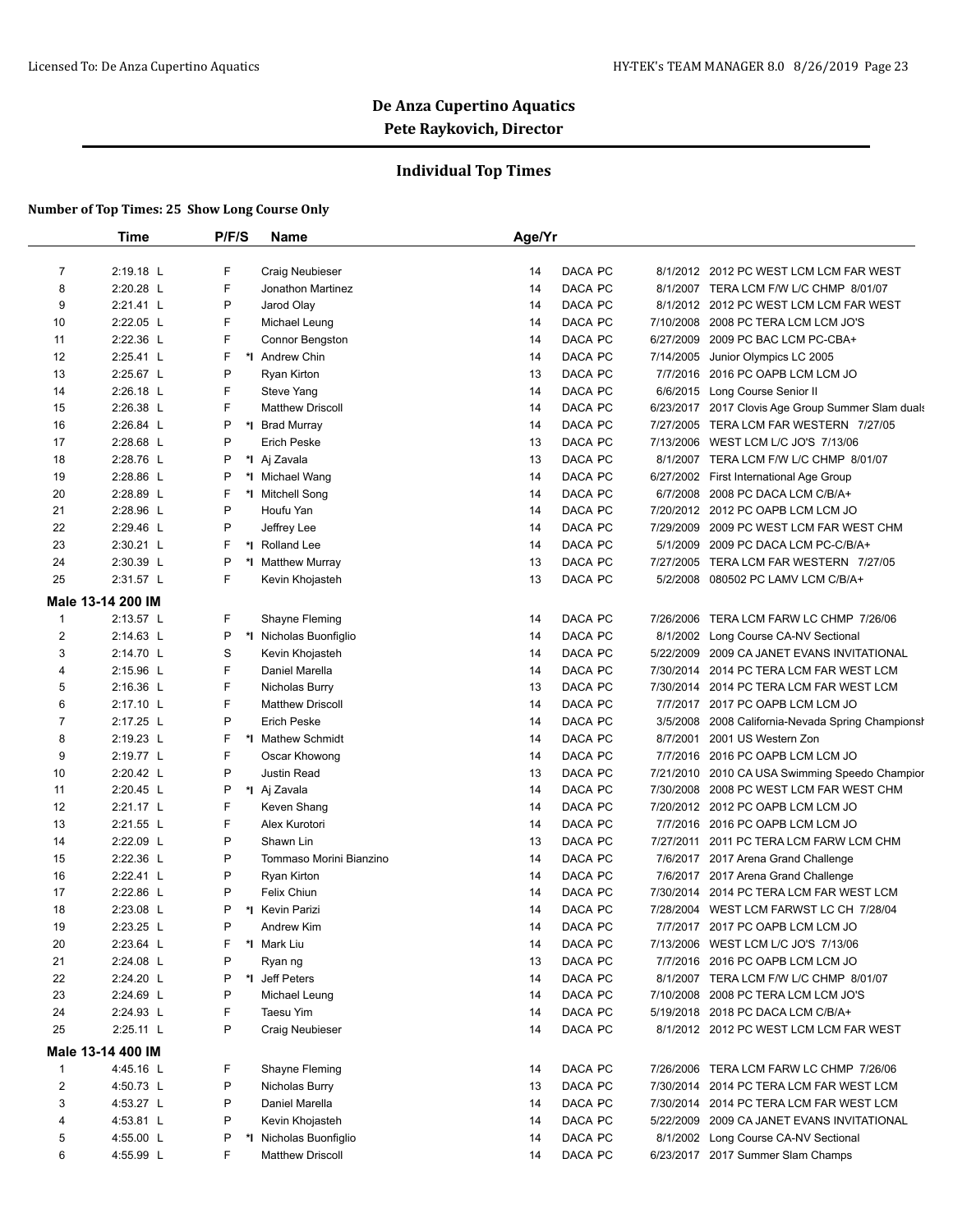### **Individual Top Times**

|                | Time                       | P/F/S  | Name                    | Age/Yr |         |           |                                                   |
|----------------|----------------------------|--------|-------------------------|--------|---------|-----------|---------------------------------------------------|
| $\overline{7}$ | 4:56.80 L                  | F      | Andrew Kim              | 14     | DACA PC |           | 7/7/2017 2017 PC OAPB LCM LCM JO                  |
| 8              | 4:57.28 L                  | F      | Oscar Khowong           | 14     | DACA PC |           | 7/7/2016 2016 PC OAPB LCM LCM JO                  |
|                |                            | F      |                         |        |         |           | 8/1/2007 TERA LCM F/W L/C CHMP 8/01/07            |
| 9              | 4:57.40 L                  |        | *I Jeff Peters          | 14     | DACA PC |           |                                                   |
| 10             | 4:58.49 L                  | P<br>F | <b>Ryan Kirton</b>      | 14     | DACA PC |           | 7/6/2017 2017 Arena Grand Challenge               |
| 11             | 5:00.00 L                  |        | Michael Leung           | 14     | DACA PC |           | 7/10/2008 2008 PC TERA LCM LCM JO'S               |
| 12             | 5:00.17 L                  | P      | Keven Shang             | 14     | DACA PC |           | 8/1/2012 2012 PC WEST LCM LCM FAR WEST            |
| 13             | 5:01.26 L                  | P      | *I Aj Zavala            | 14     | DACA PC |           | 7/30/2008 2008 PC WEST LCM FAR WEST CHM           |
| 14             | 5:01.76 L                  | P      | Justin Read             | 13     | DACA PC |           | 7/21/2010 2010 CA USA Swimming Speedo Champior    |
| 15             | 5:04.24 L                  | P      | Casey Fleming           | 14     | DACA PC |           | 7/30/2008 2008 PC WEST LCM FAR WEST CHM           |
| 16             | 5:04.38 L                  | F      | *1 Mitchell Song        | 14     | DACA PC |           | 7/10/2008 2008 PC TERA LCM LCM JO'S               |
| 17             | 5:04.44 L                  | F      | *1 Ben Hinshaw          | 14     | DACA PC | 7/14/2005 | Junior Olympics LC 2005                           |
| 18             | 5:04.90 L                  | P      | *I Mathew Schmidt       | 14     | DACA PC |           | 6/15/2001 CCA LCM JR+ T&F 6/15/01                 |
| 19             | 5:05.37 L                  | P      | Alex Kurotori           | 14     | DACA PC |           | 7/27/2016 2016 PC TERA FAR WESTERNS               |
| 20             | 5:05.56 L                  | P      | Ryan ng                 | 14     | DACA PC |           | 7/6/2017 2017 Arena Grand Challenge               |
| 21             | 5:05.65 L                  | P      | Sean Hoerger            | 14     | DACA PC |           | 7/31/2013 2013 Speedo Far Western Championship    |
| 22             | $5:06.25$ L                | P      | Craig Neubieser         | 14     | DACA PC |           | 8/1/2012 2012 PC WEST LCM LCM FAR WEST            |
| 23             | 5:06.49 L                  | F      | Felix Chiun             | 13     | DACA PC |           | 6/21/2013 2013 PC DACA LCM LCM                    |
| 24             | 5:07.44 L                  | F      | Robert Griswold         | 14     | DACA PC |           | 7/6/2018 2018 Adam Szmidt Memorial 14 & U LC JO   |
| 25             | 5:10.12 L                  | F      | Taesu Yim               | 14     | UN PC   |           | 4/21/2018 SUNN Silicon Valley LC 2018             |
|                | <b>Male 15-16 50 Free</b>  |        |                         |        |         |           |                                                   |
| $\mathbf{1}$   | 23.29 L                    | P      | Shayne Fleming          | 16     | DACA PC | 6/29/2008 | 2008 U.S. Olympic Team Trials - Swimming          |
| 2              | 23.66 L                    | F      | <b>Erich Peske</b>      | 16     | DACA PC |           | 7/22/2009 2009 CA/NV Speedo Championship Series   |
| 3              | 24.67 L                    | P      | Casey Fleming           | 15     | DACA PC |           | 5/22/2009 2009 CA JANET EVANS INVITATIONAL        |
| 4              | 24.79 L                    | F      | Felix Chiun             | 15     | DACA PC |           | 8/6/2015 2015 CA North American Challenge Cup     |
| 5              | 24.91 L                    | P      | Kyle Shang              | 15     | DACA PC |           | 7/18/2019 2019 CA Speedo Sectionals Santa Clarita |
| 6              | 24.97 L                    | P      | Ryan Kirton             | 16     | DACA PC |           | 7/18/2019 2019 CA Speedo Sectionals Santa Clarita |
| $\overline{7}$ | 25.05 L                    | P      | <b>Matthew Driscoll</b> | 16     | DACA PC |           | 8/1/2019 2019 Futures Championships - Mt Hood     |
| 8              | 25.06 L                    | F      | <b>Patrick Shultz</b>   | 16     | DACA PC | 7/29/2009 | 2009 PC WEST LCM FAR WEST CHM                     |
| 9              | 25.07 L                    | P      | Tommaso Morini Bianzino | 15     | DACA PC |           | 7/19/2018 Canyons Summer CA-NV Sectional-2018     |
| 10             | 25.13 L                    | F      | *I Nicholas Buonfiglio  | 15     | DACA PC |           | 7/30/2003 WEST LCM FARW CHAMP 7/30/03             |
| 11             | 25.14 L                    | F      | Anthony Casaccia        | 16     | DACA PC |           | 7/16/2015 2015 CA Summer CA-NV Sectional Champ    |
| 12             | 25.17 L                    | P      | lan Yuh                 | 16     | DACA PC |           | 5/28/2010 SPEEDO Grand Challenge                  |
| 13             | 25.25 L                    | P      | Daryl Neubieser         | 16     | DACA PC |           | 5/28/2010 SPEEDO Grand Challenge                  |
| 14             | 25.30 L                    | P      | Joshua Chen             | 16     | DACA PC |           | 7/22/2009 2009 CA/NV Speedo Championship Series   |
| 15             | 25.31 L                    | P      | Kevin Khojasteh         | 16     | DACA PC |           | 5/27/2011 2011 CA SPEEDO GRAND CHALLENGE          |
| 16             | 25.33 L                    | P      | <b>Bradley Newton</b>   | 16     | DACA PC |           | 7/30/2014 2014 PC TERA LCM FAR WEST LCM           |
| 17             | 25.53 L                    | F      | Michael Chen            | 16     | DACA PC |           | 6/8/2012 2012 Mutual of Omaha Swimvitational      |
| 18             | 25.65 L                    | F      | Jarod Olay              | 16     | DACA PC |           | 7/30/2014 2014 PC TERA LCM FAR WEST LCM           |
| 19             | 25.67 L                    |        | Dylan Condensa          | 16     | DACA PC |           | 7/5/2018 2018 Arena Grand Challenge               |
| 20             | 25.68 L                    | F      | *I Aj Zavala            | 15     | DACA PC |           | 7/29/2009 2009 PC WEST LCM FAR WEST CHM           |
| 21             | 25.70 L                    | P      | Andrew Kim              | 15     | DACA PC |           | 7/19/2018 Canyons Summer CA-NV Sectional-2018     |
| 22             | 25.72 L                    | P      | Ryan ng                 | 16     | DACA PC |           | 7/12/2019 2019 PC WCAB LCM SRII T&F               |
| 23             | 25.73 L                    | P      | Kevin Su                | 16     | DACA PC |           | 5/27/2011 2011 CA SPEEDO GRAND CHALLENGE          |
| 24             | 25.82 L                    | P      | Arjun Rao               | 16     | DACA PC |           | 7/18/2019 2019 CA Speedo Sectionals Santa Clarita |
| 25             | 25.84 L                    | P      | *I Kevin Parizi         | 15     | DACA PC |           | 7/27/2005 TERA LCM FAR WESTERN 7/27/05            |
|                | <b>Male 15-16 100 Free</b> |        |                         |        |         |           |                                                   |
| $\mathbf{1}$   | 51.46 L                    | F      | <b>Erich Peske</b>      | 16     | DACA PC |           | 7/22/2009 2009 CA/NV Speedo Championship Series   |
| 2              | 51.89 L                    | P      | Shayne Fleming          | 16     | DACA PC |           | 5/15/2008 XLI Santa Clara International           |
| 3              | 52.11 L                    | F      | <b>Matthew Driscoll</b> | 16     | DACA PC |           | 7/18/2019 2019 CA Speedo Sectionals Santa Clarita |
| 4              | 52.68 L                    | F      | <b>Ryan Kirton</b>      | 16     | DACA PC |           | 7/18/2019 2019 CA Speedo Sectionals Santa Clarita |
| 5              | 53.02 L                    | F      | Tommaso Morini Bianzino | 16     | DACA PC |           | 7/18/2019 2019 CA Speedo Sectionals Santa Clarita |
| 6              | 53.08 L                    | F      | Felix Chiun             | 16     | DACA PC |           | 7/21/2016 2016 Summer CA-NV Sectional Ch          |
|                |                            |        |                         |        |         |           |                                                   |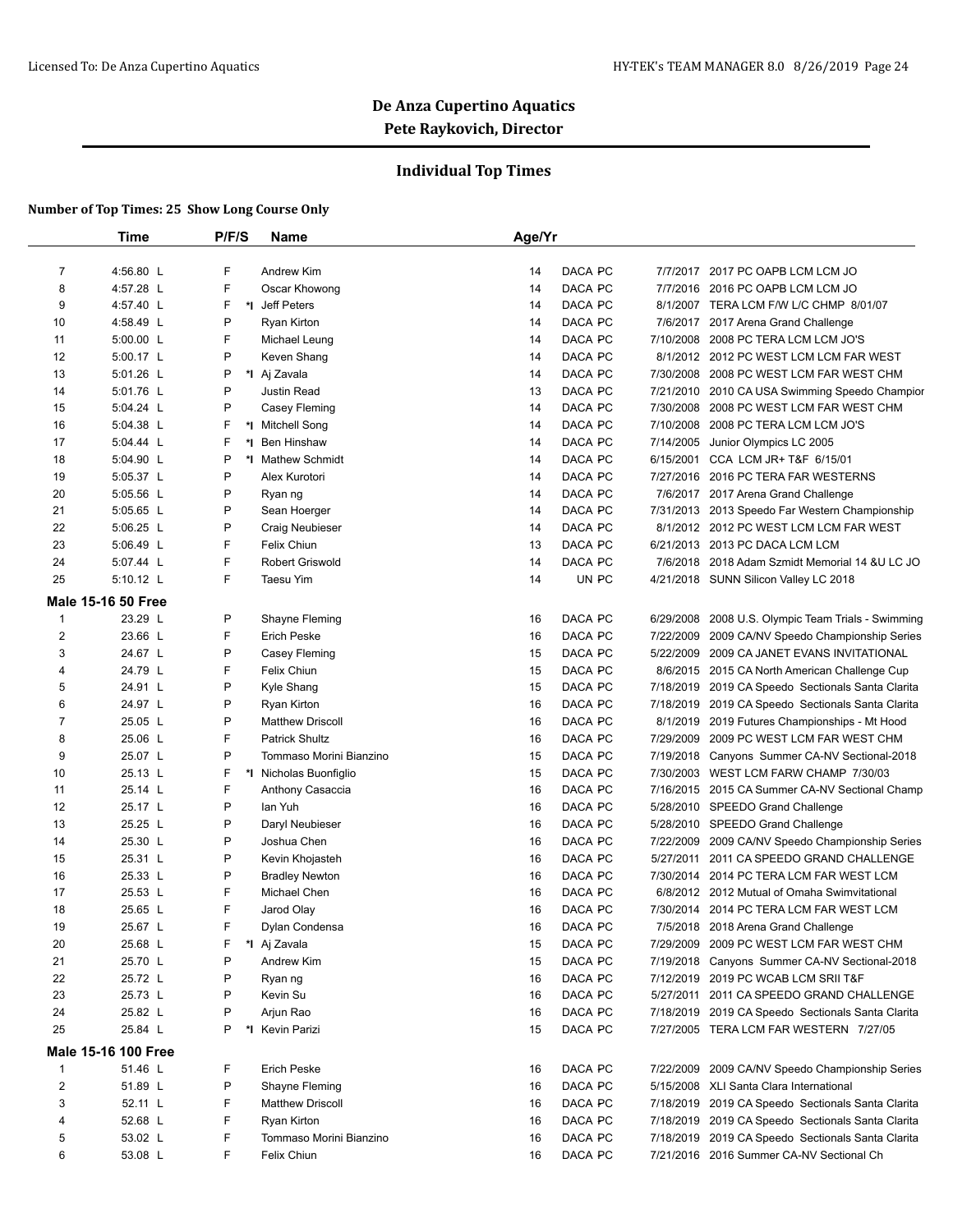### **Individual Top Times**

|              | Time                       | P/F/S   | Name                      | Age/Yr |         |               |                                                    |
|--------------|----------------------------|---------|---------------------------|--------|---------|---------------|----------------------------------------------------|
| 7            | 54.01 L                    | F<br>*I | Stephen Rehrmann          | 15     | DACA PC | 8/1/1998 Jun  |                                                    |
| 8            | 54.08 L                    | P       | <b>Patrick Shultz</b>     | 16     | DACA PC | 7/22/2009     | 2009 CA/NV Speedo Championship Series              |
| 9            | 54.43 L                    | P       | Michael Leung             | 16     | DACA PC |               | 5/27/2011 2011 CA SPEEDO GRAND CHALLENGE           |
| 10           | 54.49 L L                  | F       | Caleb Apodaca             | 16     | DACA PC |               | 8/6/2019 2019 Speedo Junior National Championship  |
| 11           | 54.50 L                    | F       | *I Nicholas Buonfiglio    | 15     | DACA PC |               | 7/30/2003 WEST LCM FARW CHAMP 7/30/03              |
| 12           | 54.69 L                    | F       | *I Aj Zavala              | 15     | DACA PC |               | 7/29/2009 2009 PC WEST LCM FAR WEST CHM            |
| 13           | 54.77 L                    | P       | Kevin Su                  | 16     | DACA PC | 7/20/2011     | 2011 Speedo Champions Series CA/NV                 |
| 14           | 54.78 L L                  | F       | Joshua Chen               | 16     | DACA PC |               | 7/22/2009 2009 CA/NV Speedo Championship Series    |
| 15           | 54.86 L L                  | F       | Kevin Khojasteh           | 15     | DACA PC |               | 7/22/2009 2009 CA/NV Speedo Championship Series    |
| 16           | 55.01 L                    | P       | Andrew Kim                | 16     | DACA PC |               | 7/18/2019 2019 CA Speedo Sectionals Santa Clarita  |
| 17           | 55.04 L                    | P       | Anthony Casaccia          | 16     | DACA PC |               | 7/16/2015 2015 CA Summer CA-NV Sectional Champ     |
| 18           | 55.09 L                    | P       | Alex Kurotori             | 16     | DACA PC |               | 7/19/2018 Canyons Summer CA-NV Sectional-2018      |
|              |                            | P       |                           |        | DACA PC |               |                                                    |
| 19           | 55.25 L                    |         | Daryl Neubieser           | 16     |         |               | 5/28/2010 SPEEDO Grand Challenge                   |
| 20           | 55.48 L                    | F       | *I Kevin Parizi           | 15     | DACA PC |               | 7/27/2005 TERA LCM FAR WESTERN 7/27/05             |
| 21           | 55.93 L                    | P       | Kyle Shang                | 15     | DACA PC |               | 7/18/2019 2019 CA Speedo Sectionals Santa Clarita  |
| 22           | 56.00 L                    | P       | *I Tyler Landrith         | 16     | DACA PC |               | 7/30/2003 WEST LCM FARW CHAMP 7/30/03              |
| 23           | 56.05 L                    | F       | Daniel Marella            | 15     | DACA PC |               | 7/30/2015 2015 USA Swimming Futures Championshi    |
| 24           | 56.10 L                    | P       | Casey Fleming             | 16     | DACA PC |               | 7/21/2010 2010 CA USA Swimming Speedo Champior     |
| 25           | 56.21 L                    | F       | Dylan Condensa            | 16     | DACA PC |               | 7/5/2018 2018 Arena Grand Challenge                |
|              | <b>Male 15-16 200 Free</b> |         |                           |        |         |               |                                                    |
| $\mathbf{1}$ | 1:53.07 L                  | F       | <b>Erich Peske</b>        | 16     | DACA PC | 5/22/2009     | 2009 CA JANET EVANS INVITATIONAL                   |
| 2            | 1:53.81 L                  | F       | <b>Matthew Driscoll</b>   | 16     | DACA PC |               | 7/18/2019 2019 CA Speedo Sectionals Santa Clarita  |
| 3            | 1:55.62 L                  | F<br>*l | <b>Brian Atkins</b>       | 16     | DACA PC | 4/1/1998 PCPD |                                                    |
| 4            | 1:56.16 $L$                | F       | *I Stephen Rehrmann       | 16     | DACA PC | 7/27/1999     | Junior Champs Ba                                   |
| 5            | 1:56.40 L                  | P       | Ryan Kirton               | 16     | DACA PC |               | 8/6/2019 2019 Speedo Junior National Championship  |
| 6            | 1:56.83 L                  | P       | Tommaso Morini Bianzino   | 16     | DACA PC |               | 7/18/2019 2019 CA Speedo Sectionals Santa Clarita  |
| 7            | 1:56.89 L                  | F       | Shayne Fleming            | 16     | DACA PC | 3/5/2008      | 2008 California-Nevada Spring Championsh           |
| 8            | $1:57.11$ L                | P       | Alex Kurotori             | 16     | DACA PC | 7/19/2018     | Canyons Summer CA-NV Sectional-2018                |
| 9            | 1:57.23 L L                | F       | Felix Chiun               | 16     | DACA PC |               | 8/4/2016 2016 USA Swimming Futures Stanford        |
| 10           | 1:58.33 L                  | P       | <b>Patrick Shultz</b>     | 16     | DACA PC | 7/22/2009     | 2009 CA/NV Speedo Championship Series              |
| 11           | 1:58.84 L                  | P       | <b>Christopher Roling</b> | 16     | DACA PC |               | 7/19/2018 Canyons Summer CA-NV Sectional-2018      |
| 12           | 1:59.03 $L$                | P       | Daniel Marella            | 16     | DACA PC |               | 7/21/2016 2016 Summer CA-NV Sectional Ch           |
| $13*$        | 1:59.23 $L$                | P       | Joshua Chen               | 16     | DACA PC |               | 7/22/2009 2009 CA/NV Speedo Championship Series    |
| $13*$        | 1:59.23 L                  | F       | *I Nicholas Buonfiglio    | 16     | DACA PC | 7/28/2004     | WEST LCM FARWST LC CH 7/28/04                      |
| 15           | 1:59.50 L                  | P       | Michael Leung             | 15     | DACA PC | 7/22/2009     | 2009 CA/NV Speedo Championship Series              |
| 16           | 1:59.88 L                  | F       | Kevin Khojasteh           | 15     | DACA PC |               | 7/22/2009 2009 CA/NV Speedo Championship Series    |
| 17           | 2:00.91 L                  | P       | Andrew Kim                | 15     | DACA PC |               | 7/19/2018 Canyons Summer CA-NV Sectional-2018      |
| 18           | 2:01.28 L                  | P       | Kevin Su                  | 16     | DACA PC |               | 7/20/2011 2011 Speedo Champions Series CA/NV       |
| 19           | x2:01.53 L                 |         | Jeff Peters               | 15     | DACA PC |               | 8/7/2008 North American Challenge Cup 2            |
| 20           | 2:01.55 L                  | P       | <b>Bradley Newton</b>     | 15     | DACA PC |               | 7/31/2013 2013 Speedo Far Western Championship     |
| 21           | 2:01.56 L                  | P       | Taesu Yim                 | 16     | DACA PC |               | 7/18/2019 2019 CA Speedo Sectionals Santa Clarita  |
| 22           | 2:01.87 L                  | P       | Sean Hyun Kim             | 15     | DACA PC |               | 7/6/2017 2017 Arena Grand Challenge                |
| 23           | 2:02.27 L                  | P       | Michael Auld              | 16     | DACA PC |               | 7/29/2015 Western Zone Senior Championships - Fina |
| 24           | 2:02.34 L                  | P       | Daryl Neubieser           | 16     | DACA PC |               | 5/28/2010 SPEEDO Grand Challenge                   |
| 25           | 2:02.43 L                  | P       | Oscar Khowong             | 15     | DACA PC |               | 7/6/2017 2017 Arena Grand Challenge                |
|              | <b>Male 15-16 400 Free</b> |         |                           |        |         |               |                                                    |
| $\mathbf{1}$ | 4:04.32 L                  | P       | <b>Matthew Driscoll</b>   | 16     | DACA PC |               | 8/6/2019 2019 Speedo Junior National Championship  |
| 2            | 4:07.69 L                  | F       | *I Brian Atkins           | 16     | DACA PC | 4/1/1998 PCPD |                                                    |
|              |                            | P       | Ryan Kirton               | 16     | DACA PC |               | 8/6/2019 2019 Speedo Junior National Championship  |
| 3            | 4:09.01 L                  |         |                           |        |         |               |                                                    |
| 4            | 4:09.37 L                  | F       | Daniel Marella            | 16     | DACA PC |               | 7/21/2016 2016 Summer CA-NV Sectional Ch           |
| 5            | 4:09.66 L                  | F       | <b>Christopher Roling</b> | 15     | DACA PC |               | 7/20/2017 2017 Summer CA-NV Speedo Championsh      |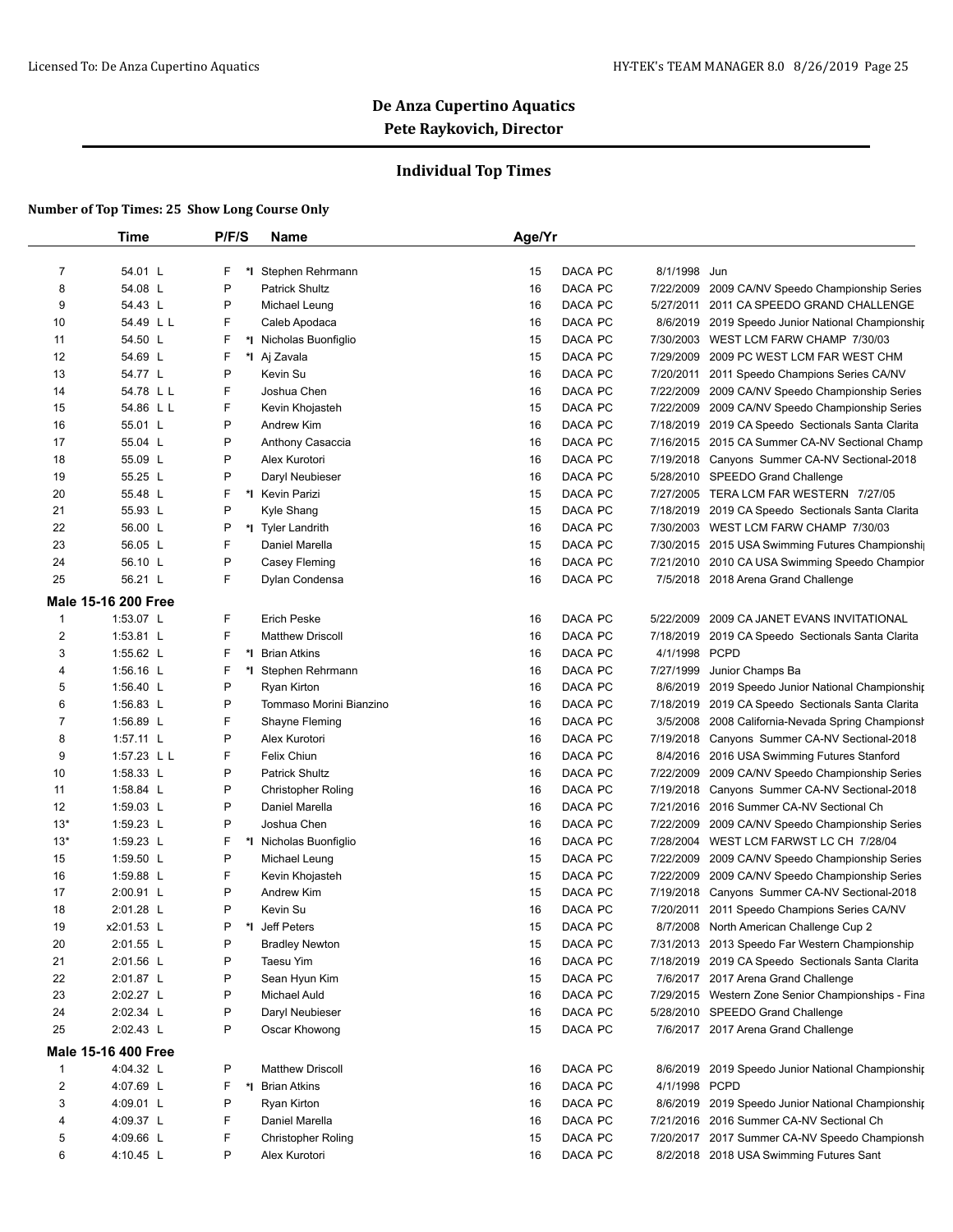### **Individual Top Times**

|                | Time                       | P/F/S   | <b>Name</b>               | Age/Yr |         |               |                                                    |
|----------------|----------------------------|---------|---------------------------|--------|---------|---------------|----------------------------------------------------|
| 7              | 4:15.74 L                  | P<br>*I | Jeff Peters               | 15     | DACA PC | 8/7/2008      | North American Challenge Cup 2                     |
| 8              | 4:16.17 L                  | P       | Michael Leung             | 15     | DACA PC |               | 7/22/2009 2009 CA/NV Speedo Championship Series    |
| 9              | 4:17.16 L                  | P       | Tommaso Morini Bianzino   | 15     | DACA PC |               | 8/2/2018 2018 USA Swimming Futures Sant            |
| 10             | 4:17.25 L                  | P       | Andrew Kim                | 16     | DACA PC |               | 7/18/2019 2019 CA Speedo Sectionals Santa Clarita  |
| 11             | 4:17.49 L                  | P       | Sean Hoerger              | 16     | DACA PC |               | 7/9/2015 2015 CA Los Angeles Invite                |
| 12             | 4:18.22 L                  | P       | <b>Bradley Newton</b>     | 15     | DACA PC |               | 7/31/2013 2013 Speedo Far Western Championship     |
| 13             | 4:18.90 L                  | F       | <b>Michael Auld</b>       | 16     | DACA PC |               | 7/10/2015 2015 Speedo Adam Szmidt Memorial LC JC   |
| 14             | 4:19.26 L                  | P       | Taesu Yim                 | 16     | DACA PC |               | 7/18/2019 2019 CA Speedo Sectionals Santa Clarita  |
| 15             | 4:19.69 L                  | P       | Caleb Apodaca             | 16     | DACA PC |               | 7/18/2019 2019 CA Speedo Sectionals Santa Clarita  |
| 16             | 4:20.01 L                  | P       | Houfu Yan                 | 16     | DACA PC | 7/30/2014     | 2014 PC TERA LCM FAR WEST LCM                      |
| 17             | 4:20.20 L                  | F       | *I Arthur Lam             | 16     | DACA PC |               | 7/13/2006 Long Course Sr State Championship Meet 2 |
| 18             | 4:22.66 L                  | P       |                           | 16     | DACA PC | 7/17/2014     |                                                    |
|                |                            | P       | Christopher Woodburn      |        |         |               | 2014 Los Angeles Invite                            |
| 19             | 4:22.74 L                  |         | Jonathon Martinez         | 15     | DACA PC |               | 8/5/2008 2008 OR Western Zones                     |
| 20             | 4:23.10 L                  | P       | Daryl Neubieser           | 16     | DACA PC |               | 7/21/2010 2010 CA USA Swimming Speedo Champior     |
| 21             | 4:23.33 L                  | F       | Steve Yang                | 16     | DACA PC |               | 7/7/2016 2016 Arena Grand Challenge                |
| 22             | 4:23.41 L                  | F       | Oscar Khowong             | 15     | DACA PC |               | 7/6/2017 2017 Arena Grand Challenge                |
| 23             | 4:23.67 L                  | P       | Sean Hyun Kim             | 15     | DACA PC |               | 7/6/2017 2017 Arena Grand Challenge                |
| 24             | 4:23.79 L                  | F       | *I Aj Zavala              | 15     | DACA PC |               | 7/16/2009 2009 PC TERA LCM LCM JO                  |
| 25             | 4:23.91 L                  | P       | *I Ryan Hinshaw           | 16     | DACA PC |               | 7/26/2006 TERA LCM FARW LC CHMP 7/26/06            |
|                | <b>Male 15-16 800 Free</b> |         |                           |        |         |               |                                                    |
| $\mathbf{1}$   | 8:29.27 L                  | F       | *1 Brian Atkins           | 16     | DACA PC | 4/1/1998 PCPD |                                                    |
| 2              | 8:37.03 L                  | F       | Alex Kurotori             | 16     | DACA PC |               | 8/2/2018 2018 USA Swimming Futures Sant            |
| 3              | 8:40.67 L                  | F       | <b>Christopher Roling</b> | 15     | DACA PC |               | 7/20/2017 2017 Summer CA-NV Speedo Championsh      |
| 4              | 8:41.60 L                  | F       | <b>Matthew Driscoll</b>   | 16     | DACA PC |               | 6/6/2019 2019 Santa Clara International            |
| 5              | 8:44.36 L                  | F       | Ryan Kirton               | 16     | DACA PC |               | 7/18/2019 2019 CA Speedo Sectionals Santa Clarita  |
| 6              | 8:51.10 L                  | F       | Caleb Apodaca             | 16     | DACA PC |               | 7/18/2019 2019 CA Speedo Sectionals Santa Clarita  |
| $\overline{7}$ | 8:51.27 L                  | F       | Taesu Yim                 | 16     | DACA PC |               | 7/18/2019 2019 CA Speedo Sectionals Santa Clarita  |
| 8              | 8:54.00 L                  | F       | Sean Hoerger              | 16     | DACA PC |               | 7/9/2015 2015 CA Los Angeles Invite                |
| 9              | $9:03.14$ L                | F       | Harrison Hyde             | 16     | DACA PC |               | 7/21/2010 2010 CA USA Swimming Speedo Champior     |
| 10             | $9:05.49$ L                | F       | <b>Bradley Newton</b>     | 15     | DACA PC |               | 7/31/2013 2013 Speedo Far Western Championship     |
| 11             | 9:07.67 L                  | F       | <b>Trevor Perey</b>       | 15     | DACA PC |               | 7/29/2015 Western Zone Senior Championships - Fina |
| 12             | 9:09.14 L                  | F       | Andrew Kim                | 15     | DACA PC |               | 7/5/2018 2018 Arena Grand Challenge                |
| 13             | 9:11.99 L                  | F       | Christopher Woodburn      | 16     | DACA PC |               | 7/30/2014 2014 PC TERA LCM FAR WEST LCM            |
| 14             | 9:17.63 L                  | F       | Hanno Rosner              | 16     | DACA PC |               | 6/26/2015 2015 PC QSS Age-Group Open               |
| 15             | 9:24.96 L                  | F       | Daryl Neubieser           | 15     | DACA PC |               | 7/29/2009 2009 PC WEST LCM FAR WEST CHM            |
| 16             | 9:27.00 L                  | F       | *I Ryan Hinshaw           | 16     | DACA PC |               | 7/26/2006 TERA LCM FARW LC CHMP 7/26/06            |
| 17             | 9:27.76 L                  | F       | Martin Kushnerov          | 16     | DACA PC |               | 6/1/2013 Long Course Senior II                     |
| 18             | 9:35.74 L                  | F       | *I Tyler Landrith         | 16     | DACA PC |               | 6/21/2003 2003 PC CAB LCM LC SENIOR MT 6/21/(      |
| 19             | 9:45.12 L                  | F       | *I Michael Zhang          | 15     | DACA PC |               | 7/19/2007 Junior Olympics LC 2007                  |
| 20             | 9:50.07 L                  | F       | Lukas Peng                | 15     | DACA PC |               | 7/5/2018 2018 Arena Grand Challenge                |
| 21             | 9:50.21 L                  | F       | Christopher Chen          | 15     | DACA PC |               | 6/27/2015 2015 PC SUNN Age-Group Open              |
| 22             | 9:50.58 L                  | F       | Ryan ng                   | 16     | DACA PC |               | 6/22/2019 Pleasanton Seahawks Long Course Senior   |
| 23             | $9:56.25$ L                | F       | *I Martin Chuang          | 15     | DACA PC |               | 7/13/2006 2006 PC WEST LC JO 7/13/06               |
| 24             | 9:59.85 L                  | F       | Mayuki Sasagawa           | 15     | DACA PC |               | 7/12/2012 2012 Arena Grand Challenge               |
| 25             | 10:11.83 L                 | F       | *I Francesco Tani         | 16     | DACA PC |               | 5/31/2003 OAPB LCM JR+ 5/31/03                     |
|                | Male 15-16 1500 Free       |         |                           |        |         |               |                                                    |
| $\mathbf{1}$   | 15:59.57 L                 | F       | *I Brian Atkins           | 16     | DACA PC |               | 8/5/1997 1997 US Clov Lcm Jr Chmp                  |
| 2              | 16:41.05 L                 | F       | Daniel Marella            | 16     | DACA PC |               | 7/21/2016 2016 Summer CA-NV Sectional Ch           |
| 3              | 16:47.90 L                 | F       | *I Jeff Peters            | 15     | DACA PC |               | 8/7/2008 North American Challenge Cup 2            |
| 4              | 16:56.78 L                 | P       | Sean Hoerger              | 16     | DACA PC |               | 7/9/2015 2015 CA Los Angeles Invite                |
| 5              | 16:57.09 L                 | F       | Taesu Yim                 | 16     | DACA PC |               | 7/18/2019 2019 CA Speedo Sectionals Santa Clarita  |
| 6              | 17:22.34 L                 | F       | Harrison Hyde             | 16     | DACA PC |               | 7/21/2010 2010 CA USA Swimming Speedo Champior     |
|                |                            |         |                           |        |         |               |                                                    |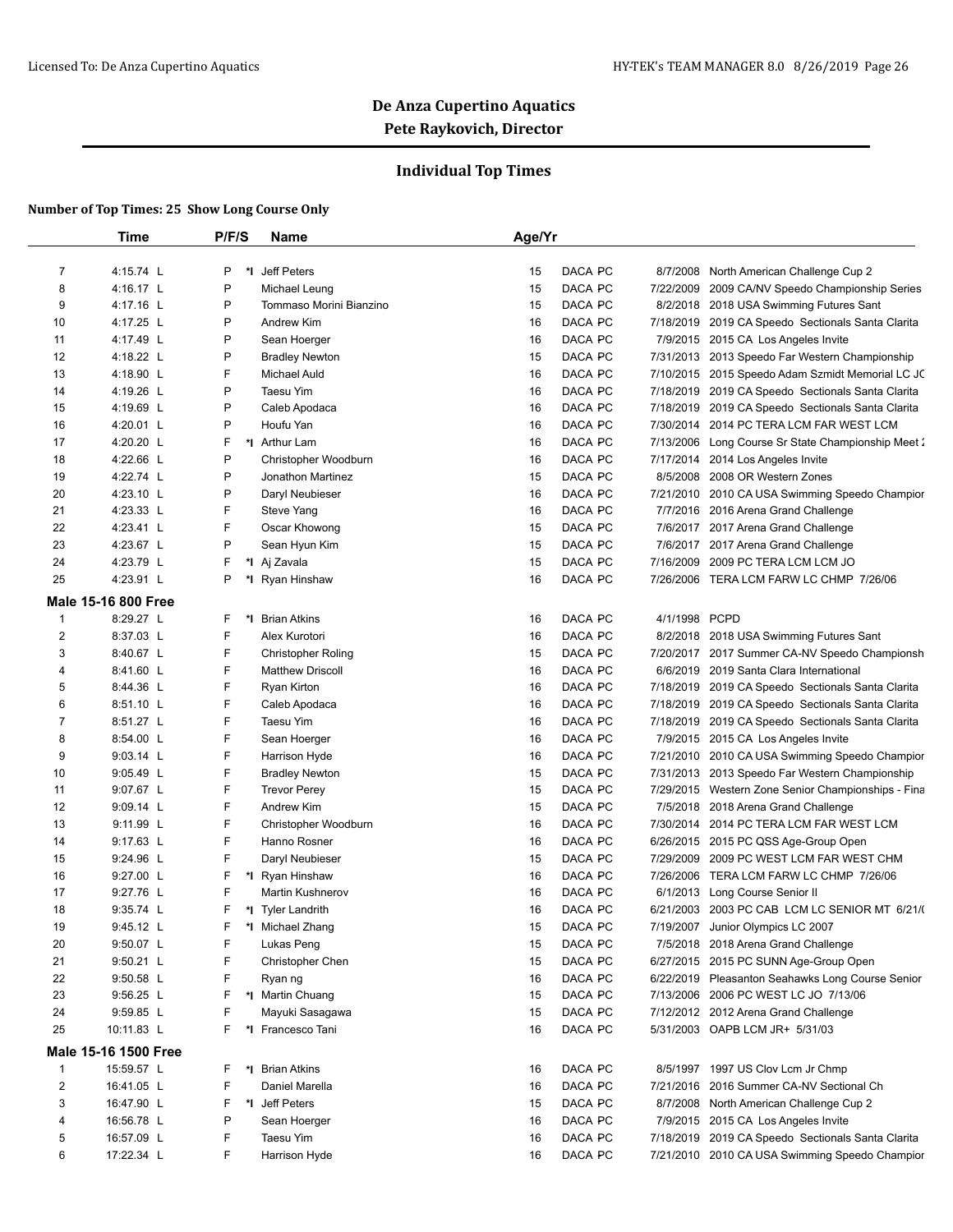### **Individual Top Times**

|                  | <b>Time</b>                | P/F/S  | Name                      | Age/Yr |         |           |                                                    |
|------------------|----------------------------|--------|---------------------------|--------|---------|-----------|----------------------------------------------------|
| 7                | 17:25.25 L                 | Т      | <b>Trevor Perey</b>       | 15     | DACA PC |           | 7/29/2015 Western Zone Senior Championships - Fina |
| 8                | 17:29.68 L                 | F      | <b>Christopher Roling</b> | 16     | DACA PC |           | 6/15/2018 2018 PC DACA LCM C/B/A+                  |
| 9                | 17:30.06 L                 | P      | <b>Bradley Newton</b>     | 16     | DACA PC |           | 7/17/2014 2014 Los Angeles Invite                  |
| 10               | 17:49.98 L                 | F      | Hanno Rosner              | 16     | DACA PC |           | 6/26/2015 2015 PC QSS Age-Group Open               |
| 11               | 17:50.77 L                 | F      | Ryan ng                   | 15     | DACA PC |           | 6/15/2018 2018 PC DACA LCM C/B/A+                  |
| 12               | 17:50.79 L                 | F      | Andrew Kim                | 15     | DACA PC |           | 6/15/2018 2018 PC DACA LCM C/B/A+                  |
| 13               | 18:00.37 L                 | F      | Christopher Woodburn      | 16     | DACA PC |           | 7/30/2014 2014 PC TERA LCM FAR WEST LCM            |
| 14               | 18:09.07 L                 | F      | *I Arthur Lam             | 16     | DACA PC |           | 6/23/2006 DACA Intra-Squad Meet                    |
| 15               | 18:43.15 L                 | F      | *I Alan Reed              | 15     | DACA PC |           | 7/13/2006 2006 PC WEST LC JO 7/13/06               |
| 16               | 18:49.18 L                 | F      | Viraj Shitole             | 16     | DACA PC |           | 6/9/2017 2017 PC DACA LCM C/B/A+                   |
| 17               | 19:05.70 L                 | F      | Austin Lai                | 15     | DACA PC |           | 7/20/2012 2012 PC OAPB LCM LCM JO                  |
| 18               | 19:15.05 L                 | F      | *I Martin Chuang          | 16     | DACA PC |           | 8/1/2007 TERA LCM F/W L/C CHMP 8/01/07             |
| 19               | 19:20.43 L                 | F      | <b>Christopher Chen</b>   | 15     | DACA PC |           | 6/27/2015 2015 PC SUNN Age-Group Open              |
| 20               | 19:22.15 L                 | F      |                           | 15     | DACA PC |           | 6/23/2006 DACA Intra-Squad Meet                    |
|                  |                            |        | *I Kyle Burke             |        |         |           |                                                    |
| 21               | 19:24.04 L                 | F<br>F | *I Ryan Hinshaw           | 15     | DACA PC |           | 6/23/2005 International Age Group Invitational     |
| 22<br>23         | 20:04.53 L                 | F      | Michael Lee               | 16     | DACA PC |           | 7/7/2011 2011 PC WEST LCM LCM JO'S                 |
|                  | 21:12.22 L                 |        | Arnav Choudhury           | 16     | DACA PC |           | 6/15/2018 2018 PC DACA LCM C/B/A+                  |
| 24               | 22:22.31 L                 | F      | Henry Yu                  | 15     | DACA PC |           | 6/17/2011 2011 PC DACA LCM PC-C/B/A+               |
|                  | <b>Male 15-16 100 Back</b> |        |                           |        |         |           |                                                    |
| 1                | 58.41 L                    | F      | <b>Matthew Driscoll</b>   | 16     | DACA PC |           | 7/18/2019 2019 CA Speedo Sectionals Santa Clarita  |
| $\boldsymbol{2}$ | 59.49 L                    | P      | <b>Erich Peske</b>        | 16     | DACA PC |           | 8/4/2009 2009 U.S. Open                            |
| 3                | 59.87 L                    | F      | Casey Fleming             | 16     | DACA PC |           | 7/21/2010 2010 CA USA Swimming Speedo Champior     |
| 4                | 59.95 L                    | F      | Shayne Fleming            | 15     | DACA PC |           | 7/18/2007 2007 CA/NV Speedo Championship Series    |
| 5                | 1:00.46 L                  | F      | Kevin Khojasteh           | 16     | DACA PC |           | 7/28/2010 2010 PC TERA LCM FAR WESTERN             |
| 6                | 1:01.00 L                  | P      | *I Kevin Parizi           | 16     | DACA PC |           | 8/7/2006 2006 Speedo USA Swimming Junio            |
| 7                | 1:01.10 L L                | F      | Houfu Yan                 | 16     | DACA PC |           | 7/17/2014 2014 Los Angeles Invite                  |
| 8                | 1:01.25 L                  | F      | Nikhil Kundu              | 16     | DACA PC | 7/21/2016 | 2016 Summer CA-NV Sectional Ch                     |
| 9                | 1:01.38 L                  | P      | Ryan Kirton               | 16     | DACA PC |           | 6/6/2019 2019 Santa Clara International            |
| 10               | 1:02.12 L                  | F      | Felix Chiun               | 16     | DACA PC |           | 7/21/2016 2016 Summer CA-NV Sectional Ch           |
| 11               | 1:02.21 L L                | F      | Alex Kurotori             | 16     | DACA PC |           | 7/19/2018 Canyons Summer CA-NV Sectional-2018      |
| $12*$            | 1:02.34 L                  | P      | Michael Leung             | 16     | DACA PC |           | 5/27/2011 2011 CA SPEEDO GRAND CHALLENGE           |
| $12*$            | 1:02.34 L                  | P      | Kyle Shang                | 15     | DACA PC |           | 7/18/2019 2019 CA Speedo Sectionals Santa Clarita  |
| 14               | 1:03.07 L                  | P      | Connor Bengston           | 16     | DACA PC |           | 7/21/2010 2010 CA USA Swimming Speedo Champior     |
| 15               | 1:03.09 $L$                | F      | *I Frederick Tran         | 16     | DACA PC |           | 7/30/2003 WEST LCM FARW CHAMP 7/30/03              |
| 16               | 1:03.17 L                  | P      | *I Justin Chung           | 16     | DACA PC |           | 7/22/2009 2009 CA/NV Speedo Championship Series    |
| 17               | 1:03.78 L                  | P      | *I Nicholas Buonfiglio    | 16     | DACA PC |           | 7/28/2004 WEST LCM FARWST LC CH 7/28/04            |
| 18               | 1:03.80 $L$                | P      | Robert Griswold           | 15     | DACA PC |           | 7/18/2019 2019 CA Speedo Sectionals Santa Clarita  |
| 19               | 1:04.47 L                  | P      | *I Alan Reed              | 16     | DACA PC |           | 7/18/2007 2007 CA/NV Speedo Championship Series    |
| 20               | 1:04.54 L                  | P      | *I Tobias COFFIN          | 16     | DACA PC |           | 7/29/2009 2009 PC WEST LCM FAR WEST CHM            |
| 21               | 1:04.93 $L$                | P      | Zachary Hsieh             | 16     | DACA PC |           | 7/9/2015 2015 CA Los Angeles Invite                |
| 22               | 1:05.07 L                  | F      | Arjun Rao                 | 15     | DACA PC |           | 7/5/2018 2018 Arena Grand Challenge                |
| 23               | 1:05.17 L                  | F      | Shunei Asao               | 15     | DACA PC |           | 6/7/2008 2008 PC DACA LCM C/B/A+                   |
| 24               | 1:05.23 $L$                | P      | Jarod Olay                | 16     | DACA PC |           | 7/30/2014 2014 PC TERA LCM FAR WEST LCM            |
| 25               | 1:05.28 L                  | P      | Christopher Woodburn      | 16     | DACA PC |           | 7/17/2014 2014 Los Angeles Invite                  |
|                  |                            |        |                           |        |         |           |                                                    |
|                  | Male 15-16 200 Back        |        |                           |        |         |           |                                                    |
| $\mathbf{1}$     | 2:05.02 L                  | F      | <b>Matthew Driscoll</b>   | 16     | DACA PC |           | 7/18/2019 2019 CA Speedo Sectionals Santa Clarita  |
| $\overline{2}$   | 2:08.53 L                  | F      | Shayne Fleming            | 16     | DACA PC |           | 3/5/2008 2008 California-Nevada Spring Championsh  |
| 3                | 2:10.44 L                  | P      | Casey Fleming             | 16     | DACA PC |           | 7/21/2010 2010 CA USA Swimming Speedo Champior     |
| 4                | 2:12.70 L                  | P      | Houfu Yan                 | 16     | DACA PC |           | 7/17/2014 2014 Los Angeles Invite                  |
| 5                | 2:12.77 L                  | F      | *1 Kevin Parizi           | 16     | DACA PC |           | 7/26/2006 TERA LCM FARW LC CHMP 7/26/06            |
| 6                | 2:13.65 L                  | P      | *I Trent Larsen           | 16     | DACA PC |           | 8/1/2000 Speedo Jr. Championships West             |
| 7                | 2:13.66 L                  | P      | Ryan Kirton               | 16     | DACA PC |           | 7/18/2019 2019 CA Speedo Sectionals Santa Clarita  |
|                  |                            |        |                           |        |         |           |                                                    |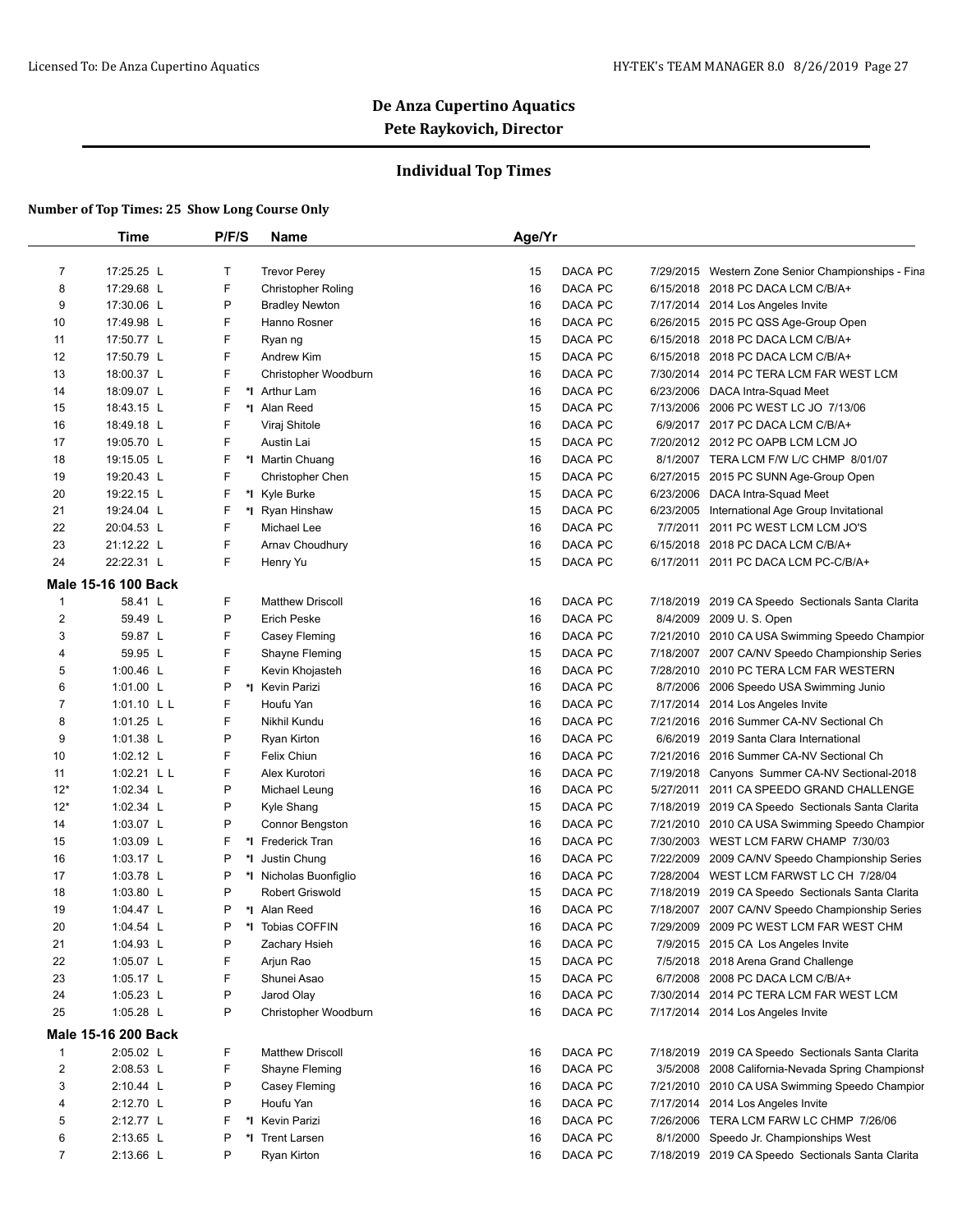### **Individual Top Times**

|                | <b>Time</b>                  | P/F/S   | Name                      | Age/Yr |                |          |                                                    |
|----------------|------------------------------|---------|---------------------------|--------|----------------|----------|----------------------------------------------------|
| 8              | 2:14.78 L                    | P       | Michael Leung             | 16     | DACA PC        |          | 5/27/2011 2011 CA SPEEDO GRAND CHALLENGE           |
| 9              | 2:14.89 L                    | P       | Robert Griswold           | 15     | DACA PC        |          | 7/18/2019 2019 CA Speedo Sectionals Santa Clarita  |
| 10             | 2:15.88 L                    | P       | Kyle Shang                | 15     | DACA PC        |          | 7/18/2019 2019 CA Speedo Sectionals Santa Clarita  |
| 11             | 2:16.87 L                    | F       | Alex Kurotori             | 16     | DACA PC        |          | 7/5/2018 2018 Arena Grand Challenge                |
| 12             | 2:17.42 L                    | F       | *I Alan Reed              | 16     | DACA PC        |          | 8/1/2007 TERA LCM F/W L/C CHMP 8/01/07             |
| 13             | 2:17.44 L                    | F       | *I Frederick Tran         | 16     | DACA PC        |          | 7/17/2003 TERA LCM AGE GRP CHMP 7/17/03            |
| 14             | 2:17.86 L                    | P       | Zachary Hsieh             | 16     | DACA PC        |          | 7/9/2015 2015 CA Los Angeles Invite                |
| 15             | 2:18.20 L                    | P       | Connor Bengston           | 16     | DACA PC        |          | 5/27/2011 2011 CA SPEEDO GRAND CHALLENGE           |
| 16             | 2:18.21 L                    | P       | *I Tobias COFFIN          | 16     | DACA PC        |          | 7/29/2009 2009 PC WEST LCM FAR WEST CHM            |
| 17             | 2:19.54 L                    | F       | Oscar Khowong             | 15     | DACA PC        |          | 7/6/2017 2017 Arena Grand Challenge                |
| $18*$          | 2:19.68 L                    | P       | <b>Trevor Stanbury</b>    | 16     | DACA PC        |          | 7/22/2009 2009 CA/NV Speedo Championship Series    |
| $18*$          | 2:19.68 L                    | P       | Jason Yuan                | 15     | DACA PC        |          | 7/29/2015 Western Zone Senior Championships - Fina |
|                | 2:20.62 L                    | P<br>*∣ |                           | 16     | DACA PC        |          |                                                    |
| 20             |                              | F       | Justin Chung              |        |                |          | 7/22/2009 2009 CA/NV Speedo Championship Series    |
| 21             | 2:21.59 L                    | P       | Daniel Marella            | 16     | DACA PC        |          | 6/3/2016 2016 PC DACA LCM C/B/A+                   |
| 22             | 2:21.88 L                    |         | Lukas Peng                | 16     | DACA PC        |          | 7/30/2019 Finals - Arena Western Zone Senior Champ |
| 23             | 2:21.99 L                    | F       | Nikhil Kundu              | 15     | DACA PC        |          | 6/27/2015 Long Course Senior II                    |
| 24             | 2:22.38 L                    | P       | <b>Christopher Roling</b> | 15     | DACA PC        |          | 7/6/2017 2017 Arena Grand Challenge                |
| 25             | 2:22.71 L                    | P       | Randy Tsai                | 15     | DACA PC        |          | 6/22/2012 2012 PC OAPB LCM SRII T&F                |
|                | <b>Male 15-16 100 Breast</b> |         |                           |        |                |          |                                                    |
| 1              | 1:06.05 $L$                  | F       | Keven Shang               | 16     | DACA PC        |          | 1/15/2015 2015 ST TXLA Arena Pro Swim Series at Au |
| $\overline{2}$ | 1:07.50 L                    | P       | <b>Martin Kushnerov</b>   | 16     | DACA PC        |          | 7/17/2013 2013 CA Summer Sectionals                |
| 3              | 1:07.78 L                    | F       | Kevin Khojasteh           | 15     | DACA PC        |          | 8/5/2009 2009 CA North American Challen            |
| 4              | 1:07.90 L                    | F       | *I Mathew Schmidt         | 15     | DACA PC        |          | 8/6/2002 2002 US Western Zone                      |
| 5              | 1:09.24 L                    | F       | Daniel Marella            | 15     | DACA PC        |          | 8/6/2015 2015 CA North American Challenge Cup      |
| 6              | 1:09.60 L                    | P       | *I Nicholas Buonfiglio    | 15     | DACA PC        |          | 7/30/2003 WEST LCM FARW CHAMP 7/30/03              |
| 7              | 1:09.63 $L$                  | F       | Kevin Su                  | 16     | DACA PC        | 8/8/2011 | 2011 Speedo Junior National Championship           |
| 8              | 1:09.66 L                    | P       | Michael Ding              | 15     | DACA PC        |          | 8/1/2019 2019 Futures Championships - Mt Hood      |
| 9              | 1:09.88 L                    | F<br>*∣ | Kevin Luu                 | 16     | DACA PC        |          | 7/30/2003 WEST LCM FARW CHAMP 7/30/03              |
| 10             | 1:09.89 L                    | P       | Sean Hoerger              | 16     | DACA PC        |          | 7/30/2015 2015 USA Swimming Futures Championshi    |
| 11             | 1:10.17 $L$                  | P       | Michael Chen              | 16     | DACA PC        |          | 7/25/2012 2012 CA Summer CA NV Gold Sectionals     |
| 12             | 1:10.22 L                    | P       | <b>Richard Chen</b>       | 15     | DACA PC        |          | 7/18/2007 2007 CA/NV Speedo Championship Series    |
| 13             | 1:10.96 L                    | P       | *I Aj Zavala              | 15     | DACA PC        |          | 7/29/2009 2009 PC WEST LCM FAR WEST CHM            |
| 14             | 1:11.33 $L$                  | F       | Kenny Chi                 | 15     | DACA PC        |          | 7/7/2016 2016 Arena Grand Challenge                |
| 15             | 1:11.46 L                    | F       | <b>Brandon Fung</b>       | 16     | <b>DACA PC</b> |          | 7/12/2019 2019 PC WCAB LCM SRII T&F                |
| 16             | 1:11.54 $L$                  | P       | Ryan ng                   | 16     | DACA PC        |          | 7/30/2019 Finals - Arena Western Zone Senior Champ |
| 17             | 1:11.63 $L$                  | F       | Nikhil Kundu              | 15     | DACA PC        |          | 6/6/2015 Long Course Senior II                     |
| 18             | 1:11.90 L                    | P       | *I Mark Liu               | 15     | DACA PC        |          | 5/25/2007 2007 Grand Challenge                     |
| 19             | 1:11.97 L                    | P       | Felix Chiun               | 15     | DACA PC        |          | 8/6/2015 2015 CA North American Challenge Cup      |
| 20             | 1:12.17 L                    | P       | lan Yuh                   | 16     | DACA PC        |          | 7/21/2010 2010 CA USA Swimming Speedo Champior     |
| 21             | 1:12.60 L                    | P       | Oscar Khowong             | 15     | DACA PC        |          | 7/6/2017 2017 Arena Grand Challenge                |
| 22             | 1:12.61 $L$                  | P       | Zachary Hsieh             | 16     | DACA PC        |          | 7/9/2015 2015 CA Los Angeles Invite                |
| 23             | 1:12.65 $L$                  | P       | Sumer Hajela              | 15     | DACA PC        |          | 7/5/2018 2018 Arena Grand Challenge                |
| 24             | 1:12.80 L                    | F       | Jason Loo                 | 16     | DACA PC        |          | 6/12/2014 2014 SN Summer Sanders Invitat           |
| 25             | 1:12.96 L                    | P       | Michael Chen              | 16     | DACA PC        |          | 8/5/2008 2008 OR Western Zones                     |
|                |                              |         |                           |        |                |          |                                                    |
|                | <b>Male 15-16 200 Breast</b> |         |                           |        |                |          |                                                    |
| 1              | 2:24.50 L                    | F       | Martin Kushnerov          | 16     | DACA PC        |          | 7/17/2013 2013 CA Summer Sectionals                |
| 2              | 2:25.17 L                    | P       | Keven Shang               | 15     | DACA PC        |          | 7/31/2013 2013 Speedo Far Western Championship     |
| 3              | 2:25.61 L                    | F       | Daniel Marella            | 16     | DACA PC        |          | 7/21/2016 2016 Summer CA-NV Sectional Ch           |
| 4              | 2:26.63 L                    | F       | *I Mathew Schmidt         | 15     | DACA PC        |          | 8/1/2002 Long Course CA-NV Sectional               |
| 5              | 2:26.80 L                    | P       | Sean Hoerger              | 16     | DACA PC        |          | 7/30/2015 2015 USA Swimming Futures Championship   |
| 6              | 2:28.87 L                    | F       | Michael Ding              | 15     | DACA PC        |          | 7/18/2019 2019 CA Speedo Sectionals Santa Clarita  |
| $\overline{7}$ | 2:29.60 L                    | F       | *I Anthony Girardi        | 16     | DACA PC        |          | 7/21/1999 1999 US Tags Lc Cha                      |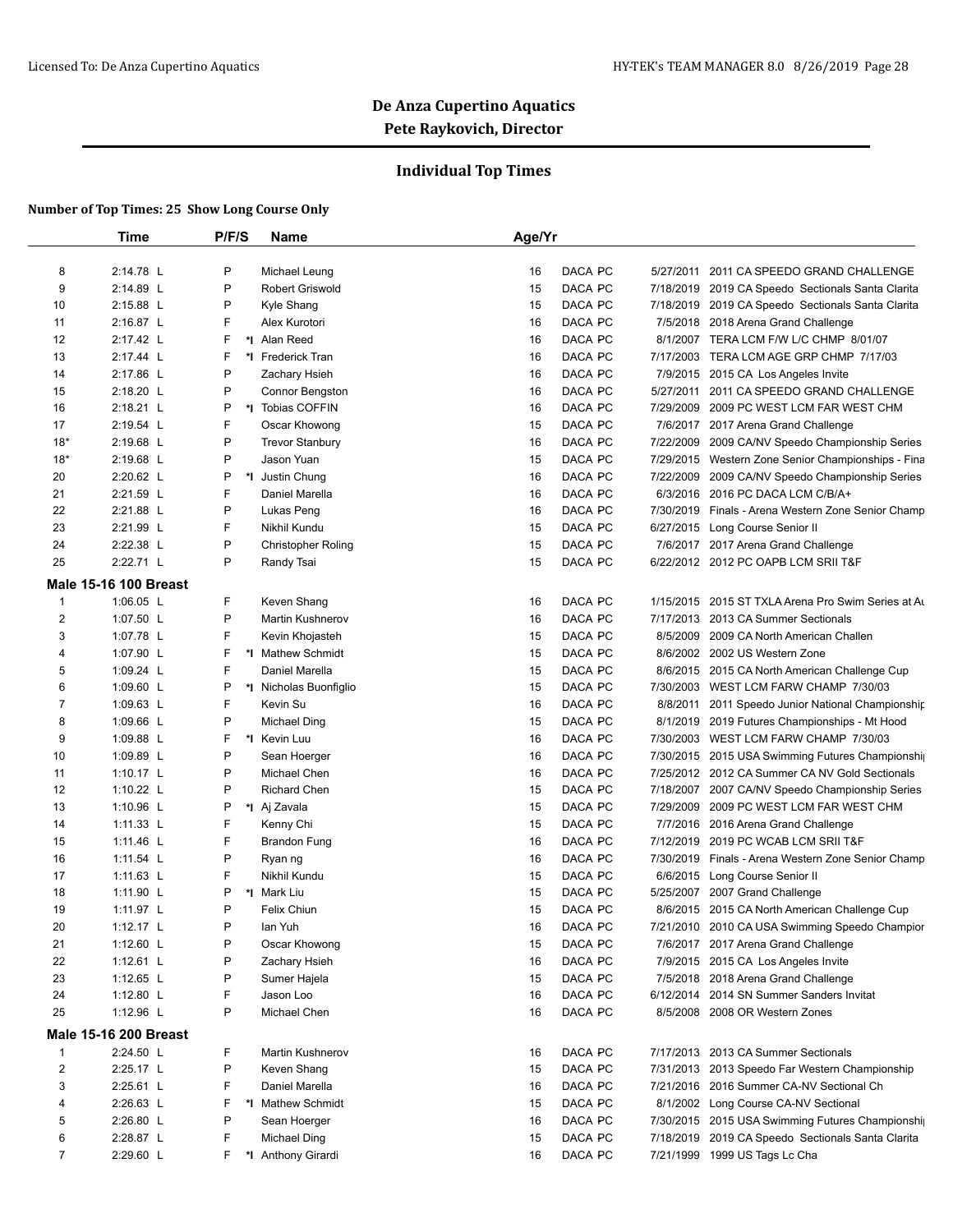### **Individual Top Times**

|                         | Time               | P/F/S | <b>Name</b>               | Age/Yr |         |           |                                                    |
|-------------------------|--------------------|-------|---------------------------|--------|---------|-----------|----------------------------------------------------|
|                         |                    |       |                           |        |         |           |                                                    |
| 8                       | 2:30.11 L          | F     | Kenny Chi                 | 15     | DACA PC | 7/21/2016 | 2016 Summer CA-NV Sectional Ch                     |
| 9                       | 2:31.69 L          | F     | *I Nicholas Buonfiglio    | 15     | DACA PC |           | 7/30/2003 WEST LCM FARW CHAMP 7/30/03              |
| 10                      | 2:31.78 L          | F     | <b>Richard Chen</b>       | 15     | DACA PC |           | 7/18/2007 2007 CA/NV Speedo Championship Series    |
| 11                      | 2:32.37 L          | F     | Zachary Hsieh             | 16     | DACA PC |           | 6/27/2015 Long Course Senior II                    |
| 12                      | 2:33.63 L          | F     | *I Kevin Luu              | 16     | DACA PC |           | 7/30/2003 WEST LCM FARW CHAMP 7/30/03              |
| 13                      | 2:33.79 L          | F     | <b>Brandon Fung</b>       | 15     | DACA PC |           | 7/5/2018 2018 Arena Grand Challenge                |
| 14                      | 2:33.94 L          | P     | Kevin Khojasteh           | 15     | DACA PC |           | 5/28/2010 SPEEDO Grand Challenge                   |
| 15                      | 2:34.31 L          | F     | Nikhil Kundu              | 16     | DACA PC |           | 7/21/2016 2016 Summer CA-NV Sectional Ch           |
| 16                      | 2:35.44 L          | P     | *I Aj Zavala              | 15     | DACA PC | 7/22/2009 | 2009 CA/NV Speedo Championship Series              |
| 17                      | 2:35.94 L          | P     | Ryan ng                   | 16     | DACA PC | 7/30/2019 | Finals - Arena Western Zone Senior Champ           |
| 18                      | 2:36.76 L          | F     | Oscar Khowong             | 15     | DACA PC |           | 7/6/2017 2017 Arena Grand Challenge                |
| 19                      | 2:37.04 L          | P     | Michael Chen              | 16     | DACA PC |           | 7/25/2012 2012 CA Summer CA NV Gold Sectionals     |
| 20                      | 2:37.28 L          | P     | <b>Andrew Liu</b>         | 15     | DACA PC |           | 7/7/2016 2016 Arena Grand Challenge                |
| 21                      | 2:37.36 L          | P     | Jason Loo                 | 16     | DACA PC |           | 7/30/2014 2014 PC TERA LCM FAR WEST LCM            |
| 22                      | 2:37.42 L          | P     | *I Jeff Peters            | 15     | DACA PC | 8/7/2008  | North American Challenge Cup 2                     |
| 23                      | 2:37.70 L          | P     | <b>Bradley Newton</b>     | 16     | DACA PC | 7/30/2014 | 2014 PC TERA LCM FAR WEST LCM                      |
| 24                      | 2:40.38 L          | P     | Nathan Toh                | 15     | DACA PC |           | 7/27/2011 2011 PC TERA LCM FARW LCM CHM            |
| 25                      | 2:40.85 L          | P     | Michael Chen              | 16     | DACA PC |           | 8/5/2008 2008 OR Western Zones                     |
|                         |                    |       |                           |        |         |           |                                                    |
|                         | Male 15-16 100 Fly |       |                           |        |         |           |                                                    |
| $\mathbf{1}$            | 54.08 L            | F     | <b>Erich Peske</b>        | 16     | DACA PC | 8/4/2009  | 2009 U.S. Open                                     |
| $\overline{2}$          | 56.69 L            | F     | <b>Felix Chiun</b>        | 16     | DACA PC |           | 7/21/2016 2016 Summer CA-NV Sectional Ch           |
| 3                       | 56.75 L            | F     | <b>Christopher Roling</b> | 16     | DACA PC | 7/19/2018 | Canyons Summer CA-NV Sectional-2018                |
| 4                       | 57.13 L            | F     | Caleb Apodaca             | 16     | DACA PC | 7/18/2019 | 2019 CA Speedo Sectionals Santa Clarita            |
| 5                       | 57.38 L            | F     | <b>Matthew Driscoll</b>   | 16     | DACA PC | 8/1/2019  | 2019 Futures Championships - Mt Hood               |
| 6                       | 58.24 L            | F     | *I Stephen Rehrmann       | 16     | DACA PC | 7/27/1999 | Junior Champs Ba                                   |
| $\overline{7}$          | 58.46 L            | F     | Jarod Olay                | 16     | DACA PC |           | 7/30/2014 2014 PC TERA LCM FAR WEST LCM            |
| 8                       | 58.80 L            | F     | *I Nicholas Buonfiglio    | 15     | DACA PC |           | 7/30/2003 WEST LCM FARW CHAMP 7/30/03              |
| 9                       | 58.88 L            | P     | Joshua Chen               | 16     | DACA PC | 7/22/2009 | 2009 CA/NV Speedo Championship Series              |
| 10                      | 59.08 L            | P     | Kevin Khojasteh           | 16     | DACA PC | 5/27/2011 | 2011 CA SPEEDO GRAND CHALLENGE                     |
| 11                      | 59.11 L            | P     | Michael Leung             | 16     | DACA PC |           | 5/27/2011 2011 CA SPEEDO GRAND CHALLENGE           |
| 12                      | 59.23 L            | F     | Steve Yang                | 16     | DACA PC | 7/21/2016 | 2016 Summer CA-NV Sectional Ch                     |
| 13                      | 59.36 L            | P     | Connor Bengston           | 16     | DACA PC | 5/27/2011 | 2011 CA SPEEDO GRAND CHALLENGE                     |
| 14                      | 59.94 L            | Ρ     | *1 Andrew Chin            | 16     | DACA PC |           | 5/25/2007 2007 Grand Challenge                     |
| 15                      | 1:00.17 $L$        | P     | Arjun Rao                 | 16     | DACA PC | 7/18/2019 | 2019 CA Speedo Sectionals Santa Clarita            |
| 16                      | 1:00.36 L          | F     | <b>Justin Read</b>        | 15     | DACA PC |           | 8/1/2012 2012 PC WEST LCM LCM FAR WEST             |
| 17                      | 1:00.42 $L$        | P     | Nicholas Burry            | 15     | DACA PC |           | 7/21/2016 2016 Summer CA-NV Sectional Ch           |
| 18                      | 1:00.62 $L$        | P     | Tommaso Morini Bianzino   | 16     | DACA PC | 7/18/2019 | 2019 CA Speedo Sectionals Santa Clarita            |
| 19                      | 1:00.92 $L$        | P     | Nikhil Kundu              | 16     | DACA PC |           | 7/21/2016 2016 Summer CA-NV Sectional Ch           |
| 20                      | 1:00.95 L          | P     | *I Aj Zavala              | 15     | DACA PC |           | 7/29/2009 2009 PC WEST LCM FAR WEST CHM            |
| 21                      | $1:01.06$ L        | P     | Houfu Yan                 | 15     | DACA PC |           | 7/31/2013 2013 Speedo Far Western Championship     |
| 22                      | 1:01.13 $L$        | Ρ     | Jonathon Martinez         |        | DACA PC | 7/22/2009 | 2009 CA/NV Speedo Championship Series              |
|                         |                    |       |                           | 16     |         |           |                                                    |
| 23                      | 1:01.30 L          | P     | <b>Boris Strots</b>       | 15     | DACA PC |           | 7/30/2019 Finals - Arena Western Zone Senior Champ |
| 24                      | $1:01.35$ L        | P     | Keven Shang               | 16     | DACA PC |           | 7/30/2014 2014 PC TERA LCM FAR WEST LCM            |
| 25                      | 1:01.36 L          | F     | Andrew Kim                | 16     | DACA PC |           | 6/21/2019 2019 PC DACA LCM C/B/A+                  |
|                         | Male 15-16 200 Fly |       |                           |        |         |           |                                                    |
| $\mathbf{1}$            | 2:01.95 L          | F     | <b>Erich Peske</b>        | 16     | DACA PC |           | 7/22/2009 2009 CA/NV Speedo Championship Series    |
| $\overline{\mathbf{c}}$ | 2:07.63 L          | F     | Caleb Apodaca             | 16     | DACA PC | 7/18/2019 | 2019 CA Speedo Sectionals Santa Clarita            |
| 3                       | 2:09.18 L          | F     | <b>Christopher Roling</b> | 16     | DACA PC |           | 7/19/2018 Canyons Summer CA-NV Sectional-2018      |
| 4                       | 2:10.72 L          | F     | Steve Yang                | 16     | DACA PC | 7/21/2016 | 2016 Summer CA-NV Sectional Ch                     |
| 5                       | 2:12.19 L          | Ρ     | Connor Bengston           | 16     | DACA PC | 5/27/2011 | 2011 CA SPEEDO GRAND CHALLENGE                     |
| 6                       | 2:12.22 L          | P     | Jonathon Martinez         | 16     | DACA PC | 7/22/2009 | 2009 CA/NV Speedo Championship Series              |
| 7                       | 2:12.64 L          | F     | Jarod Olay                | 16     | DACA PC |           | 7/30/2014 2014 PC TERA LCM FAR WEST LCM            |
|                         |                    |       |                           |        |         |           |                                                    |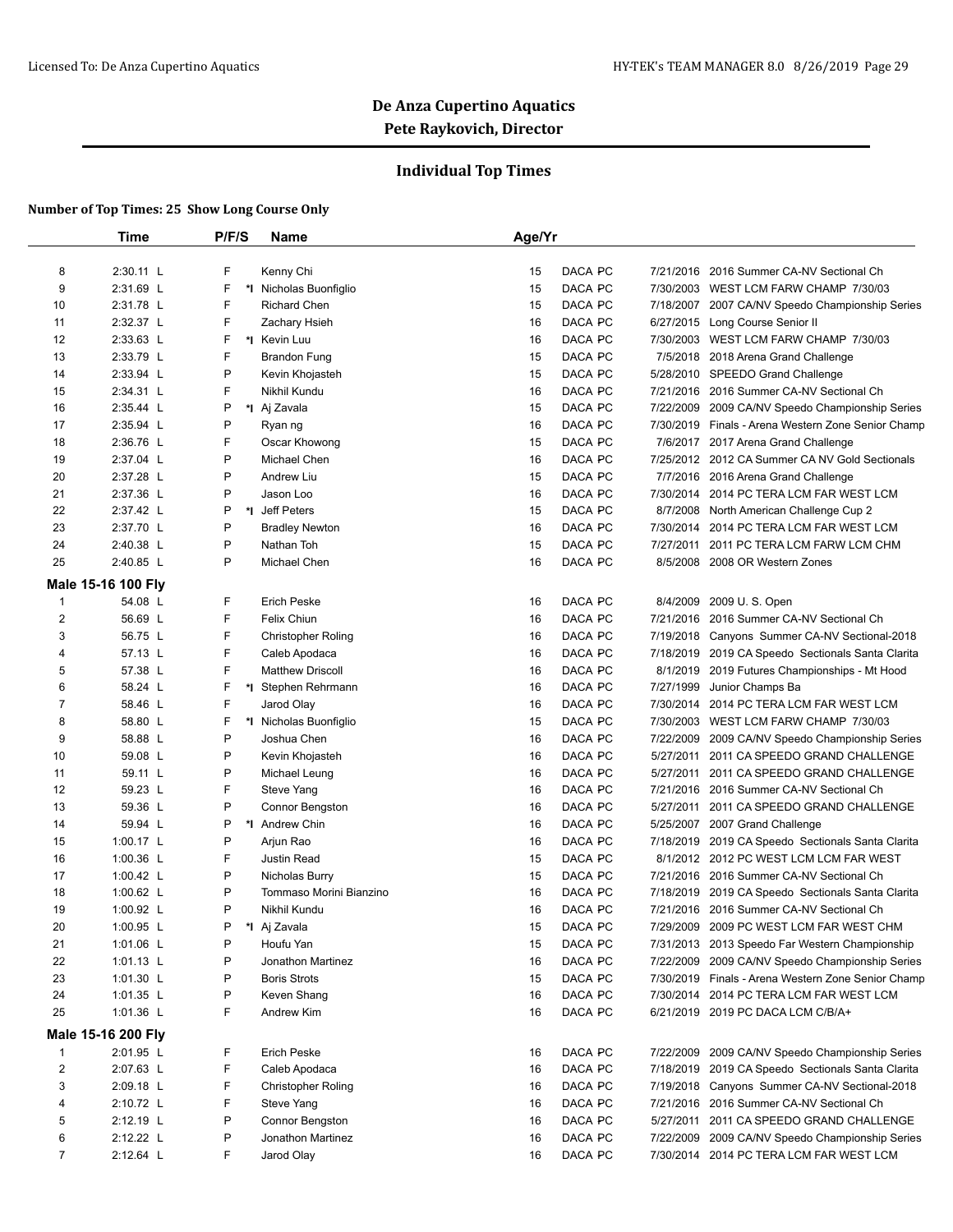### **Individual Top Times**

|                         | Time              | P/F/S | Name                      | Age/Yr |         |           |                                                                                                |
|-------------------------|-------------------|-------|---------------------------|--------|---------|-----------|------------------------------------------------------------------------------------------------|
| 8                       | 2:12.92 L         | P     | Michael Leung             | 16     | DACA PC | 5/27/2011 | 2011 CA SPEEDO GRAND CHALLENGE                                                                 |
| 9                       | 2:14.39 L         | P     | *I Nicholas Buonfiglio    | 15     | DACA PC |           | 6/26/2003 Second International Age Group                                                       |
| 10                      | 2:15.21 L         | P     | Kevin Khojasteh           | 16     | DACA PC |           | 7/21/2010 2010 CA USA Swimming Speedo Champior                                                 |
| 11                      | 2:15.62 L         | P     | <b>Boris Strots</b>       | 15     | DACA PC |           | 7/12/2019 2019 PC WCAB LCM SRII T&F                                                            |
| 12                      | $2:15.81$ L       | P     | Andrew Kim                | 16     | DACA PC |           | 7/18/2019 2019 CA Speedo Sectionals Santa Clarita                                              |
|                         | 2:17.29 L         | P     | <b>Matthew Driscoll</b>   | 15     | DACA PC |           |                                                                                                |
| 13                      | 2:17.62 L         | P     |                           |        |         |           | 7/5/2018 2018 Arena Grand Challenge                                                            |
| 14                      |                   | F     | *1 Andrew Chin            | 16     | DACA PC |           | 7/18/2007 2007 CA/NV Speedo Championship Series                                                |
| 15                      | 2:18.19 L         |       | Daniel Marella            | 15     | DACA PC |           | 6/27/2015 Long Course Senior II                                                                |
| 16                      | 2:19.12 L         | P     | <b>Craig Neubieser</b>    | 15     | DACA PC |           | 7/31/2013 2013 Speedo Far Western Championship                                                 |
| 17                      | 2:20.96 L         | F     | Michael Cheng             | 16     | DACA PC |           | 6/21/2019 2019 PC DACA LCM C/B/A+                                                              |
| 18                      | 2:20.98 L         | F     | Arjun Rao                 | 15     | DACA PC |           | 7/5/2018 2018 Arena Grand Challenge                                                            |
| 19                      | 2:21.17 L         | P     | Nikhil Kundu              | 15     | DACA PC |           | 7/29/2015 Western Zone Senior Championships - Fina                                             |
| 20                      | 2:21.49 L         | P     | *I Michael Wang           | 15     | DACA PC |           | 7/30/2003 WEST LCM FARW CHAMP 7/30/03                                                          |
| 21                      | 2:22.98 L         | F     | Houfu Yan                 | 16     | DACA PC |           | 5/30/2014 2014 PC DACA C/B/A+                                                                  |
| 22                      | 2:24.53 L         | P     | Koki Sasagawa             | 16     | DACA PC |           | 7/27/2011 2011 PC TERA LCM FARW LCM CHM                                                        |
| 23                      | 2:24.75 L         | P     | Joshua Chen               | 15     | DACA PC |           | 7/30/2008 2008 PC WEST LCM FAR WEST CHM                                                        |
| 24                      | 2:24.87 L         | F     | *I Mitchell Song          | 15     | DACA PC |           | 7/16/2009 2009 PC TERA LCM LCM JO                                                              |
| 25                      | 2:25.59 L         | P     | Jeffrey Lee               | 16     | DACA PC |           | 7/7/2011 2011 PC WEST LCM LCM JO'S                                                             |
|                         | Male 15-16 200 IM |       |                           |        |         |           |                                                                                                |
| $\mathbf{1}$            | 2:06.99 L         | F     | <b>Erich Peske</b>        | 16     | DACA PC | 7/22/2009 | 2009 CA/NV Speedo Championship Series                                                          |
| $\overline{\mathbf{c}}$ | 2:07.43 L         | P     | <b>Matthew Driscoll</b>   | 16     | DACA PC |           | 8/6/2019 2019 Speedo Junior National Championship                                              |
| 3                       | 2:09.61 L         | F     | Caleb Apodaca             | 16     | DACA PC |           | 8/1/2019 2019 Futures Championships - Mt Hood                                                  |
| 4                       | 2:09.71 L         | F     | *I Stephen Rehrmann       | 16     | DACA PC | 7/27/1999 | Junior Champs Ba                                                                               |
| 5                       | 2:10.92 L         | P     | Shayne Fleming            | 15     | DACA PC | 8/6/2007  | 2007 Speedo Junior Nats                                                                        |
| 6                       | $2:11.13$ L       | F     | Daniel Marella            | 16     | DACA PC |           | 8/4/2016 2016 USA Swimming Futures Stanford                                                    |
| 7                       | 2:12.01 L         | F     | *I Nicholas Buonfiglio    | 15     | DACA PC |           | 7/30/2003 WEST LCM FARW CHAMP 7/30/03                                                          |
| 8                       | 2:12.12 L         | F     | Kevin Khojasteh           | 15     | DACA PC |           | 5/28/2010 SPEEDO Grand Challenge                                                               |
| 9                       | 2:14.41 L         | P     | <b>Martin Kushnerov</b>   | 16     | DACA PC |           | 7/17/2013 2013 CA Summer Sectionals                                                            |
| 10                      | 2:14.58 L         | P     | Keven Shang               | 16     | DACA PC |           | 1/15/2015 2015 ST TXLA Arena Pro Swim Series at Au                                             |
| 11                      | 2:14.82 L         | P     | Nikhil Kundu              | 16     | DACA PC |           | 8/4/2016 2016 USA Swimming Futures Stanford                                                    |
| 12                      | 2:15.32 L         | P     | Connor Bengston           | 16     | DACA PC |           | 5/27/2011 2011 CA SPEEDO GRAND CHALLENGE                                                       |
| 13                      | 2:15.51 L         | F     | *I Mathew Schmidt         | 15     | DACA PC |           | 8/6/2002 2002 US Western Zone                                                                  |
| 14                      | 2:16.12 L         | F     | Alex Kurotori             | 16     | DACA PC |           | 7/5/2018 2018 Arena Grand Challenge                                                            |
| 15                      | 2:16.20 L         | F     | *I Kevin Parizi           | 16     | DACA PC |           | 7/26/2006 TERA LCM FARW LC CHMP 7/26/06                                                        |
| 16                      | 2:16.42 L         | P     | Oscar Khowong             | 15     | DACA PC |           |                                                                                                |
| 17                      | 2:16.53 L         | P     |                           | 15     | DACA PC |           | 7/20/2017 2017 Summer CA-NV Speedo Championsh<br>7/20/2017 2017 Summer CA-NV Speedo Championsh |
|                         |                   | P     | <b>Christopher Roling</b> |        |         |           |                                                                                                |
| 18                      | 2:16.98 L         | P     | *I Aj Zavala              | 15     | DACA PC |           | 7/22/2009 2009 CA/NV Speedo Championship Series                                                |
| 19                      | 2:17.33 L         |       | Ryan ng                   | 16     | DACA PC |           | 7/18/2019 2019 CA Speedo Sectionals Santa Clarita                                              |
| 20                      | 2:17.78 L         | P     | Michael Leung             | 16     | DACA PC |           | 7/21/2010 2010 CA USA Swimming Speedo Champior                                                 |
| 21                      | 2:17.80 L         | F     | Ryan Kirton               | 15     | DACA PC |           | 7/5/2018 2018 Arena Grand Challenge                                                            |
| 22                      | 2:17.99 L         | P     | Zachary Hsieh             | 16     | DACA PC |           | 7/9/2015 2015 CA Los Angeles Invite                                                            |
| 23                      | 2:18.06 L         | P     | <b>Brandon Fung</b>       | 16     | DACA PC |           | 7/18/2019 2019 CA Speedo Sectionals Santa Clarita                                              |
| 24                      | 2:18.20 L         | F     | Steve Yang                | 16     | DACA PC |           | 7/7/2016 2016 Arena Grand Challenge                                                            |
| 25                      | 2:18.31 L         | P     | Sean Hoerger              | 16     | DACA PC |           | 7/9/2015 2015 CA Los Angeles Invite                                                            |
|                         | Male 15-16 400 IM |       |                           |        |         |           |                                                                                                |
| $\mathbf{1}$            | 4:38.00 L         | F     | Daniel Marella            | 16     | DACA PC |           | 7/21/2016 2016 Summer CA-NV Sectional Ch                                                       |
| $\overline{\mathbf{c}}$ | 4:39.68 L         | F     | Caleb Apodaca             | 16     | DACA PC |           | 8/1/2019 2019 Futures Championships - Mt Hood                                                  |
| 3                       | 4:41.21 L         | F     | Kevin Khojasteh           | 16     | DACA PC |           | 5/27/2011 2011 CA SPEEDO GRAND CHALLENGE                                                       |
| 4                       | 4:42.77 L         | F     | <b>Christopher Roling</b> | 16     | DACA PC |           | 7/19/2018 Canyons Summer CA-NV Sectional-2018                                                  |
| 5                       | 4:44.81 L         | F     | Shayne Fleming            | 15     | DACA PC |           | 8/1/2007 TERA LCM F/W L/C CHMP 8/01/07                                                         |
| 6                       | 4:46.20 L         | F     | <b>Matthew Driscoll</b>   | 15     | DACA PC |           | 7/5/2018 2018 Arena Grand Challenge                                                            |
| 7                       | 4:48.43 L         | P     | *I Nicholas Buonfiglio    | 15     | DACA PC |           | 7/30/2003 WEST LCM FARW CHAMP 7/30/03                                                          |
|                         |                   |       |                           |        |         |           |                                                                                                |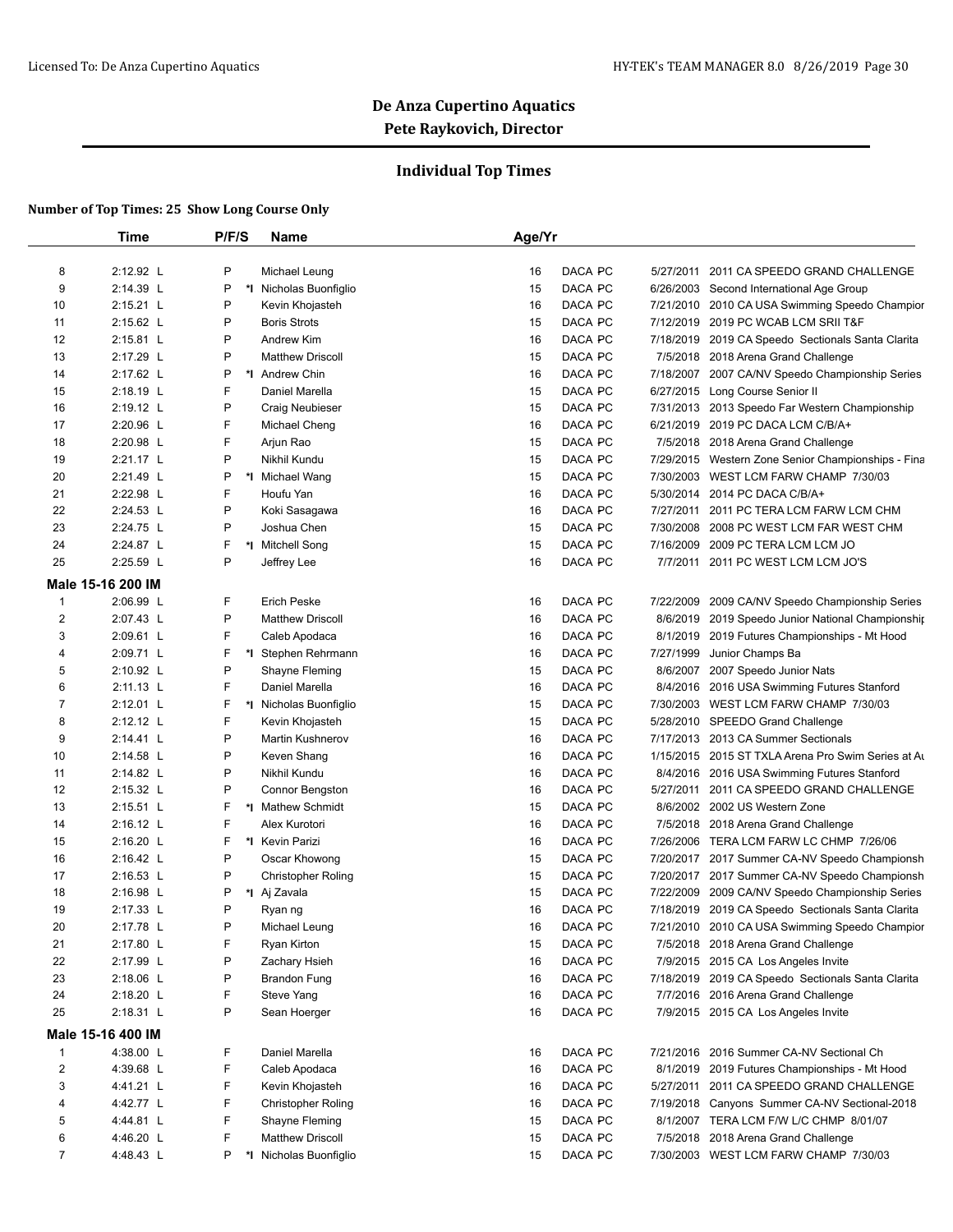### **Individual Top Times**

|                | <b>Time</b>                | P/F/S | Name                    | Age/Yr |                      |                                                                                                |
|----------------|----------------------------|-------|-------------------------|--------|----------------------|------------------------------------------------------------------------------------------------|
| 8              | 4:49.43 L                  | F     | *I Mathew Schmidt       | 15     | DACA PC              | 8/1/2002 Long Course CA-NV Sectional                                                           |
| 9              | 4:50.25 L                  | P     | Zachary Hsieh           | 16     | DACA PC              | 7/9/2015 2015 CA Los Angeles Invite                                                            |
| 10             | 4:50.26 L                  | P     | Keven Shang             | 16     | DACA PC              | 7/17/2014 2014 Los Angeles Invite                                                              |
| 11             | 4:50.62 L                  | Ρ     | Oscar Khowong           | 15     | DACA PC              | 7/20/2017 2017 Summer CA-NV Speedo Championsh                                                  |
| 12             | 4:50.74 L                  | P     | Sean Hoerger            | 16     | DACA PC              | 7/16/2015 2015 CA Summer CA-NV Sectional Champ                                                 |
| 13             | 4:52.89 L                  | F     | Andrew Kim              | 16     | DACA PC              | 6/21/2019 2019 PC DACA LCM C/B/A+                                                              |
| 14             | 4:53.95 L                  | F     | Taesu Yim               | 16     | DACA PC              | 6/21/2019 2019 PC DACA LCM C/B/A+                                                              |
| 15             | 4:54.16 L                  | F     | Ryan Kirton             | 15     | DACA PC              | 7/5/2018 2018 Arena Grand Challenge                                                            |
| 16             | 4:54.50 L                  | F     | *I Jeff Peters          | 15     | DACA PC              | 8/7/2008 North American Challenge Cup 2                                                        |
| 17             | 4:54.65 L                  | Ρ     | Alex Kurotori           | 16     | DACA PC              | 7/5/2018 2018 Arena Grand Challenge                                                            |
| 18             | 4:54.71 L                  | P     | <b>Brandon Fung</b>     | 16     | DACA PC              | 7/12/2019 2019 PC WCAB LCM SRII T&F                                                            |
| 19             | 4:55.20 L                  | P     | Connor Bengston         | 16     | DACA PC              | 7/21/2010 2010 CA USA Swimming Speedo Champior                                                 |
| 20             | 4:55.33 L                  | Ρ     | <b>Boris Strots</b>     | 15     | DACA PC              | 7/30/2019 Finals - Arena Western Zone Senior Champ                                             |
| 21             | 4:55.41 L                  | F     | Ryan ng                 | 15     | DACA PC              | 6/15/2018 2018 PC DACA LCM C/B/A+                                                              |
| 22             | 4:56.54 L                  | P     | Jonathon Martinez       | 15     | DACA PC              | 7/10/2008 2008 PC TERA LCM LCM JO'S                                                            |
| 23             | 4:56.78 L                  | P     | <b>Martin Kushnerov</b> | 15     | DACA PC              | 8/1/2012 2012 PC WEST LCM LCM FAR WEST                                                         |
| 24             | 4:58.10 L                  | P     | Jason Loo               | 16     | DACA PC              | 7/30/2014 2014 PC TERA LCM FAR WEST LCM                                                        |
| 25             | 4:58.52 L                  | F     | *I<br><b>Arthur Lam</b> | 16     | DACA PC              | 7/13/2006 Long Course Sr State Championship Meet 2                                             |
|                |                            |       |                         |        |                      |                                                                                                |
|                | <b>Male 17-18 50 Free</b>  |       |                         |        |                      |                                                                                                |
| 1              | 22.47 L                    | F     | Shayne Fleming          | 17     | DACA PC              | 8/4/2009 2009 U.S. Open                                                                        |
| $\overline{2}$ | 23.46 L                    | F     | Casey Fleming           | 18     | DACA PC              | 5/31/2012 XLV Santa Clara International Invitational                                           |
| 3              | 23.52 L                    | F     | <b>Erich Peske</b>      | 17     | DACA PC              | 8/15/2010 2010 Youth Olympics                                                                  |
| 4              | 23.69 L                    | F     | Nathaniel Lee           | 17     | DACA PC              | 7/20/2017 2017 Summer CA-NV Speedo Championsh                                                  |
| 5              | 23.83 L                    | F     | <b>Felix Chiun</b>      | 18     | DACA PC              | 7/19/2018 Canyons Summer CA-NV Sectional-2018                                                  |
| 6              | 24.30 L                    | P     | Anthony Casaccia        | 18     | DACA PC              | 7/20/2017 2017 Summer CA-NV Speedo Championsh                                                  |
| 7              | 24.54 L                    | Ρ     | Darren Chan Chin Wah    | 17     | DACA PC              | 8/5/2013 2013 Speedo Junior National Championship                                              |
| 8              | 24.68 L                    | S     | Daryl Neubieser         | 18     | DACA PC              | 7/25/2012 2012 CA Summer CA NV Gold Sectionals                                                 |
| 9              | 24.71 L                    | P     | Kevin Su                | 17     | DACA PC              | 5/25/2012 2012 CA SPEEDO GRAND CHALLENGE                                                       |
| 10             | 24.92 L                    | F     | *I Stephen Rehrmann     | 18     | DACA PC<br>1/11/2001 | Jun Team                                                                                       |
| 11             | 24.96 L                    | P     | Parker Bovenberg        | 18     | DACA PC              | 6/16/2011 XLIV Santa Clara International Invitational                                          |
| 12             | 25.02 L                    | P     | Michael Leung           | 17     | DACA PC              | 5/25/2012 2012 CA SPEEDO GRAND CHALLENGE                                                       |
| 13             | 25.03 L                    | P     | <b>Patrick Shultz</b>   | 17     | DACA PC              | 7/21/2010 2010 CA USA Swimming Speedo Champior                                                 |
| 14             | 25.14 L                    | F     | <b>Bradley Newton</b>   | 17     | DACA PC              | 7/16/2015 2015 CA Summer CA-NV Sectional Champ                                                 |
| 15             | 25.18 L                    | P     | *1 Kevin Parizi         | 18     | DACA PC              | 3/5/2008 2008 California-Nevada Spring Championsh                                              |
| 16             | 25.20 L                    | P     | Jarrett Hampel          | 17     | DACA PC              | 7/18/2019 2019 CA Speedo Sectionals Santa Clarita                                              |
| 17             | 25.23 L                    | Т     | <b>Martin Kushnerov</b> | 17     | DACA PC              | 1/15/2015 2015 ST TXLA Arena Pro Swim Series at Au                                             |
| 18             | 25.25 L                    | P     | Dylan Condensa          | 17     | DACA PC              | 7/19/2018 Canyons Summer CA-NV Sectional-2018                                                  |
| 19             | 25.34 L                    | P     | *I Nicholas Buonfiglio  | 17     | DACA PC              | 6/23/2005 Santa Clara XXXVIII Internatio                                                       |
| 20             | 25.47 L                    |       | Michael Chen            | 17     | DACA PC              | 7/17/2013 2013 CA Summer Sectionals                                                            |
| 21             | 25.52 L                    | P     | *I Mike Wu              | 18     | DACA PC              | 5/22/2009 2009 CA JANET EVANS INVITATIONAL                                                     |
| 22             | 25.62 L                    | F     | Alex Kurotori           | 17     | DACA PC              | 6/21/2019 2019 PC DACA LCM C/B/A+                                                              |
| 23             | 25.63 L                    | F     | *1 Tyler Landrith       | 17     | DACA PC              | 7/22/2004 USS Swim 04 CA-Nev Summer Cham                                                       |
| $24*$          | 25.68 L                    | P     | *I Mark Liu             | 17     | DACA PC              | 7/22/2009 2009 CA/NV Speedo Championship Series                                                |
| $24*$          | 25.68 L                    | Ρ     | Kevin Khojasteh         | 17     | DACA PC              | 6/16/2011 XLIV Santa Clara International Invitational                                          |
|                | <b>Male 17-18 100 Free</b> |       |                         |        |                      |                                                                                                |
| -1             | 49.95 L                    | F     | Shayne Fleming          | 17     | DACA PC              | 8/4/2009 2009 U.S. Open                                                                        |
| $\overline{c}$ | 51.37 L                    | Ρ     | Felix Chiun             | 18     | DACA PC              | 7/19/2018 Canyons Summer CA-NV Sectional-2018                                                  |
|                | 51.38 L                    | F     | <b>Erich Peske</b>      | 17     | DACA PC              | 8/15/2010 2010 Youth Olympics                                                                  |
| 3              |                            |       |                         | 17     | DACA PC              | 8/1/2000 Speedo Jr. Championships West                                                         |
| 4              | 52.43 L                    | F     | *I Stephen Rehrmann     |        |                      |                                                                                                |
| 5              | 52.61 L                    | F     | Nathaniel Lee           | 17     | DACA PC              |                                                                                                |
| 6              | 52.93 L                    | F     | Kevin Su                | 17     | DACA PC              | 8/3/2017 2017 USA Swimming Futures Santa Clara<br>6/8/2012 2012 Mutual of Omaha Swimvitational |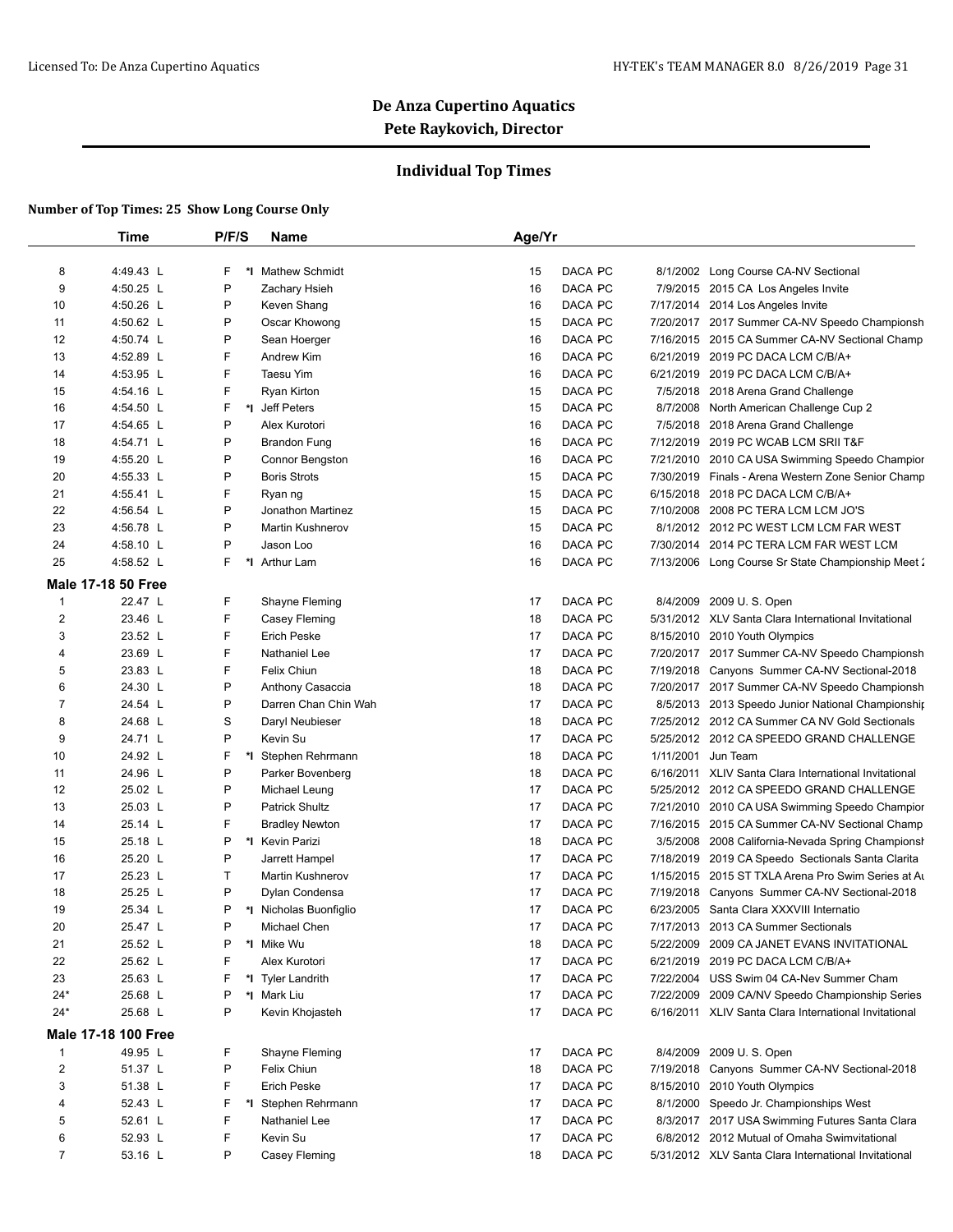### **Individual Top Times**

|                | Time                       | P/F/S | Name                   | Age/Yr        |           |                                                       |
|----------------|----------------------------|-------|------------------------|---------------|-----------|-------------------------------------------------------|
| 8              | 53.56 L                    | P     | Darren Chan Chin Wah   | DACA PC<br>17 |           | 8/5/2013 2013 Speedo Junior National Championship     |
| 9              | 53.65 L L                  | F     | Anthony Casaccia       | DACA PC<br>18 |           | 7/20/2017 2017 Summer CA-NV Speedo Championsh         |
| 10             | 53.78 L                    | F     | Daryl Neubieser        | DACA PC<br>18 |           | 6/8/2012 2012 Mutual of Omaha Swimvitational          |
| 11             | 53.79 L                    | F     | <b>Patrick Shultz</b>  | 17<br>DACA PC | 8/3/2010  | 2010 ConocoPhillips Nats TT                           |
| 12             | 53.81 L                    | F     | *1 Brian Atkins        | DACA PC<br>18 | 7/15/1999 | 1999 US Janet Evans Inv                               |
| 13             | 53.94 L L                  | F     | Michael Leung          | DACA PC<br>17 |           | 8/8/2011 2011 Speedo Junior National Championship     |
| 14             | 54.13 L                    | P     | Alex Kurotori          | 17<br>DACA PC |           | 7/18/2019 2019 CA Speedo Sectionals Santa Clarita     |
| 15             | 54.43 L                    | P     | Kevin Khojasteh        | DACA PC<br>17 | 7/20/2011 | 2011 Speedo Champions Series CA/NV                    |
| 16             | 54.54 L                    | P     | *I Nicholas Buonfiglio | DACA PC<br>17 | 6/23/2005 | Santa Clara XXXVIII Internatio                        |
| 17             | 54.63 L                    | P     | *1 Kevin Parizi        | DACA PC<br>18 | 3/5/2008  | 2008 California-Nevada Spring Championsh              |
| 18             | 54.94 L                    | F     | *I Tyler Landrith      | DACA PC<br>17 |           | 7/28/2004 WEST LCM FARWST LC CH 7/28/04               |
| 19             | 55.12 L                    | P     | <b>Bradley Newton</b>  | DACA PC<br>17 |           | 7/16/2015 2015 CA Summer CA-NV Sectional Champ        |
| $20*$          | 55.23 L                    | P     | <b>Trevor Perey</b>    | DACA PC<br>18 |           | 7/19/2018 Canyons Summer CA-NV Sectional-2018         |
| $20*$          | 55.23 L                    | P     | Jarrett Hampel         | DACA PC<br>17 |           | 7/18/2019 2019 CA Speedo Sectionals Santa Clarita     |
| 22             | 55.33 L                    | P     | *I Trent Larsen        | DACA PC<br>17 |           | 7/26/2001 WEST LCM SECTIONAL 7/26/01                  |
| 23             | 55.34 L                    | P     | Parker Bovenberg       | DACA PC<br>18 |           | 6/16/2011 XLIV Santa Clara International Invitational |
| 24             | 55.35 L                    | F     | Michael Chen           | DACA PC<br>17 |           | 8/5/2013 2013 Speedo Junior National Championship     |
| 25             | 55.48 L                    | P     | Shawn Lin              | DACA PC<br>17 |           | 7/29/2015 2015 Speedo Far Western Championship        |
|                |                            |       |                        |               |           |                                                       |
|                | <b>Male 17-18 200 Free</b> |       |                        |               |           |                                                       |
| $\mathbf{1}$   | $1:51.54$ L                | F     | Shayne Fleming         | 17<br>DACA PC | 8/4/2009  | 2009 U.S. Open                                        |
| $\overline{2}$ | 1:52.13 $L$                | F     | *1 Brian Atkins        | 17<br>DACA PC | 3/28/1999 | 1999 National Champs                                  |
| 3              | 1:53.88 L                  | F     | *I Stephen Rehrmann    | 17<br>DACA PC | 8/1/2000  | Speedo Jr. Championships West                         |
| 4              | 1:56.29 L                  | P     | <b>Erich Peske</b>     | 17<br>DACA PC |           | 8/3/2010 2010 ConocoPhillips Nats TT                  |
| 5              | 1:56.32 L                  | F     | Michael Leung          | DACA PC<br>18 |           | 7/25/2012 2012 CA Summer CA NV Gold Sectionals        |
| 6              | 1:56.99 L                  | P     | Alex Kurotori          | DACA PC<br>17 |           | 7/18/2019 2019 CA Speedo Sectionals Santa Clarita     |
| $\overline{7}$ | 1:57.32 L L                | F     | Felix Chiun            | DACA PC<br>18 |           | 8/2/2018 2018 USA Swimming Futures Sant               |
| 8              | 1:57.50 L                  | F     | Kevin Su               | DACA PC<br>17 |           | 6/22/2012 2012 PC OAPB LCM SRII T&F                   |
| 9              | 1:58.55 L                  | F     | <b>Patrick Shultz</b>  | DACA PC<br>17 |           | 8/3/2010 2010 ConocoPhillips Nats TT                  |
| 10             | 1:58.78 L                  | P     | Daniel Marella         | DACA PC<br>18 |           | 7/5/2018 2018 Arena Grand Challenge                   |
| 11             | 1:59.06 L L                | F     | *1 Kevin Parizi        | DACA PC<br>18 |           | 3/5/2008 2008 California-Nevada Spring Championsh     |
| 12             | 1:59.30 $\lfloor$          | F     | Darren Chan Chin Wah   | DACA PC<br>18 |           | 6/12/2014 2014 SN Summer Sanders Invitat              |
| 13             | 1:59.51 L                  | F     | Anthony Casaccia       | DACA PC<br>17 |           | 7/21/2016 2016 Summer CA-NV Sectional Ch              |
| 14             | 1:59.53 $L$                | P     | Daryl Neubieser        | 17<br>DACA PC |           | 7/20/2011 2011 Speedo Champions Series CA/NV          |
| 15             | 1:59.75 L                  | P     | Nathaniel Lee          | 18<br>DACA PC |           | 7/19/2018 Canyons Summer CA-NV Sectional-2018         |
| 16             | 1:59.77 L                  | P     | *I Nicholas Buonfiglio | 17<br>DACA PC |           | 7/21/2005 2005 Speedo Summer Championhsip             |
| $17*$          | 1:59.88 L                  | F     | Sean Hyun Kim          | 17<br>DACA PC |           | 7/30/2019 Finals - Arena Western Zone Senior Champ    |
| $17*$          | 1:59.88 L                  | P     | *I Tyler Landrith      | DACA PC<br>17 |           | 7/22/2004 USS Swim 04 CA-Nev Summer Cham              |
| 19             | 2:01.31 L                  | Ρ     | <b>Bradley Newton</b>  | 17<br>DACA PC |           | 7/16/2015 2015 CA Summer CA-NV Sectional Champ        |
| 20             | 2:01.49 L                  | D     | Jason Loo              | DACA PC<br>18 |           | 7/7/2016 2016 Arena Grand Challenge                   |
| 21             | 2:01.50 L                  | P     | *I Arthur Lam          | DACA PC<br>17 |           | 5/25/2007 2007 Grand Challenge                        |
| 22             | 2:01.58 L                  | P     | Christopher Woodburn   | DACA PC<br>17 |           | 7/16/2015 2015 CA Summer CA-NV Sectional Champ        |
| 23             | 2:01.74 L                  | Ρ     | *I Colin Hong          | DACA PC<br>18 |           | 7/30/2014 Western Zone Senior Championships-Finals    |
| 24             | 2:01.88 L                  | P     | Sean Hoerger           | DACA PC<br>18 |           | 7/20/2017 2017 Summer CA-NV Speedo Championsh         |
| 25             | 2:02.16 L                  | P     | *I Alan Reed           | DACA PC<br>17 |           | 7/16/2008 2008 CA/NV Speedo Championship              |
|                | <b>Male 17-18 400 Free</b> |       |                        |               |           |                                                       |
| 1              | 3:59.05 L                  | F     | *I Brian Atkins        | DACA PC<br>17 | 3/28/1999 | 1999 National Champs                                  |
| $\overline{2}$ | 4:07.87 L                  | F     | Daniel Marella         | DACA PC<br>18 | 7/19/2018 | Canyons Summer CA-NV Sectional-2018                   |
| 3              | 4:09.72 L                  | F     | *I Stephen Rehrmann    | DACA PC<br>18 |           | 7/26/2001 WEST LCM SECTIONAL 7/26/01                  |
| 4              | 4:10.90 L                  | P     | Alex Kurotori          | DACA PC<br>17 |           | 8/1/2019 2019 Futures Championships - Mt Hood         |
| 5              | 4:14.04 L                  | P     | Michael Leung          | DACA PC<br>17 | 7/20/2011 | 2011 Speedo Champions Series CA/NV                    |
| 6              | 4:18.21 L                  | P     | Sean Hyun Kim          | DACA PC<br>17 |           | 7/12/2019 2019 PC WCAB LCM SRII T&F                   |
| $\overline{7}$ | 4:18.98 L                  | P     | Sean Hoerger           | DACA PC<br>18 |           | 7/20/2017 2017 Summer CA-NV Speedo Championsh         |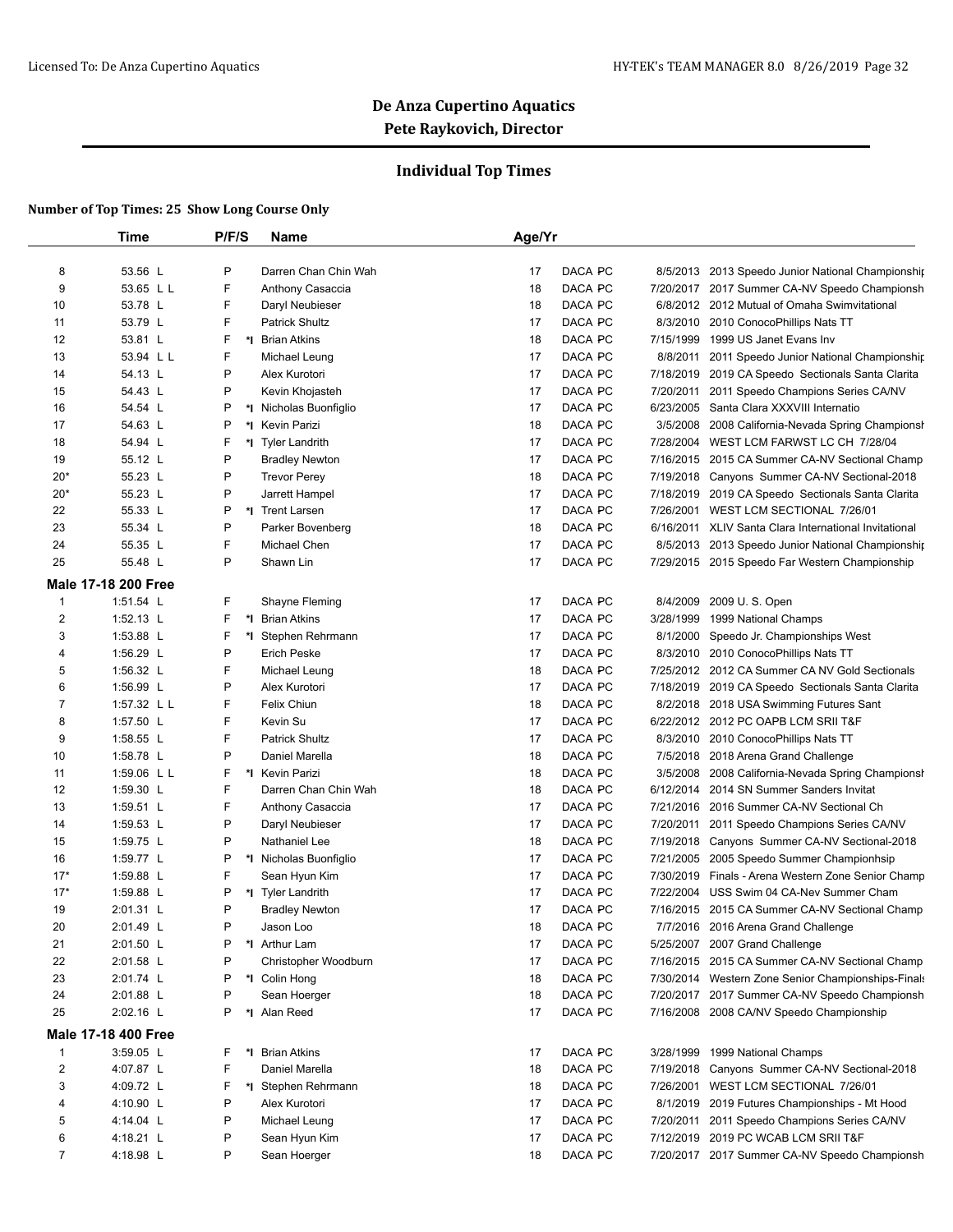### **Individual Top Times**

|                         | Time                       | P/F/S   | <b>Name</b>            | Age/Yr        |           |                                                    |
|-------------------------|----------------------------|---------|------------------------|---------------|-----------|----------------------------------------------------|
|                         |                            |         |                        |               |           |                                                    |
| 8                       | 4:20.66 L                  | F<br>*∣ | Arthur Lam             | DACA PC<br>17 | 8/8/2006  | 2006 Western Zone Swimming Cha                     |
| 9                       | 4:20.71 L                  | P       | Jonathon Martinez      | DACA PC<br>18 |           | 7/20/2011 2011 Speedo Champions Series CA/NV       |
| 10                      | 4:21.26 L                  | F       | Viraj Shitole          | DACA PC<br>17 |           | 7/5/2018 2018 Arena Grand Challenge                |
| 11                      | 4:22.62 L                  | P       | Daryl Neubieser        | DACA PC<br>17 | 7/20/2011 | 2011 Speedo Champions Series CA/NV                 |
| 12                      | 4:22.67 L                  | F       | Hanno Rosner           | DACA PC<br>17 |           | 7/10/2015 2015 Speedo Adam Szmidt Memorial LC JC   |
| 13                      | 4:22.69 L                  | F       | Christopher Woodburn   | DACA PC<br>17 |           | 7/16/2015 2015 CA Summer CA-NV Sectional Champ     |
| 14                      | 4:22.94 L                  | F       | <b>Bradley Newton</b>  | DACA PC<br>17 | 7/16/2015 | 2015 CA Summer CA-NV Sectional Champ               |
| 15                      | 4:23.34 L                  | P       | Jason Loo              | DACA PC<br>18 |           | 7/21/2016 2016 Summer CA-NV Sectional Ch           |
| 16                      | 4:24.64 L                  | F       | *I Tyler Landrith      | DACA PC<br>17 |           | 7/28/2004 WEST LCM FARWST LC CH 7/28/04            |
| 17                      | 4:24.74 L                  | F       | Kevin Su               | DACA PC<br>18 |           | 6/21/2013 2013 PC DACA LCM LCM                     |
| 18                      | 4:28.69 L                  | P       | Harrison Yang          | DACA PC<br>17 |           | 7/29/2015 Western Zone Senior Championships - Fina |
| 19                      | 4:31.99 L                  | P<br>*I | Colin Hong             | DACA PC<br>18 |           | 7/30/2014 Western Zone Senior Championships-Finals |
| 20                      | 4:32.11 L                  | P       | *1 Alan Reed           | DACA PC<br>17 |           | 7/30/2008 2008 PC WEST LCM FAR WEST CHM            |
| 21                      | 4:35.29 L                  | P       | <b>Trevor Stanbury</b> | DACA PC<br>18 |           | 7/7/2011 2011 PC WEST LCM LCM JO'S                 |
| 22                      | 4:36.99 L                  | P       | Benjamin Princen       | DACA PC<br>17 |           | 7/6/2017 2017 Arena Grand Challenge                |
| 23                      | 4:37.85 L                  | P       | Michael Lee            | DACA PC<br>17 |           | 6/22/2012 2012 PC OAPB LCM SRII T&F                |
| 24                      | 4:39.49 L                  | P       | Matthew Ngo            | DACA PC<br>17 |           | 7/30/2014 Western Zone Senior Championships-Finals |
| 25                      | 4:44.14 L                  | P       | Harrison Hyde          | DACA PC<br>17 |           | 7/27/2011 2011 PC TERA LCM FARW LCM CHM            |
|                         | <b>Male 17-18 800 Free</b> |         |                        |               |           |                                                    |
| $\mathbf{1}$            | 8:16.51 L                  | F<br>*l | <b>Brian Atkins</b>    | DACA PC<br>17 | 3/28/1999 | 1999 National Champs                               |
| 2                       | 8:40.60 L                  | F       | Daniel Marella         | 17<br>DACA PC |           | 8/3/2017 2017 USA Swimming Futures Santa Clara     |
| 3                       | 8:46.06 L                  | F       | Alex Kurotori          | DACA PC<br>17 | 6/6/2019  | 2019 Santa Clara International                     |
| 4                       | 9:10.97 L                  | F       | Sean Hoerger           | DACA PC<br>18 |           | 7/6/2017 2017 Arena Grand Challenge                |
| 5                       | 9:39.12 L                  | F       | Harrison Hyde          | DACA PC<br>17 |           | 7/27/2011 2011 PC TERA LCM FARW LCM CHM            |
| 6                       | 9:50.46 L                  | F       | Mayuki Sasagawa        | DACA PC<br>17 |           | 7/11/2014 2014 Adam Szmidt Memorial LC JO Champ    |
| $\overline{7}$          | 10:03.59 L                 | F       | Christopher Woodburn   | DACA PC<br>17 |           | 6/6/2015 Long Course Senior II                     |
|                         | Male 17-18 1500 Free       |         |                        |               |           |                                                    |
| $\mathbf{1}$            | 16:02.90 L                 | F       | *I Brian Atkins        | DACA PC<br>17 | 3/28/1999 | 1999 National Champs                               |
| 2                       | 16:16.63 L                 | F       | Daniel Marella         | DACA PC<br>17 | 8/3/2017  | 2017 USA Swimming Futures Santa Clara              |
| 3                       | 17:11.52 L                 | F       | Sean Hoerger           | DACA PC<br>17 |           | 7/21/2016 2016 Summer CA-NV Sectional Ch           |
| 4                       | 17:19.01 L                 | F       | Alex Kurotori          | DACA PC<br>17 | 7/18/2019 | 2019 CA Speedo Sectionals Santa Clarita            |
| 5                       | 17:57.04 L                 | F       | Hanno Rosner           | DACA PC<br>17 | 7/29/2015 | Western Zone Senior Championships - Fina           |
| 6                       | 17:57.36 L                 | F       | *I Arthur Lam          | DACA PC<br>17 |           | 8/8/2006 2006 Western Zone Swimming Cha            |
| $\overline{7}$          | 17:59.02 L                 | F       | Harrison Hyde          | DACA PC<br>17 |           | 7/27/2011 2011 PC TERA LCM FARW LCM CHM            |
| 8                       | 17:59.21 L                 | F       | Christopher Tracey     | DACA PC<br>18 |           | 5/29/2015 2015 PC DACA LCM C/B/A+                  |
| 9                       | 20:35.11 L                 | F<br>*∣ | Eric Trautman          | 18<br>DACA PC | 6/7/2008  | 2008 PC DACA LCM C/B/A+                            |
| 10                      | 21:01.31 L                 | F<br>*I | <b>Adam Crockett</b>   | DACA PC<br>17 |           | 6/23/2006 DACA Intra-Squad Meet                    |
|                         | Male 17-18 100 Back        |         |                        |               |           |                                                    |
| 1                       | 57.53 L L                  | F       | Casey Fleming          | DACA PC<br>18 |           | 6/8/2012 2012 Mutual of Omaha Swimvitational       |
| $\overline{\mathbf{c}}$ | 59.17 L                    | F       | *I Francis Tam         | DACA PC<br>17 | 8/5/1997  | 1997 US Clov Lcm Jr Chmp                           |
| 3                       | 59.43 L                    | F<br>*I | Frederick Tran         | 17<br>DACA PC | 1/16/2004 | 2004 Martin D Inkman "Q" Meet                      |
| 4*                      | 59.59 L                    | F       | *I Brian Atkins        | 18<br>DACA PC | 7/27/1999 | Junior Champs Ba                                   |
| $4^*$                   | 59.59 L                    | F       | *I Kevin Parizi        | DACA PC<br>17 |           | 7/18/2007 2007 CA/NV Speedo Championship Series    |
| 6                       | 1:00.11 L L                | F       | Nikhil Kundu           | DACA PC<br>17 |           | 8/3/2017 2017 USA Swimming Futures Santa Clara     |
| 7                       | 1:00.19 L                  | P       | Shayne Fleming         | 17<br>DACA PC | 5/22/2009 | 2009 CA JANET EVANS INVITATIONAL                   |
| 8                       | 1:00.28 L                  | F       | Houfu Yan              | 17<br>DACA PC |           | 5/22/2015 2015 CA SPEEDO GRAND CHALLENGE           |
| 9                       | 1:00.72 $L$                | F       | Michael Leung          | 18<br>DACA PC |           | 7/25/2012 2012 CA Summer CA NV Gold Sectionals     |
| 10                      | 1:00.87 L                  | P       | Kevin Khojasteh        | DACA PC<br>17 | 7/20/2011 | 2011 Speedo Champions Series CA/NV                 |
| 11                      | 1:01.22 L                  | P       | Erich Peske            | DACA PC<br>18 |           | 5/27/2011 2011 CA SPEEDO GRAND CHALLENGE           |
| 12                      | 1:01.47 L                  | P       | Alex Kurotori          | DACA PC<br>17 |           |                                                    |
|                         |                            |         |                        |               |           | 7/18/2019 2019 CA Speedo Sectionals Santa Clarita  |
| 13                      | 1:01.72 L                  | F<br>F  | *I Colin Hong          | 18<br>DACA PC | 7/30/2014 | 2014 CC Western Zone Senior Championsh             |
| 14                      | 1:01.92 L                  |         | *I Stephen Rehrmann    | DACA PC<br>17 |           | 7/13/2000 2000 US Sen Cir                          |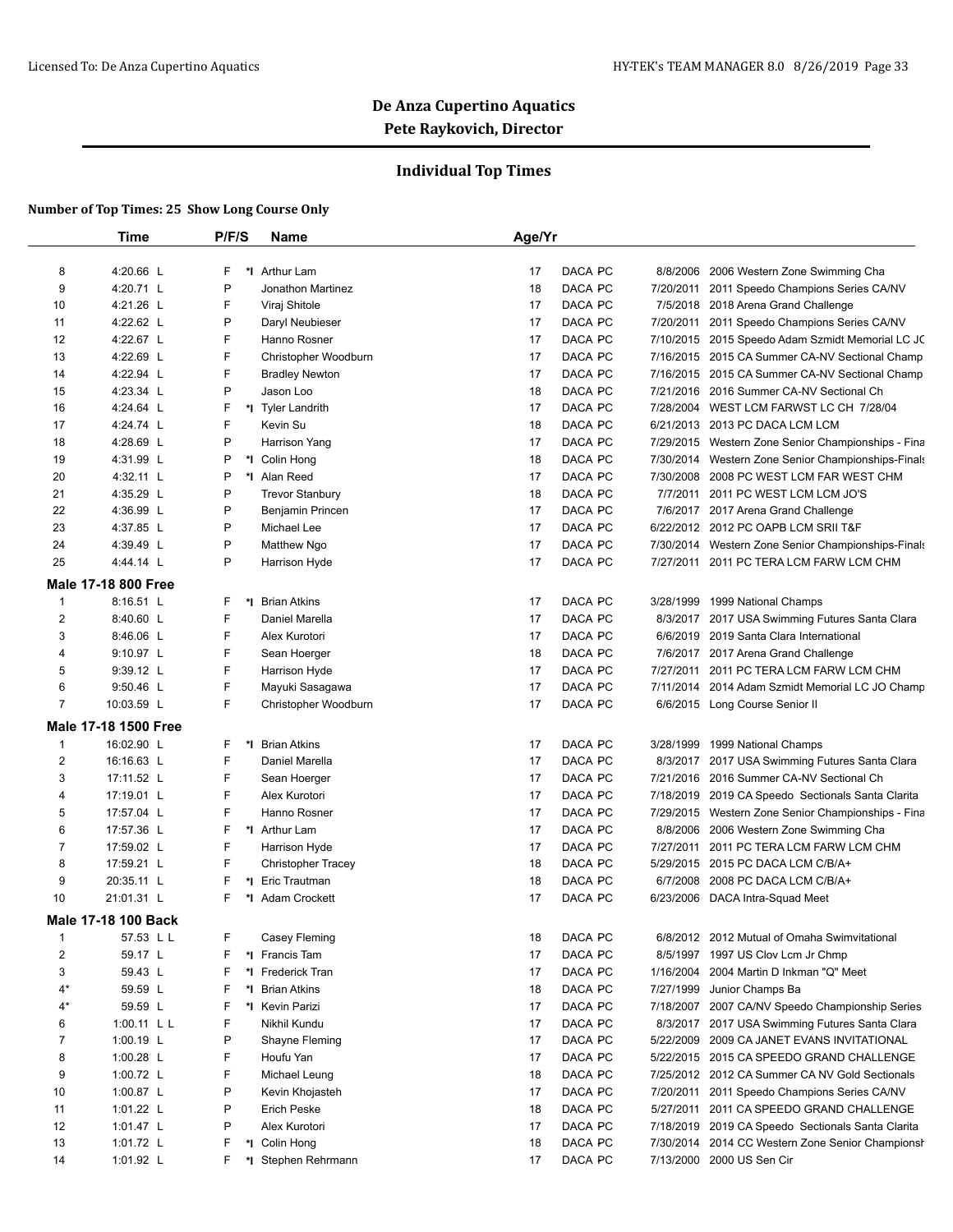### **Individual Top Times**

|    | <b>Time</b>                  | P/F/S   | Name                   | Age/Yr                     |                                                      |
|----|------------------------------|---------|------------------------|----------------------------|------------------------------------------------------|
|    |                              |         |                        |                            |                                                      |
| 15 | 1:01.99 L                    | F<br>*∣ | <b>Trent Larsen</b>    | 17<br>DACA PC<br>7/26/2001 | WEST LCM SECTIONAL 7/26/01                           |
| 16 | 1:02.63 L L                  | F       | Daniel Marella         | 17<br>DACA PC              | 7/20/2017 2017 Summer CA-NV Speedo Championsh        |
| 17 | 1:02.67 $L$                  | F       | *I Alan Reed           | DACA PC<br>17<br>7/16/2008 | 2008 CA/NV Speedo Championship                       |
| 18 | 1:02.71 L                    | P       | Jarrett Hampel         | 17<br>DACA PC              | 7/18/2019 2019 CA Speedo Sectionals Santa Clarita    |
| 19 | 1:03.09 L                    | P       | Nathaniel Lee          | DACA PC<br>17              | 8/3/2017 2017 USA Swimming Futures Santa Clara       |
| 20 | 1:03.24 L                    | P       | Connor Bengston        | 17<br>DACA PC              | 7/20/2011<br>2011 Speedo Champions Series CA/NV      |
| 21 | 1:04.00 L                    | F       | *I Nicholas Buonfiglio | 17<br>DACA PC              | 7/27/2005 TERA LCM FAR WESTERN 7/27/05               |
| 22 | 1:04.21 L                    | P       | Felix Chiun            | DACA PC<br>17              | 7/6/2017 2017 Arena Grand Challenge                  |
| 23 | $1:05.85$ L                  | P       | Shunei Asao            | DACA PC<br>17              | 7/22/2009 2009 CA/NV Speedo Championship Series      |
| 24 | 1:06.42 L                    | F       | *I Arthur Lam          | 18<br>DACA PC              | 8/1/2007 TERA LCM F/W L/C CHMP 8/01/07               |
| 25 | 1:06.60 L                    | P       | Derek Wang             | DACA PC<br>17              | 7/6/2017 2017 Arena Grand Challenge                  |
|    | Male 17-18 200 Back          |         |                        |                            |                                                      |
| 1  | 2:07.10 L                    | F       | *1 Francis Tam         | DACA PC<br>17              | 8/5/1997 1997 US Clov Lcm Jr Chmp                    |
| 2  | 2:07.66 L                    | F       | *I Brian Atkins        | DACA PC<br>18<br>7/27/1999 | Junior Champs Ba                                     |
| 3  | 2:07.70 L                    | P       | Shayne Fleming         | DACA PC<br>18              | 8/3/2010<br>2010 ConocoPhillips Nats TT              |
| 4  | 2:08.23 L                    | P       | Casey Fleming          | DACA PC<br>17              | 8/8/2011<br>2011 Speedo Junior National Championship |
| 5  | 2:08.31 L                    | F       | *I Stephen Rehrmann    | DACA PC<br>18<br>8/14/2001 | 2001 US Nat                                          |
| 6  | 2:09.79 L                    | F<br>*l | <b>Kevin Parizi</b>    | DACA PC<br>18              | 3/5/2008<br>2008 California-Nevada Spring Championsh |
| 7  | 2:11.97 L                    | P       | *1 Trent Larsen        | DACA PC<br>17<br>7/26/2001 | WEST LCM SECTIONAL 7/26/01                           |
| 8  | 2:13.25 L                    | P       | Houfu Yan              | DACA PC<br>17<br>5/22/2015 | 2015 CA SPEEDO GRAND CHALLENGE                       |
| 9  | 2:13.92 L                    | P       | Michael Leung          | DACA PC<br>17<br>7/20/2011 | 2011 Speedo Champions Series CA/NV                   |
| 10 | 2:14.12 L                    | F       | Alex Kurotori          | 17<br>DACA PC              | 6/6/2019<br>2019 Santa Clara International           |
| 11 | 2:14.70 L                    | P       | Nikhil Kundu           | DACA PC<br>17              | 7/20/2017 2017 Summer CA-NV Speedo Championsh        |
| 12 | $2:16.43$ L                  | F       | Hanno Rosner           | 17<br>DACA PC              | 7/10/2015 2015 Speedo Adam Szmidt Memorial LC JC     |
| 13 | 2:17.41 L                    | P       | Daniel Marella         | DACA PC<br>18              | 7/5/2018 2018 Arena Grand Challenge                  |
| 14 | 2:17.76 L                    | P       | *I Colin Hong          | DACA PC<br>18              | 7/30/2014 Western Zone Senior Championships-Finals   |
| 15 | 2:17.79 L                    | P       | *I Alan Reed           | DACA PC<br>17<br>7/16/2008 | 2008 CA/NV Speedo Championship                       |
| 16 | 2:17.97 L                    | P       | Connor Bengston        | DACA PC<br>17              | 7/20/2011<br>2011 Speedo Champions Series CA/NV      |
| 17 | 2:22.46 L                    | P       | Zachary Hsieh          | DACA PC<br>17              | 7/7/2016<br>2016 Arena Grand Challenge               |
| 18 | 2:24.36 L                    | F       | *I Frederick Tran      | 17<br>DACA PC              | 1/16/2004 2004 Martin D Inkman "Q" Meet              |
| 19 | 2:24.45 L                    | P       | Jason Yuan             | 17<br>DACA PC              | 7/6/2017 2017 Arena Grand Challenge                  |
| 20 | 2:25.29 L                    | P       | Mayuki Sasagawa        | DACA PC<br>18              | 7/10/2015 2015 Speedo Adam Szmidt Memorial LC JC     |
| 21 | 2:25.55 L                    | F       |                        | DACA PC                    |                                                      |
|    |                              | F       | Jason Loo              | 18                         | 7/7/2016 2016 Arena Grand Challenge                  |
| 22 | 2:26.42 L                    | P       | Sean Hoerger           | DACA PC<br>17              | 6/3/2016<br>2016 PC DACA LCM C/B/A+                  |
| 23 | 2:26.45 L                    | P       | Shunei Asao            | 17<br>DACA PC<br>7/29/2009 | 2009 PC WEST LCM FAR WEST CHM                        |
| 24 | 2:27.12 L                    | F.      | Derek Wang             | 17<br>DACA PC              | 7/6/2017 2017 Arena Grand Challenge                  |
| 25 | 2:27.36 L                    |         | *1 Arthur Lam          | 17<br>DACA PC              | 8/8/2006 2006 Western Zone Swimming Cha              |
|    | <b>Male 17-18 100 Breast</b> |         |                        |                            |                                                      |
| 1  | 1:05.07 L                    | F       | Keven Shang            | DACA PC<br>17              | 7/30/2015 2015 USA Swimming Futures Championship     |
| 2  | 1:05.14 L                    | P       | Darren Chan Chin Wah   | DACA PC<br>18              | 7/30/2014 2014 Speedo Junior National Championship   |
| 3  | 1:06.02 $L$                  | F       | *I Mark Liu            | DACA PC<br>17<br>7/22/2009 | 2009 CA/NV Speedo Championship Series                |
| 4  | 1:06.37 $L$                  | F       | Kevin Khojasteh        | DACA PC<br>17<br>7/20/2011 | 2011 Speedo Champions Series CA/NV                   |
| 5  | 1:07.19 L                    | F       | Daniel Marella         | DACA PC<br>18              | 7/19/2018 Canyons Summer CA-NV Sectional-2018        |
| 6  | 1:07.55 L                    | P       | Martin Kushnerov       | DACA PC<br>18              | 7/30/2015 2015 USA Swimming Futures Championshi      |
| 7  | 1:08.28 $L$                  | F       | <b>Richard Chen</b>    | 17<br>DACA PC              | 2009 CA North American Challen<br>8/5/2009           |
| 8  | 1:08.46 L                    | P       | <b>Arthur Moraes</b>   | DACA PC<br>17              | 7/18/2019 2019 CA Speedo Sectionals Santa Clarita    |
| 9  | 1:08.63 $L$                  | P       | Sean Hoerger           | DACA PC<br>18              | 7/20/2017 2017 Summer CA-NV Speedo Championsh        |
| 10 | 1:08.73 $L$                  | F       | Michael Chen           | DACA PC<br>17              | 8/5/2013 2013 Speedo Junior National Championship    |
| 11 | 1:09.28 L                    | P       | Nikhil Kundu           | DACA PC<br>18<br>7/19/2018 | Canyons Summer CA-NV Sectional-2018                  |
| 12 | 1:09.76 L                    | P       | *I Nicholas Buonfiglio | DACA PC<br>17              | 5/20/2005 Stanford University Invitation             |
| 13 | 1:10.00 $\lfloor$            | P       | Kevin Su               | DACA PC<br>17              | 6/8/2012 2012 Mutual of Omaha Swimvitational         |
| 14 | 1:10.17 $L$                  | P       | *I Kevin Parizi        | DACA PC<br>18              | 3/5/2008 2008 California-Nevada Spring Championsh    |
|    |                              |         |                        |                            |                                                      |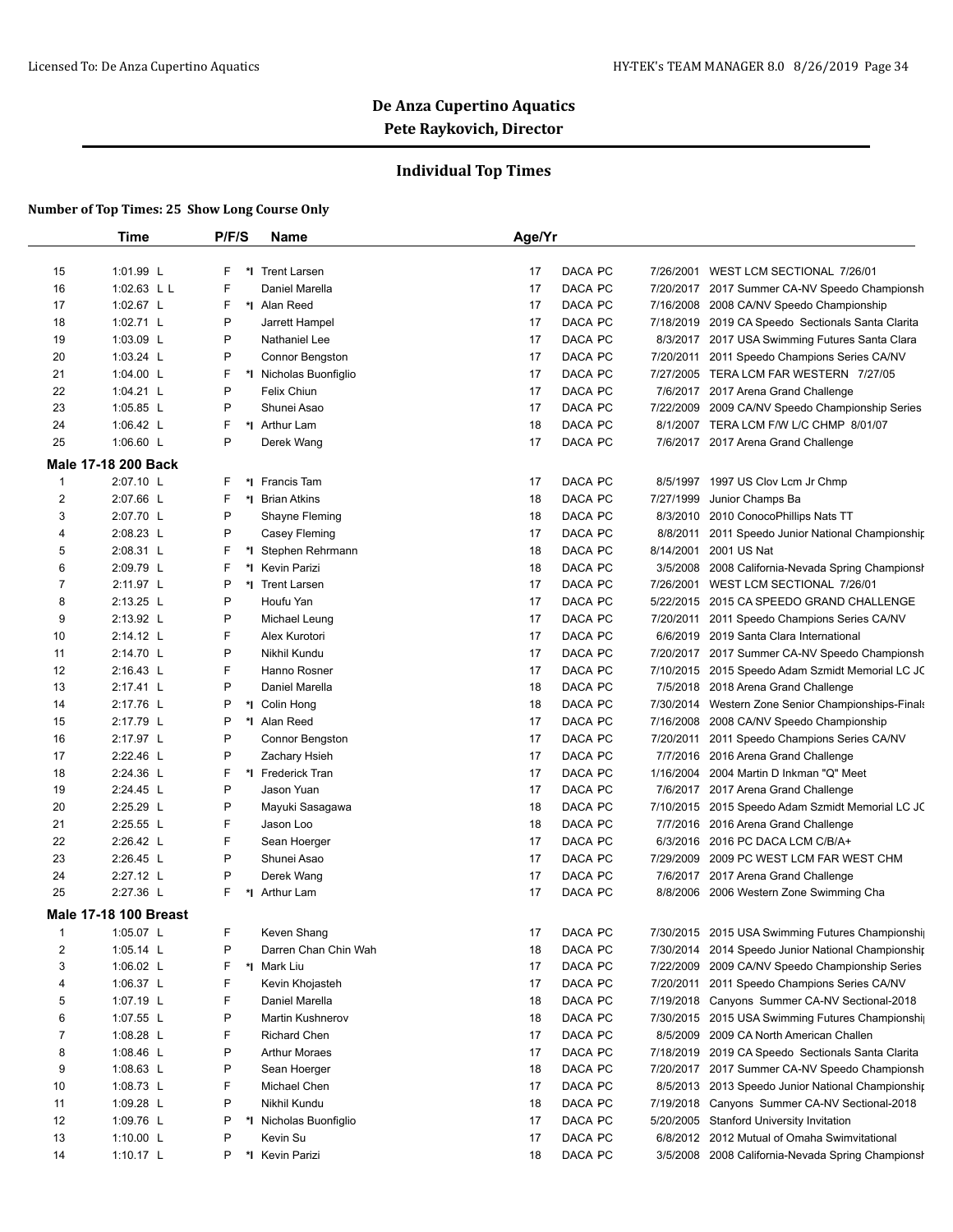### **Individual Top Times**

|                    | Time                         | P/F/S        | <b>Name</b>             | Age/Yr |         |           |                                                       |
|--------------------|------------------------------|--------------|-------------------------|--------|---------|-----------|-------------------------------------------------------|
|                    |                              |              |                         |        |         |           |                                                       |
| 15                 | 1:10.66 L                    | F            | *1 Kevin Luu            | 17     | DACA PC | 7/28/2004 | WEST LCM FARWST LC CH 7/28/04                         |
| 16                 | 1:10.68 L                    | F            | Michael Lee             | 18     | DACA PC |           | 7/31/2013 2013 Speedo Far Western Championship        |
| 17                 | $1:11.71$ L                  | P            | *I Andrew Chin          | 18     | DACA PC |           | 7/22/2009 2009 CA/NV Speedo Championship Series       |
| 18                 | 1:12.35 L                    | P            | Zachary Hsieh           | 17     | DACA PC |           | 7/7/2016 2016 Arena Grand Challenge                   |
| 19                 | 1:13.28 L                    | P            | Koki Sasagawa           | 18     | DACA PC |           | 7/31/2013 2013 Speedo Far Western Championship        |
| 20                 | 1:13.58 L                    | P            | Michael Chen            | 18     | DACA PC | 7/15/2010 | 2010 PC OAPB LCM PC-JO'S                              |
| $21*$              | 1:14.06 L                    | F            | <b>Bradley Newton</b>   | 18     | DACA PC |           | 6/3/2016 2016 PC DACA LCM C/B/A+                      |
| $21*$              | 1:14.06 L                    | P            | Jason Loo               | 17     | DACA PC |           | 7/9/2015 2015 CA Los Angeles Invite                   |
| 23                 | 1:14.26 L                    | F            | *I Mathew Schmidt       | 17     | DACA PC | 1/16/2004 | 2004 Martin D Inkman "Q" Meet                         |
| 24                 | 1:14.42 L                    | P            | Matthew Ngo             | 17     | DACA PC |           | 7/11/2014 2014 Adam Szmidt Memorial LC JO Champ       |
| 25                 | 1:14.91 L                    | P            | Jackson Clarno          | 17     | DACA PC |           | 7/6/2017 2017 Arena Grand Challenge                   |
|                    | <b>Male 17-18 200 Breast</b> |              |                         |        |         |           |                                                       |
| $\mathbf{1}$       | 2:22.74 L                    | F            | Darren Chan Chin Wah    | 18     | DACA PC | 5/23/2014 | 2014 CA SPEEDO GRAND CHALLENGE                        |
| 2                  | 2:23.14 L                    | P            | Daniel Marella          | 18     | DACA PC | 7/19/2018 | Canyons Summer CA-NV Sectional-2018                   |
| 3                  | 2:23.76 L                    | F            | Keven Shang             | 17     | DACA PC |           | 7/16/2015 2015 CA Summer CA-NV Sectional Champ        |
| 4                  | 2:25.08 L                    | F            | Sean Hoerger            | 18     | DACA PC |           | 7/20/2017 2017 Summer CA-NV Speedo Championsh         |
| 5                  | 2:26.48 L                    | P            | Kevin Khojasteh         | 17     | DACA PC |           | 8/8/2011 2011 Speedo Junior National Championship     |
| 6                  | 2:28.63 L                    | P            | <b>Martin Kushnerov</b> | 17     | DACA PC |           | 7/30/2014 2014 Summer Junior Nationals                |
| 7                  | 2:29.16 L                    | $\mathsf{T}$ | *I Mark Liu             | 17     | DACA PC | 5/22/2009 | 2009 CA JANET EVANS INVITATIONAL                      |
| 8                  | 2:29.17 L                    | P            | <b>Richard Chen</b>     | 17     | DACA PC | 7/22/2009 | 2009 CA/NV Speedo Championship Series                 |
| 9                  | 2:33.31 L                    | F            | Zachary Hsieh           | 17     | DACA PC |           | 7/21/2016 2016 Summer CA-NV Sectional Ch              |
| 10                 | 2:33.50 L                    | P            | Michael Chen            | 17     | DACA PC | 7/17/2013 | 2013 CA Summer Sectionals                             |
| 11                 | 2:33.70 L                    | P            | <b>Arthur Moraes</b>    | 17     | DACA PC |           | 7/18/2019 2019 CA Speedo Sectionals Santa Clarita     |
| 12                 | 2:35.18 L                    | P            | Kevin Su                | 17     | DACA PC |           | 6/8/2012 2012 Mutual of Omaha Swimvitational          |
| 13                 | 2:35.72 L                    | P            | Michael Lee             | 18     | DACA PC |           | 7/31/2013 2013 Speedo Far Western Championship        |
| $14*$              | 2:36.58 L                    | F            | Nikhil Kundu            | 17     | DACA PC |           | 6/3/2017 Long Course Senior Open                      |
| $14*$              | 2:36.58 L                    | F            | *I Kevin Luu            | 17     | DACA PC | 7/28/2004 | WEST LCM FARWST LC CH 7/28/04                         |
| 16                 | 2:37.06 L                    | F            | *I Mathew Schmidt       | 17     | DACA PC | 1/16/2004 | 2004 Martin D Inkman "Q" Meet                         |
| 17                 | 2:38.65 L                    | P            | Jason Loo               | 17     | DACA PC |           | 7/9/2015 2015 CA Los Angeles Invite                   |
| 18                 | 2:39.27 L                    | P            | Michael Chen            | 18     | DACA PC |           | 7/15/2010 2010 PC OAPB LCM PC-JO'S                    |
| 19                 | 2:40.51 L                    | P            | Koki Sasagawa           | 17     | DACA PC |           | 5/25/2012 2012 CA SPEEDO GRAND CHALLENGE              |
| 20                 | 2:40.85 L                    | P            | Viraj Shitole           | 17     | DACA PC |           | 7/5/2018 2018 Arena Grand Challenge                   |
| 21                 | 2:41.71 L                    | F<br>*∣      | <b>Trent Larsen</b>     | 17     | DACA PC | 6/15/2001 | CCA LCM JR+ T&F 6/15/01                               |
| 22                 | 2:42.21 L                    | F            | <b>Bradley Newton</b>   | 17     | DACA PC |           | 6/27/2015 Long Course Senior II                       |
| 23                 | 2:42.79 L                    | P            | Matthew Ngo             | 17     | DACA PC |           | 7/30/2014 Western Zone Senior Championships-Finals    |
| 24                 | 2:43.95 L                    | F            | Oscar Khowong           | 17     | DACA PC |           | 6/21/2019 2019 PC DACA LCM C/B/A+                     |
| 25                 | 2:44.08 L                    | P            | Steve Yang              | 17     | DACA PC |           | 7/6/2017 2017 Arena Grand Challenge                   |
| Male 17-18 100 Fly |                              |              |                         |        |         |           |                                                       |
| 1                  | 53.69 L                      | F            | <b>Erich Peske</b>      | 18     | DACA PC |           | 8/2/2011 2011 ConocoPhillips National Championship    |
| 2                  | 55.31 L                      | F            | Felix Chiun             | 18     | DACA PC |           | 7/19/2018 Canyons Summer CA-NV Sectional-2018         |
| 3                  | 57.57 L                      | P            | Jarod Olay              | 18     | DACA PC |           | 8/4/2016 2016 USA Swimming Futures Stanford           |
| 4                  | 57.81 L                      | F            | *I Stephen Rehrmann     | 18     | DACA PC |           | 7/26/2001 WEST LCM SECTIONAL 7/26/01                  |
| 5                  | 58.37 L                      | P            | *I Nicholas Buonfiglio  | 17     | DACA PC |           | 5/20/2005 Stanford University Invitation              |
| 6                  | 58.54 L                      | F            | Shawn Lin               | 17     | DACA PC |           | 7/29/2015 2015 PC Far Western Champs                  |
| 7                  | 58.62 L                      | P            | Kevin Khojasteh         | 17     | DACA PC | 7/20/2011 | 2011 Speedo Champions Series CA/NV                    |
| 8                  | 58.71 L                      | P            | Parker Bovenberg        | 18     | DACA PC |           | 6/16/2011 XLIV Santa Clara International Invitational |
| 9                  | 58.82 L                      | P            | Steve Yang              | 17     | DACA PC | 8/3/2017  | 2017 USA Swimming Futures Santa Clara                 |
| 10                 | 58.87 L                      | P            | Michael Leung           | 18     | DACA PC |           | 7/25/2012 2012 CA Summer CA NV Gold Sectionals        |
| 11                 | 59.01 L                      | P            | Dylan Condensa          | 17     | DACA PC |           | 7/19/2018 Canyons Summer CA-NV Sectional-2018         |
| 12                 | 59.06 L                      | P            | *I Andrew Chin          | 18     | DACA PC |           | 7/22/2009 2009 CA/NV Speedo Championship Series       |
| 13                 | 59.11 L                      | P            | <b>Patrick Shultz</b>   | 17     | DACA PC |           | 7/21/2010 2010 CA USA Swimming Speedo Champior        |
| 14                 | 59.13 L                      | P            | Keven Shang             | 18     | DACA PC |           | 7/21/2016 2016 Summer CA-NV Sectional Ch              |
|                    |                              |              |                         |        |         |           |                                                       |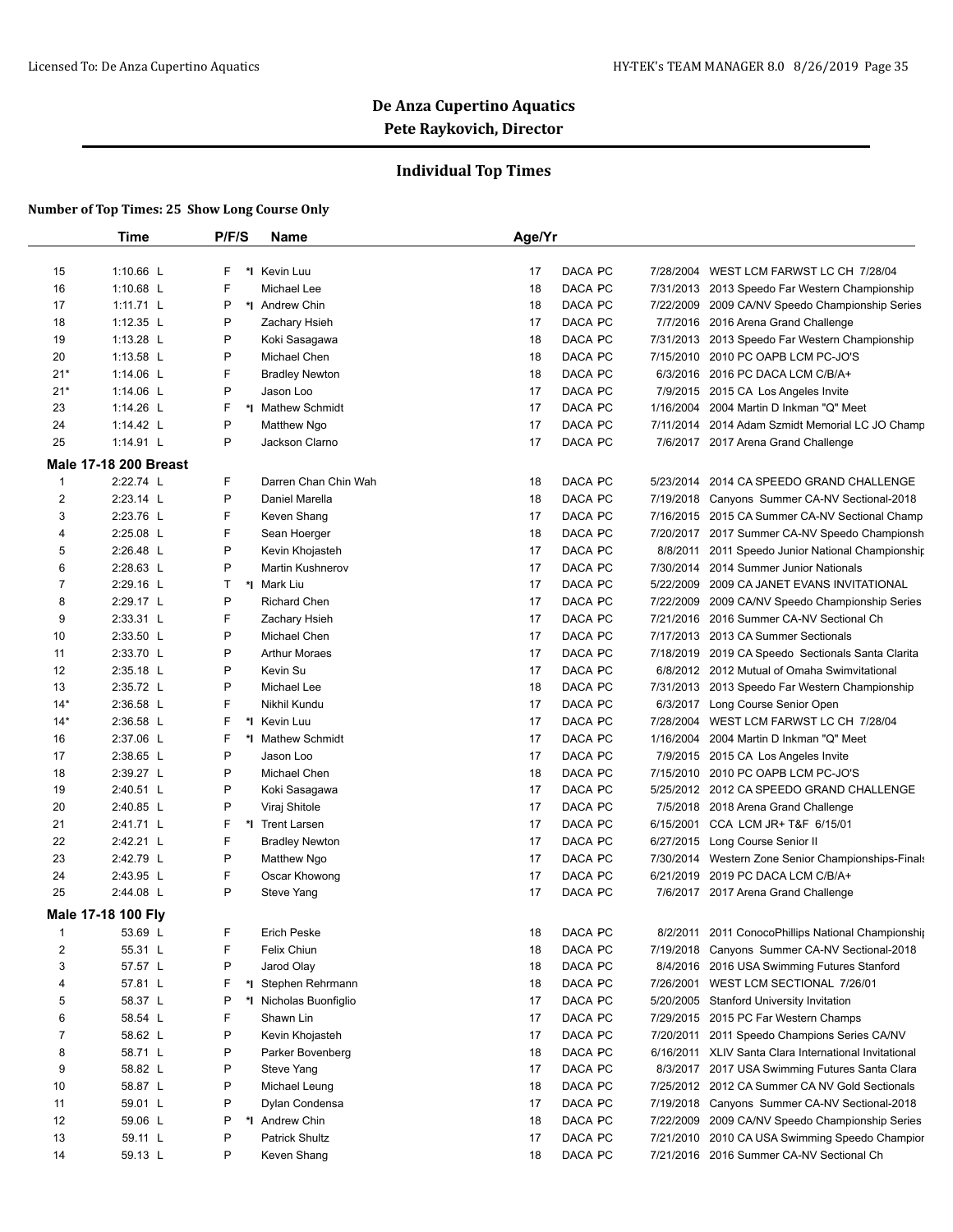### **Individual Top Times**

|                | <b>Time</b>        | P/F/S   | Name                                  | Age/Yr        |                                                      |
|----------------|--------------------|---------|---------------------------------------|---------------|------------------------------------------------------|
|                |                    |         |                                       |               |                                                      |
| 15             | 59.41 L            | P       | Connor Bengston                       | DACA PC<br>17 | 2011 Speedo Champions Series CA/NV<br>7/20/2011      |
| 16             | 59.90 L            | F       | Houfu Yan                             | DACA PC<br>17 | 7/16/2015 2015 CA Summer CA-NV Sectional Champ       |
| 17             | 1:00.17 L          | P       | Jarrett Hampel                        | DACA PC<br>17 | 7/18/2019 2019 CA Speedo Sectionals Santa Clarita    |
| $18*$          | 1:00.64 L          | P       | Koki Sasagawa                         | DACA PC<br>18 | 7/17/2013 2013 CA Summer Sectionals                  |
| $18*$          | 1:00.64 L          | P       | Nikhil Kundu                          | DACA PC<br>18 | 7/19/2018 Canyons Summer CA-NV Sectional-2018        |
| 20             | 1:00.77 L          | F       | <b>Trevor Perey</b>                   | DACA PC<br>18 | 7/5/2018 2018 Arena Grand Challenge                  |
| 21             | 1:01.29 L          | P       | Daryl Neubieser                       | DACA PC<br>17 | 7/20/2011 2011 Speedo Champions Series CA/NV         |
| 22             | 1:01.48 L          | P       | *I Michael Dellamano                  | DACA PC<br>18 | 7/26/2001 WEST LCM SECTIONAL 7/26/01                 |
| 23             | 1:01.50 L          | P       | Nathaniel Lee                         | DACA PC<br>18 | Canyons Summer CA-NV Sectional-2018<br>7/19/2018     |
| 24             | 1:01.64 L          | P       | <b>Jonathon Martinez</b>              | DACA PC<br>18 | 7/20/2011 2011 Speedo Champions Series CA/NV         |
| 25             | 1:01.91 L          | F       | Mason Royse                           | DACA PC<br>17 | 7/16/2015 2015 CA Summer CA-NV Sectional Champ       |
|                | Male 17-18 200 Fly |         |                                       |               |                                                      |
| $\mathbf{1}$   | 2:03.15 L          | P       | <b>Erich Peske</b>                    | DACA PC<br>18 | 8/2/2011 2011 ConocoPhillips National Championship   |
| 2              | 2:06.73 L          | F       | *I Stephen Rehrmann                   | DACA PC<br>17 | Speedo Jr. Championships West<br>8/1/2000            |
| 3              | 2:07.67 L          | F       | Jarod Olay                            | DACA PC<br>18 | 7/21/2016 2016 Summer CA-NV Sectional Ch             |
| 4              | 2:08.08 L          | F       | Michael Leung                         | DACA PC<br>18 | 7/25/2012 2012 CA Summer CA NV Gold Sectionals       |
| 5              | 2:09.87 L          | F       | Keven Shang                           | DACA PC<br>18 | 7/21/2016 2016 Summer CA-NV Sectional Ch             |
| 6              | 2:10.40 L          | P       | *I Nicholas Buonfiglio                | DACA PC<br>17 | 7/21/2005 2005 Speedo Summer Championhsip            |
| $\overline{7}$ | 2:11.34 L          | F       | *1 Trent Larsen                       | DACA PC<br>17 | 7/26/2001 WEST LCM SECTIONAL 7/26/01                 |
| 8              | 2:11.45 L          | P       | Steve Yang                            | DACA PC<br>17 | 7/20/2017 2017 Summer CA-NV Speedo Championsh        |
| 9              | 2:12.71 L          | P       | Jonathon Martinez                     | DACA PC<br>18 | 7/20/2011 2011 Speedo Champions Series CA/NV         |
| 10             | 2:12.84 L          | P       | Daniel Marella                        | DACA PC<br>18 | 7/5/2018 2018 Arena Grand Challenge                  |
| 11             | 2:13.48 L          | F       | *I Michael Dellamano                  | DACA PC<br>18 | 7/26/2001 WEST LCM SECTIONAL 7/26/01                 |
| 12             | 2:13.66 L          | P       | <b>Trevor Perev</b>                   | DACA PC<br>17 | 7/20/2017 2017 Summer CA-NV Speedo Championsh        |
| 13             | 2:14.26 L          | P       | *1 Andrew Chin                        | DACA PC<br>18 | 7/22/2009 2009 CA/NV Speedo Championship Series      |
| 14             | 2:17.05 L          | P       | Koki Sasagawa                         | DACA PC<br>18 | 7/31/2013 2013 Speedo Far Western Championship       |
| 15             | 2:17.22 L          | P       | Connor Bengston                       | DACA PC<br>17 | 7/20/2011 2011 Speedo Champions Series CA/NV         |
| 16             | 2:18.39 L          | P       | Mason Royse                           | DACA PC<br>17 | 7/16/2015 2015 CA Summer CA-NV Sectional Champ       |
| 17             | 2:18.74 L          | P       | Nikhil Kundu                          | DACA PC<br>17 | 7/6/2017 2017 Arena Grand Challenge                  |
| 18             | 2:27.55 L          | P       | Michael Chen                          | 17<br>DACA PC | 7/29/2009 2009 PC WEST LCM FAR WEST CHM              |
| 19             | 2:28.06 L          | P       | Jackson Clarno                        | 17<br>DACA PC | 7/6/2017 2017 Arena Grand Challenge                  |
| 20             | 2:28.35 L          | P       | Sean Hoerger                          | DACA PC<br>18 | 7/6/2017 2017 Arena Grand Challenge                  |
| 21             | 2:40.11 L          | F       | Craig Neubieser                       | 17<br>DACA PC | 6/27/2015 Long Course Senior II                      |
| 22             | 2:41.72 L          | F       | Justin Culpepper                      | DACA PC<br>17 | 6/11/2016 2016 CA SBSC June Bug                      |
| 23             | 2:42.33 L          | F       | Samuel Saito                          | DACA PC<br>17 | 6/25/2016 2016 Silicon Valley LC Age Group Open      |
| 24             | 2:43.89 L          | F       | *I Alexander Collins                  | 17<br>DACA PC | 2009 PC DACA LCM PC-C/B/A+<br>5/1/2009               |
| 25             | 2:53.51 L          | F<br>*1 | <b>Brian Trinh</b>                    | DACA PC<br>18 | 8/9/2003 CMST LCM C/B/A+ 8/09/03                     |
|                |                    |         |                                       |               |                                                      |
| $\mathbf{1}$   | Male 17-18 200 IM  | F       |                                       | DACA PC       |                                                      |
|                | 2:06.53 L          | *∣      | Stephen Rehrmann                      | 18            | 8/14/2001 2001 US Nat                                |
| $\overline{2}$ | 2:06.83 L          | P       | <b>Erich Peske</b><br>Kevin Khojasteh | DACA PC<br>18 | 8/2/2011 2011 ConocoPhillips National Championship   |
| 3              | 2:08.52 L          | F       |                                       | DACA PC<br>17 | 7/20/2011 2011 Speedo Champions Series CA/NV         |
| 4              | 2:08.71 L          | F       | *I Francis Tam                        | DACA PC<br>17 | 7/26/1997 1997 US Nat Spr                            |
| 5              | 2:09.45 L          | P       | Shayne Fleming                        | DACA PC<br>17 | 5/22/2009 2009 CA JANET EVANS INVITATIONAL           |
| 6              | 2:10.33 L          | F       | Daniel Marella                        | DACA PC<br>18 | 8/2/2018<br>2018 USA Swimming Futures Sant           |
| 7              | 2:11.13 L          | F       | *I Brian Atkins                       | DACA PC<br>18 | Junior Champs Ba<br>7/27/1999                        |
| 8              | 2:11.21 L          | F       | *I Trent Larsen                       | DACA PC<br>17 | 7/26/2001 WEST LCM SECTIONAL 7/26/01                 |
| 9              | 2:11.97 L          | F<br>*∣ | Nicholas Buonfiglio                   | DACA PC<br>17 | 7/21/2005 2005 Speedo Summer Championhsip            |
| 10             | 2:12.37 L          | F       | *I Kevin Parizi                       | DACA PC<br>18 | 3/5/2008<br>2008 California-Nevada Spring Championsh |
| 11             | 2:12.45 L          | F       | Keven Shang                           | DACA PC<br>18 | 7/21/2016 2016 Summer CA-NV Sectional Ch             |
| 12             | 2:13.32 L          | P       | Sean Hoerger                          | DACA PC<br>18 | 7/20/2017 2017 Summer CA-NV Speedo Championsh        |
| 13             | 2:13.61 L          | P       | Martin Kushnerov                      | DACA PC<br>17 | 5/23/2014 2014 CA SPEEDO GRAND CHALLENGE             |
| 14             | 2:13.92 L          | P       | Nikhil Kundu                          | DACA PC<br>18 | 7/19/2018 Canyons Summer CA-NV Sectional-2018        |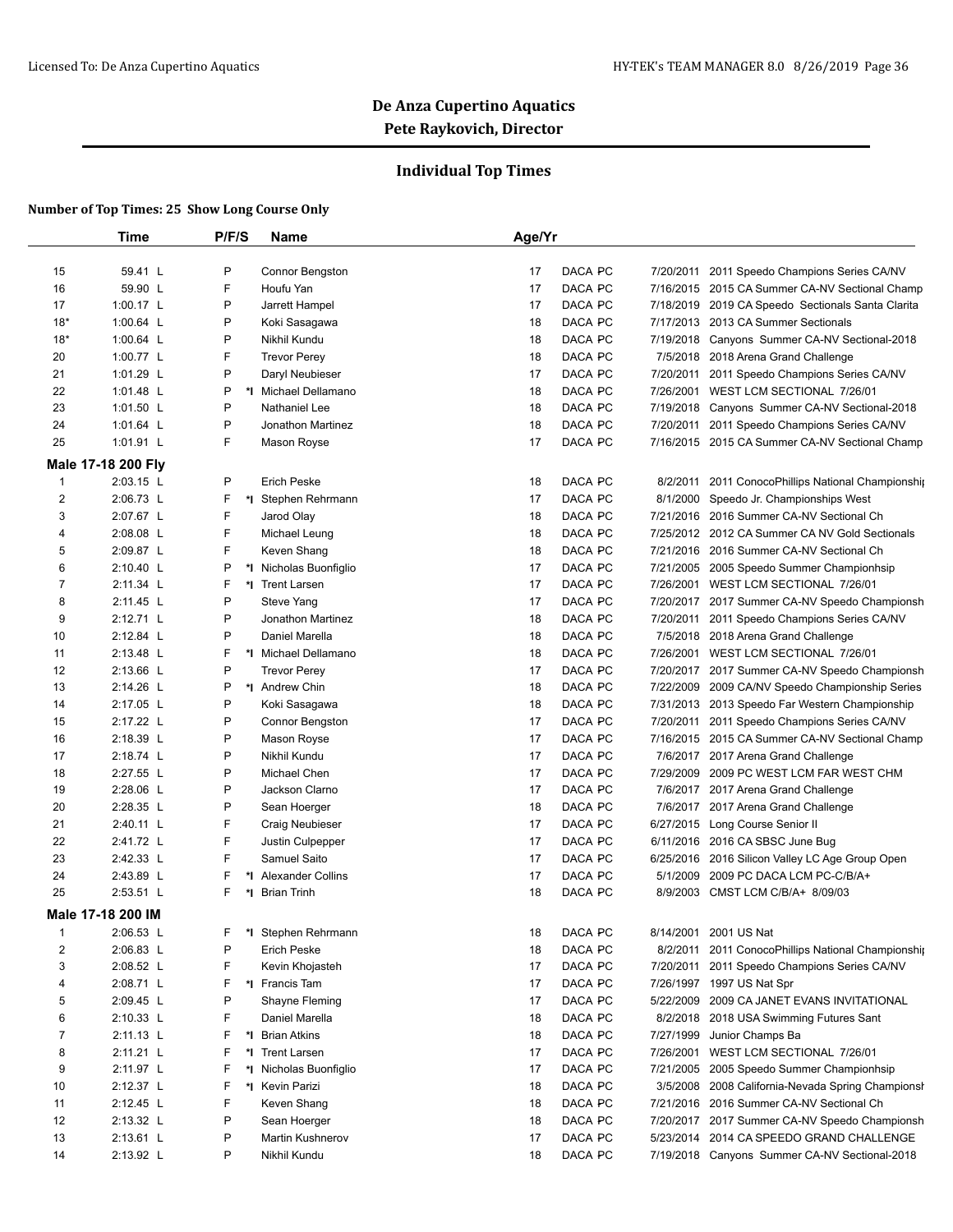### **Individual Top Times**

|                | <b>Time</b>            | P/F/S   | <b>Name</b>           | Age/Yr               |           |                                                      |
|----------------|------------------------|---------|-----------------------|----------------------|-----------|------------------------------------------------------|
|                |                        |         |                       |                      |           |                                                      |
| 15             | 2:14.44 L              | P       | Shawn Lin             | 17<br>DACA PC        |           | 7/29/2015 2015 PC Far Western Champs                 |
| 16             | 2:14.87 L              | F       | Houfu Yan             | DACA PC<br>18        |           | 7/21/2016 2016 Summer CA-NV Sectional Ch             |
| 17             | 2:15.04 L              | F       | Darren Chan Chin Wah  | DACA PC<br>18        | 5/30/2014 | 2014 PC DACA C/B/A+                                  |
| 18             | 2:15.11 L              | F       | Zachary Hsieh         | DACA PC<br>17        |           | 7/21/2016 2016 Summer CA-NV Sectional Ch             |
| 19             | $2:15.44$ L            | P       | Michael Leung         | DACA PC<br>18        |           | 7/25/2012 2012 CA Summer CA NV Gold Sectionals       |
| 20             | 2:15.77 L              | P       | Steve Yang            | DACA PC<br>17        | 8/3/2017  | 2017 USA Swimming Futures Santa Clara                |
| 21             | 2:16.58 L              | P       | Michael Chen          | DACA PC<br>17        |           | 7/17/2013 2013 CA Summer Sectionals                  |
| 22             | 2:16.82 L              | F       | Kevin Su              | 17<br>DACA PC        |           | 6/22/2012 2012 PC OAPB LCM SRII T&F                  |
| 23             | 2:17.56 L              | F       | Jason Loo             | DACA PC<br>18        |           | 7/21/2016 2016 Summer CA-NV Sectional Ch             |
| 24             | 2:17.62 L              | P       | *I Mark Liu           | DACA PC<br>17        |           | 7/22/2009 2009 CA/NV Speedo Championship Series      |
| 25             | 2:18.01 L              | P       | Connor Bengston       | DACA PC<br>17        |           | 7/20/2011 2011 Speedo Champions Series CA/NV         |
|                | Male 17-18 400 IM      |         |                       |                      |           |                                                      |
| $\mathbf{1}$   | 4:32.53 L              | F       | Daniel Marella        | DACA PC<br>18        |           | 8/2/2018 2018 USA Swimming Futures Sant              |
| $\overline{2}$ | 4:36.53 L              | F       | Kevin Khojasteh       | DACA PC<br>17        |           | 7/20/2011 2011 Speedo Champions Series CA/NV         |
| 3              | 4:41.27 L              | F       | *1 Trent Larsen       | DACA PC<br>17        | 7/26/2001 | WEST LCM SECTIONAL 7/26/01                           |
| 4              | 4:42.11 L              | F       | *I Stephen Rehrmann   | DACA PC<br>17        |           | 6/16/2000 2000 US Summer Sanders I                   |
| 5              | 4:44.18 L              | F       | Sean Hoerger          | DACA PC<br>17        |           | 7/21/2016 2016 Summer CA-NV Sectional Ch             |
| 6              | 4:44.26 L              | P       | Shayne Fleming        | DACA PC<br>17        | 7/22/2009 | 2009 CA/NV Speedo Championship Series                |
| $\overline{7}$ | 4:47.40 L              | P       | Martin Kushnerov      | 17<br>DACA PC        | 5/23/2014 | 2014 CA SPEEDO GRAND CHALLENGE                       |
| 8              | 4:47.75 L              | F       | Keven Shang           | DACA PC<br>18        |           | 7/21/2016 2016 Summer CA-NV Sectional Ch             |
| 9              | 4:50.29 L              | F       | Jason Loo             | DACA PC<br>18        | 7/21/2016 | 2016 Summer CA-NV Sectional Ch                       |
| 10             | 4:50.42 L              | P       | Shawn Lin             | 17<br>DACA PC        |           | 7/29/2015 2015 Speedo Far Western Championship       |
| 11             | 4:50.96 L              | P       | Zachary Hsieh         | DACA PC<br>17        |           | 7/7/2016 2016 Arena Grand Challenge                  |
| 12             | 4:56.02 L              | F       | Steve Yang            | DACA PC<br>17        |           | 7/6/2017 2017 Arena Grand Challenge                  |
| 13             | 4:56.16 L              | P       | Jonathon Martinez     | DACA PC<br>18        |           | 7/20/2011 2011 Speedo Champions Series CA/NV         |
| 14             | 5:00.03 L              | P       | Viraj Shitole         | DACA PC<br>17        |           | 7/5/2018 2018 Arena Grand Challenge                  |
| 15             | 5:00.48 L              | F       | *I Arthur Lam         | DACA PC<br>17        |           | 8/8/2006 2006 Western Zone Swimming Cha              |
| 16             | 5:02.18 L              | P       | Connor Bengston       | 17<br>DACA PC        | 7/20/2011 | 2011 Speedo Champions Series CA/NV                   |
| 17             | 5:02.98 L              | F       | <b>Bradley Newton</b> | DACA PC<br>17        |           | 6/27/2015 Long Course Senior II                      |
| 18             | 5:07.22 L              | F       | Michael Lee           | DACA PC<br>18        | 6/1/2013  | Long Course Senior II                                |
| 19             | 5:09.86 L              | F<br>*1 | <b>Mathew Schmidt</b> | DACA PC<br>17        | 1/16/2004 | 2004 Martin D Inkman "Q" Meet                        |
| 20             | 5:13.64 L              | P       | *I Tyler Landrith     | DACA PC<br>17        |           | 7/28/2004 WEST LCM FARWST LC CH 7/28/04              |
| 21             | 5:15.12 L              | P       | Jason Yuan            | DACA PC<br>17        | 7/6/2017  | 2017 Arena Grand Challenge                           |
| 22             | 5:17.55 L              | P       | Michael Chen          | 17<br>DACA PC        | 7/29/2009 | 2009 PC WEST LCM FAR WEST CHM                        |
| 23             | 5:19.22 L              | F       | Jackson Clarno        | DACA PC<br>17        |           | 6/9/2017 2017 PC DACA LCM C/B/A+                     |
| 24             | 5:19.76 L              | P       | <b>Richard Chen</b>   | DACA PC<br>17        | 8/5/2009  | 2009 CA North American Challen                       |
| 25             | 5:23.25 L              | F<br>*1 | Dennis Chen           | <b>DACA PC</b><br>18 |           | 7/13/2006 Long Course Sr State Championship Meet 2   |
|                |                        |         |                       |                      |           |                                                      |
|                | Male 19 & Over 50 Free |         |                       |                      |           |                                                      |
| 1              | 22.35 L                | S       | Shayne Fleming        | 20<br>DACA PC        |           | 6/25/2012 2012 U.S. Olympic Team Trials - Swimming   |
| 2              | 23.46 L                | F       | Casey Fleming         | 19<br>DACA PC        |           | 5/31/2012 XLV Santa Clara International Invitational |
| 3              | 23.68 L                | F       | Felix Chiun           | DACA PC<br>19        |           | 7/18/2019 2019 CA Speedo Sectionals Santa Clarita    |
| 4              | 23.98 L                | P       | Erich Peske           | 19<br>DACA PC        |           | 7/25/2012 2012 CA Summer CA NV Gold Sectionals       |
| 5              | 24.23 L                | F       | Parker Bovenberg      | 19<br>DACA PC        | 7/20/2011 | 2011 Speedo Champions Series CA/NV                   |
| 6              | 24.26 L                | F       | Kevin Su              | UN PC<br>21          |           | 5/15/2016 2016 Santa Clara SCY/LCM Walk On Meet      |
| 7              | 24.41 L                | P       | Anthony Casaccia      | DACA PC<br>19        |           | 7/19/2018 Canyons Summer CA-NV Sectional-2018        |
| 8              | 24.75 L                | F       | *I Francis Tam        | 19<br>DACA PC        |           | 7/15/1999 1999 US Janet Evans Inv                    |
| 9              | 24.81 L                | P       | Danh Bui              | DACA PC<br>19        |           | 5/25/2012 2012 CA SPEEDO GRAND CHALLENGE             |
| 10             | 24.82 L                | F       | Michael Leung         | DACA PC<br>21        |           | 7/16/2015 2015 CA Summer CA-NV Sectional Champ       |
| 11             | 25.12 L                | P       | Darren Chan Chin Wah  | DACA PC<br>20        |           | 7/21/2016 2016 Summer CA-NV Sectional Ch             |
| 12             | 25.22 L                | F       | Kegan Hampel          | DACA PC<br>19        |           | 7/6/2017 2017 Arena Grand Challenge                  |
| $13*$          | 25.35 L                | P       | *I Stephen Rehrmann   | DACA PC<br>19        |           | 6/20/2002 SMOC 2002                                  |
| $13*$          | 25.35 L                | P       | Yohan Lim Chou Sang   | DACA PC<br>19        |           | 7/7/2016 2016 Arena Grand Challenge                  |
|                |                        |         |                       |                      |           |                                                      |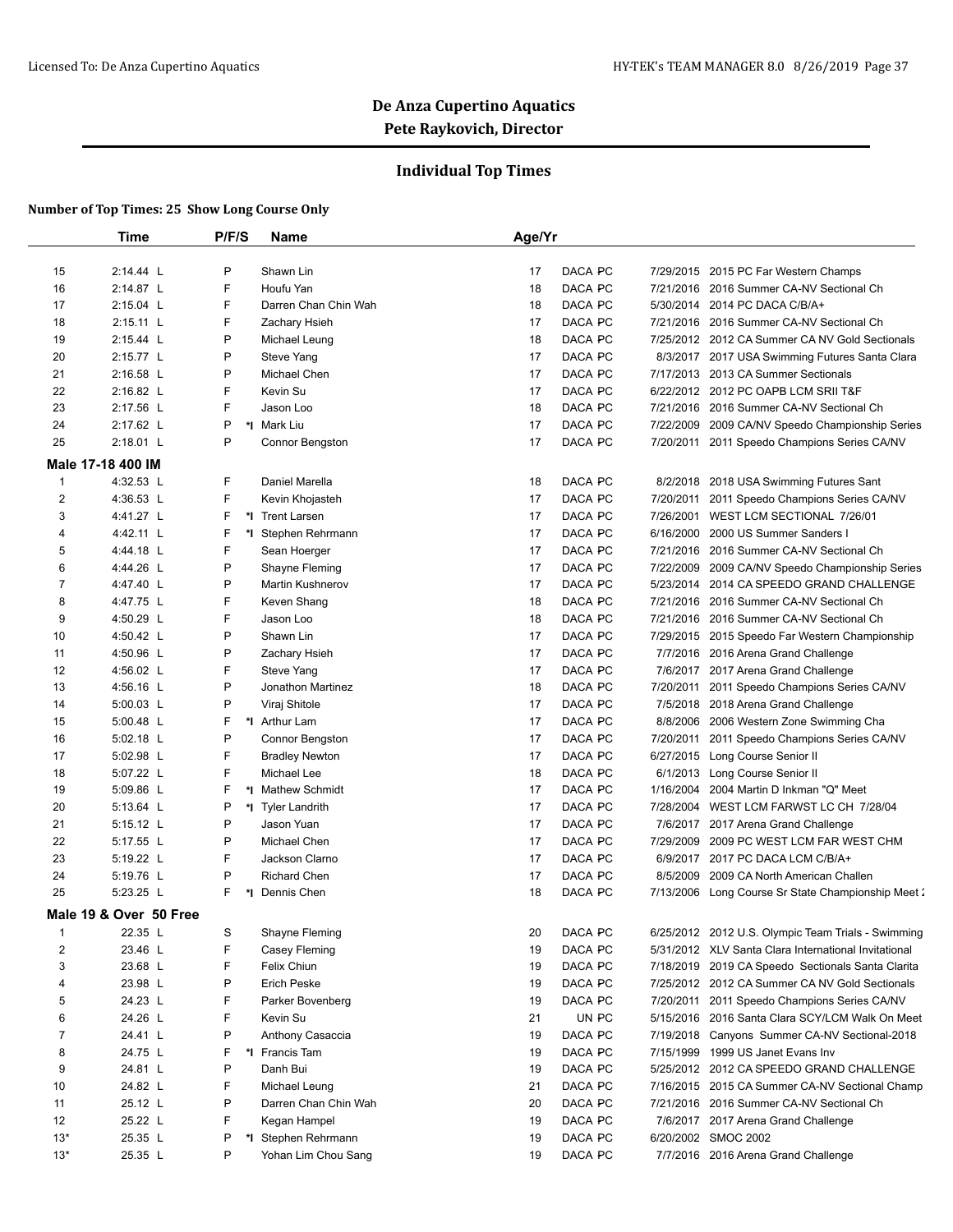### **Individual Top Times**

|              | <b>Time</b>             | P/F/S | Name                          | Age/Yr        |           |                                                                              |
|--------------|-------------------------|-------|-------------------------------|---------------|-----------|------------------------------------------------------------------------------|
|              |                         |       |                               |               |           |                                                                              |
| 15           | 25.62 L                 | P     | Jarod Olay                    | 19<br>DACA PC |           | 7/20/2017 2017 Summer CA-NV Speedo Championsh                                |
| 16           | 25.68 L                 | P     | Daniel Donnelly<br>*I         | 21<br>DACA PC | 5/22/2009 | 2009 CA JANET EVANS INVITATIONAL                                             |
| 17           | 26.19 L                 | F     | Jason Loo                     | DACA PC<br>19 | 6/9/2017  | 2017 PC DACA LCM C/B/A+                                                      |
| 18           | 26.52 L                 | F     | Jonathon Martinez             | 19<br>DACA PC |           | 6/22/2012 2012 PC OAPB LCM SRII T&F                                          |
| 19           | 26.71 L                 | F     | Daniel Marella                | 19<br>DACA PC |           | 6/28/2019 2019 QSS Super Last Chance Meet                                    |
| 20           | 27.83 L                 | P     | *∣<br><b>Brian Trinh</b>      | DACA PC<br>20 | 7/14/2005 | Junior Olympics LC 2005                                                      |
| 21           | 27.88 L                 | F     | <b>Stephane Roussel</b><br>*I | DACA PC<br>22 |           | 6/4/2005 SVAA LCM JR+ 6/04/05                                                |
| 22           | 28.11 L                 | F     | *I Neal Goggans               | 19<br>DACA PC |           | 5/31/2003 OAPB LCM JR+ 5/31/03                                               |
| 23           | 28.81 L                 | F     | *I John Brown                 | DACA PC<br>19 | 5/31/2008 | 2008 PC SJA LCM JR+                                                          |
| 24           | 28.86 L                 | F     | Kevin Ham                     | 20<br>DACA PC |           | 6/3/2016 2016 PC DACA LCM C/B/A+                                             |
| 25           | 29.70 L                 | F     | Nicholas Cirone               | DACA PC<br>23 |           | 4/21/2012 2012 PC DACA LCM C/B/A+                                            |
|              | Male 19 & Over 100 Free |       |                               |               |           |                                                                              |
| $\mathbf{1}$ | 50.88 L                 | P     | Shayne Fleming                | 20<br>DACA PC |           | 6/25/2012 2012 U.S. Olympic Team Trials - Swimming                           |
| 2            | 51.10 L                 | F     | Felix Chiun                   | DACA PC<br>19 |           | 7/18/2019 2019 CA Speedo Sectionals Santa Clarita                            |
| 3            | 51.73 L                 | F     | Kevin Su                      | DACA PC<br>20 |           | 7/16/2015 2015 CA Summer CA-NV Sectional Champ                               |
| 4            | 52.43 L                 | P     | *I Stephen Rehrmann           | DACA PC<br>19 |           | 8/1/2002 Long Course CA-NV Sectional                                         |
| 5            | 52.77 L                 | F     | <b>Erich Peske</b>            | DACA PC<br>19 |           | 7/25/2012 2012 CA Summer CA NV Gold Sectionals                               |
| 6            | 53.16 L                 | P     | Casey Fleming                 | 19<br>DACA PC |           | 5/31/2012 XLV Santa Clara International Invitational                         |
| 7            | 53.63 L                 | P     | Anthony Casaccia              | 20<br>DACA PC |           | 7/18/2019 2019 CA Speedo Sectionals Santa Clarita                            |
| 8            | 53.68 L                 | P     | Darren Chan Chin Wah          | DACA PC<br>20 |           | 7/21/2016 2016 Summer CA-NV Sectional Ch                                     |
| 9            | 53.78 L                 | F     | Michael Leung                 | 19<br>DACA PC |           | 7/17/2013 2013 CA Summer Sectionals                                          |
| 10           | 53.95 L                 | P     | Parker Bovenberg              | DACA PC<br>19 |           | 7/20/2011 2011 Speedo Champions Series CA/NV                                 |
| 11           | 54.60 L L               | F     | Kegan Hampel                  | DACA PC<br>19 |           | 7/20/2017 2017 Summer CA-NV Speedo Championsh                                |
| 12           | 54.62 L                 | P     | Danh Bui                      | DACA PC<br>19 |           | 5/25/2012 2012 CA SPEEDO GRAND CHALLENGE                                     |
| 13           | 55.40 L                 | P     | Yohan Lim Chou Sang           | DACA PC<br>19 |           | 7/21/2016 2016 Summer CA-NV Sectional Ch                                     |
| 14           | 55.58 L                 | F     | *I Jaison Carter              | DACA PC<br>23 |           | 8/1/2002 Long Course CA-NV Sectional                                         |
| 15           | 55.89 L                 | P     | Jonathon Martinez             | 19<br>DACA PC |           | 7/25/2012 2012 CA Summer CA NV Gold Sectionals                               |
| 16           | 57.30 L                 | P     | Jason Loo                     | DACA PC<br>19 |           | 7/6/2017 2017 Arena Grand Challenge                                          |
| 17           | 57.33 L                 | P     | *I Daniel Donnelly            | DACA PC<br>21 |           | 7/22/2009 2009 CA/NV Speedo Championship Series                              |
| 18           | 58.69 L                 | P     | Sean Hoerger                  | 19<br>DACA PC |           | 7/5/2018 2018 Arena Grand Challenge                                          |
| 19           | 1:00.19 L               | P     | *I Neal Goggans               | 19<br>DACA PC |           | 7/17/2003 TERA LCM AGE GRP CHMP 7/17/03                                      |
| 20           | 1:02.16 L               | P     | *∣<br><b>Brian Trinh</b>      | 20<br>DACA PC | 7/14/2005 | Junior Olympics LC 2005                                                      |
| 21           | 1:03.88 L               | F     | Kevin Ham                     | 20<br>DACA PC |           | 6/3/2016 2016 PC DACA LCM C/B/A+                                             |
| 22           | 1:05.16 L               | F     | Nicholas Cirone               | 23<br>DACA PC |           | 6/1/2012 2012 PC DACA LCM PC-C/B/A+                                          |
| 23           | 1:06.09 L               | F     | *I John Brown                 | DACA PC<br>19 |           | 5/31/2008 2008 PC SJA LCM JR+                                                |
| 24           | 1:13.56 $L$             | P     | Adrian Rodriguez-Martinez     | 23<br>DACA PC |           | 7/21/2017 NNA Silver State Championship 2017                                 |
|              |                         |       |                               |               |           |                                                                              |
|              | Male 19 & Over 200 Free |       |                               |               |           |                                                                              |
| 1            | 1:53.63 L               | F.    | *I Stephen Rehrmann           | 21<br>DACA PC |           | 8/3/2004 2004 ConocoPhillips Nat. Champ<br>7/17/2014 2014 Los Angeles Invite |
| 2            | 1:54.94 L               | F     | Kevin Su                      | DACA PC<br>19 |           |                                                                              |
| 3            | 1:56.21 L L             | F     | Daniel Marella                | DACA PC<br>19 |           | 7/18/2019 2019 CA Speedo Sectionals Santa Clarita                            |
| 4            | 1:57.58 L               | P     | Shayne Fleming                | DACA PC<br>24 |           | 7/21/2016 2016 Summer CA-NV Sectional Ch                                     |
| 5            | 1:57.64 L               | P     | Parker Bovenberg              | 19<br>DACA PC |           | 7/20/2011 2011 Speedo Champions Series CA/NV                                 |
| 6            | 1:58.18 $L$             | P     | Michael Leung                 | DACA PC<br>21 |           | 7/16/2015 2015 CA Summer CA-NV Sectional Champ                               |
| 7            | 1:58.44 L               | F     | *I Eric Koch                  | 21<br>DACA PC |           | 7/10/2003 2003 CA JANET EVANS INV 0703                                       |
| 8            | 1:58.49 L               | P     | Anthony Casaccia              | 20<br>DACA PC |           | 7/18/2019 2019 CA Speedo Sectionals Santa Clarita                            |
| 9            | $1:59.31$ L             | P     | Danh Bui                      | DACA PC<br>21 |           | 7/17/2013 2013 CA Summer Sectionals                                          |
| 10           | 1:59.68 L               | P     | Jonathon Martinez             | 20<br>DACA PC |           | 7/17/2013 2013 CA Summer Sectionals                                          |
| 11           | 2:00.34 L               | F     | *1 Jaison Carter              | 22<br>DACA PC |           | 8/14/2001 2001 US Nat                                                        |
| 12           | 2:00.50 L               | P     | Darren Chan Chin Wah          | 20<br>DACA PC |           | 7/21/2016 2016 Summer CA-NV Sectional Ch                                     |
| 13           | 2:02.40 L               | P     | Sean Hoerger                  | DACA PC<br>19 |           | 7/19/2018 Canyons Summer CA-NV Sectional-2018                                |
| 14           | 2:03.04 L               | P     | Yohan Lim Chou Sang           | DACA PC<br>19 |           | 7/7/2016 2016 Arena Grand Challenge                                          |
| 15           | 2:03.93 L               | P     | Jarod Olay                    | DACA PC<br>19 |           | 7/20/2017 2017 Summer CA-NV Speedo Championsh                                |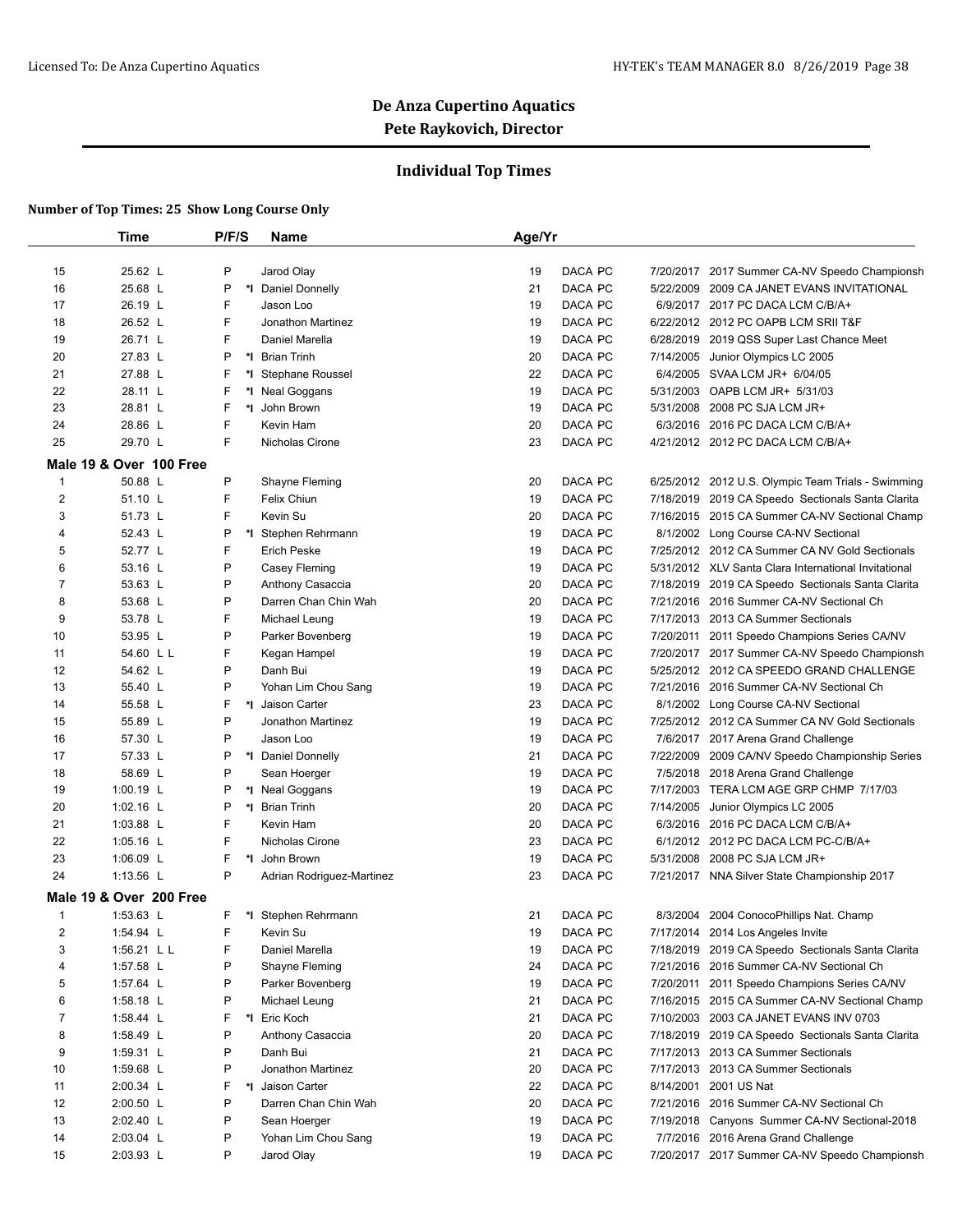### **Individual Top Times**

|                | <b>Time</b>               | P/F/S | <b>Name</b>               | Age/Yr |         |           |                                                   |
|----------------|---------------------------|-------|---------------------------|--------|---------|-----------|---------------------------------------------------|
|                |                           |       |                           |        |         |           |                                                   |
| 16             | 2:04.15 L                 | P     | Jason Loo                 | 19     | DACA PC |           | 7/6/2017 2017 Arena Grand Challenge               |
| 17             | 2:04.34 L                 | P     | Kegan Hampel              | 19     | DACA PC |           | 7/6/2017 2017 Arena Grand Challenge               |
| 18             | 2:05.50 L                 | P     | *I Daniel Donnelly        | 21     | DACA PC | 7/22/2009 | 2009 CA/NV Speedo Championship Series             |
| 19             | 2:15.26 L                 | F     | *I Neal Goggans           | 19     | DACA PC |           | 5/31/2003 OAPB LCM JR+ 5/31/03                    |
| 20             | 2:18.15 L                 | F     | *I John Brown             | 19     | DACA PC |           | 7/28/2007 DACA Summer Meet                        |
| 21             | 2:18.22 L                 | F     | *I Stephane Roussel       | 21     | DACA PC | 6/11/2004 | DACA - PASA Dual Meet                             |
| 22             | 2:25.75 L                 | F     | Kevin Ham                 | 20     | DACA PC |           | 6/3/2016 2016 PC DACA LCM C/B/A+                  |
| 23             | 2:25.91 L                 | F     | Nicholas Cirone           | 23     | DACA PC |           | 6/22/2012 BAC Summer Long Course Meet 2012        |
| 24             | 2:30.29 L                 | F     | Adrian Rodriguez-Martinez | 23     | DACA PC |           | 7/21/2017 NNA Silver State Championship 2017      |
|                | Male 19 & Over 400 Free   |       |                           |        |         |           |                                                   |
| $\mathbf{1}$   | 4:03.56 L                 | F     | *I Eric Koch              | 22     | DACA PC |           | 8/5/2003 2003 Western Zone Champs                 |
| $\overline{2}$ | 4:12.07 L                 | P     | Kevin Su                  | 19     | DACA PC |           | 7/17/2014 2014 Los Angeles Invite                 |
| 3              | 4:16.30 L                 | P     | *1 Jaison Carter          | 23     | DACA PC |           | 8/1/2002 Long Course CA-NV Sectional              |
| 4              | 4:19.10 L                 | Ρ     | Jonathon Martinez         | 20     | DACA PC |           | 7/17/2013 2013 CA Summer Sectionals               |
| 5              | 4:19.75 L                 | Ρ     | Anthony Casaccia          | 20     | DACA PC |           | 7/18/2019 2019 CA Speedo Sectionals Santa Clarita |
| 6              | 4:30.57 L                 | P     | Sean Hoerger              | 19     | DACA PC |           | 7/5/2018 2018 Arena Grand Challenge               |
| 7              | 5:22.98 L                 | F     | Adrian Rodriguez-Martinez | 24     | DACA PC |           | 5/19/2018 2018 PC DACA LCM C/B/A+                 |
| 8              | 5:27.41 L                 | F     | Nicholas Cirone           | 23     | DACA PC |           | 4/21/2012 2012 PC DACA LCM C/B/A+                 |
|                | Male 19 & Over 800 Free   |       |                           |        |         |           |                                                   |
| $\mathbf{1}$   | 8:30.21 L                 | F     | *1 Eric Koch              | 22     | DACA PC |           | 8/5/2003 ConocoPhillips National Swimmi           |
| $\overline{2}$ | $9:13.23$ L               | F     | Sean Hoerger              | 19     | DACA PC |           | 7/5/2018 2018 Arena Grand Challenge               |
|                |                           |       |                           |        |         |           |                                                   |
|                | Male 19 & Over 1500 Free  |       |                           |        |         |           |                                                   |
| $\mathbf{1}$   | 16:24.62 L                | F     | *1 Eric Koch              | 22     | DACA PC | 8/5/2003  | ConocoPhillips National Swimmi                    |
| $\overline{2}$ | 16:32.69 L                | F     | Daniel Marella            | 19     | DACA PC | 7/18/2019 | 2019 CA Speedo Sectionals Santa Clarita           |
| 3              | 21:35.23 L                | F     | Adrian Rodriguez-Martinez | 24     | DACA PC |           | 6/15/2018 2018 PC DACA LCM C/B/A+                 |
|                | Male 19 & Over 100 Back   |       |                           |        |         |           |                                                   |
| $\mathbf{1}$   | 57.17 L                   | F     | Shayne Fleming            | 24     | DACA PC | 6/3/2016  | 2016 Arena Pro Swim Series                        |
| $\overline{2}$ | 57.50 L                   | Ρ     | *I Daniel Donnelly        | 21     | DACA PC |           | 8/4/2009 2009 U.S. Open                           |
| 3              | 57.51 L                   | P     | Casey Fleming             | 21     | DACA PC |           | 7/16/2015 2015 CA Summer CA-NV Sectional Champ    |
| 4              | 59.57 L                   | F     | *I Stephen Rehrmann       | 21     | DACA PC | 7/7/2004  | 2004 U. S. Olympic Team Trials                    |
| 5              | 1:00.99 L                 | F     | *1 Francis Tam            | 20     | DACA PC |           | 6/22/2000 2000 US Santa Clara Xxxi                |
| 6              | 1:01.21 L L               | F     | Michael Leung             | 20     | DACA PC |           | 7/17/2014 2014 Los Angeles Invite                 |
| 7              | 1:05.12 L                 | P     | Ryan ng                   | 55     | DACA PC |           | 7/19/2018 Canyons Summer CA-NV Sectional-2018     |
| 8              | 1:18.91 $L$               | F     | Adrian Rodriguez-Martinez | 23     | DACA PC |           | 7/21/2017 NNA Silver State Championship 2017      |
| 9              | 1:20.29 L                 | F     | *I John Brown             | 19     | DACA PC | 5/31/2008 | 2008 PC SJA LCM JR+                               |
| 10             | 1:26.18 L                 | F     | Nicholas Cirone           | 23     | DACA PC |           | 4/21/2012 2012 PC DACA LCM C/B/A+                 |
|                | Male 19 & Over 200 Back   |       |                           |        |         |           |                                                   |
| $\mathbf 1$    | 2:05.58 L                 | F     | Shayne Fleming            | 24     | DACA PC |           | 7/21/2016 2016 Summer CA-NV Sectional Ch          |
| $\overline{2}$ | 2:06.59 L                 | F     | *I Stephen Rehrmann       | 21     | DACA PC |           | 7/7/2004 2004 U.S. Olympic Team Trials            |
| 3              | 2:07.73 L                 | F     | *I Francis Tam            | 19     | DACA PC |           | 8/6/1999 US National Championships                |
| 4              | 2:13.42 L                 | Ρ     | Michael Leung             | 20     | DACA PC |           | 7/17/2014 2014 Los Angeles Invite                 |
| 5              | 2:27.66 L                 | P     | Jason Loo                 | 19     | DACA PC |           | 7/6/2017 2017 Arena Grand Challenge               |
| 6              | 2:30.88 L                 | Ρ     | Sean Hoerger              | 19     | DACA PC |           | 7/5/2018 2018 Arena Grand Challenge               |
| $\overline{7}$ | 2:34.21 L                 | P     | *I Neal Goggans           | 19     | DACA PC |           | 7/17/2003 TERA LCM AGE GRP CHMP 7/17/03           |
| 8              | 2:40.03 L                 | F     | *I Brian Trinh            | 20     | DACA PC |           | 7/14/2005 Junior Olympics LC 2005                 |
| 9              | 2:46.30 L                 | F     | Adrian Rodriguez-Martinez | 23     | DACA PC |           | 7/21/2017 NNA Silver State Championship 2017      |
| 10             | 3:07.19 L                 | F     | Nicholas Cirone           | 23     | DACA PC |           | 6/22/2012 BAC Summer Long Course Meet 2012        |
|                | Male 19 & Over 100 Breast |       |                           |        |         |           |                                                   |
| $\mathbf{1}$   | 1:04.04 L                 | P     | Darren Chan Chin Wah      | 19     | DACA PC |           | 5/22/2015 2015 CA SPEEDO GRAND CHALLENGE          |
| $\overline{2}$ | 1:05.19 L                 | F     | *I Francis Tam            | 20     | DACA PC |           | 8/9/2000 2000 US Olympic Trials                   |
| 3              | 1:07.58 L                 | F     | Sean Hoerger              | 19     | DACA PC |           | 7/19/2018 Canyons Summer CA-NV Sectional-2018     |
|                |                           |       |                           |        |         |           |                                                   |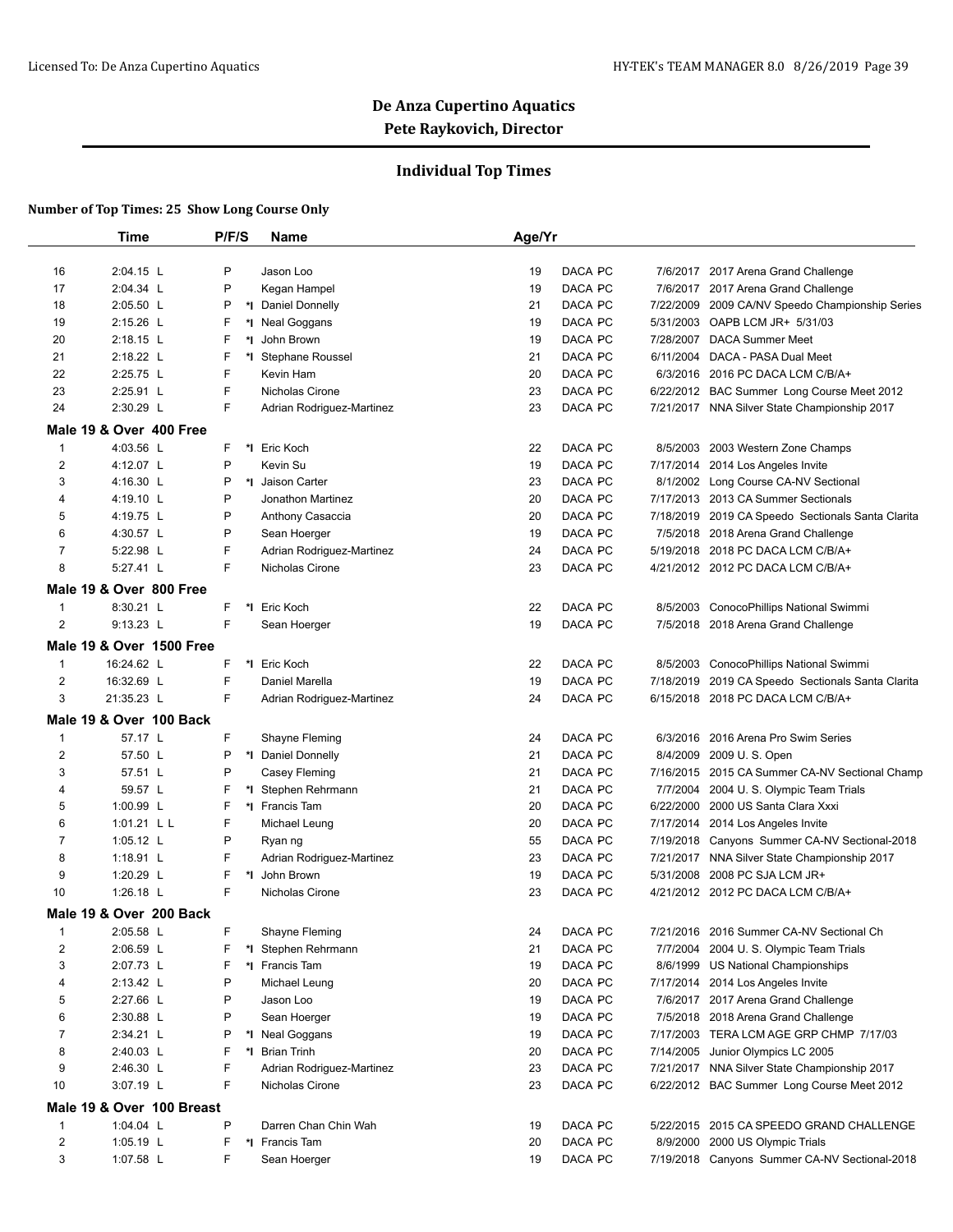### **Individual Top Times**

|                | Time                      | P/F/S   | <b>Name</b>                          | Age/Yr   |                      |                                                              |
|----------------|---------------------------|---------|--------------------------------------|----------|----------------------|--------------------------------------------------------------|
|                |                           |         |                                      |          |                      |                                                              |
| 4              | 1:07.73 L                 | F<br>*∣ | <b>Neal Goggans</b>                  | 20       | DACA PC              | 7/22/2004 USS Swim 04 CA-Nev Summer Cham                     |
| 5              | 1:08.74 L                 | P       | Kevin Su                             | 19       | DACA PC              | 7/17/2014 2014 Los Angeles Invite                            |
| 6              | 1:09.07 L                 | F       | Daniel Marella                       | 19       | DACA PC              | 6/28/2019 2019 QSS Super Last Chance Meet                    |
| 7              | 1:09.94 L                 | P       | <b>Troy Nissen</b>                   | 29       | DACA PC              | 7/21/2017 NNA Silver State Championship 2017                 |
| 8              | 1:10.13 $L$               | P       | Shayne Fleming                       | 24       | DACA PC              | 7/21/2016 2016 Summer CA-NV Sectional Ch                     |
| 9              | $1:16.15$ L               | P       | Jonathon Martinez                    | 19       | DACA PC              | 6/22/2012 2012 PC OAPB LCM SRII T&F                          |
| 10             | 1:16.95 $L$               | F       | *1 Brian Trinh                       | 19       | DACA PC              | 6/26/2004 2004 PC CAB LCM 6/26/04                            |
| 11             | 1:17.82 L                 | F       | Kegan Hampel                         | 19       | DACA PC              | 6/3/2017 Long Course Senior Open                             |
| 12             | 1:32.63 L                 | F       | Nicholas Cirone                      | 23       | DACA PC              | 6/30/2012 Silicon Valley Long Course                         |
| 13             | 1:34.26 L                 | F.      | *I John Brown                        | 19       | DACA PC              | 5/31/2008 2008 PC SJA LCM JR+                                |
|                | Male 19 & Over 200 Breast |         |                                      |          |                      |                                                              |
| 1              | 2:20.54 L                 | F       | Darren Chan Chin Wah                 | 20       | DACA PC              | 7/21/2016 2016 Summer CA-NV Sectional Ch                     |
| $\overline{2}$ | 2:21.25 L                 | F       | Daniel Marella                       | 19       | DACA PC              | 7/18/2019 2019 CA Speedo Sectionals Santa Clarita            |
| 3              | 2:24.66 L                 | F       | *I Francis Tam                       | 20       | DACA PC              | 8/9/2000 2000 US Olympic Trials                              |
| 4              | 2:25.14 L                 | F       | Sean Hoerger                         | 19       | DACA PC              | 8/2/2018 2018 USA Swimming Futures Sant                      |
| 5              | 2:28.96 L                 | F       | *I Neal Goggans                      | 20       | DACA PC              | 7/22/2004 2004 CC USS Swim 04 CA-Nev Summer CI               |
| 6              | 2:33.19 L                 | F       | *I Jaison Carter                     | 22       | DACA PC<br>7/26/2001 | WEST LCM SECTIONAL 7/26/01                                   |
| 7              | 2:55.21 L                 | F       | *1 Brian Trinh                       | 19       | DACA PC              | 6/26/2004 CAB LCM SENIOR MEET 6/26/04                        |
| 8              | 3:32.78 L                 | F.      | *I John Brown                        | 19       | DACA PC              | 7/28/2007 DACA Summer Meet                                   |
|                | Male 19 & Over 100 Fly    |         |                                      |          |                      |                                                              |
| 1              | 55.29 L                   | F       | Felix Chiun                          | 19       | DACA PC              | 7/18/2019 2019 CA Speedo Sectionals Santa Clarita            |
| $\overline{2}$ | 55.31 L                   | F       | <b>Erich Peske</b>                   | 19       | DACA PC              | 7/25/2012 2012 CA Summer CA NV Gold Sectionals               |
| 3              | 55.37 L                   | Ρ       | *1 Daniel Donnelly                   | 21       | DACA PC              | 8/4/2009 2009 U.S. Open                                      |
| 4              | 56.50 L                   | F       | Parker Bovenberg                     | 19       | DACA PC              | 7/20/2011 2011 Speedo Champions Series CA/NV                 |
| 5              | 57.31 L                   | F       | *I Stephen Rehrmann                  | 21       | DACA PC              | 6/10/2004 2004 CA Janet Evans Invitational                   |
| 6              | 57.56 L                   | P       | Jarod Olay                           | 19       | DACA PC              | 7/20/2017 2017 Summer CA-NV Speedo Championsh                |
| 7              | 58.39 L                   | P       | Danh Bui                             | 21       | DACA PC              | 7/17/2013 2013 CA Summer Sectionals                          |
| 8              | 58.95 L                   | F       | Michael Leung                        | 21       | DACA PC              | 7/16/2015 2015 CA Summer CA-NV Sectional Champ               |
| 9              | 1:01.63 $L$               | P       | Jonathon Martinez                    | 19       | DACA PC              | 7/25/2012 2012 CA Summer CA NV Gold Sectionals               |
| 10             | 1:02.75 L                 | P       | Kegan Hampel                         | 19       | DACA PC              | 7/6/2017 2017 Arena Grand Challenge                          |
| 11             | 1:03.51 L                 | P       | Jason Loo                            | 19       | DACA PC              | 7/6/2017 2017 Arena Grand Challenge                          |
| 12             | $1:05.19$ L               | P       | Yohan Lim Chou Sang                  | 19       | DACA PC              | 7/7/2016 2016 Arena Grand Challenge                          |
| 13             | 1:07.40 L                 | P       | *I Michael Dellamano                 | 34       | DACA PC              | 7/21/2017 NNA Silver State Championship 2017                 |
|                | 1:07.68 L                 | F       | Kevin Ham                            | 20       | DACA PC              | 6/3/2016 2016 PC DACA LCM C/B/A+                             |
| 14             |                           | F       |                                      |          | DACA PC              | 7/21/2017 NNA Silver State Championship 2017                 |
| 15             | 1:09.15 $\lfloor$         | F       | Adrian Rodriguez-Martinez            | 23<br>21 | DACA PC              |                                                              |
| 16             | 1:13.99 $L$               | F       | *I Stephane Roussel<br>*I John Brown |          |                      | 6/11/2004 DACA - PASA Dual Meet<br>7/28/2007 2007 PC OAPB LC |
| 17             | 1:17.53 L                 | F       |                                      | 19       | DACA PC              | 4/21/2012 2012 PC DACA LCM C/B/A+                            |
| 18             | 1:23.66 $L$               |         | Nicholas Cirone                      | 23       | DACA PC              |                                                              |
|                | Male 19 & Over 200 Fly    |         |                                      |          |                      |                                                              |
| $\mathbf{1}$   | 2:04.47 L                 | P       | *1 Daniel Donnelly                   | 21       | DACA PC              | 8/4/2009 2009 U.S. Open                                      |
| 2              | 2:06.73 L                 | F       | Danh Bui                             | 21       | DACA PC              | 7/17/2013 2013 CA Summer Sectionals                          |
| 3              | 2:06.77 L                 | Ρ       | *I Stephen Rehrmann                  | 19       | DACA PC              | 8/1/2002 Long Course CA-NV Sectional                         |
| 4              | 2:13.23 L                 | P       | Jonathon Martinez                    | 19       | DACA PC              | 7/25/2012 2012 CA Summer CA NV Gold Sectionals               |
| 5              | 2:14.32 L                 | P       | Jarod Olay                           | 19       | DACA PC              | 7/20/2017 2017 Summer CA-NV Speedo Championsh                |
| 6              | 2:22.48 L                 | F       | Sean Hoerger                         | 19       | DACA PC              | 7/5/2018 2018 Arena Grand Challenge                          |
| 7              | 2:45.11 L                 | F       | Adrian Rodriguez-Martinez            | 23       | DACA PC              | 7/21/2017 NNA Silver State Championship 2017                 |
| 8              | 3:06.96 L                 | F.      | *I John Brown                        | 19       | DACA PC              | 7/28/2007 2007 PC OAPB LC                                    |
|                | Male 19 & Over 200 IM     |         |                                      |          |                      |                                                              |
| $\mathbf{1}$   | 2:06.06 L                 | P       | *I Stephen Rehrmann                  | 21       | DACA PC              | 7/7/2004 2004 U.S. Olympic Team Trials                       |
| $\overline{2}$ | 2:07.40 L                 | F       | *I Francis Tam                       | 19       | DACA PC              | 8/6/1999 US National Championships                           |
| 3              | $2:10.21$ L               | P       | Daniel Marella                       | 19       | DACA PC              | 7/18/2019 2019 CA Speedo Sectionals Santa Clarita            |
| 4              | 2:11.92 L                 | F       | Darren Chan Chin Wah                 | 20       | DACA PC              | 7/21/2016 2016 Summer CA-NV Sectional Ch                     |
|                |                           |         |                                      |          |                      |                                                              |